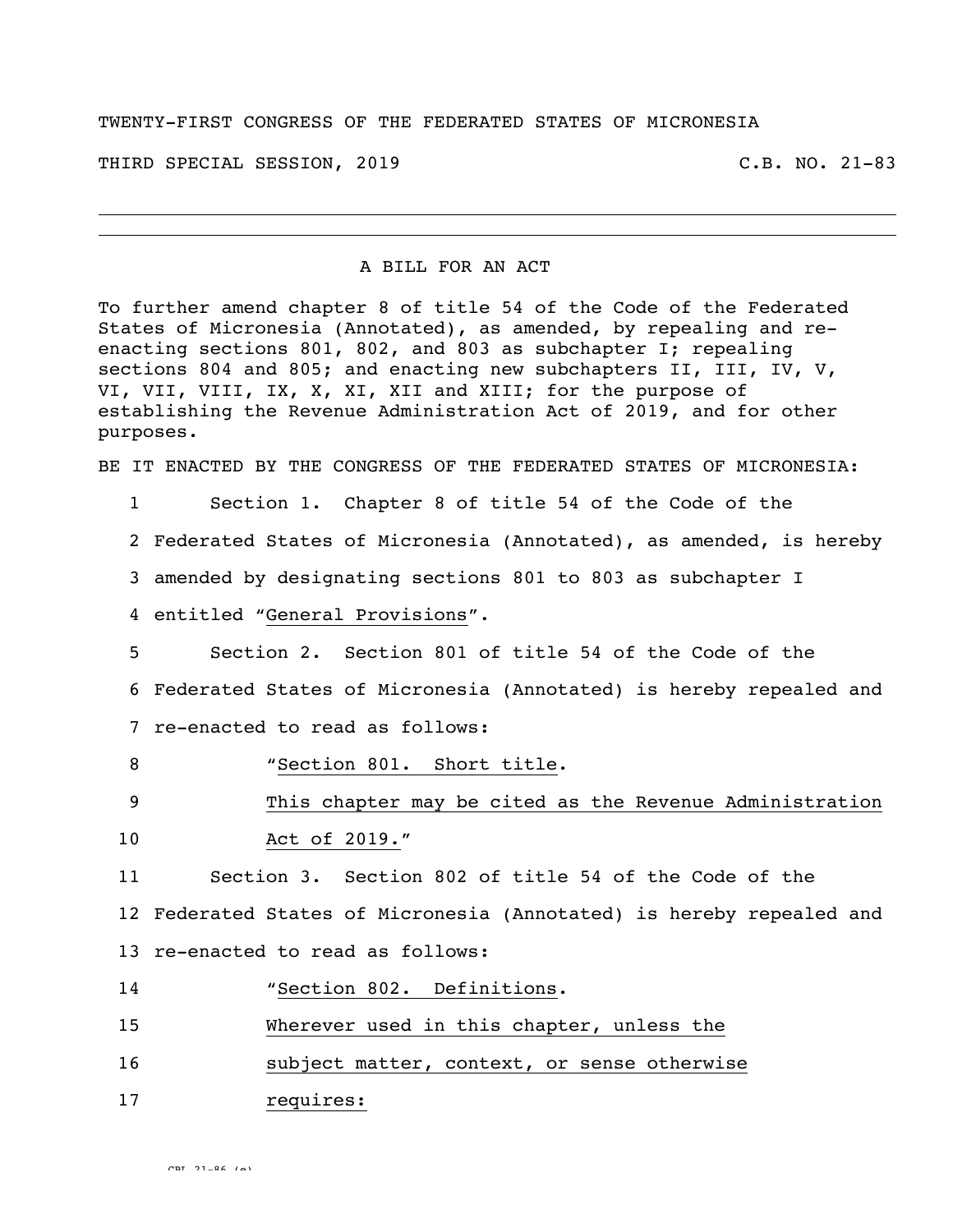| $\mathbf{1}$ | (1) 'Arrangement' means any contract, agreement,        |
|--------------|---------------------------------------------------------|
| 2            | plan, or understanding whether expressed or implied and |
| 3            | whether or not enforceable in legal proceedings.        |
| 4            | (2) 'Associate' has the meaning in section 515 of       |
| 5            | this title.                                             |
| 6            | (3) 'Authority' means the FSM Unified Revenue           |
| 7            | Authority established under section 711 of this title.  |
| 8            | (4) 'Board' means the Board of Directors of the         |
| 9            | Authority appointed under section 712 of this title.    |
| 10           | (5) 'CEO' means the Chief Executive Officer appointed   |
| 11           | under section 731 of this title.                        |
| 12           | 'FSM' means the Federated States of Micronesia.<br>(6)  |
| 13           | (7) 'Installment of tax' means an installment of tax    |
| 14           | payable under chapter 5 of this title.                  |
| 15           | (8) 'Late payment interest' means late payment          |
| 16           | interest imposed under section 865 of this chapter.     |
| 17           | (9) 'Net profit tax' means net profit tax imposed       |
| 18           | under chapter 5 of this title.                          |
| 19           | (10) 'Objection decision' means the decision referred   |
| 20           | to in section 819(5) of this chapter.                   |
| 21           | (11) 'Person' means an individual, company,             |
| 22           | corporation, partnership, unincorporated association or |
| 23           | other business entity, trust, estate, government,       |
| 24           | political subdivision of a government, or public        |
| 25           | international organization.                             |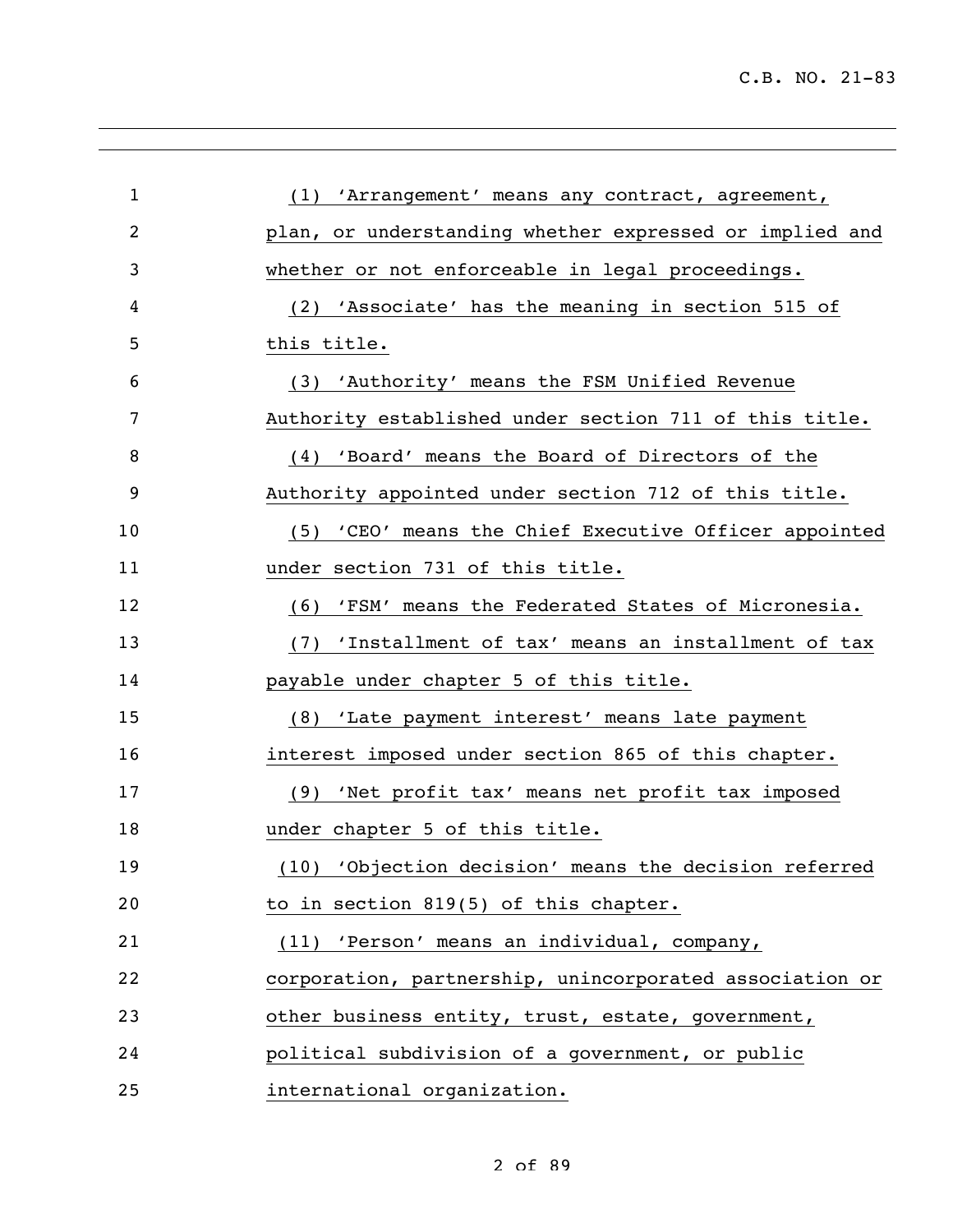| $\mathbf{1}$ | (12) 'Prescribed' means prescribed by the Secretary in   |
|--------------|----------------------------------------------------------|
| 2            | regulations.                                             |
| 3            | (13) 'President' means the President of the FSM.         |
| 4            | (14) 'Presumptive tax' means the presumptive tax         |
| 5            | imposed under chapter 5 of this title.                   |
| 6            | (15) 'Private ruling' means a ruling made under          |
| 7            | sections 858, 859, 860, 861, and 862 of this chapter.    |
| 8            | (16) 'Public ruling' means a ruling made under           |
| 9            | sections 855, 856, and 857 of this chapter.              |
| 10           | (17) 'Representative' means:                             |
| 11           | (a) in the case of an individual under a legal           |
| 12           | disability, the guardian or manager who receives or is   |
| 13           | entitled to receive income on behalf, or for the         |
| 14           | benefit, of the individual;                              |
| 15           | (b) in the case of a company or corporation, the         |
| 16           | chief executive officer, public officer, managing        |
| 17           | director, or any director of the company;                |
| 18           | (c) in the case of a partnership, any partner in         |
| 19           | the partnership;                                         |
| 20           | (d) in the case of a trust, any trustee of the           |
| 21           | trust;                                                   |
| 22           | (e) in the case of an unincorporated association         |
| 23           | or other business entity (other than a company,          |
| 24           | corporation, or partnership), any individual responsible |
| 25           | for accounting for the receipt or payment of moneys or   |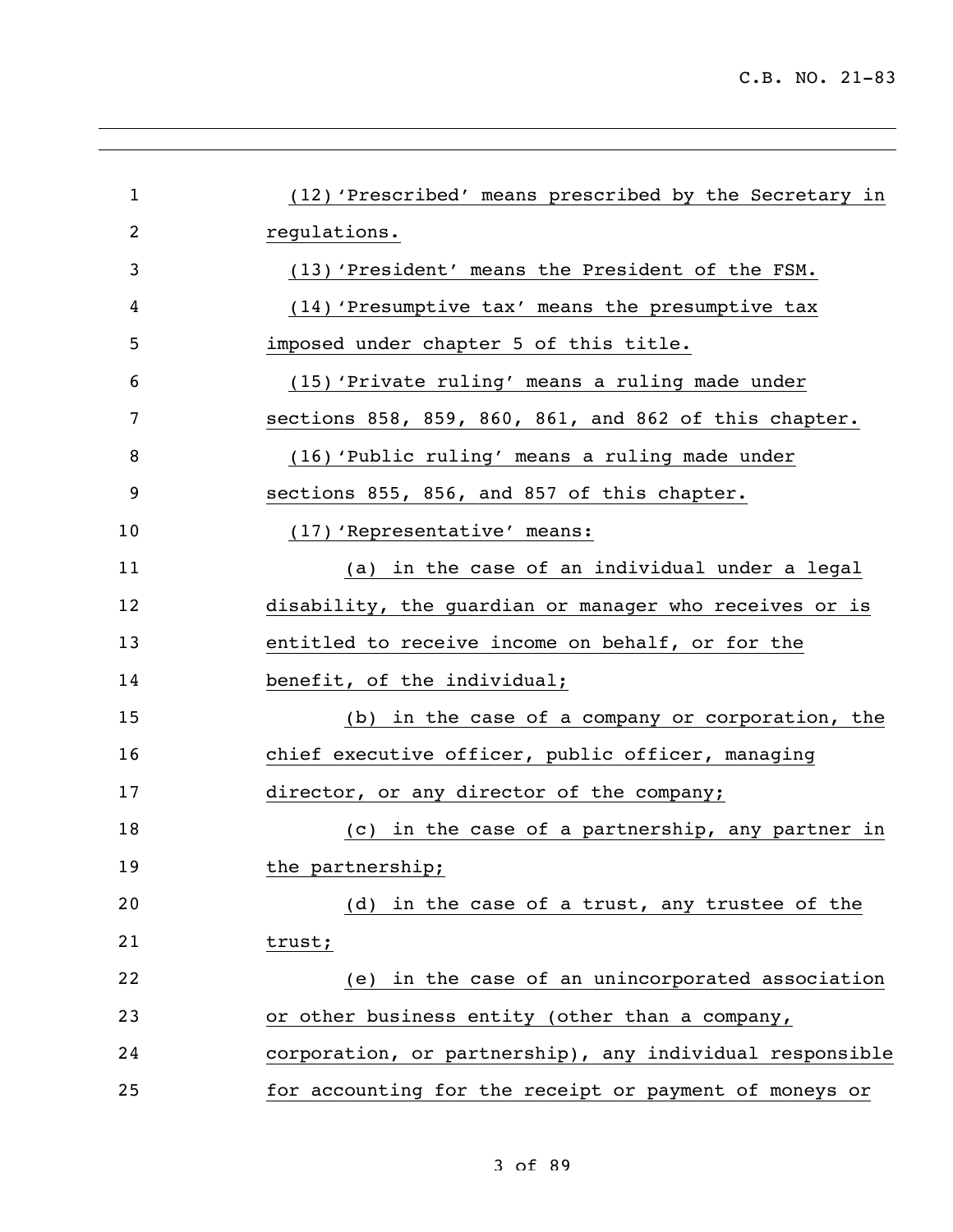| $\mathbf{1}$ | funds on behalf of the association;                      |
|--------------|----------------------------------------------------------|
| 2            | (f) in the case of the National or a State               |
| 3            | Government, or a local authority in the FSM, any         |
| 4            | individual responsible for accounting for the receipt or |
| 5            | payment of moneys or funds on behalf of the Government   |
| 6            | or local authority;                                      |
| 7            | (g) in the case of a foreign government,                 |
| 8            | political subdivision of a foreign government, or public |
| 9            | international organization, any individual responsible   |
| 10           | for accounting for the receipt or payment of moneys or   |
| 11           | funds in the FSM on behalf of the government, political  |
| 12           | subdivision of the government, or organization;          |
| 13           | in the case of a non-resident person, any<br>(h)         |
| 14           | person controlling the person's affairs in the FSM,      |
| 15           | including any manager of any business of such person     |
| 16           | and, in relation to customs, the person's customs agent; |
| 17           | or                                                       |
| 18           | (i) in the case of a person to whom section 826          |
| 19           | of this title applies, the trustee of the person under   |
| 20           | that section, and includes any person that the CEO has,  |
| 21           | by notice in writing, declared to be a representative of |
| 22           | a person for the purposes of this chapter.               |
| 23           | (18) 'Revenue law' means:                                |
| 24           | (a) any chapter under this title;                        |
| 25           | (b) a law of the FSM imposing a tax or duty              |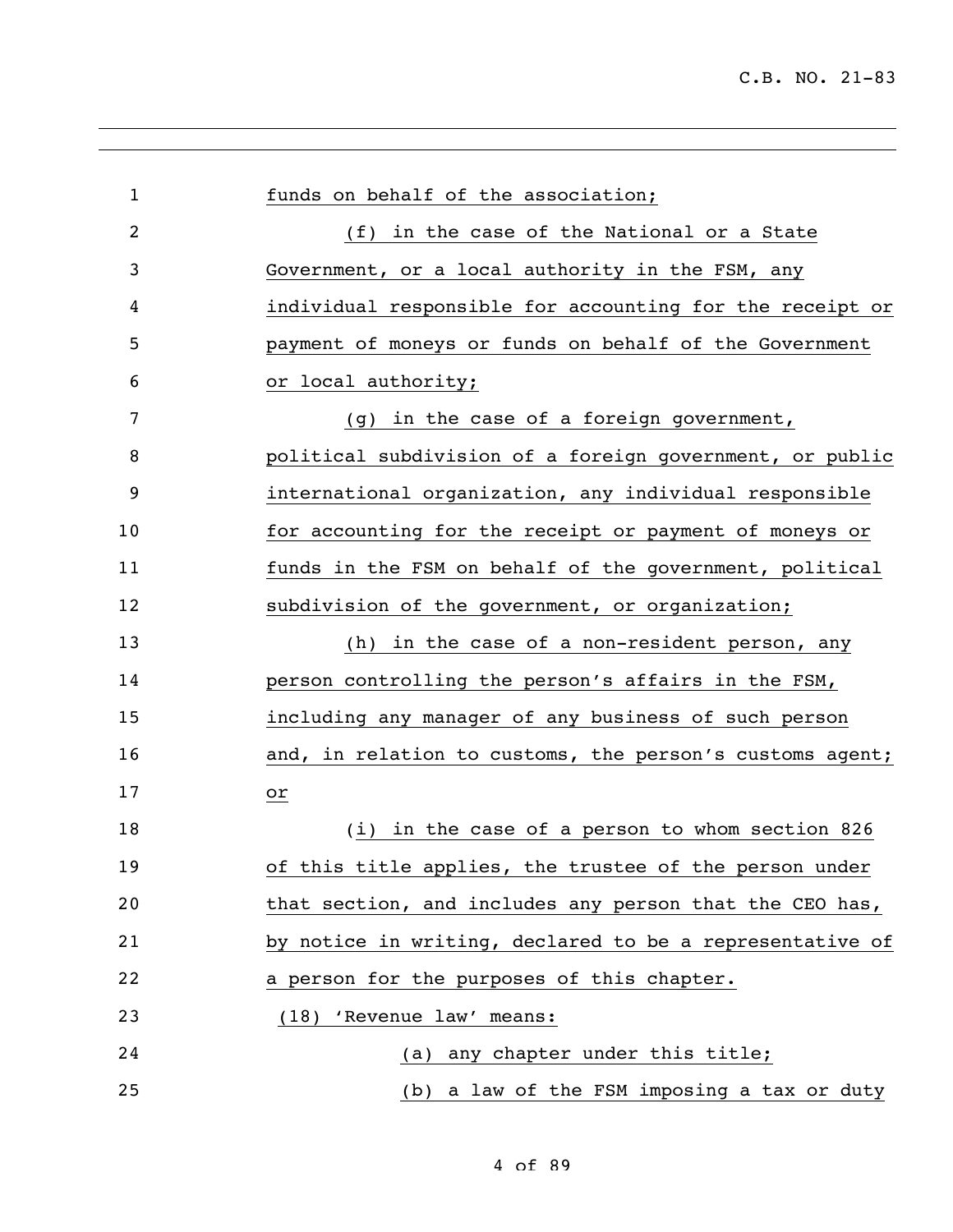| $\mathbf{1}$ | if the law provides that the Authority has the          |
|--------------|---------------------------------------------------------|
| 2            | responsibility for administering the tax or duty; and   |
| 3            | (c) a law of a State imposing a tax that                |
| 4            | the Authority is permitted to administer by virtue of   |
| 5            | the laws of such State.                                 |
| 6            | (19) 'Revenue officer' means the CEO and any officer    |
| 7            | of the Authority appointed under section 732 of this    |
| 8            | title.                                                  |
| 9            | (20) 'Secretary' means the Secretary of the FSM         |
| 10           | Department of Finance and Administration.               |
| 11           | (21) 'Self-assessment' means a self-assessment of net   |
| 12           | profits tax, presumptive tax, or VAT.                   |
| 13           | (22) 'Self-assessment return' means a tax return        |
| 14           | required to be furnished by a self-assessment taxpayer. |
| 15           | (23) 'Self-assessment taxpayer' means a person liable   |
| 16           | for net profit tax, presumptive tax, or VAT.            |
| 17           | (24) 'State' means a State of the FSM.                  |
| 18           | (25) 'Tax' means any tax, duty, or penalty imposed      |
| 19           | under a revenue law, and includes an installment of tax |
| 20           | and withholding tax.                                    |
| 21           | (26) 'Tax assessment' means:                            |
| 22           | (a) an assessment of wages and salaries tax             |
| 23           | under section 152 of this title;                        |
| 24           | (b) a self-assessment;                                  |
| 25           | (c) an assessment under subchapter III of this          |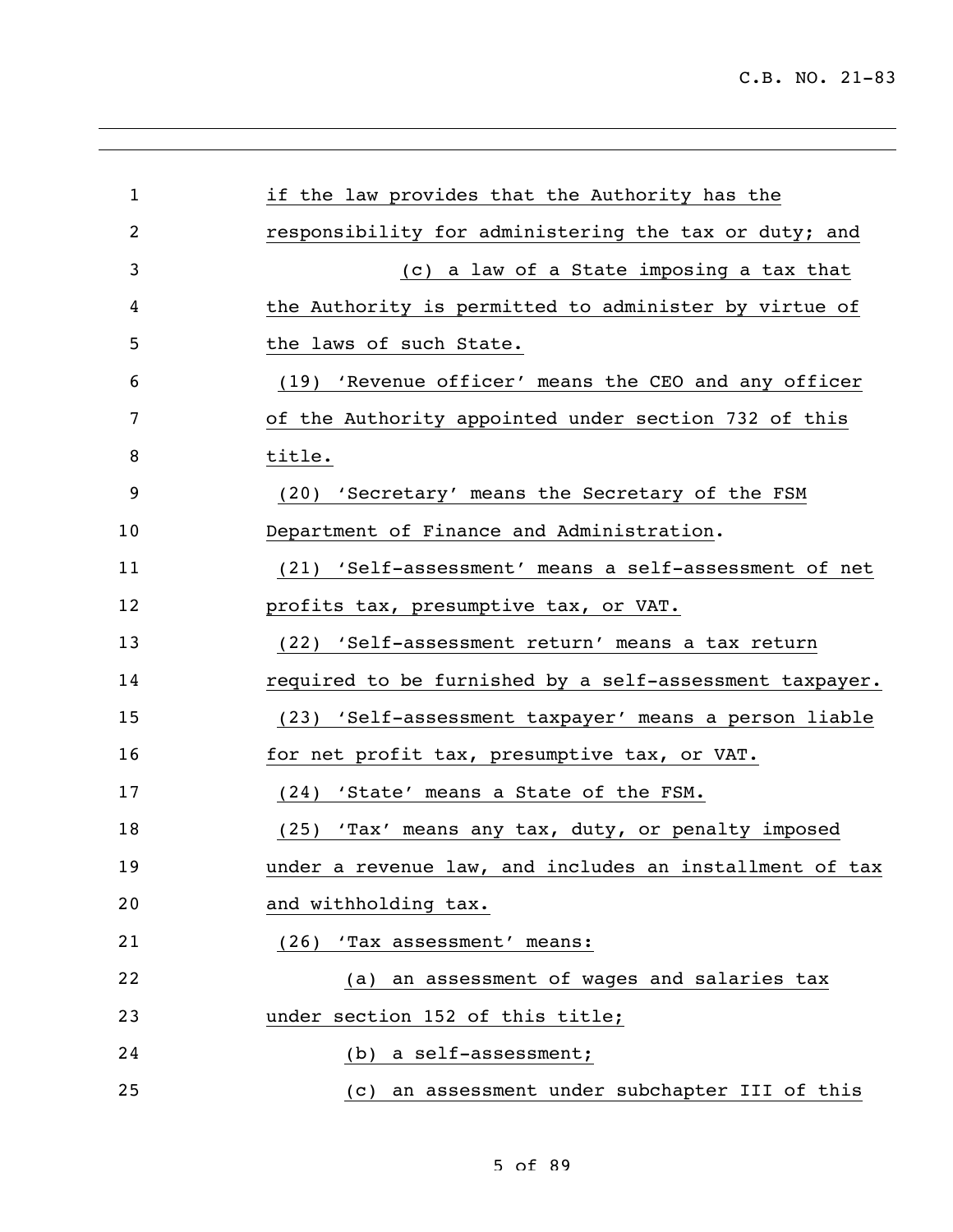| $\mathbf{1}$ | chapter, including an amended assessment; and            |
|--------------|----------------------------------------------------------|
| 2            | (d) an assessment of penalty under section 870           |
| 3            | of this title.                                           |
| 4            | 'Tax decision' means:<br>(27)                            |
| 5            | a tax assessment; or<br>(a)                              |
| 6            | (b) a decision in relation to a revenue law on           |
| 7            | any matter left to the discretion, judgment, direction,  |
| 8            | opinion, approval, consent, satisfaction, or             |
| 9            | determination of the CEO, other than such decision made  |
| 10           | by the CEO in relation to the making of a tax assessment |
| 11           | or to take action on subchapter VI of this chapter.      |
| 12           | 'Tax period' means:<br>(28)                              |
| 13           | (a) in the case of tax imposed on wages                  |
| 14           | and salaries payable by the employer by withholding      |
| 15           | under section 132 of this title or payable by the        |
| 16           | employee under section 138 of this title, the            |
| 17           | quarter;                                                 |
| 18           | in the case of the net profits tax or<br>(b)             |
| 19           | presumptive tax, the tax year;                           |
| 20           | (c) in the case of installments of net profit            |
| 21           | tax, the period to which the installment relates;        |
| 22           | (d) in the case of tax withheld from a payment           |
| 23           | under chapter 5 of this title, the period to which the   |
| 24           | withholding relates;                                     |
| 25           | (e) in the case of VAT, the VAT period; or               |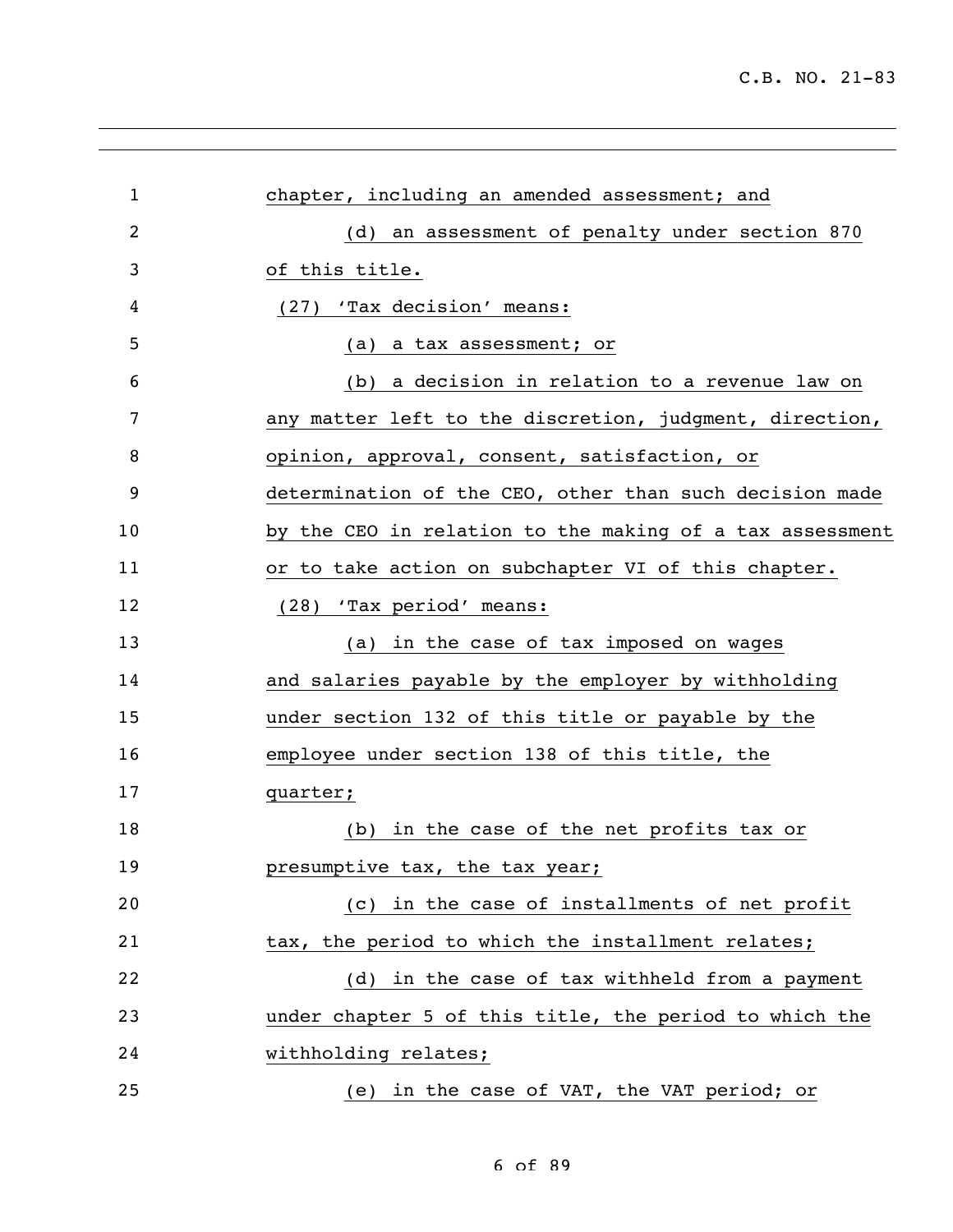| $\mathbf{1}$ | (f) in any other case, the period for which the                      |
|--------------|----------------------------------------------------------------------|
| 2            | tax or duty is reported.                                             |
| 3            | (29) 'Tax return' means a return required to be filed                |
| 4            | under a revenue law.                                                 |
| 5            | (30) 'Tax warrant' means a warrant issued under                      |
| 6            | section 835 of this title.                                           |
| 7            | (31) 'Taxpayer' means a person liable for any tax or                 |
| 8            | duty imposed under a revenue law and includes:                       |
| 9            | (a) an employer liable to withhold tax from a                        |
| 10           | payment of wages and salaries under section 132 of this              |
| 11           | title; and                                                           |
| 12           | (b) a person liable to withhold tax from a                           |
| 13           | payment under chapter 5 of this title.                               |
| 14           | (32) 'Taxpayer Identification Number' means a Taxpayer               |
| 15           | Identification Number issued under section 846 of this               |
| 16           | chapter.                                                             |
| 17           | (33) 'VAT' means valued added tax imposed under a                    |
| 18           | revenue Law.                                                         |
| 19           | (34) 'Wages and salaries tax' means the tax imposed                  |
| 20           | under section 121 of this title.                                     |
| 21           | (35) 'Withholding tax' means the amount that a payer                 |
| 22           | is required to withhold from a payment as tax."                      |
| 23           | Section 4. Section 803 of title 54 of the Code of the                |
|              | 24 Federated States of Micronesia (Annotated) is hereby repealed and |
|              | 25 re-enacted to read as follows:                                    |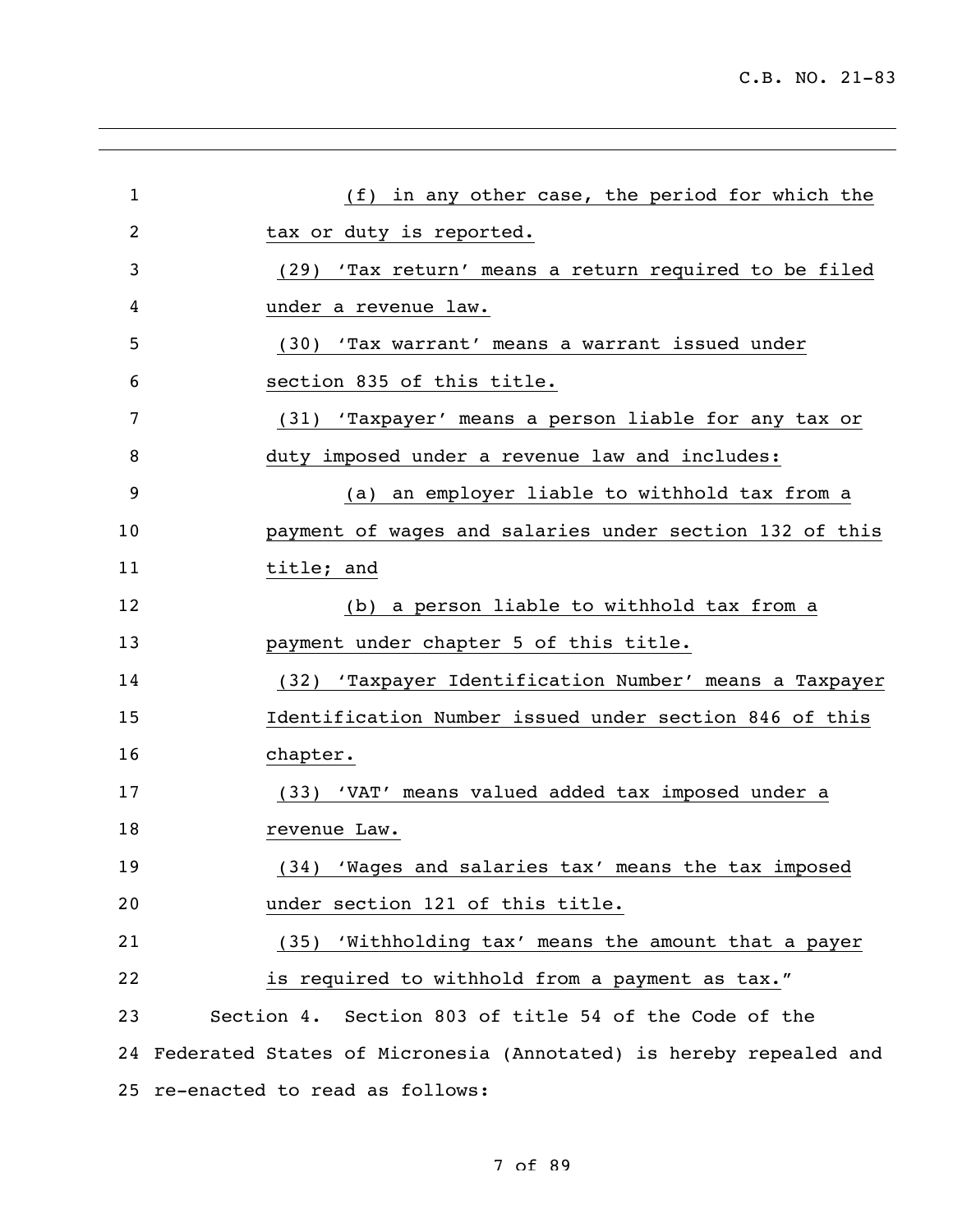"Section 803. References to terms used in other laws. When this chapter applies in respect of a revenue law, any term not defined in this chapter has the meaning that it has for the purposes of the revenue law." Section 5. Section 804 of title 54 of the Code of the Federated States of Micronesia (Annotated) is hereby repealed. Section 6. Section 805 of title 54 of the Code of the Federated States of Micronesia (Annotated), as amended by Public Law No. 18-107, is hereby repealed. Section 7. Chapter 8 of title 54 of the Code of the Federated States of Micronesia (Annotated), as amended, is hereby amended by designating sections 806 to 807 as subchapter II entitled "Tax Returns". Section 8. Title 54 of the Code of the Federated States of Micronesia, (Annotated), as amended, is hereby amended by enacting a new section 806 to read as follows: "Section 806. Extension of time to file a tax return. (1) A taxpayer required to file a tax return may apply, at any time and in writing, to the CEO for an extension of time to file the return. (2) The CEO may, upon satisfaction that there is reasonable cause (as defined in regulations issued from time to time by the Authority), grant an application under subsection (1) of this section and must serve notice of the decision on the applicant.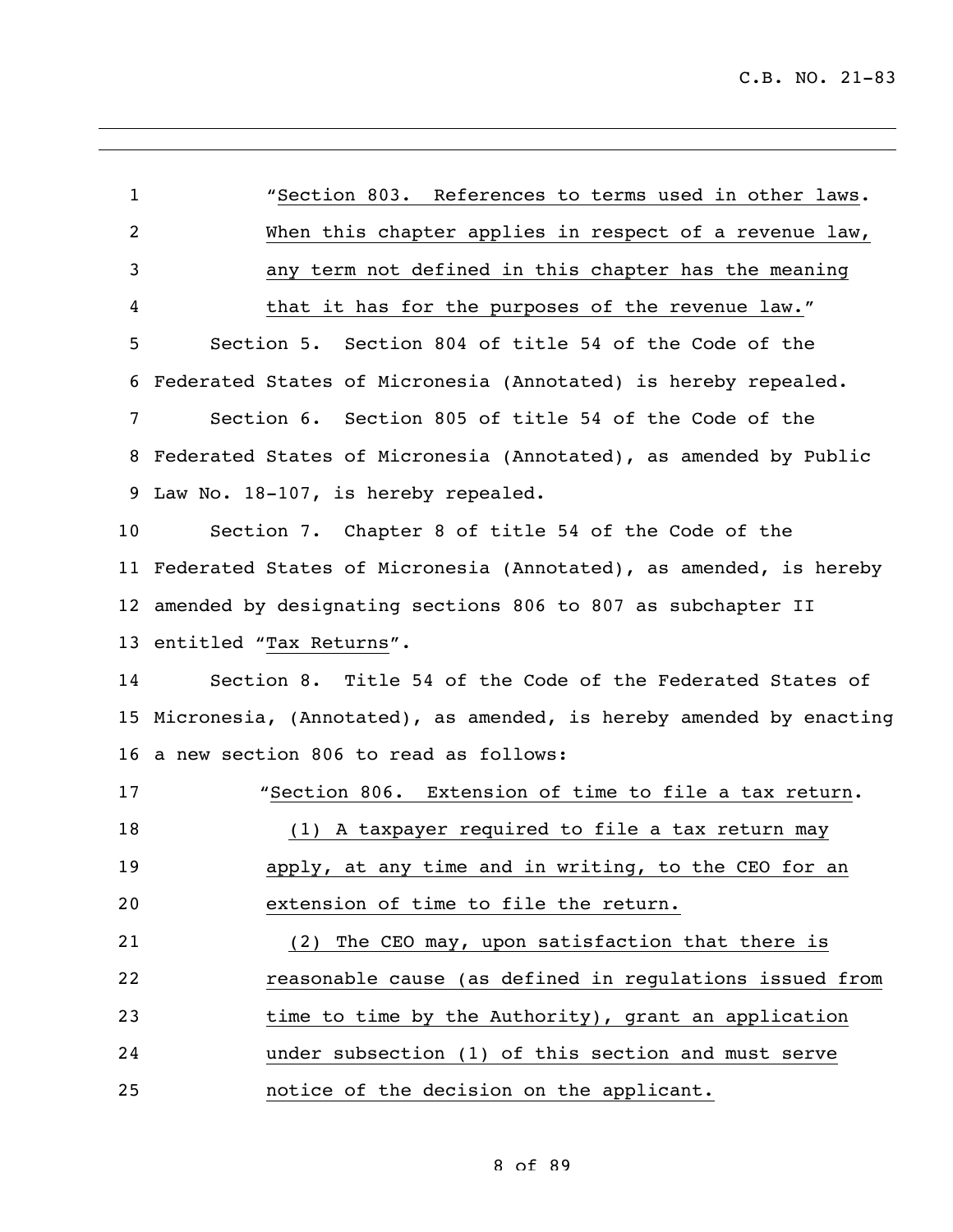| $\mathbf{1}$ | (3) An extension of time granted under this section                  |
|--------------|----------------------------------------------------------------------|
| 2            | does not change the date for payment of tax due as                   |
| 3            | specified in the revenue law under which the return has              |
| 4            | been made, but shall extend the date from which                      |
| 5            | penalties shall be payable with respect to the late                  |
| 6            | filing of a return."                                                 |
| 7            | Section 9. Title 54 of the Code of the Federated States of           |
| 8            | Micronesia (Annotated), as amended, is hereby amended by enacting    |
| 9            | a new section 807 to read as follows:                                |
| 10           | "Section 807. Tax return duly made.                                  |
| 11           | A tax return purporting to be filed by or on behalf of a             |
| 12           | taxpayer is treated as having been filed by the taxpayer             |
| 13           | or with the taxpayer's authority unless the contrary is              |
| 14           | proved."                                                             |
| 15           | Section 10. Chapter 8 of title 54 of the Code of the                 |
| 16           | Federated States of Micronesia (Annotated), as amended, is hereby    |
| 17           | amended by designating sections 810 to 816 as subchapter III         |
| 18           | entitled "Tax Decisions".                                            |
| 19           | Section 11. Title 54 of the Code of the Federated States of          |
|              | 20 Micronesia (Annotated), as amended, is hereby amended by enacting |
|              | 21 a new section 810 to read as follows:                             |
| 22           | "Section 810. Self-assessments.                                      |
| 23           | (1) For the purposes of this chapter:                                |
| 24           | a self-assessment taxpayer who has filed a<br>(a)                    |
| 25           | self-assessment return is treated as having made an                  |
|              |                                                                      |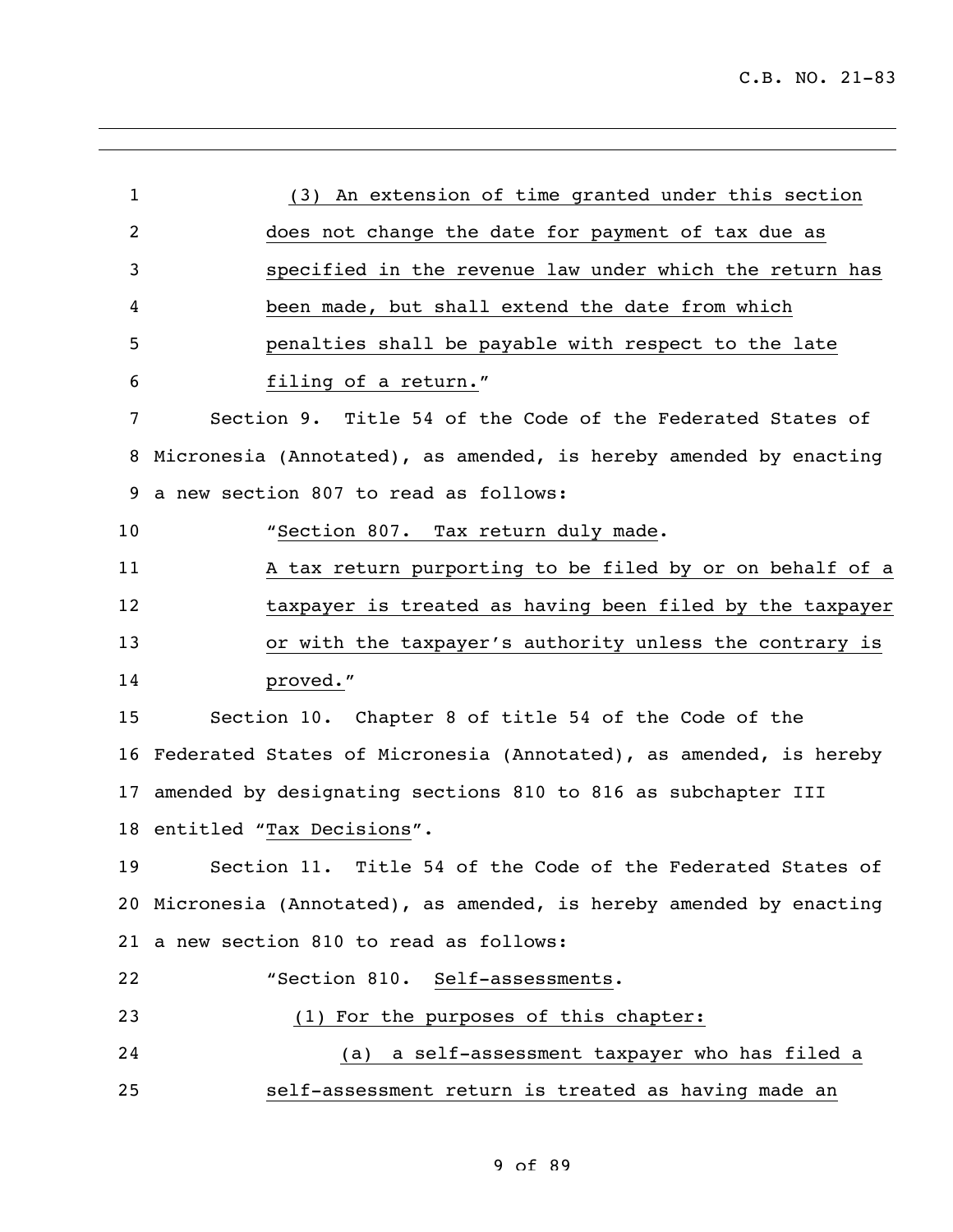| 1              | assessment of the amount of tax payable for the tax               |
|----------------|-------------------------------------------------------------------|
| $\overline{2}$ | period to which the return relates being that amount as           |
| 3              | set out in the return; and                                        |
| 4              | (b) a self-assessment return furnished by a                       |
| 5              | self-assessment taxpayer is treated as a notice of the            |
| 6              | assessment served by the CEO on the taxpayer on the date          |
| 7              | the return was filed.                                             |
| 8              | $(2)$ [Reserved]"                                                 |
| 9              | Section 12. Title 54 of the Code of the Federated States of       |
| 10             | Micronesia (Annotated), as amended, is hereby amended by enacting |
|                | 11 a new section 811 to read as follows:                          |
| 12             | "Section 811. Assessment of person who fails to file a            |
| 13             | tax return.                                                       |
| 14             | (1) If a taxpayer liable for tax on an assessment                 |
| 15             | basis under a revenue law fails to file a tax return for          |
| 16             | a tax period as required under the revenue law, the CEO           |
| 17             | may, at any time, make an assessment of the tax payable           |
| 18             | by the taxpayer.                                                  |
| 19             | (2) The CEO must serve a taxpayer assessed under                  |
| 20             | subsection (1) of this section with notice of the                 |
| 21             | assessment as soon as is practicable after making the             |
| 22             | assessment. The notice must state:                                |
| 23             | (a) the amount of tax payable;                                    |
| 24             | (b) the amount of interest or penalty (if any)                    |
| 25             | payable in respect of the tax payable;                            |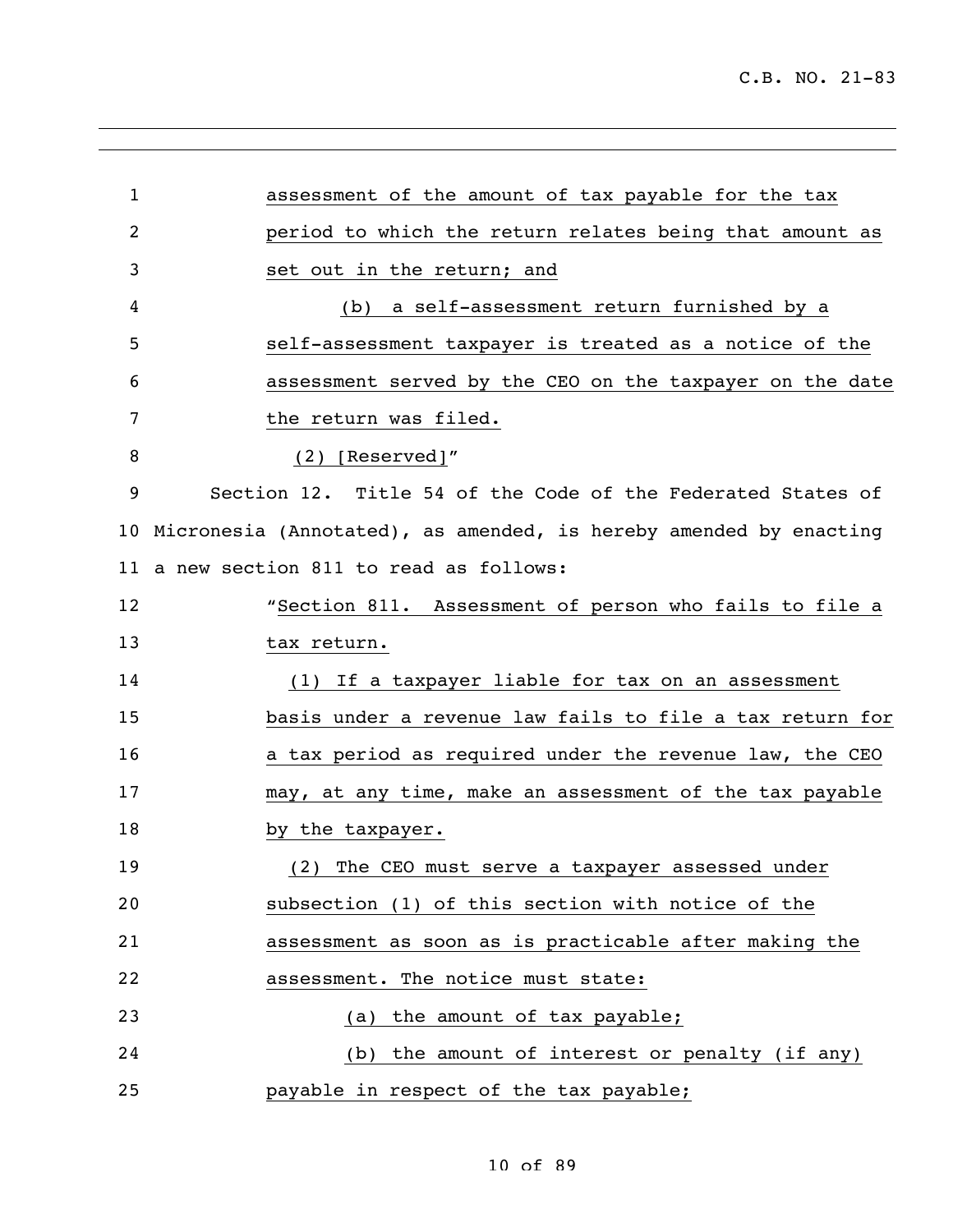| $\mathbf{1}$ | (c) the tax period in respect of which the                        |
|--------------|-------------------------------------------------------------------|
| 2            | assessment relates;                                               |
| 3            | (d) the date of issue of the notice; and                          |
| 4            | the due date for payment of the tax payable<br>(e)                |
| 5            | under the notice."                                                |
| 6            | Section 13. Title 54 of the Code of the Federated States of       |
| 7            | Micronesia (Annotated), as amended, is hereby amended by enacting |
| 8            | a new section 812 to read as follows:                             |
| 9            | "Section 812. Advanced tax assessments.                           |
| 10           | The CEO may make an assessment of the tax payable<br>(1)          |
| 11           | for the tax period and the tax is payable on the date             |
| 12           | set out in the notice of assessment served on the                 |
| 13           | taxpayer if, in any tax period:                                   |
| 14           | (a) a taxpayer liable for tax on an assessment                    |
| 15           | basis under a revenue law ceases to carry on a trade,             |
| 16           | business, profession, vocation, or employment; or                 |
| 17           | (b) the CEO has reasonable grounds to believe                     |
| 18           | that a taxpayer liable for tax on an assessment basis             |
| 19           | under a revenue law may leave, or has left, the FSM               |
| 20           | without filing a return as required under the revenue             |
| 21           | law for the tax period.                                           |
| 22           | (2) The CEO must serve a taxpayer assessed under                  |
| 23           | subsection (1) of this section with notice, in writing,           |
| 24           | of the assessment as soon as is practicable after making          |
| 25           | the assessment, and such notice must set out the matters          |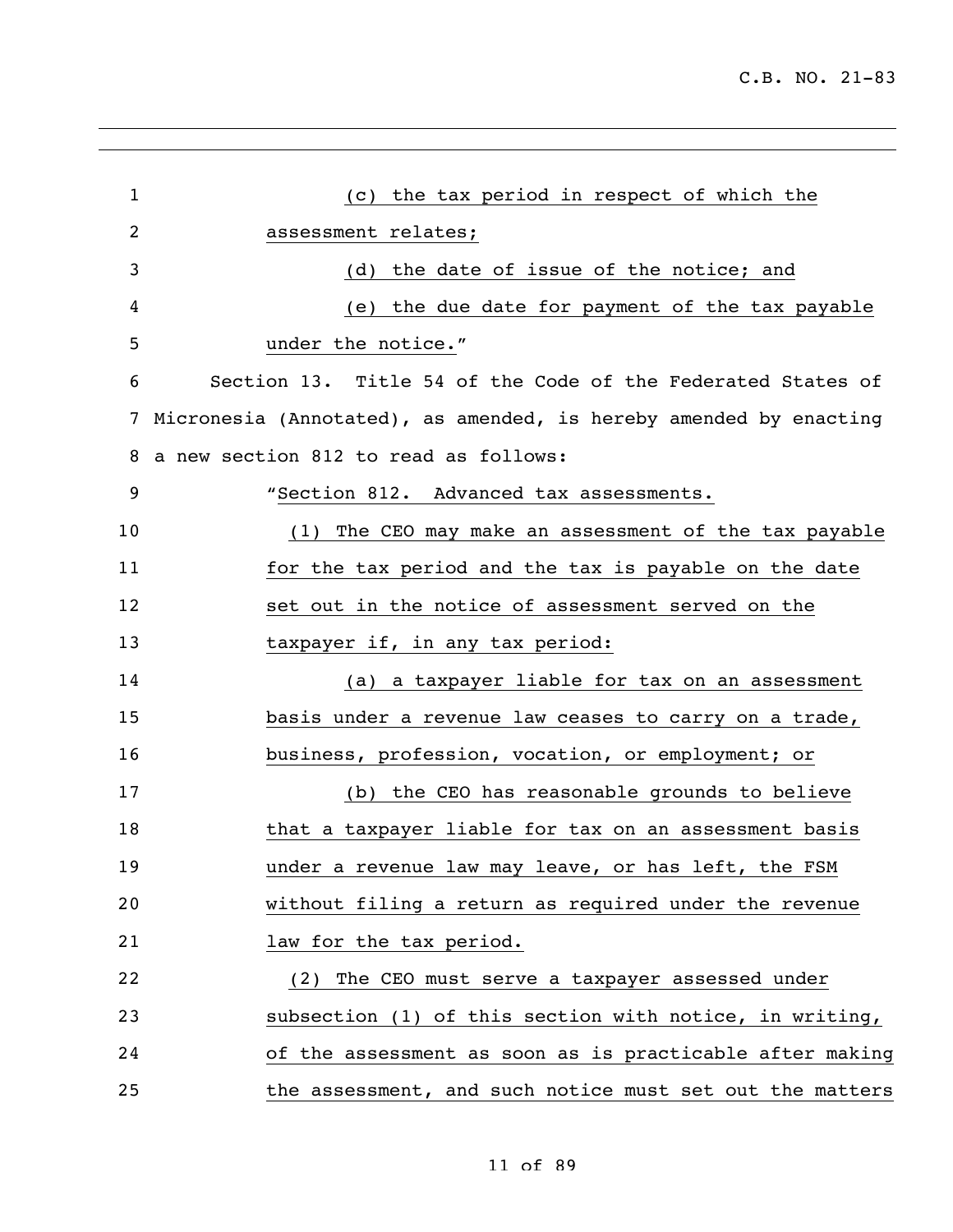| $\mathbf 1$    | specified in section 811(2) of this chapter.                      |
|----------------|-------------------------------------------------------------------|
| $\overline{2}$ | (3) An assessment made under subsection (1) of this               |
| 3              | section can be amended under section 813 of this chapter          |
| 4              | so that the taxpayer is assessed in respect of the whole          |
| 5              | of the tax period to which the assessment under                   |
| 6              | subsection (1) of this section relates."                          |
| 7              | Section 14. Title 54 of the Code of the Federated States of       |
| 8              | Micronesia (Annotated), as amended, is hereby amended by enacting |
| 9              | a new section 813 to read as follows:                             |
| 10             | "Section 813. Amendment of tax assessments.                       |
| 11             | (1) Subject to this section, the CEO may amend a tax              |
| 12             | assessment by making such alterations or additions to             |
| 13             | the assessment as the CEO considers necessary to ensure           |
| 14             | that a taxpayer is liable for the correct amount of tax           |
| 15             | payable in respect of the tax period to which the                 |
| 16             | assessment relates.                                               |
| 17             | (2) A self-assessment taxpayer can apply to the CEO               |
| 18             | within the time specified in subsection $(3)(b)$ of this          |
| 19             | section for the CEO to make an amendment in accordance            |
| 20             | with subsection (1) of this section to a self-assessment          |
| 21             | and the CEO shall serve the taxpayer with notice of the           |
| 22             | decision on the application as soon as is practicable             |
| 23             | after the making of the assessment.                               |
| 24             | (3) The amendment of a tax assessment under                       |
| 25             | subsection (1) of this section may be made:                       |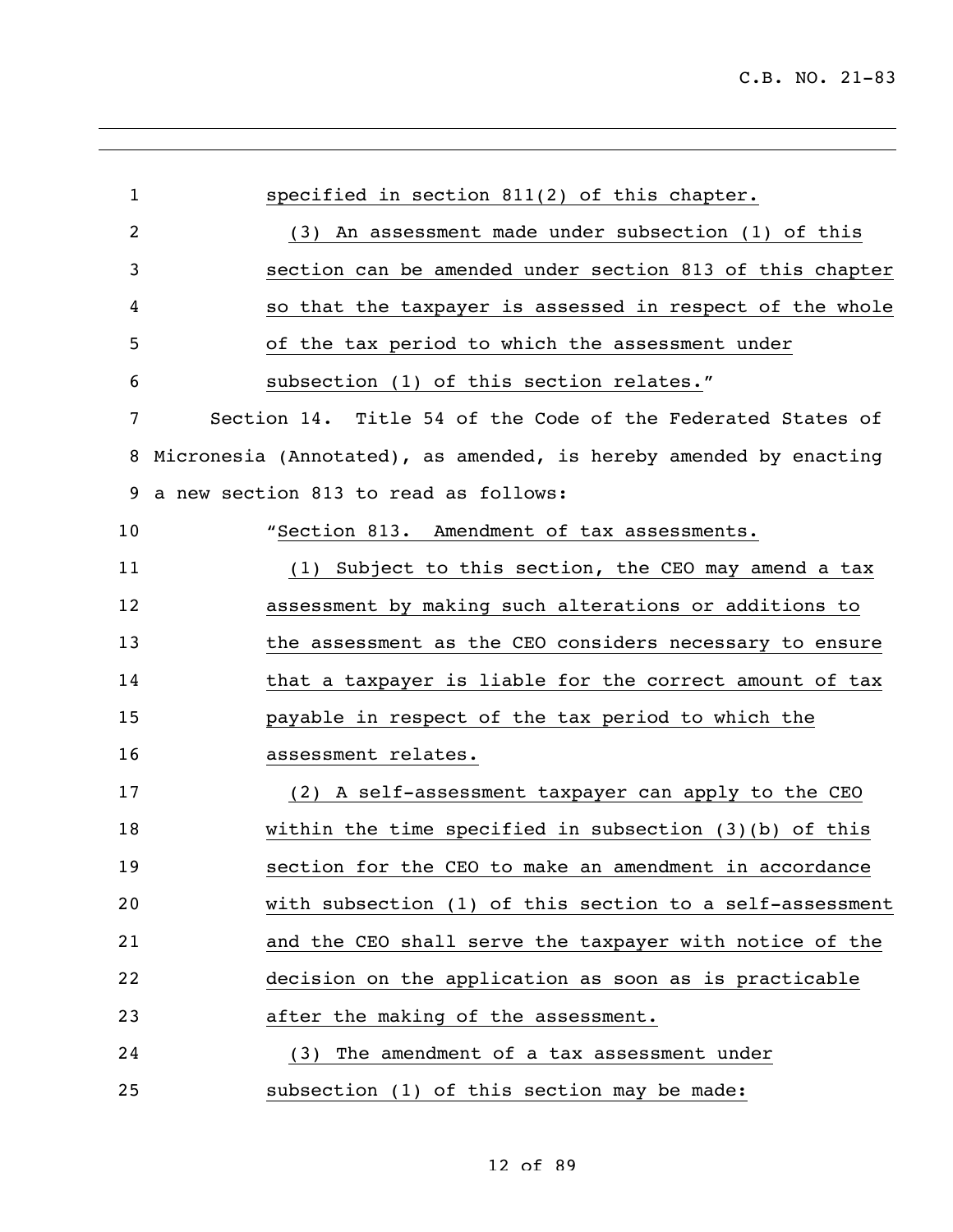| $\mathbf{1}$ | (a) in the case of fraud or willful neglect,              |
|--------------|-----------------------------------------------------------|
| 2            | within six years of the date the CEO served notice of     |
| 3            | the assessment on the taxpayer, or within one year after  |
| 4            | the fraud or willful neglect is discovered, whichever is  |
| 5            | the later; or                                             |
| 6            | (b) in any other case, within six years of the            |
| 7            | date the CEO served notice of the assessment on the       |
| 8            | taxpayer.                                                 |
| 9            | (4) As soon as practicable after making an amended        |
| 10           | assessment under this section, the CEO must serve the     |
| 11           | taxpayer with notice of the amended assessment.           |
| 12           | (5) Subject to subsection (6) of this section, if a       |
| 13           | notice of assessment (referred to as the 'original        |
| 14           | assessment') has been amended under subsection (1) of     |
| 15           | this section, the CEO may further amend the original      |
| 16           | assessment within the later of:                           |
| 17           | (a) six years after the CEO served notice of the          |
| 18           | original assessment on the taxpayer; or                   |
| 19           | (b) one year after the CEO served notice of the<br>(d)    |
| 20           | amended assessment on the taxpayer.                       |
| 21           | $(6)$ If subsection $(5)(b)$ of this section applies, the |
| 22           | CEO is limited to amending the alterations and additions  |
| 23           | made in the amended assessment to the original            |
| 24           | assessment.                                               |
| 25           | (7) An amended assessment is treated in all respects      |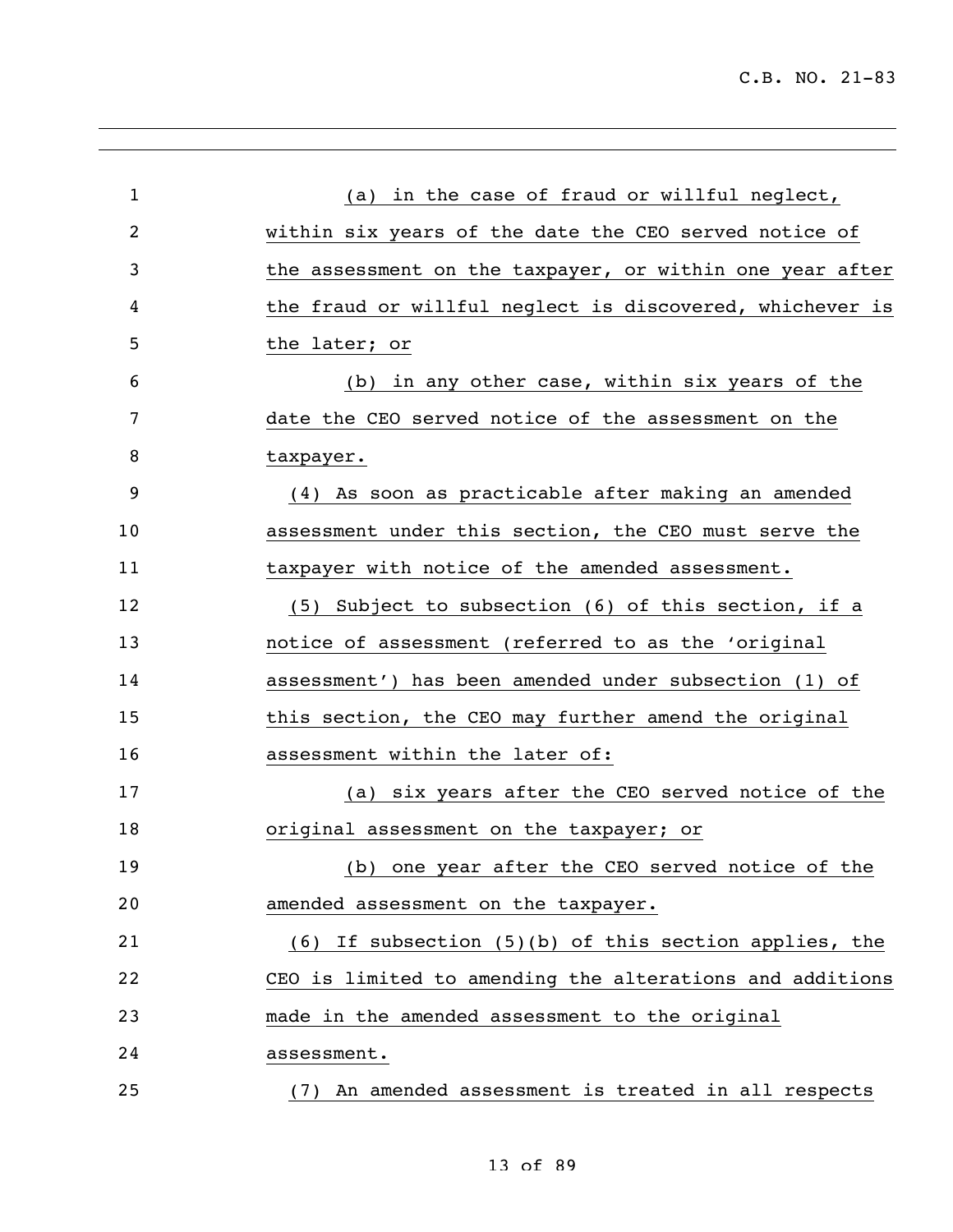| $\mathbf{1}$ | as a tax assessment for the purposes of this chapter              |
|--------------|-------------------------------------------------------------------|
| 2            | (other than subsection (1) or (2) of this section) and            |
| 3            | the revenue law under which the original assessment has           |
| 4            | been made.                                                        |
| 5            | (8) The making of an amended assessment does not                  |
| 6            | preclude the liability for any interest and penalty in            |
| 7            | relation to the tax assessed under amended assessment             |
| 8            | arising from the date that tax was due under the                  |
| 9            | original assessment."                                             |
| 10           | Section 15. Title 54 of the Code of the Federated States of       |
| 11           | Micronesia (Annotated), as amended, is hereby amended by enacting |
| 12           | a new section 814 to read as follows:                             |
| 13           | "Section 814. Validity of tax decisions.                          |
| 14           | (1) The validity of a tax decision, a notice of a tax             |
| 15           | decision, or any other document purporting to be made or          |
| 16           | executed under a revenue law, if it is in substance and           |
| 17           | effect in conformity with the law under which it has              |
| 18           | been made, issued, or executed, and the person assessed           |
| 19           | or intended to be assessed or affected by the decision            |
| 20           | or document is designated in it according to common               |
| 21           | understanding:                                                    |
| 22           | (a) cannot be quashed or deemed to be void or                     |
| 23           | voidable for want of form; or                                     |
| 24           | (b) is not affected by reason of any immaterial                   |
| 25           | mistake, defect, or omission therein.                             |
|              |                                                                   |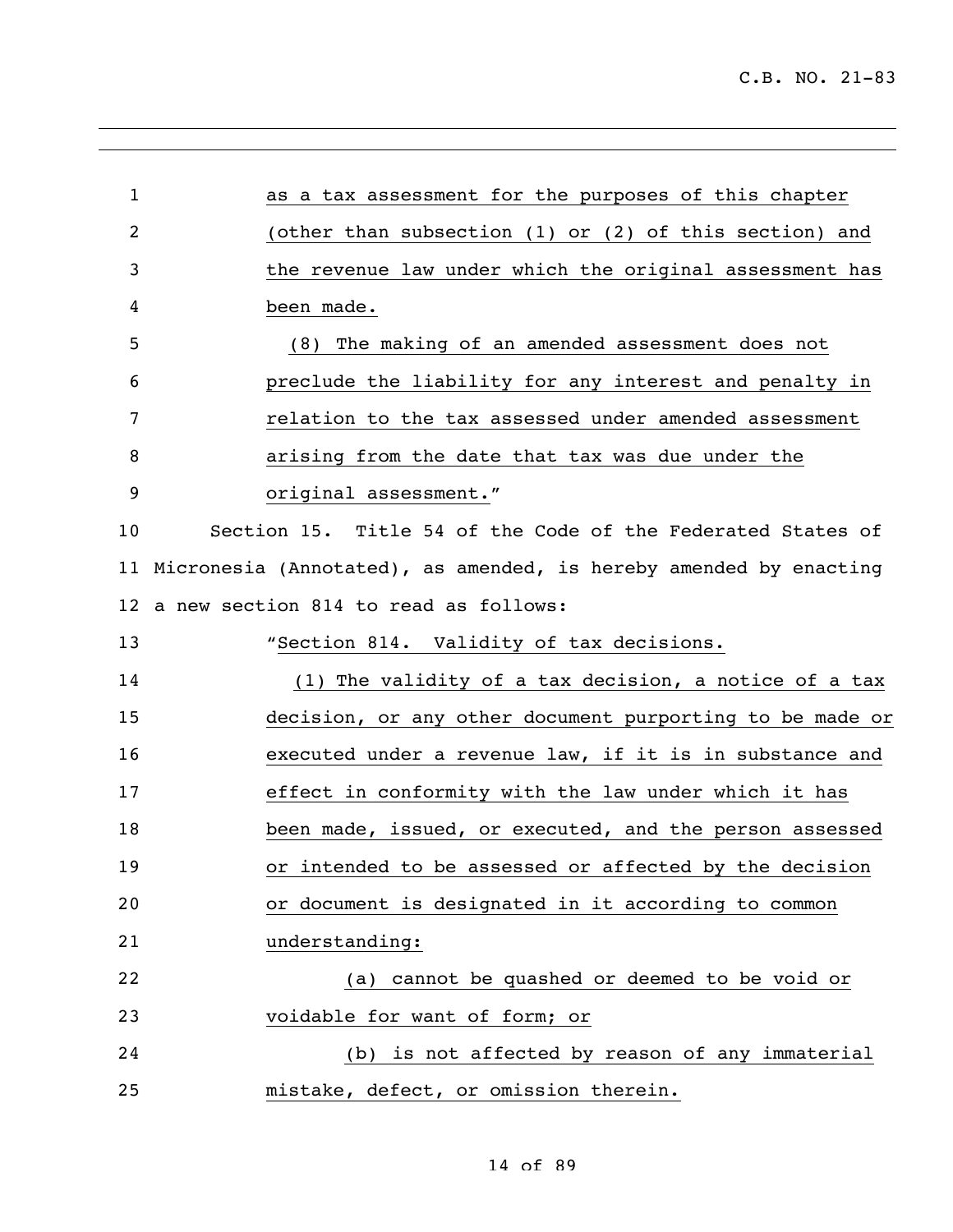| $\mathbf 1$ | $(2)$ [Reserved]"                                                 |
|-------------|-------------------------------------------------------------------|
| 2           | Section 16. Title 54 of the Code of the Federated States of       |
| 3           | Micronesia (Annotated), as amended, is hereby amended by enacting |
| 4           | a new section 815 to read as follows:                             |
| 5           | "Section 815. Correctness of tax decisions.                       |
| 6           | Except in proceedings under subchapter IV of this<br>(1)          |
| 7           | chapter:                                                          |
| 8           | no tax decision can be disputed in any court<br>(a)               |
| 9           | or in any other proceedings on any ground whatsoever;             |
| 10          | the production of the original notice of a<br>(b)                 |
| 11          | tax assessment or a document under the hand of the CEO            |
| 12          | purporting to be a copy of a notice of such assessment            |
| 13          | is conclusive evidence of the making of the assessment            |
| 14          | and that the amount and particulars of the assessment             |
| 15          | are correct; and                                                  |
| 16          | in the case of a self-assessment taxpayer,<br>(C)                 |
| 17          | the production of the original self-assessment return or          |
| 18          | a document under the hand of the CEO purporting to be a           |
| 19          | copy of such return is conclusive evidence of the                 |
| 20          | contents of the return.                                           |
| 21          | (2) A court must, in all proceedings, take judicial               |
| 22          | notice of the signature of the CEO in either the                  |
| 23          | original or copy of a notice of a tax decision."                  |
| 24          | Section 17. Title 54 of the Code of the Federated States of       |
| 25          | Micronesia (Annotated), as amended, is hereby amended by enacting |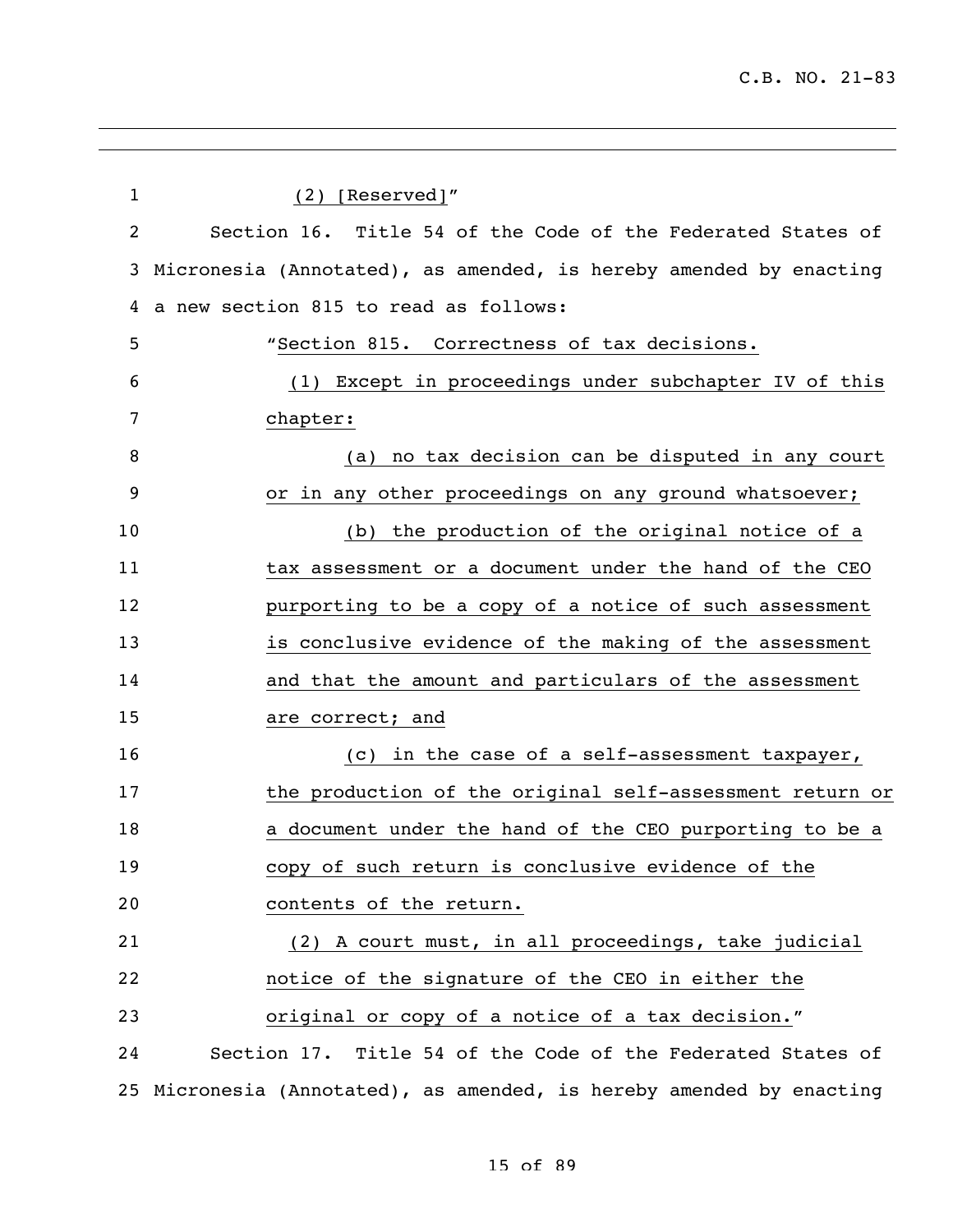a new section 816 to read as follows:

| 2               | "Section 816. Rectification of mistakes.                 |
|-----------------|----------------------------------------------------------|
| 3               | If the CEO is satisfied that an order made or document   |
| 4               | issued by the CEO under a revenue law contains a mistake |
| 5               | that is apparent on the face of the record or document   |
| 6               | and the mistake does not involve a dispute as to the     |
| 7               | interpretation of the law or facts of the case, the CEO  |
| 8               | may, for the purposes of rectifying the mistake, amend   |
| 9               | the order or document any time before the expiry of six  |
| 10 <sup>°</sup> | years from the date of making or issuing the order or    |
| 11              | document."                                               |
| 12              | Section 18. Chapter 8 of title 54 of the Code of the     |

 Federated States of Micronesia (Annotated), as amended, is hereby amended by designating sections 819 to 821 as subchapter IV entitled "Objections and Appeals".

 Section 19. Title 54 of the Code of the Federated States of Micronesia (Annotated) as amended, is hereby amended by enacting a new section 819 to read as follows:

 "Section 819. Objection to tax decision. (1) A person dissatisfied with a tax decision must lodge an objection to the decision with the CEO within 30 days of service of the notice of the decision. (2) If the CEO has amended an assessment under section 813 of this title, the taxpayer has no further right of objection that the taxpayer would have had if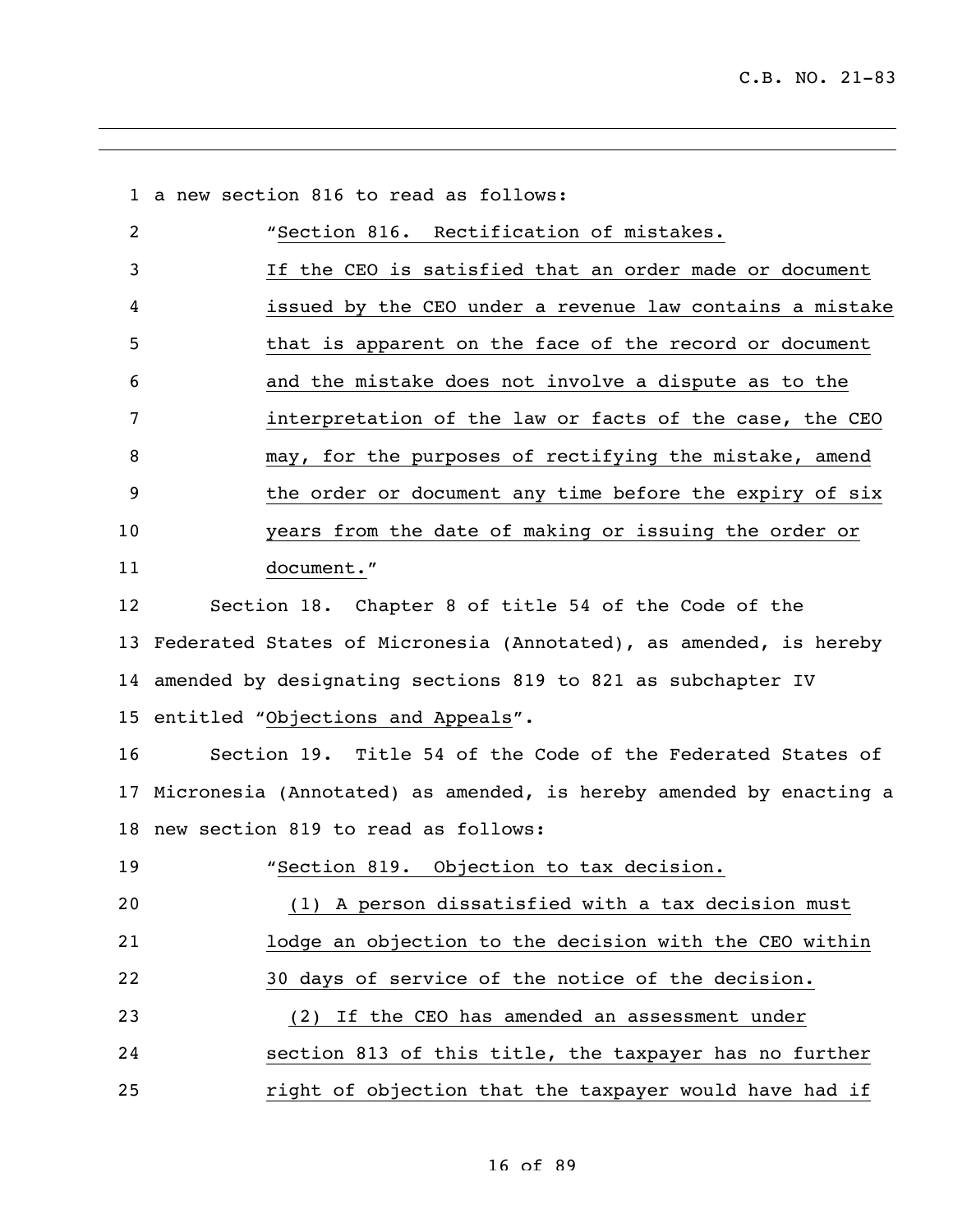| $\mathbf{1}$   | the amendment had not been made, except to the extent    |
|----------------|----------------------------------------------------------|
| $\overline{c}$ | that by reason of the amendment a fresh liability is     |
| 3              | imposed on the taxpayer or an existing liability is      |
| 4              | increased.                                               |
| 5              | (3) An objection must substantially comply with the      |
| 6              | prescribed form and state fully and in detail the        |
| 7              | grounds upon which the person objecting relies to        |
| 8              | support the objection.                                   |
| 9              | (4) A person may apply, in writing, to the CEO for an    |
| 10             | extension of time to lodge an objection and the CEO may, |
| 11             | if satisfied there is reasonable cause, grant an         |
| 12             | application under this section and must serve notice of  |
| 13             | the decision on the applicant as soon as is practicable  |
| 14             | after making the decision.                               |
| 15             | (5) Subject to subsection (6) of this section, the       |
| 16             | CEO must consider the objection and either allow the     |
| 17             | objection in whole or part, or disallow it, and the      |
| 18             | CEO's decision is referred to as an 'objection           |
| 19             | decision'.                                               |
| 20             | (6) The CEO is not required to consider an objection     |
| 21             | unless and until the person objecting has complied with  |
| 22             | all the requirements under this chapter or the revenue   |
| 23             | law to which the objection relates in relation to the    |
| 24             | making of tax returns and payment of tax.                |
| 25             | (7) The CEO must serve notice of the objection           |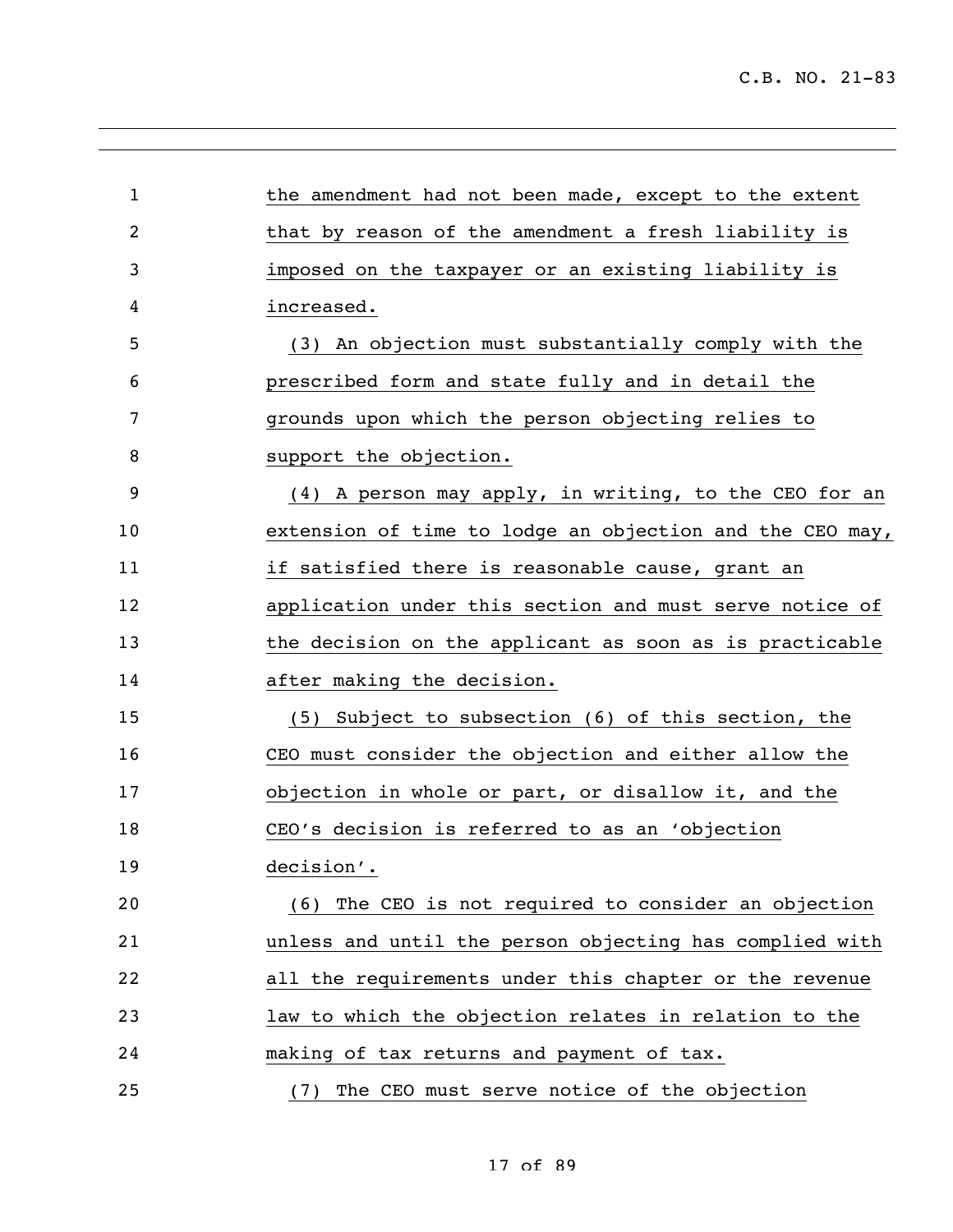| $\mathbf 1$ | decision on the person objecting as soon as practicable           |
|-------------|-------------------------------------------------------------------|
| 2           | after making the decision."                                       |
| 3           | Section 20. Title 54 of the Code of the Federated States of       |
| 4           | Micronesia (Annotated), as amended, is hereby amended by enacting |
| 5           | a new section 820 to read as follows:                             |
| 6           | "Section 820. Judicial review.                                    |
| 7           | (1) A person dissatisfied with an objection decision              |
| 8           | may institute an action for review in a court of                  |
| 9           | competent jurisdiction in the FSM. Such action is                 |
| 10          | commenced by filing a petition, within 60 days after              |
| 11          | service of notice of the objection decision, setting              |
| 12          | forth:                                                            |
| 13          | (a) assignments of errors alleged to have been                    |
| 14          | committed by the CEO in making the objection decision;            |
| 15          | the facts relied upon to sustain such<br>(b)                      |
| 16          | assignments of errors; and                                        |
| 17          | (c) a prayer for appropriate relief.                              |
| 18          | The CEO is the defendant in proceedings under<br>(2)              |
| 19          | subsection (1) of this section.                                   |
| 20          | (3) The payment of the amount of tax in dispute, in               |
| 21          | whole or part, after the filing of a petition under               |
| 22          | subsection (1) of this section does not deprive the               |
| 23          | court of jurisdiction.                                            |
| 24          | (4) When the decision of the court or an appeal there             |
| 25          | from becomes final, the CEO must, upon presentment of a           |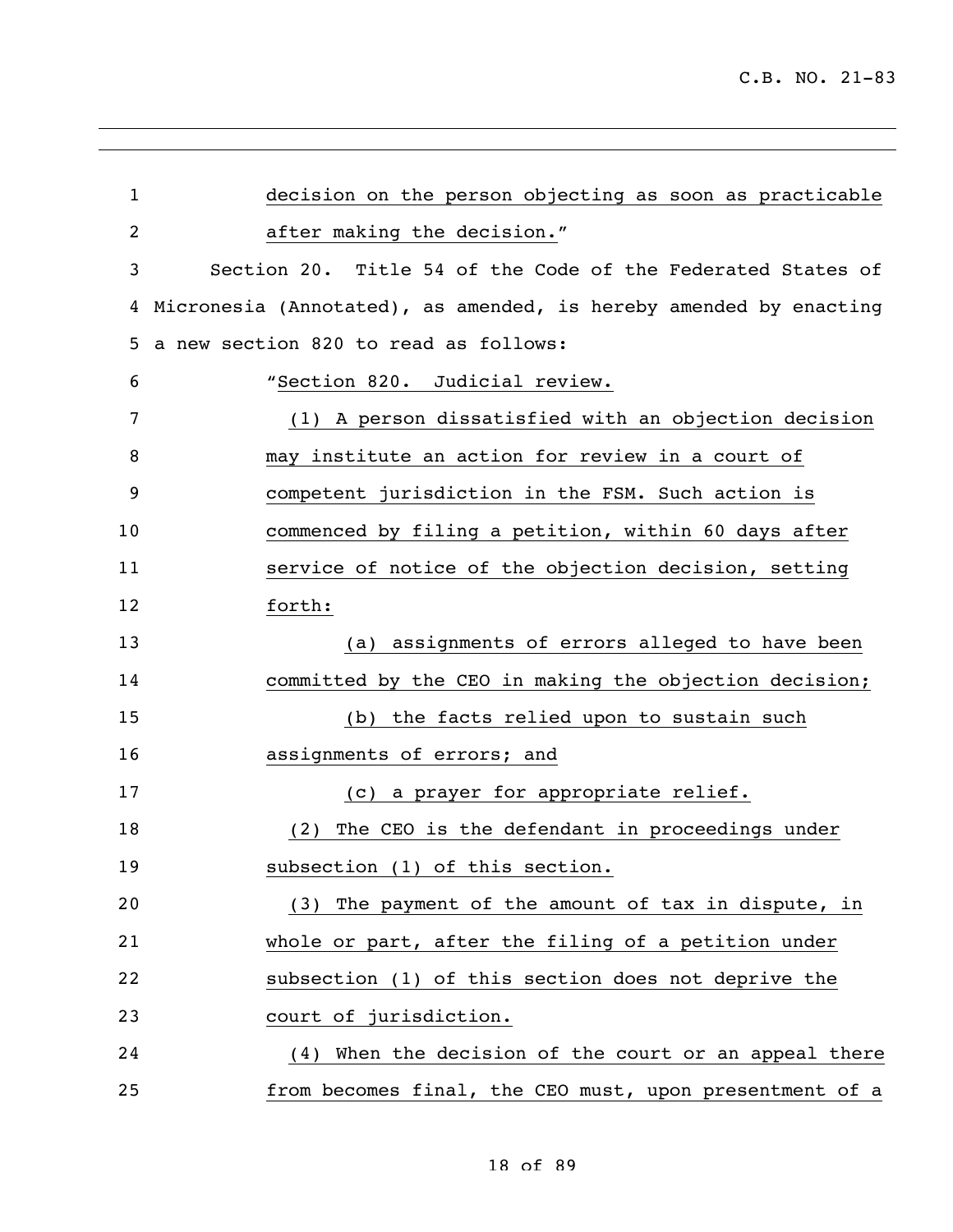| $\mathbf{1}$   | certified copy of the decree, make such adjustments to            |
|----------------|-------------------------------------------------------------------|
| $\overline{2}$ | comply with the decree as are necessary to correct,               |
| 3              | amend, or abate the assessment, and determine whether an          |
| 4              | additional amount of tax is to be assessed.                       |
| 5              | This section shall not condition or limit the<br>(5)              |
| 6              | right of a taxpayer to seek immediate judicial review of          |
| 7              | any action taken or to be taken under subchapter VI of            |
| 8              | this chapter."                                                    |
| 9              | Section 21. Title 54 of the Code of the Federated States of       |
| 10             | Micronesia (Annotated), as amended, is hereby amended by enacting |
| 11             | a new section 821 to read as follows:                             |
| 12             | "Section 821. General provisions relating to objections           |
| 13             | and appeals.                                                      |
| 14             | (1) In any proceeding under this chapter:                         |
| 15             | (a) in the case of a tax assessment, the burden                   |
| 16             | is on the taxpayer to prove that the assessment is                |
| 17             | excessive; or                                                     |
| 18             | (b) in the case of a tax decision (other than a                   |
| 19             | tax assessment), the burden is on the person objecting            |
| 20             | to the decision to prove that the decision should not             |
| 21             | have been made or should have been made differently.              |
| 22             | (2) In an action for review by a court under section              |
| 23             | 820 of this chapter, the person bringing the action is            |
| 24             | limited to the grounds stated in the person's objection           |
| 25             | to the CEO.                                                       |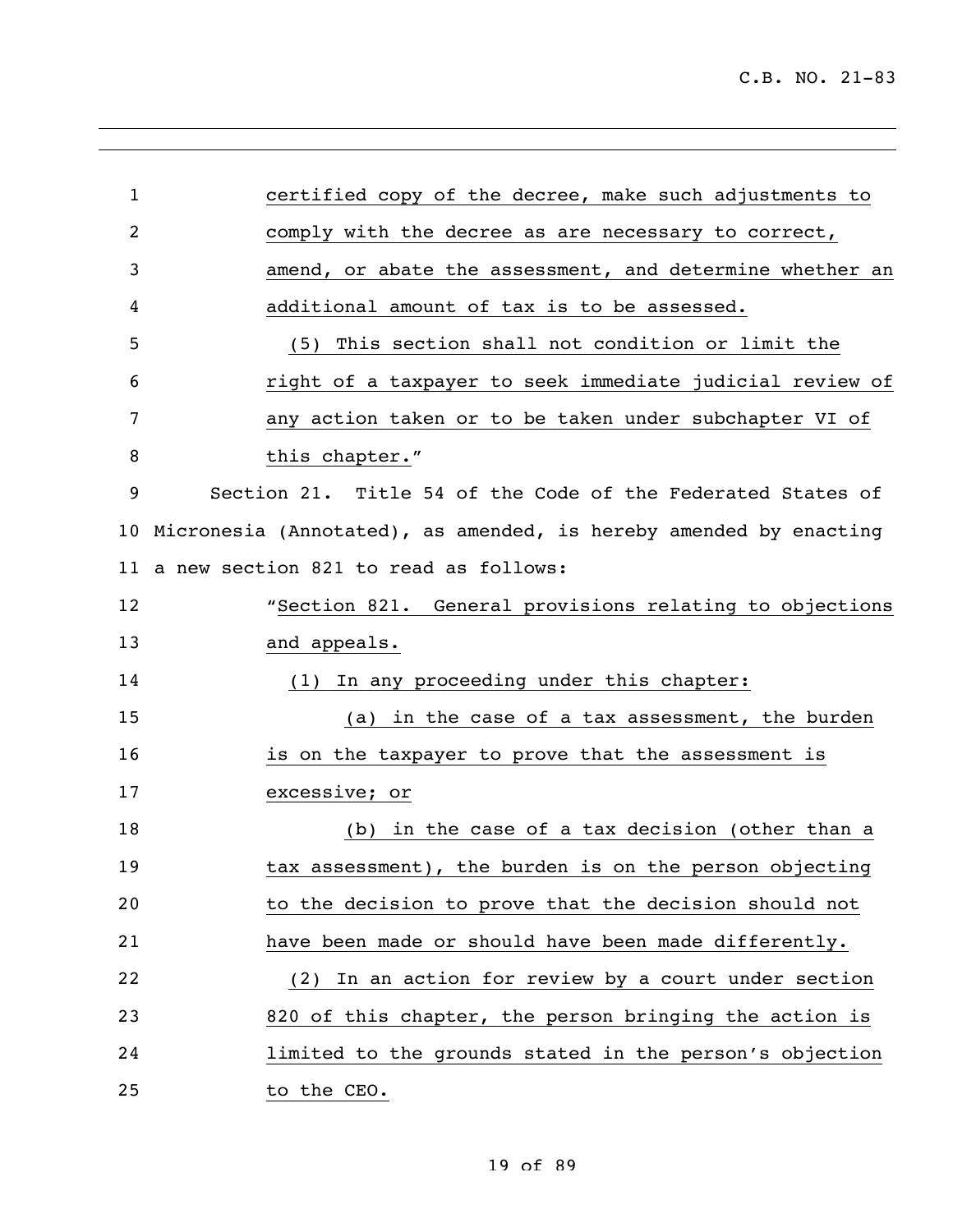| $\mathbf{1}$ | (3) To the extent necessary for the making of a          |
|--------------|----------------------------------------------------------|
| 2            | decision and when presented, the reviewing court shall   |
| 3            | decide all relevant questions of law and fact, interpret |
| 4            | constitutional and statutory provisions, and determine   |
| 5            | the meaning or applicability of the terms of any action  |
| 6            | taken by the CEO.                                        |
| 7            | (4) The reviewing court shall:                           |
| 8            | compel any action of the CEO unlawfully<br>(a)           |
| 9            | withheld or unreasonably delayed; and                    |
| 10           | hold unlawful and set aside any actions and<br>(b)       |
| 11           | decisions of the CEO found to be:                        |
| 12           | (i) arbitrary, capricious, an abuse of                   |
| 13           | discretion, or otherwise not in accordance with law;     |
| 14           | (ii) contrary to constitutional right,                   |
| 15           | power, privilege, or immunity;                           |
| 16           | (iii) in excess of statutory jurisdiction,               |
| 17           | authority, or limitations, or a denial of legal rights;  |
| 18           | (iv) without substantial compliance with the             |
| 19           | procedures required by law; or                           |
| 20           | (v) unwarranted by the facts.                            |
| 21           | (5) Subject to subsection (6) of this section, the       |
| 22           | tax due under a tax assessment is payable                |
| 23           | notwithstanding that an objection has been lodged or an  |
| 24           | action for judicial review under section 820 of this     |
| 25           | chapter has been instituted by the taxpayer in respect   |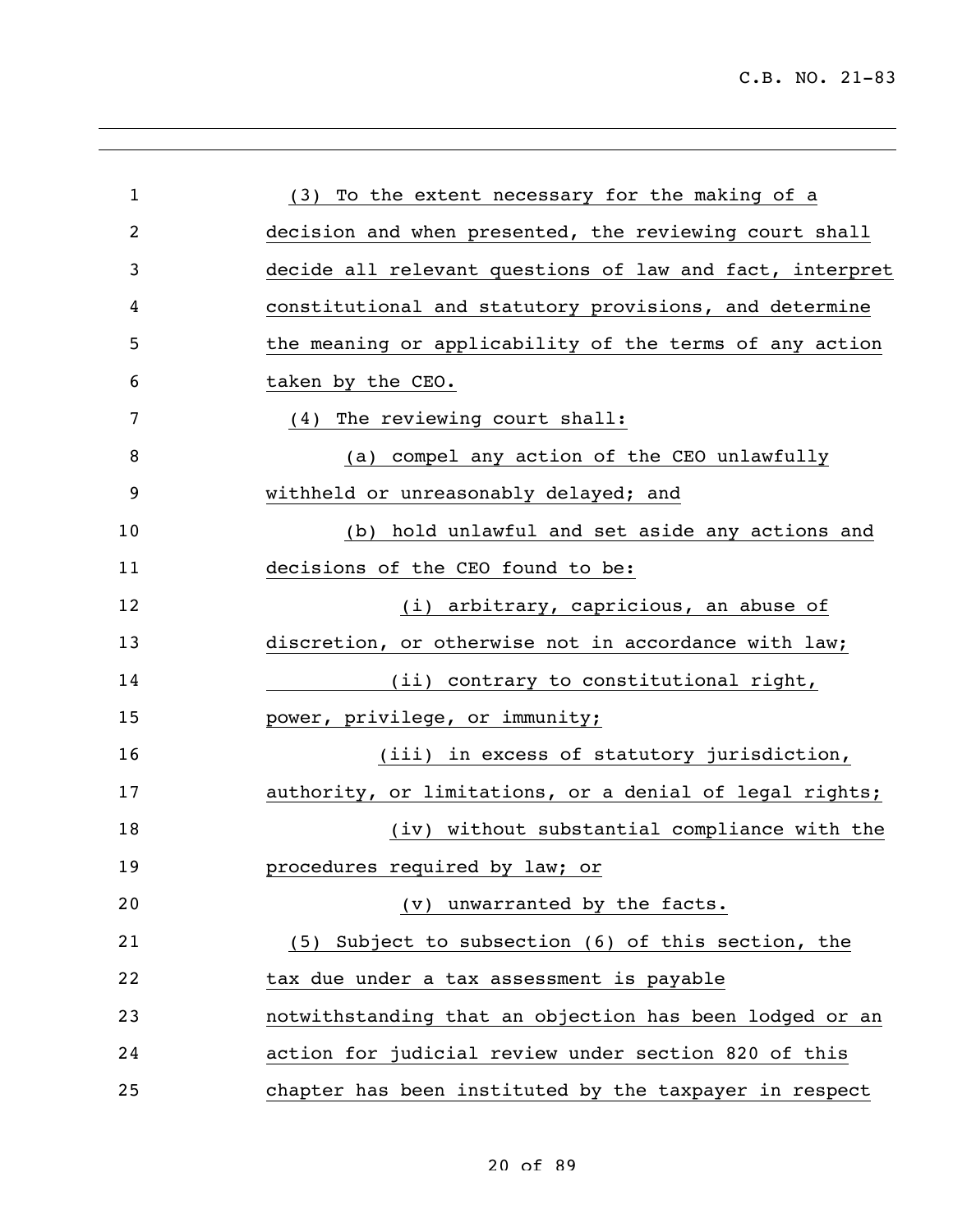| 1  | of the assessment.                                                   |
|----|----------------------------------------------------------------------|
| 2  | (6) The CEO may, upon application in writing by a                    |
| 3  | taxpayer, agree to stay recovery of a tax in dispute                 |
| 4  | under a tax assessment up to a maximum of 50% of the                 |
| 5  | disputed tax, but only if the taxpayer has paid the                  |
| 6  | entire amount of tax due under the assessment that is                |
| 7  | not in dispute."                                                     |
| 8  | Section 22. Chapter 8 of title 54 of the Code of the                 |
| 9  | Federated States of Micronesia (Annotated), as amended, is hereby    |
|    | 10 amended by designating sections 824 to 831 as subchapter V        |
|    | 11 entitled "Recovery of Unpaid Tax".                                |
| 12 | Section 23. Title 54 of the Code of the Federated States of          |
|    | 13 Micronesia (Annotated), as amended, is hereby amended by enacting |
|    | 14 a new section 824 to read as follows:                             |
| 15 | "Section 824. Payment of tax.                                        |
| 16 | (1) A taxpayer must pay tax in the prescribed manner.                |
| 17 | (2) Any unpaid tax may be sued for and recovered in                  |
| 18 | any court of competent jurisdiction by the CEO suing in              |
| 19 | his or her official capacity as collection agent for the             |
| 20 | National or State Governments, as the case may be.                   |
| 21 | (3) In any suit under subsection (2) of this section,                |
| 22 | the production of a certificate signed by the CEO                    |
| 23 | stating the name and address of the taxpayer and the                 |
| 24 | amount of tax due is sufficient evidence that the amount             |
| 25 | of tax is due by the taxpayer and sufficient authority               |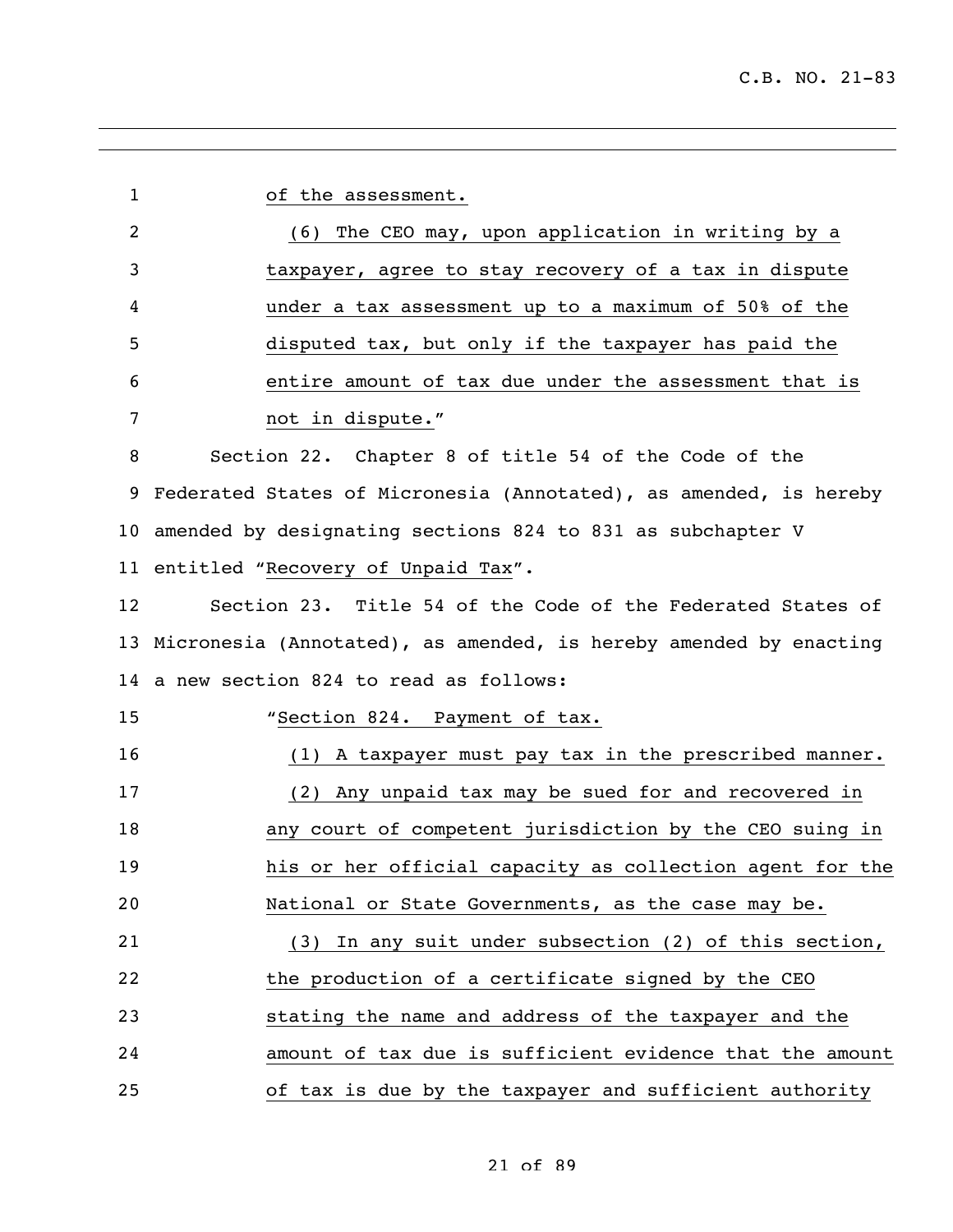| $\mathbf 1$ | for the court to give judgment with full costs of suit            |
|-------------|-------------------------------------------------------------------|
| 2           | against the taxpayer."                                            |
| 3           | Section 24. Title 54 of the Code of the Federated States of       |
| 4           | Micronesia (Annotated), as amended, is hereby amended by enacting |
| 5.          | a new section 825 to read as follows:                             |
| 6           | "Section 825. Extension of time to pay tax.                       |
| 7           | (1) A taxpayer may apply, in writing, to the CEO for              |
| 8           | an extension of time to pay tax due under a revenue law.          |
| 9           | (2) If an application has been made under this                    |
| 10          | section, the CEO may, having regard to the circumstances          |
| 11          | of the case:                                                      |
| 12          | (a) grant the taxpayer an extension of time for                   |
| 13          | payment of the tax due; or                                        |
| 14          | (b) require the taxpayer to pay the tax due in                    |
| 15          | such installments as the CEO may determine, and the CEO           |
| 16          | must serve the taxpayer with written notice of the                |
| 17          | decision.                                                         |
| 18          | (3) If a taxpayer permitted to pay tax by                         |
| 19          | installments defaults in the payment of an installment,           |
| 20          | the whole balance of the tax outstanding, at the time of          |
| 21          | default, is immediately payable.                                  |
| 22          | (4) The grant of an extension of time or permission               |
| 23          | to pay tax due by installments does not preclude the              |
| 24          | liability for late payment interest arising from the              |
| 25          | original date the tax was due for payment."                       |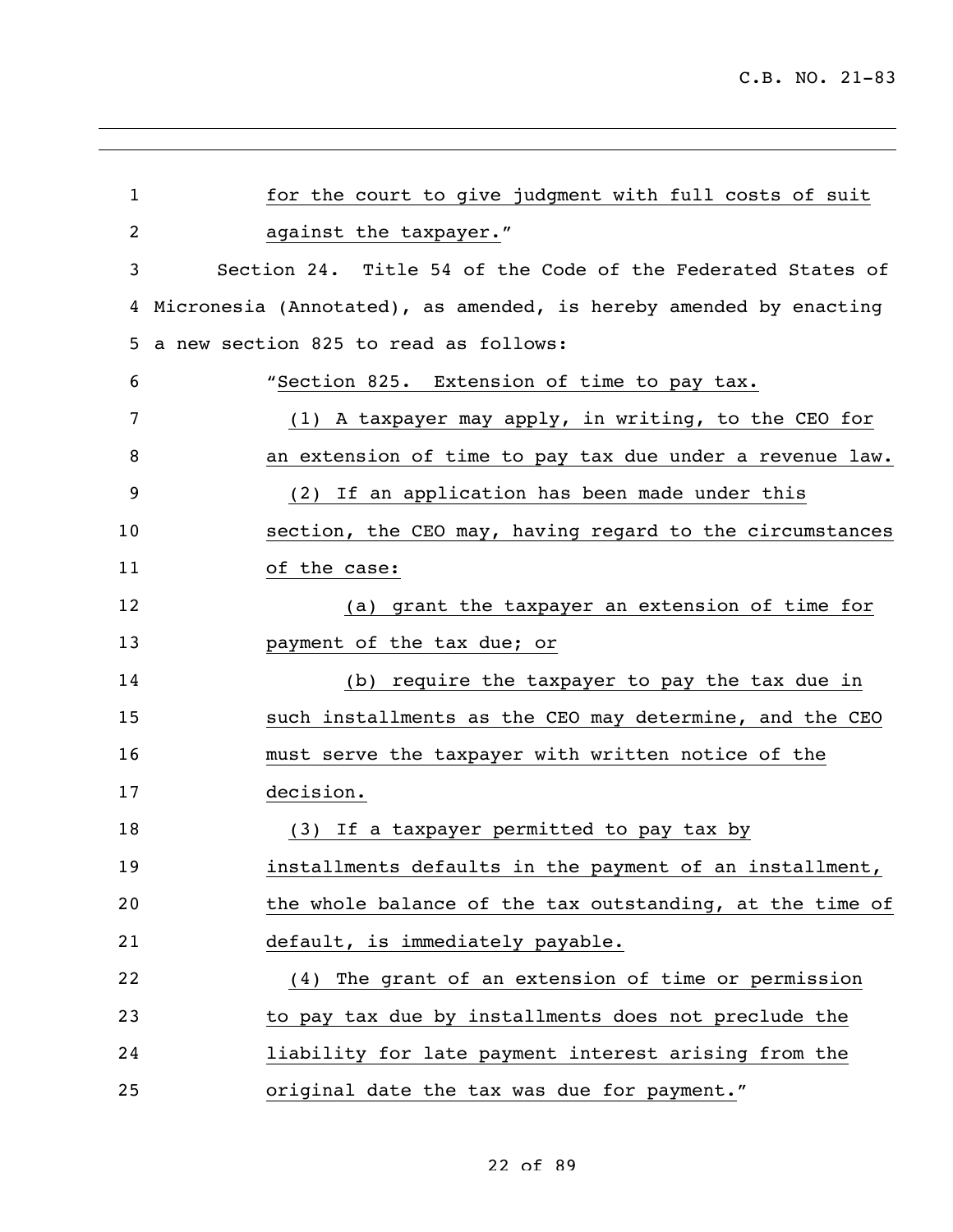| 1            | Section 25. Title 54 of the Code of the Federated States of       |
|--------------|-------------------------------------------------------------------|
| $\mathbf{2}$ | Micronesia (Annotated), as amended, is hereby amended by enacting |
| 3            | a new section 826 to read as follows:                             |
| 4            | "Section 826. Trustees, liquidators, and executors.               |
| 5            | (1) In this section:                                              |
| 6            | (a) "trustee" means:                                              |
| 7            | (i) a liquidator of a company being wound                         |
| 8            | up;                                                               |
| 9            | (ii) a receiver for debenture holders who                         |
| 10           | has taken possession of any assets of a company;                  |
| 11           | (iii) a trustee in bankruptcy;                                    |
| 12           | (iv) a mortgagee in possession;                                   |
| 13           | (v) an executor of a deceased                                     |
| 14           | estate; or                                                        |
| 15           | (vi) any other person holding a                                   |
| 16           | similar office or acting in a similar capacity; and               |
| 17           | (b) "taxpayer", in relation to a trustee, means                   |
| 18           | the person whose assets are in the possession or control          |
| 19           | of the trustee, including if the trustee is an executor,          |
| 20           | the estate of the deceased person.                                |
| 21           | (2) A trustee must, within 14 days after becoming a               |
| 22           | trustee in respect of, or assuming the control of assets          |
| 23           | of a taxpayer in the capacity as trustee, give written            |
| 24           | notice thereof to the CEO.                                        |
| 25           | (3) The CEO must notify the trustee, in writing, of               |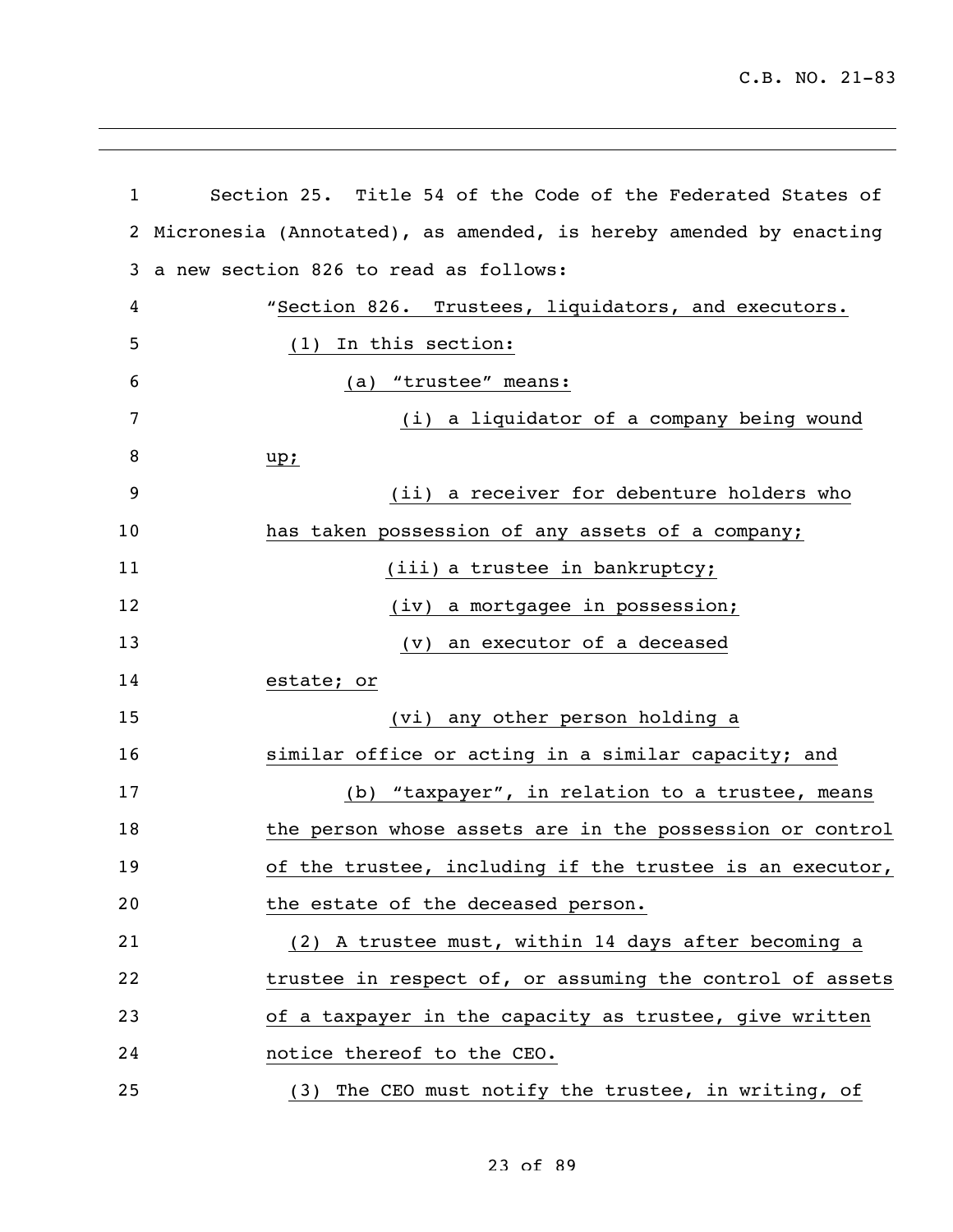| $\mathbf{1}$ | the amount of any tax that is payable by the taxpayer    |
|--------------|----------------------------------------------------------|
| 2            | and such notice must be served on the trustee within one |
| 3            | month of the CEO being served with a notice under        |
| 4            | subsection (2) of this section.                          |
| 5            | (4) Subject to subsection (5) of this section, a         |
| 6            | trustee:                                                 |
| 7            | (a) must not, without the leave of the CEO,              |
|              |                                                          |
| 8            | dispose of any asset of the taxpayer until a notice has  |
| 9            | been served on the trustee under subsection (3) of this  |
| 10           | section;                                                 |
| 11           | (b) must set aside, out of the assets available          |
| 12           | for the payment of tax due by the taxpayer, assets to    |
| 13           | the value of the amount notified under subsection (3) of |
| 14           | this section, or the whole of the assets if their value  |
| 15           | is less than the amount notified; and                    |
| 16           | (c) is, to the extent of the value of the assets         |
| 17           | required to be set aside, liable for the tax due by the  |
| 18           | taxpayer.                                                |
| 19           | (5) A trustee may pay the expenses properly incurred     |
| 20           | by the trustee in the capacity as such, including the    |
| 21           | trustee's remuneration, in priority to the amount        |
| 22           | notified under subsection (3) of this section.           |
| 23           | (6) If two or more persons are trustees in respect of    |
| 24           | a taxpayer, the obligations and liabilities under this   |
| 25           | section apply jointly and severally to the trustees but  |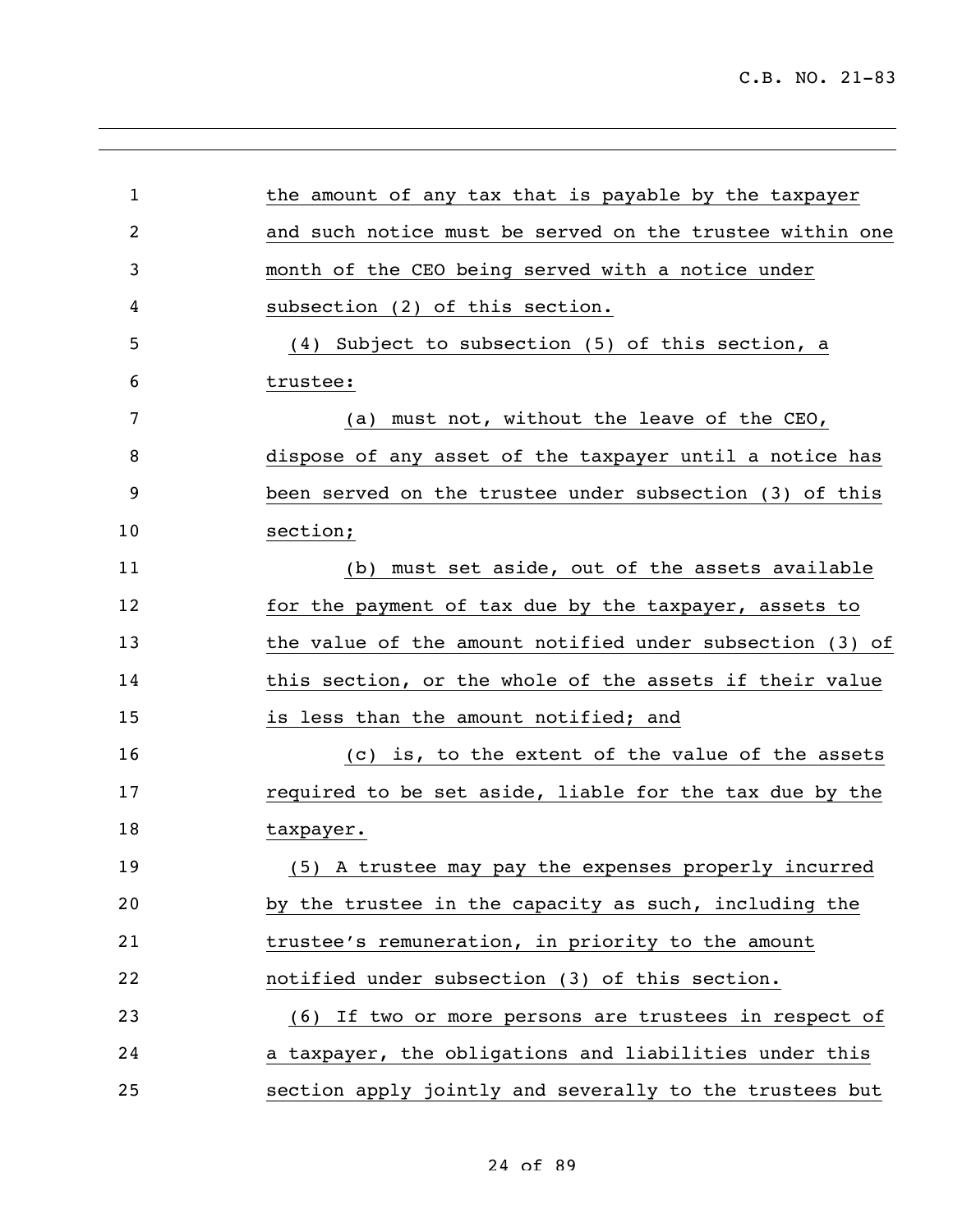| $\mathbf{1}$ | may be discharged by any of them.                                 |
|--------------|-------------------------------------------------------------------|
| 2            | (7) The amount that a trustee is liable for under                 |
| 3            | subsection $(4)(c)$ of this section is treated as if it           |
| 4            | were tax payable by the trustee as taxpayer for the               |
| 5            | purposes of this subchapter, subchapter VI of this                |
| 6            | chapter, and section 851 of this chapter."                        |
| 7            | Section 26. Title 54 of the Code of the Federated States of       |
| 8            | Micronesia (Annotated), as amended, is hereby amended by enacting |
| 9            | a new section 827 to read as follows:                             |
| 10           | "Section 827. Recovery of unpaid tax from third party.            |
| 11           | In this section, "payer" means a person who:<br>(1)               |
| 12           | (a) owes or may subsequently owe money to a                       |
| 13           | taxpayer;                                                         |
| 14           | holds or may subsequently hold money, for or<br>(b)               |
| 15           | on account of, a taxpayer;                                        |
| 16           | (c) holds money on account of some other person                   |
| 17           | for payment to a taxpayer; or                                     |
| 18           | (d) has authority from some other person to pay                   |
| 19           | money to a taxpayer.                                              |
| 20           | (2) This section applies if a taxpayer is liable to               |
| 21           | pay tax and the tax has not been paid by the taxpayer by          |
| 22           | the due date for payment. This remedy shall be in                 |
| 23           | addition to any right of levy and execution set forth in          |
| 24           | subchapter VI of this chapter.                                    |
| 25           | (3) If this section applies, the CEO may, by notice               |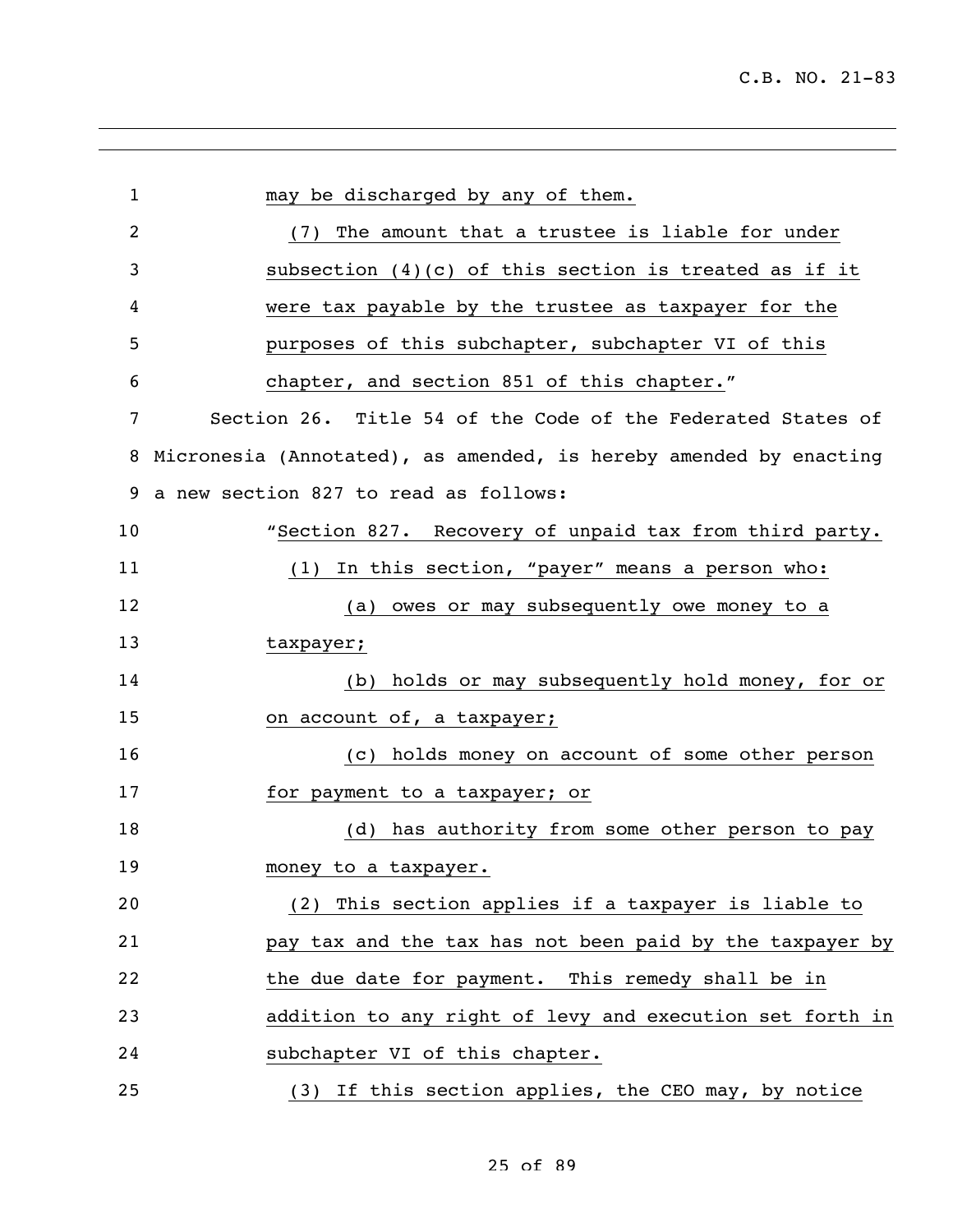| 1  | in writing, require a payer in respect of the taxpayer   |
|----|----------------------------------------------------------|
| 2  | to pay the amount specified in the notice to the CEO,    |
| 3  | being an amount that does not exceed the amount of tax   |
| 4  | that has not been paid.                                  |
| 5  | (4) A payer must pay the amount specified in a notice    |
| 6  | under subsection (3) of this section by the date         |
| 7  | specified in the notice, being a date that is not before |
| 8  | the date that the amount owed to the taxpayer becomes    |
| 9  | due to the taxpayer or held on the taxpayer's behalf.    |
| 10 | (5) If a notice served under subsection (3) of this      |
| 11 | section requires a payer to deduct amounts from wages or |
| 12 | salaries, the amount required to be deducted by the      |
| 13 | payer from each payment must not exceed 20% of the       |
| 14 | amount of each payment of wages or salaries.             |
| 15 | (6) If a person served with a notice under subsection    |
| 16 | (3) of this section is unable to comply with the notice  |
| 17 | by reason of lack of moneys owing to, or held for, the   |
| 18 | taxpayer, the person must notify the CEO, in writing,    |
| 19 | setting out the reasons for the person's inability to    |
| 20 | comply.                                                  |
| 21 | If a notice is served on the CEO under subsection<br>(7) |
| 22 | (6) of this section, the CEO may, by notice in writing:  |
| 23 | accept the notification and cancel or amend<br>(a)       |
| 24 | the notice issued under subsection (3) of this section;  |
| 25 | or                                                       |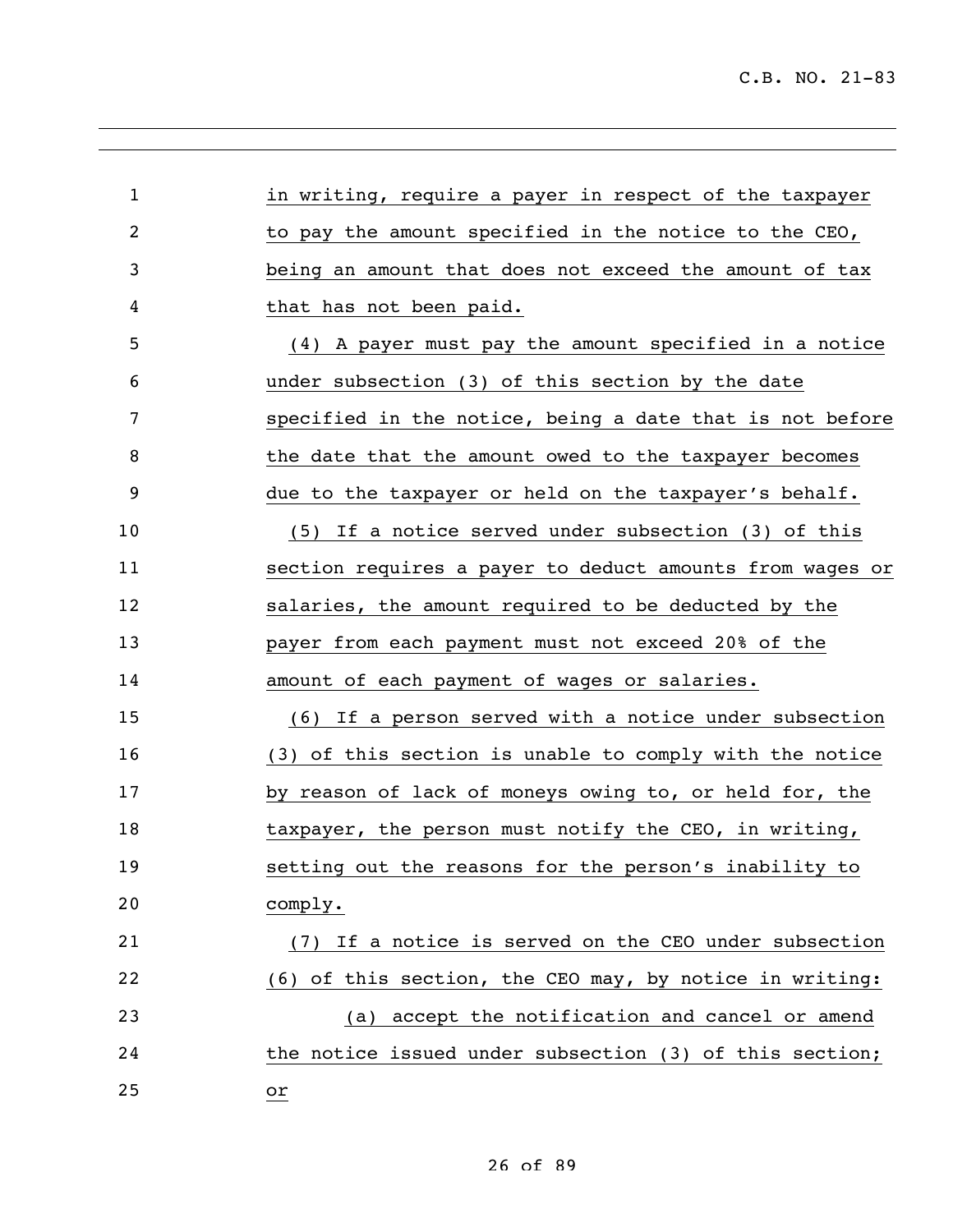| (b) reject the notification.<br>(8) The CEO must, by notice in writing to the payer,<br>revoke or amend a notice served under subsection (3) of |
|-------------------------------------------------------------------------------------------------------------------------------------------------|
|                                                                                                                                                 |
|                                                                                                                                                 |
|                                                                                                                                                 |
| this section if the taxpayer has paid the whole or part                                                                                         |
| of the tax due or has made an arrangement satisfactory                                                                                          |
| to the CEO for payment of the tax.                                                                                                              |
| (9) A copy of a notice served on a payer under this                                                                                             |
| section must be served on the taxpayer.                                                                                                         |
| (10) An amount deducted from a payment by a payer                                                                                               |
| pursuant to a notice served on a payer under this                                                                                               |
| section is held by the payer in trust for the Authority.                                                                                        |
| (11) A payer making a payment under this section is                                                                                             |
| treated as acting under the authority of the taxpayer                                                                                           |
| and of all other persons concerned and is hereby                                                                                                |
| indemnified in respect of the payment.                                                                                                          |
| The CEO must apply any amount paid by a payer<br>(12)                                                                                           |
| under this section to the tax owing by the taxpayer.                                                                                            |
| (13) A payer who, without reasonable cause, fails to                                                                                            |
| comply with a notice under this section is personally                                                                                           |
| liable for the amount specified in the notice.                                                                                                  |
| (14) The amounts referred to in subsections (10) and                                                                                            |
| (13) of this section are treated as if they were tax                                                                                            |
| payable by the payer as taxpayer for the purposes of                                                                                            |
| this subchapter, subchapter VI of this chapter, and                                                                                             |
| section 851 of this title."                                                                                                                     |
|                                                                                                                                                 |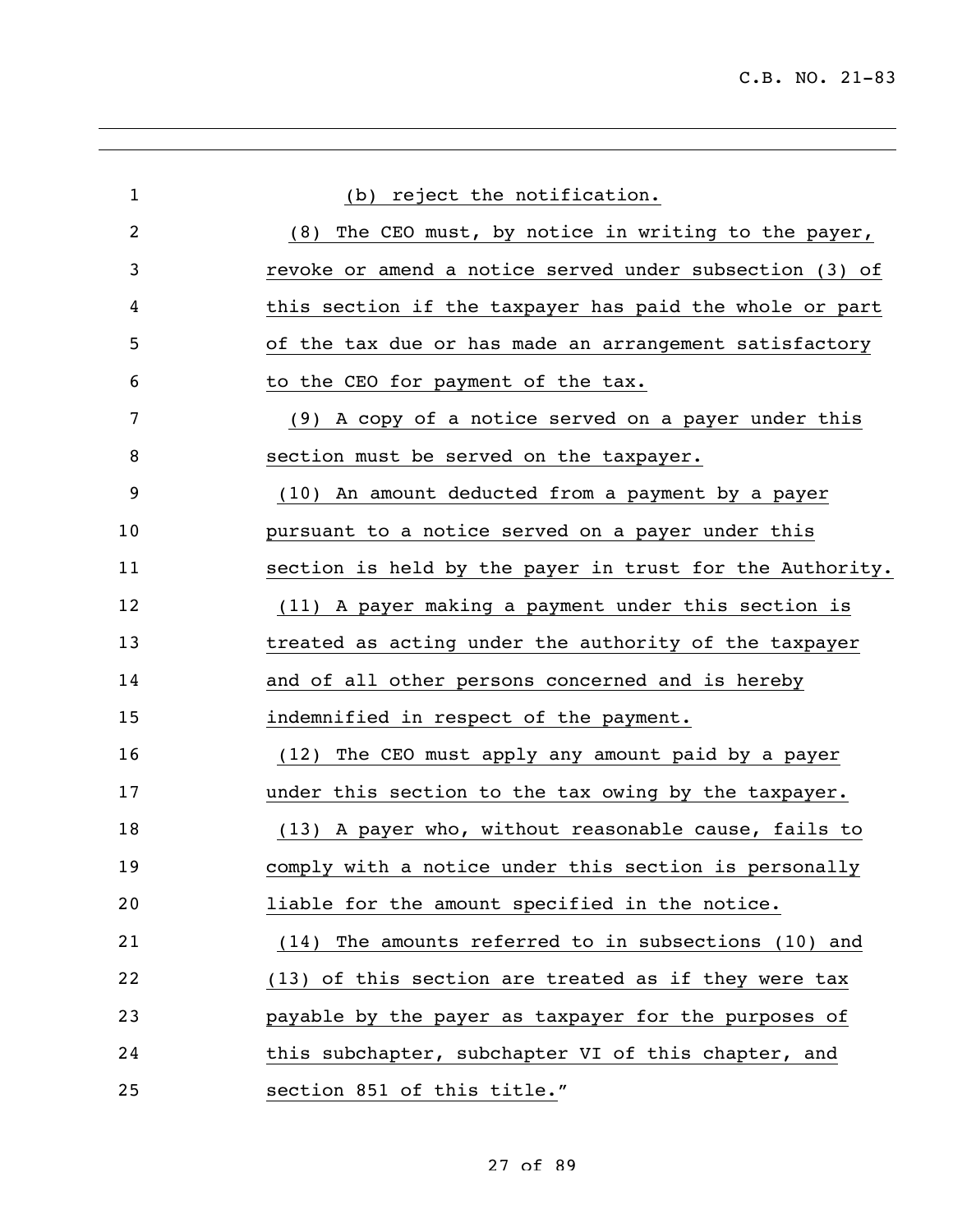| $\mathbf{1}$ | Section 27. Title 54 of the Code of the Federated States of       |
|--------------|-------------------------------------------------------------------|
| 2            | Micronesia (Annotated), as amended, is hereby amended by enacting |
| 3            | a new section 828 to read as follows:                             |
| 4            | "Section 828. Seizure of goods.                                   |
| 5            | (1) In addition to any other right of levy and                    |
| 6            | execution set forth in subchapter VI of this chapter and          |
| 7            | the powers of forfeiture under subchapter IV of chapter           |
| 8            | 2 of this title, the CEO or a revenue officer authorized          |
| 9            | by the CEO in writing for the purposes of this section            |
| 10           | may seize any goods if the VAT that is payable in                 |
| 11           | respect of the supply or the import duty in respect of            |
| 12           | the import of those goods has not been paid or the CEO            |
| 13           | or authorized officer has reasonable grounds to believe           |
| 14           | that such VAT or import duty will not be paid.                    |
| 15           | (2) Any goods seized under this section must be                   |
| 16           | stored in a place approved by the CEO or authorized               |
| 17           | officer for the storage of seized goods.                          |
| 18           | (3) If goods have been seized under subsection (1) of             |
| 19           | this section, the CEO or authorized officer must, as              |
| 20           | soon as is practicable after the seizure, serve on the            |
| 21           | owner of the goods or the person who had custody or               |
| 22           | control of the goods immediately before the seizure, a            |
| 23           | notice in writing:                                                |
| 24           | identifying the goods;<br>(a)                                     |
| 25           | (b) stating that the goods have been seized                       |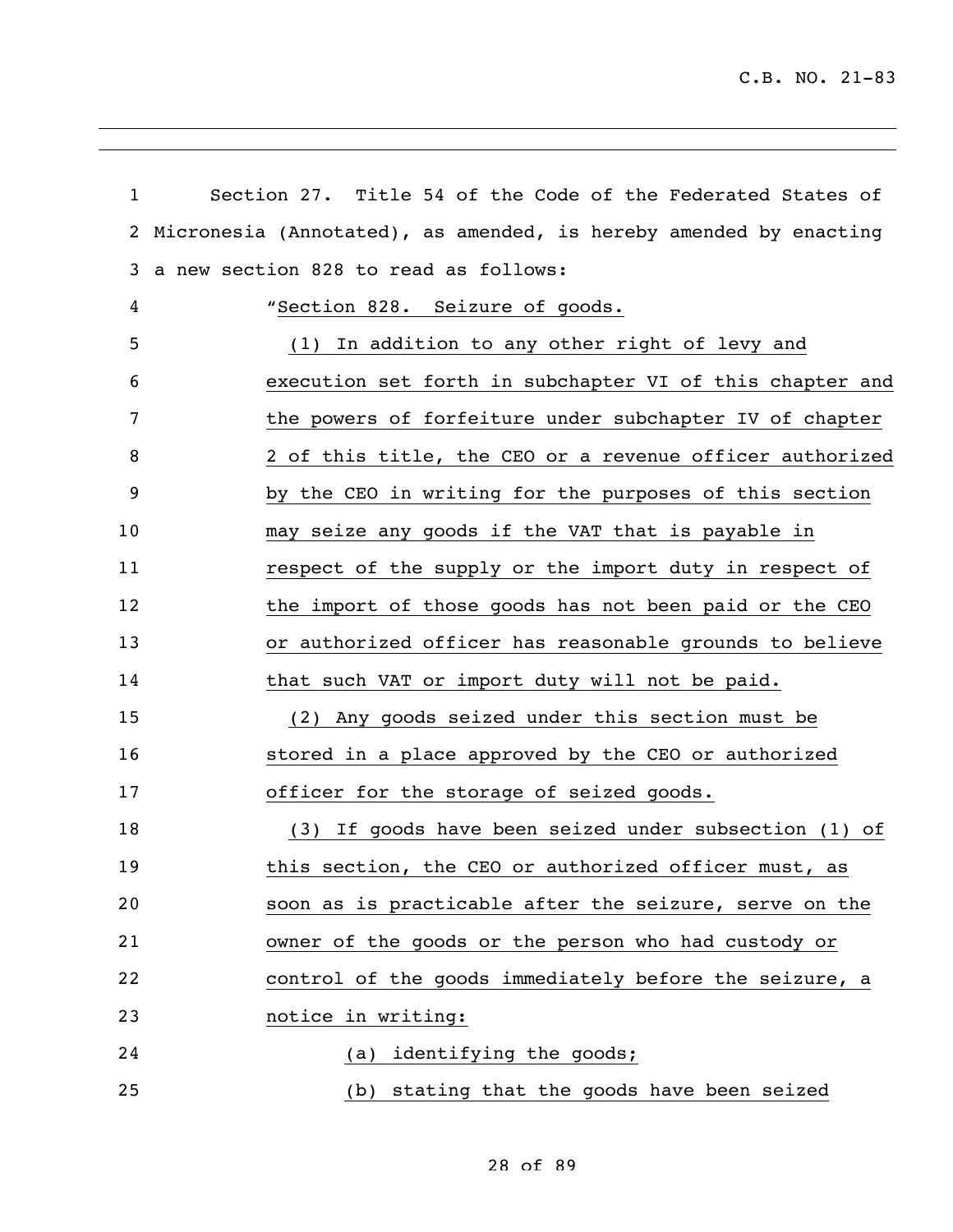| 1              | under this section and the reason for seizure; and       |
|----------------|----------------------------------------------------------|
| $\overline{2}$ | (c) setting out the terms of subsections $(6)$ ,         |
| 3              | $(7)$ , and $(8)$ of this section.                       |
| 4              | The CEO or authorized officer is not required to<br>(4)  |
| 5              | serve a notice under subsection (3) of this section if,  |
| 6              | after making reasonable enquiries, the CEO or authorized |
| 7              | officer does not have sufficient information to identify |
| 8              | the person on whom the notice should be served.          |
| 9              | (5) If subsection (4) of this section applies, the       |
| 10             | CEO or authorized officer may serve a notice under       |
| 11             | subsection (3) of this section on any person claiming    |
| 12             | the goods, provided the person has given the CEO or      |
| 13             | authorized officer sufficient information to enable the  |
| 14             | notice to be served.                                     |
| 15             | The CEO or authorized officer may authorize any<br>(6)   |
| 16             | goods seized under subsection (1) of this section to be  |
| 17             | delivered to the person on whom a notice under           |
| 18             | subsection (3) of this section has been served if that   |
| 19             | person has paid, or makes an arrangement satisfactory to |
| 20             | the CEO or authorized officer for payment of, the VAT    |
| 21             | that is payable in respect of the supply or import duty  |
| 22             | in respect of the import of the goods.                   |
| 23             | (7) Except if subsection (6) of this section applies,    |
| 24             | the CEO or authorized officer must detain the goods      |
| 25             | seized under subsection (1) of this section:             |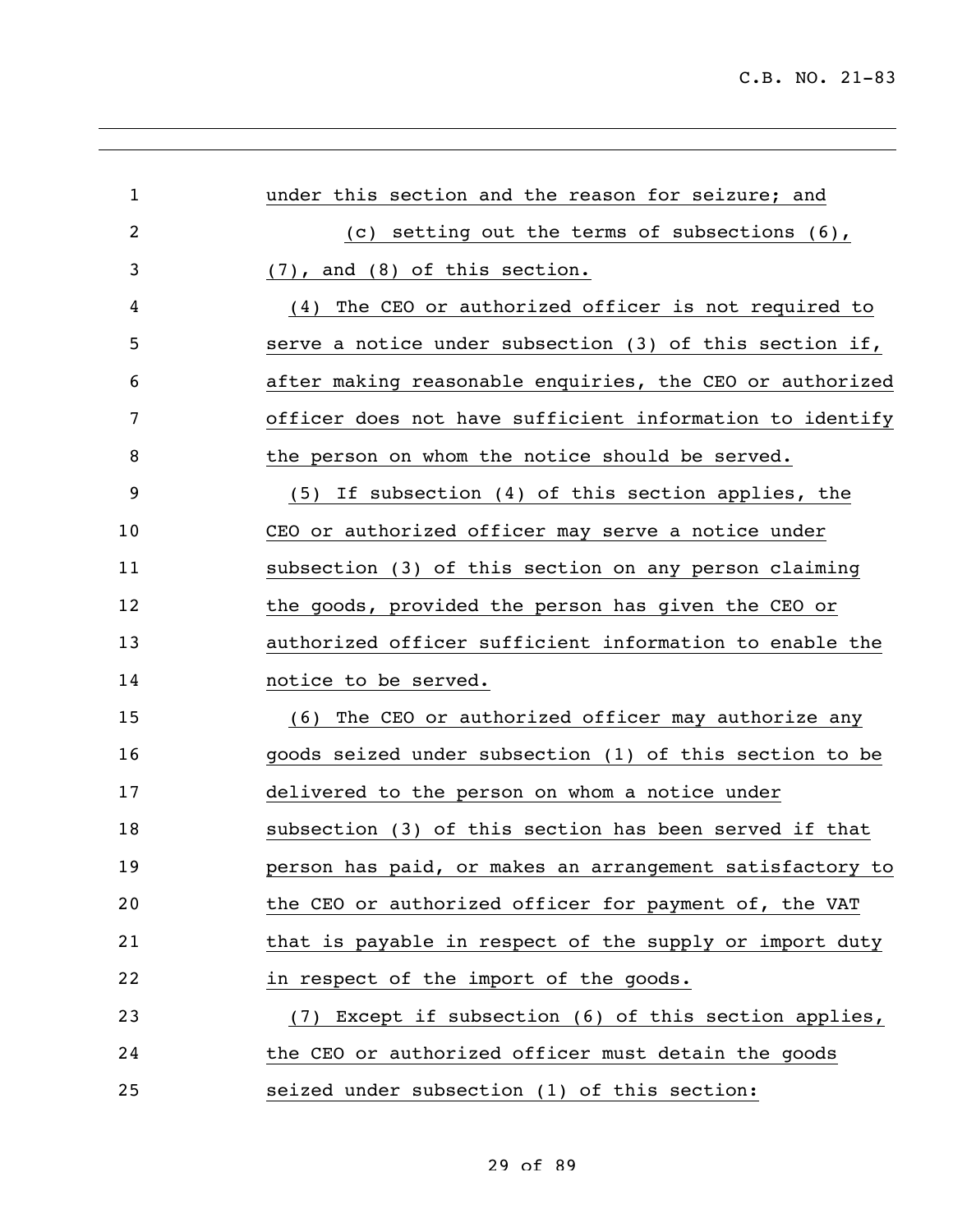| $\mathbf{1}$   | (a) in the case of perishable goods, for such           |
|----------------|---------------------------------------------------------|
| $\overline{2}$ | period as the CEO or authorized officer considers       |
| 3              | reasonable having regard to the condition of the goods; |
| 4              | or                                                      |
| 5              | (b) in any other case, for 10 days after seizure        |
| 6              | of the goods.                                           |
| 7              | (8) If the detention period in subsection (7) of this   |
| 8              | section has expired, the CEO or authorized officer may  |
| 9              | sell the goods by public auction or, in the case of     |
| 10             | perishable goods, may sell the goods in such manner as  |
| 11             | the CEO or authorized officer determines, and apply the |
| 12             | proceeds of sale as follows:                            |
| 13             | (a) first towards the cost of taking, keeping,          |
| 14             | and selling the goods seized;                           |
| 15             | (b) then towards payment of any VAT that is             |
| 16             | payable in respect of the supply or import duty in      |
| 17             | respect of the import of the goods;                     |
| 18             | (c) then towards payment of any other tax due by        |
| 19             | the person whose goods have been seized; and            |
| 20             | (d) the remainder of the proceeds, if any, must         |
| 21             | be paid to the person whose goods have been seized.     |
| 22             | (9) If the proceeds of disposal are less than the sum   |
| 23             | of the cost of taking, keeping, and selling the goods   |
| 24             | seized and the VAT or import duty due, the CEO or       |
| 25             | authorized officer may proceed under this chapter to    |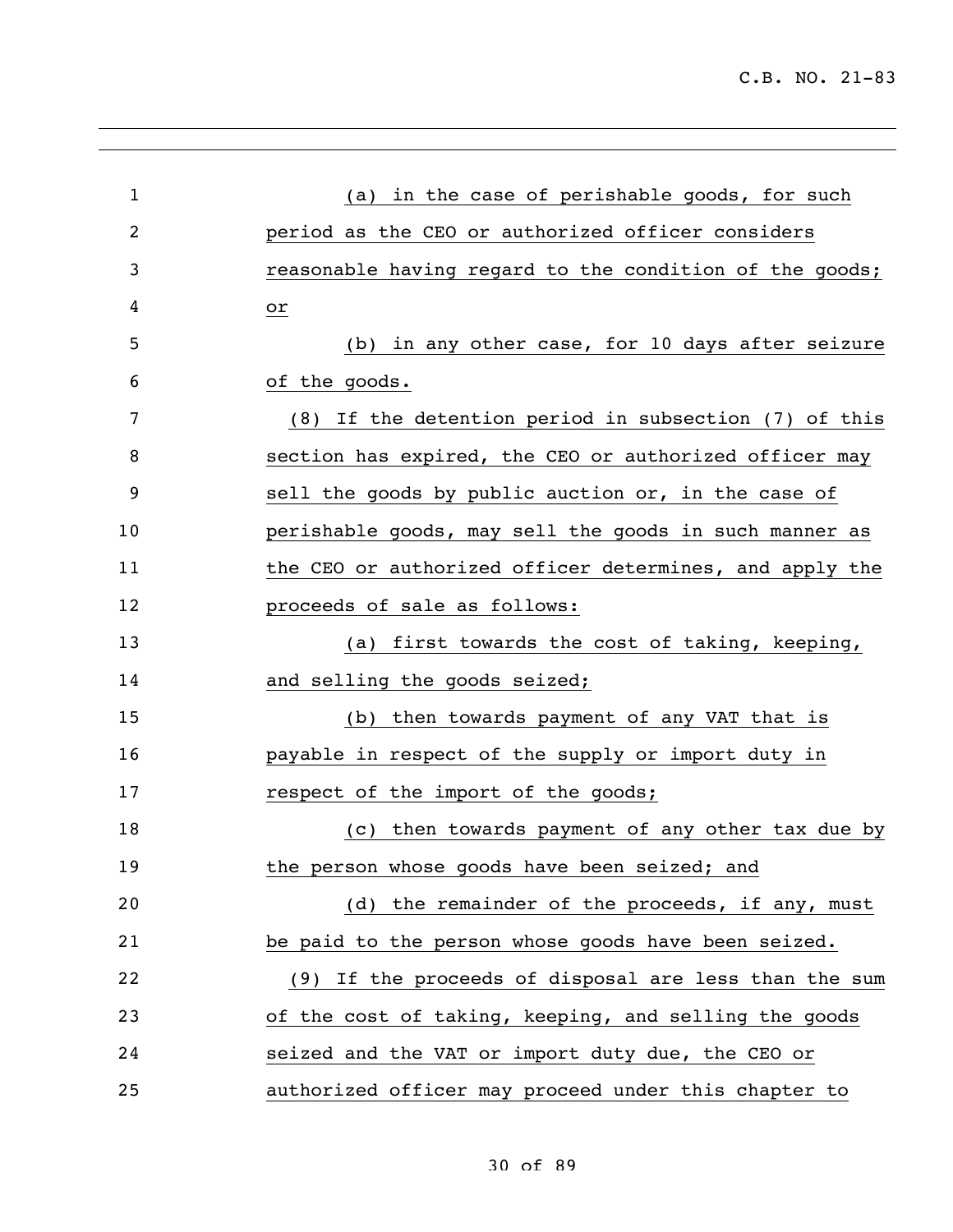| $\mathbf{1}$ | recover the excess.                                               |
|--------------|-------------------------------------------------------------------|
| 2            | (10) The costs of taking, keeping, and selling the                |
| 3            | seized goods is treated as if they were tax payable by            |
| 4            | the person whose goods have been seized as taxpayer for           |
| 5            | the purposes of this subchapter and section 851 of this           |
| 6            | chapter."                                                         |
| 7            | Section 28. Title 54 of the Code of the Federated States of       |
| 8            | Micronesia (Annotated), as amended, is hereby amended by enacting |
| 9            | a new section 829 to read as follows:                             |
| 10           | "Section 829. CEO may require security.                           |
| 11           | The CEO may, for the purposes of securing payment of any          |
| 12           | tax that is or will become due, require a taxpayer to             |
| 13           | give security in such amount and in such manner as the            |
| 14           | CEO thinks fit."                                                  |
| 15           | Section 29. Title 54 of the Code of the Federated States of       |
| 16           | Micronesia (Annotated), as amended, is hereby amended by enacting |
|              | 17 a new section 830 to read as follows:                          |
| 18           | "Section 830. Taxpayer leaving the FSM.                           |
| 19           | If the CEO has reasonable grounds to believe that<br>(1)          |
| 20           | a taxpayer may leave the FSM before the due date for              |
| 21           | payment of any tax and the taxpayer has not made an               |
| 22           | arrangement satisfactory to the CEO for payment of the            |
| 23           | tax, the tax is due on such date as specified by the CEO          |
| 24           | by notice in writing to the taxpayer.                             |
| 25           | (2) If the CEO has reasonable grounds to believe that             |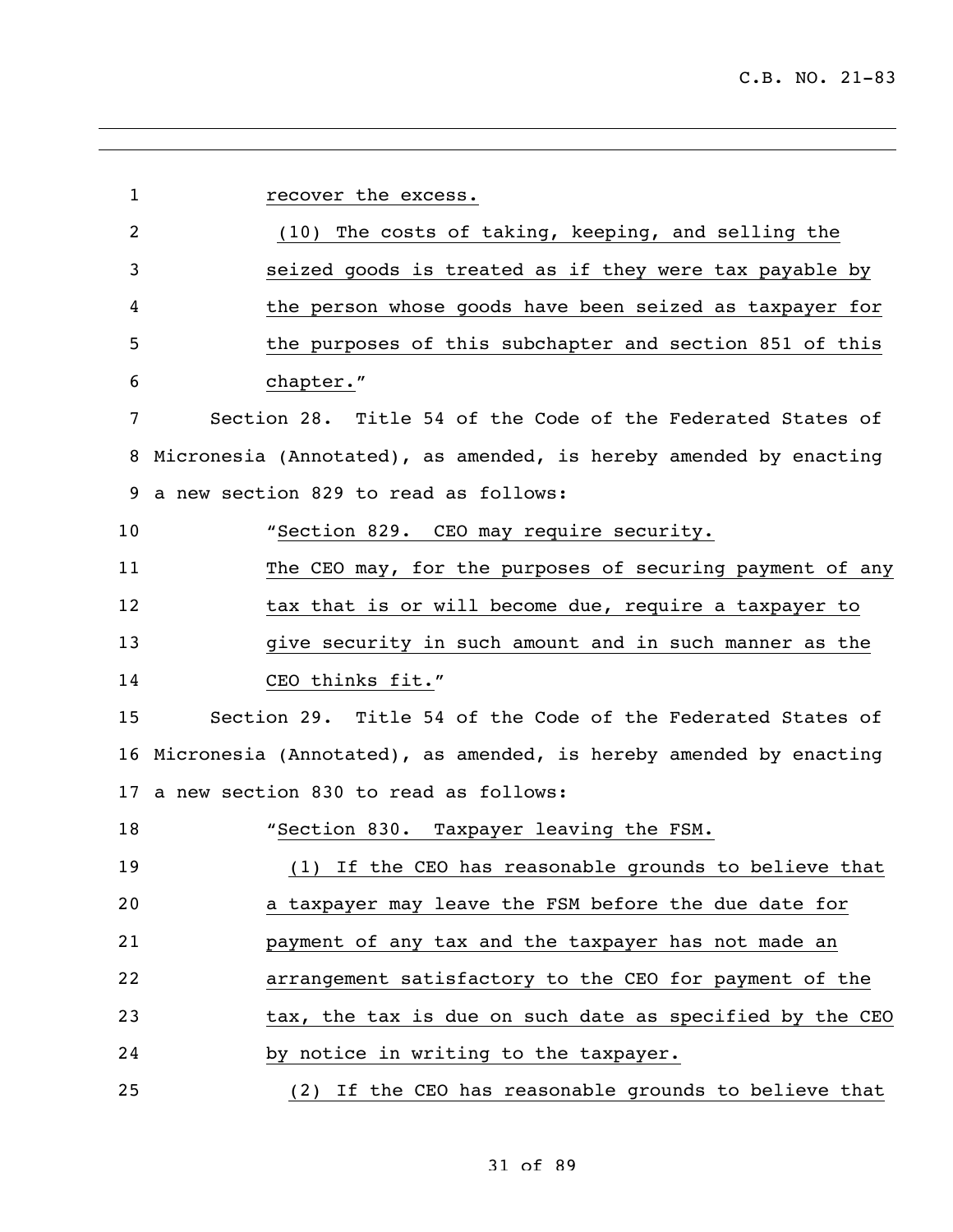| $\mathbf{1}$ | a taxpayer may leave the FSM without paying tax due, the             |
|--------------|----------------------------------------------------------------------|
| 2            | CEO may issue a certificate containing those grounds and             |
| 3            | the particulars of the tax due to the FSM Department of              |
| 4            | Justice and requesting the prevention of the taxpayer                |
| 5            | from leaving the FSM until the taxpayer:                             |
| 6            | (a) makes payment of the tax due in full; or                         |
| 7            | (b) makes an arrangement satisfactory to the CEO                     |
| 8            | for payment of the tax due.                                          |
| 9            | (3) The CEO must serve a copy of a certificate issued                |
| 10           | under subsection (2) of this section on the taxpayer                 |
| 11           | named in the certificate if it is practicable to do so.              |
| 12           | (4) Payment of the tax specified in the certificate                  |
| 13           | to a customs or immigration officer or the production of             |
| 14           | a certificate signed by the CEO stating that the tax has             |
| 15           | been paid or satisfactory arrangements for payment have              |
| 16           | been made is sufficient authority for allowing the                   |
| 17           | taxpayer to leave the FSM."                                          |
| 18           | Section 30. Title 54 of the Code of the Federated States of          |
|              | 19 Micronesia (Annotated), as amended, is hereby amended by enacting |
|              | 20 a new section 831 to read as follows:                             |
| 21           | "Section 831. Temporary closure of business.                         |
| 22           | (1) If a taxpayer fails to pay VAT or tax withheld                   |
| 23           | from wages and salaries on or before the due date, the               |
| 24           | CEO or a revenue officer authorized by the CEO, in                   |
| 25           | writing, for the purposes of this section may notify the             |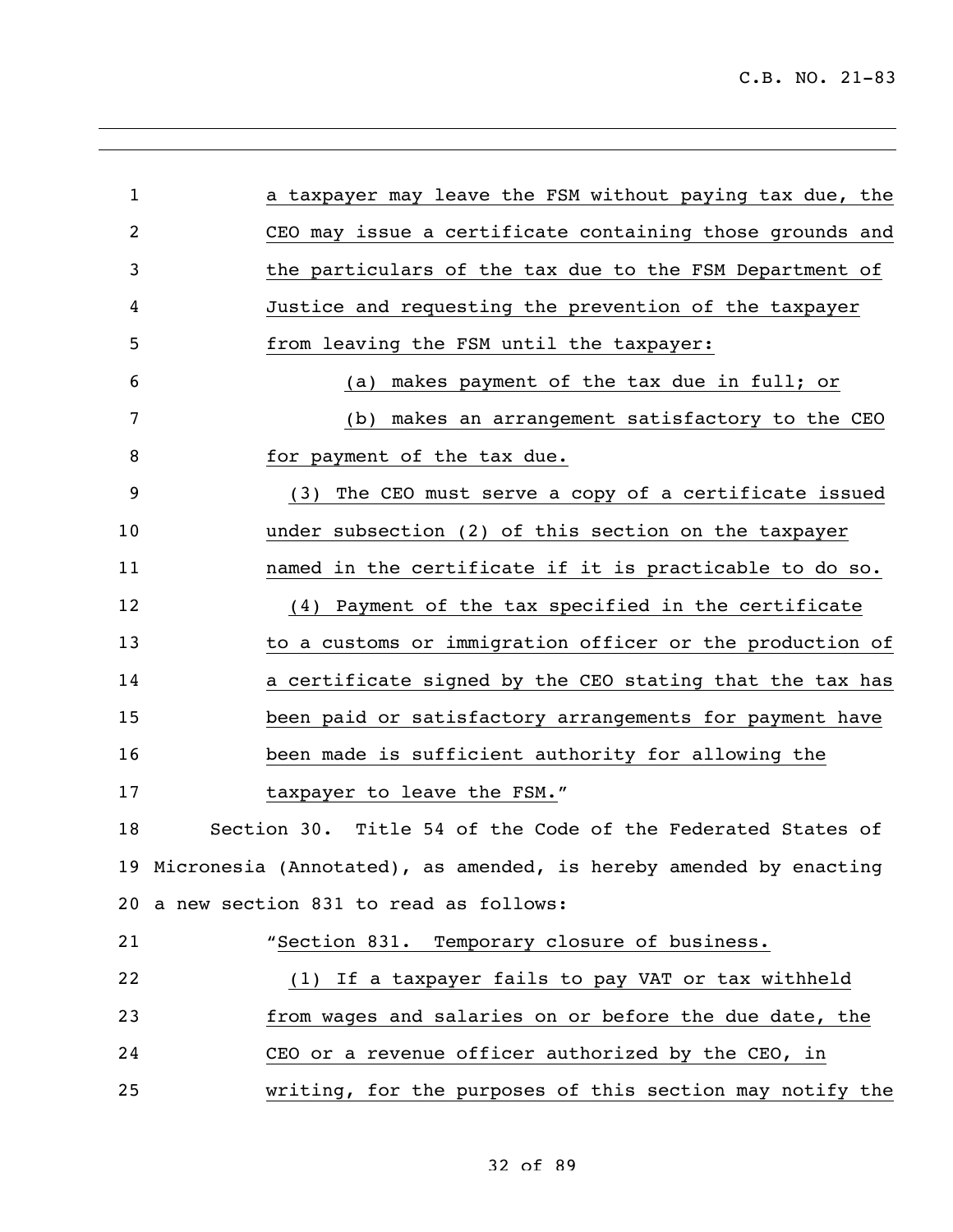| $\mathbf{1}$   | taxpayer in writing of the intention to close down part |
|----------------|---------------------------------------------------------|
| $\overline{2}$ | or the whole of the taxpayer's business unless the      |
| 3              | taxpayer pays the tax due within seven days of the date |
| 4              | of the notice.                                          |
| 5              | (2) If a taxpayer fails to comply with a notice under   |
| 6              | subsection (1) of this section, the CEO or authorized   |
| 7              | officer may issue an order to close down part or the    |
| 8              | whole of the business of that person for a period not   |
| 9              | exceeding 14 days.                                      |
| 10             | The CEO or authorized officer may, at any time,<br>(3)  |
| 11             | enter any premises described in an order issued under   |
| 12             | subsection (2) of this section for the purposes of      |
| 13             | executing the order and shall require a police officer  |
| 14             | to be present while the order is being executed.        |
| 15             | The CEO or authorized officer shall affix, in a<br>(4)  |
| 16             | conspicuous place on the front of the premises of the   |
| 17             | business or part of the business which has been closed  |
| 18             | under an order issued under subsection (2) of this      |
| 19             | section, a notice in the following words 'CLOSED        |
| 20             | TEMPORARILY FOR NOT COMPLYING WITH TAX OBLIGATIONS BY   |
| 21             | ORDER OF THE CEO OF THE FSM UNIFIED REVENUE AUTHORITY   |
| 22             | UNDER SECTION 831 OF THE REVENUE ADMINISTRATION ACT'.   |
| 23             | (5) If the tax due is paid in full within the period    |
| 24             | of closure, or a satisfactory arrangement is reached    |
| 25             | with the CEO with respect to payment of the tax, the    |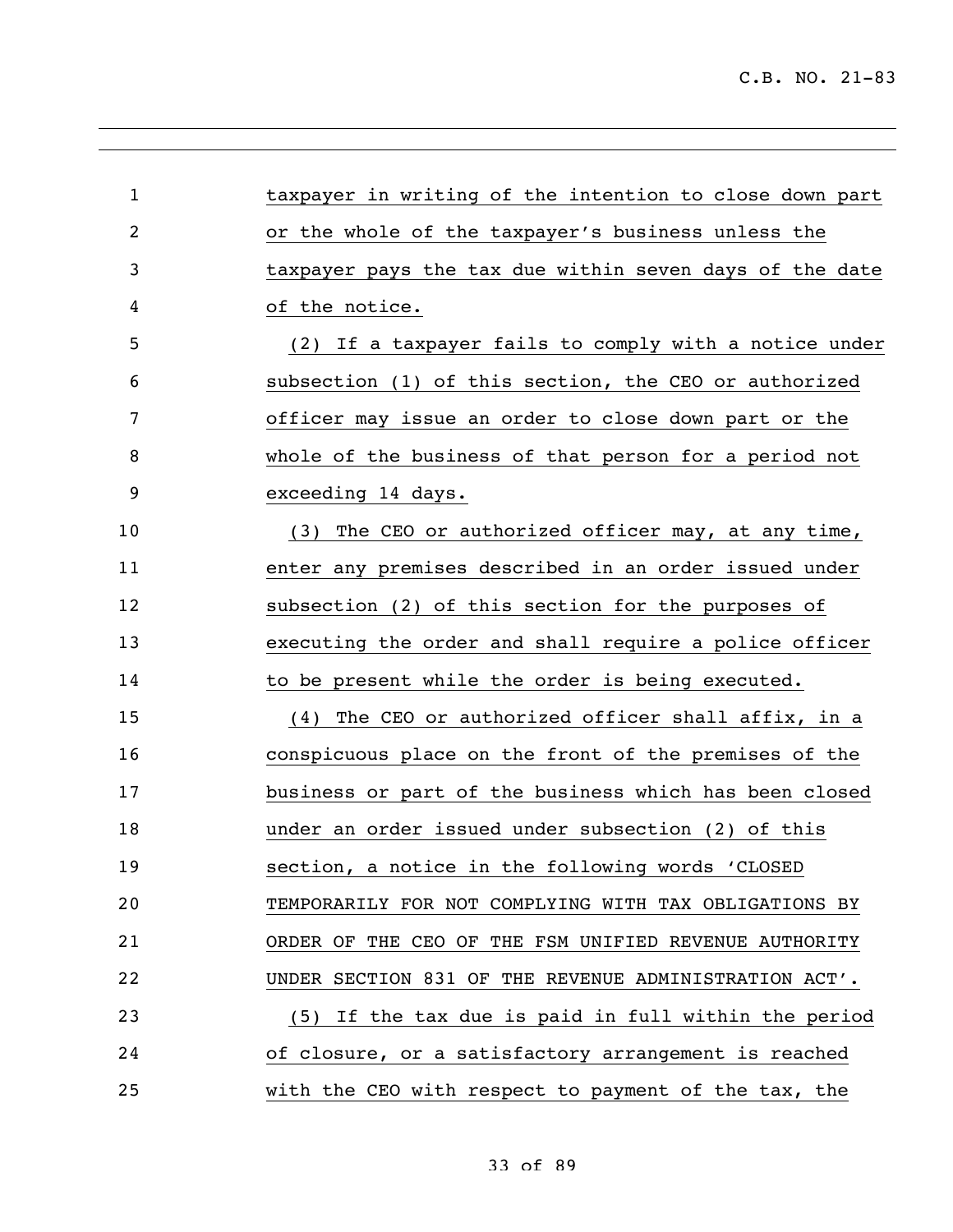| $\mathbf{1}$   | order issued under subsection (2) of this section ceases          |
|----------------|-------------------------------------------------------------------|
| $\overline{2}$ | to have effect and the CEO must immediately arrange for           |
| 3              | removal of the notice referred to in subsection (4) of            |
| 4              | this section."                                                    |
| 5              | Section 31. Chapter 8 of title 54 of the Code of the              |
| 6              | Federated States of Micronesia (Annotated), as amended, is hereby |
| 7              | amended by designating sections 834 to 839 as subchapter VI       |
| 8              | entitled "Levy and Execution".                                    |
| 9              | Section 32. Title 54 of the Code of the Federated States of       |
| 10             | Micronesia (Annotated), as amended, is hereby amended by enacting |
| 11             | a new section 834 to read as follows:                             |
| 12             | "Section 834. Tax as lien on property.                            |
| 13             | (1) If any taxpayer neglects or refuses to pay, or                |
| 14             | withhold and pay, or collect and pay any tax that is due          |
| 15             | after assessment or demand for payment as provided in             |
| 16             | this title, the amount of the tax shall be a lien in              |
| 17             | favor of the Authority on all the property of that                |
| 18             | taxpayer as allowed hereunder.                                    |
| 19             | (2) The lien imposed by subsection (1) of this                    |
| 20             | section shall arise at the time that the assessment or            |
| 21             | demand has been made as provided in this chapter, and             |
| 22             | shall continue until the liability for payment of the             |
| 23             | amount assessed or demanded is satisfied or                       |
| 24             | extinguished.                                                     |
| 25             | (3) As against any mortgagee, pledgee, purchaser,                 |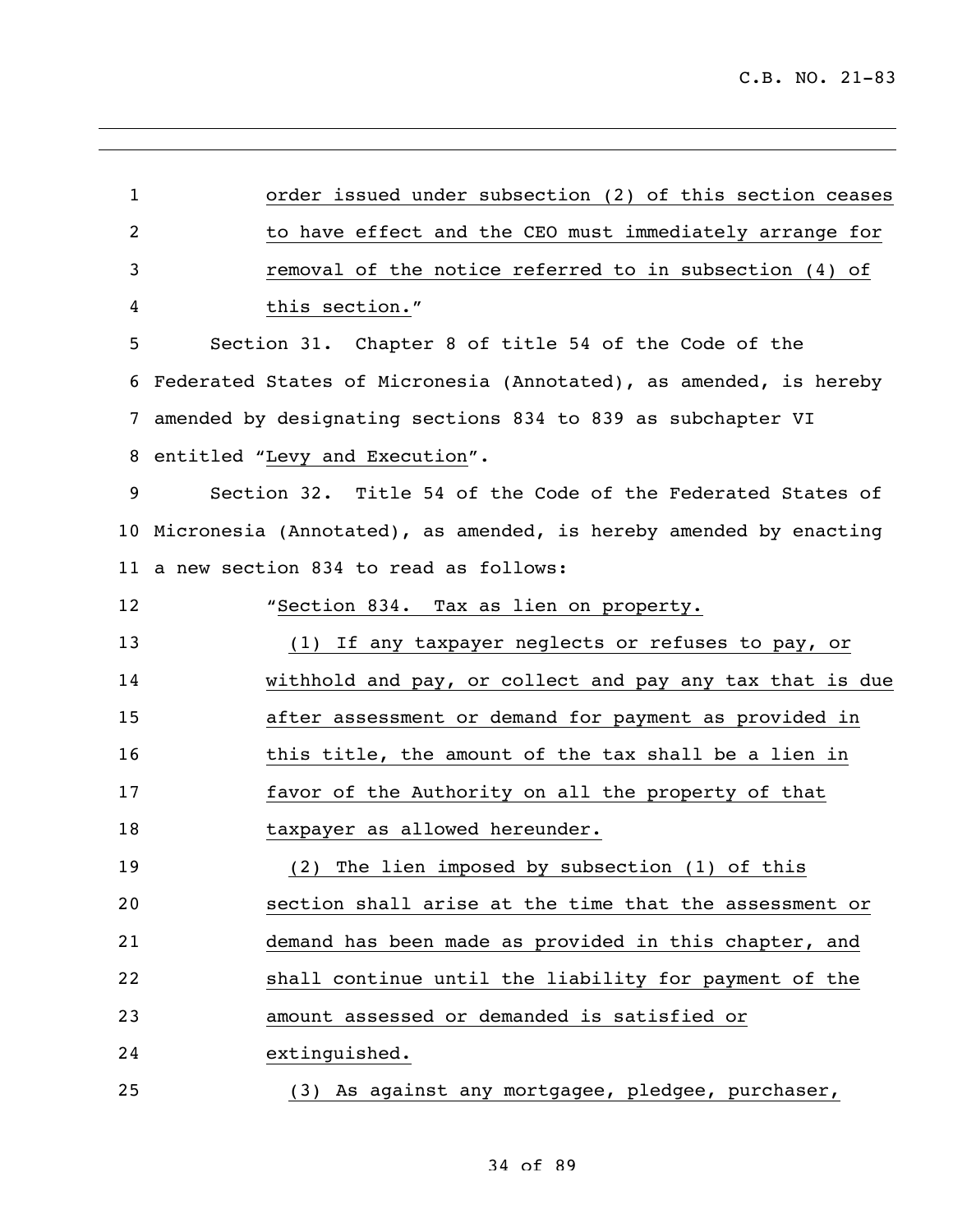| $\mathbf 1$ | judgment creditor, lienor or other encumbrance for       |
|-------------|----------------------------------------------------------|
| 2           | value, the lien imposed by subsection (1) of this        |
| 3           | section shall not be considered to have arisen or have   |
| 4           | any effect whatever unless notice of the lien has been   |
| 5           | filed. Against all subsequently arising interests, the   |
| 6           | lien shall have priority.                                |
| 7           | The notice of lien must be filed in the Supreme<br>(4)   |
| 8           | Court of the State in which the property is located and  |
| 9           | a copy thereof sent by certified or registered mail to   |
| 10          | the taxpayer not less than 45 days after the assessment  |
| 11          | or demand for payment as provided in this title. The     |
| 12          | notice of lien:                                          |
| 13          | (a) shall identify the taxpayer whose liability          |
| 14          | for taxes is sought to be enforced, the type or nature   |
| 15          | of the tax, the amount of the tax due on the date that   |
| 16          | the notice is filed plus any penalty or interest that    |
| 17          | may be chargeable, the date or approximate date on which |
| 18          | the tax became due, and the date on which the assessment |
| 19          | or demand for payment was delivered or mailed; and       |
| 20          | (b) shall state:                                         |
| 21          | (i) that the Authority claims a lien for                 |
| 22          | the entire amount of tax asserted to be due, including   |
| 23          | applicable interest and penalties, and including any     |
| 24          | additional amounts that may become due after the notice  |
| 25          | is filed; and                                            |

35 of 89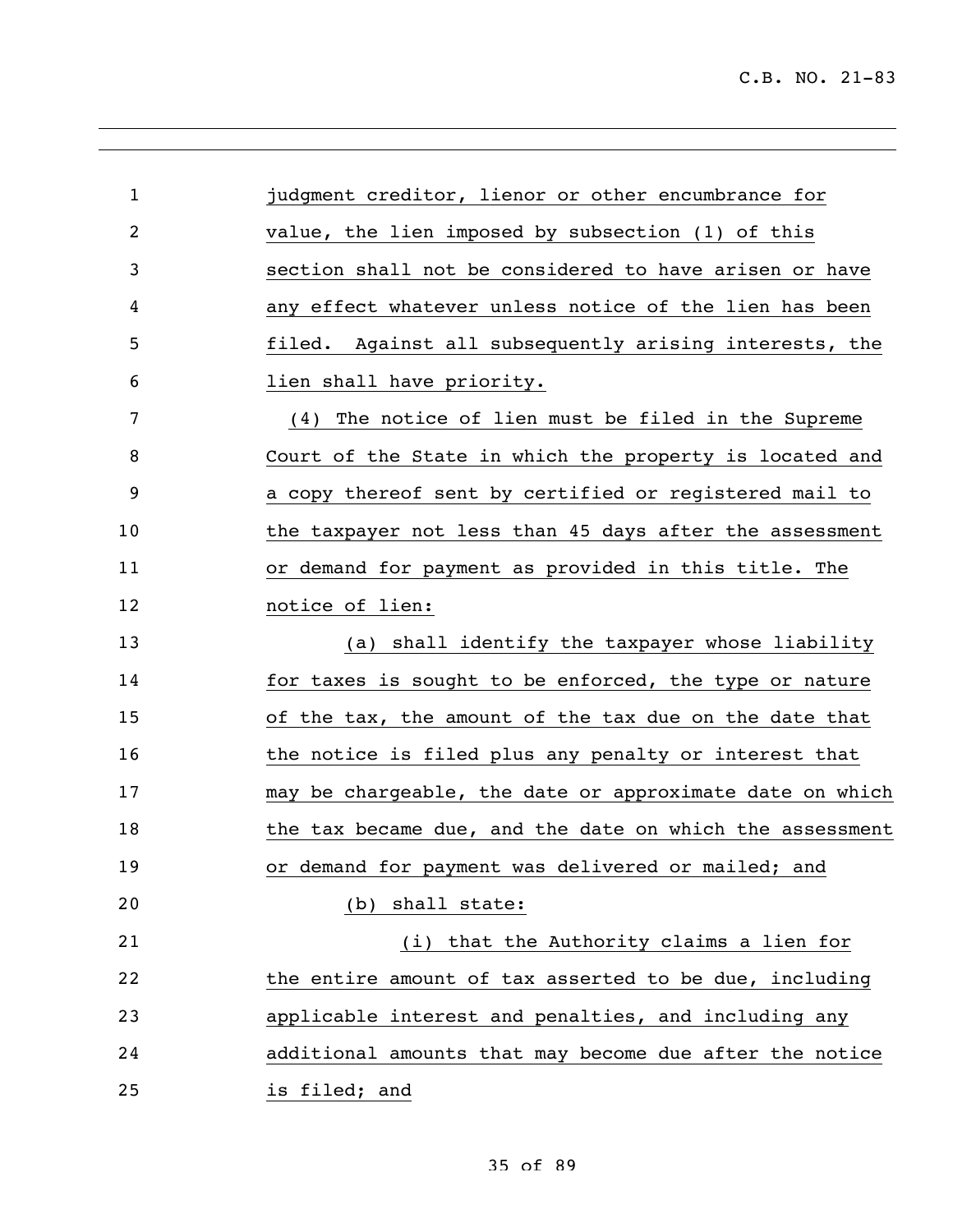C.B. NO. 21-83

| $\mathbf{1}$   | (ii) that the lien may result in the levy                |
|----------------|----------------------------------------------------------|
| $\overline{2}$ | and sale of the property if the amounts asserted to be   |
| 3              | due are not paid in full.                                |
| 4              | Notwithstanding any other provision of this<br>(5)       |
| 5              | chapter, the following described property shall be       |
| 6              | exempt from the taking of liens and subsequent           |
| 7              | attachment and execution as imposed under this chapter:  |
| 8              | (a) personal and household goods. All necessary          |
| 9              | household furniture, cooking and eating utensils, and    |
| 10             | all necessary wearing apparel, bedding, and provisions   |
| 11             | for household use sufficient for four months;            |
| 12             | (b) necessities for trade or occupation. All             |
| 13             | tools, implements, utensils, work animals and vehicles   |
| 14             | that are not used for personal transportation, including |
| 15             | travel from residence to place of employment and return  |
| 16             | thereto, and equipment necessary to enable the person    |
| 17             | against whom the attachment or execution is issued to    |
| 18             | carry on his usual occupation; and                       |
| 19             | (c) certain interests in land. All interests in          |
| 20             | land, exclusive of leasehold interests, except where     |
| 21             | such interests can be shown to have been acquired to     |
| 22             | avoid attachment or execution with respect to the cause  |
| 23             | of action to which the attachment or execution is        |
| 24             | ordered, or where attachment or execution against such   |
| 25             | interest in land is specifically permitted under a real  |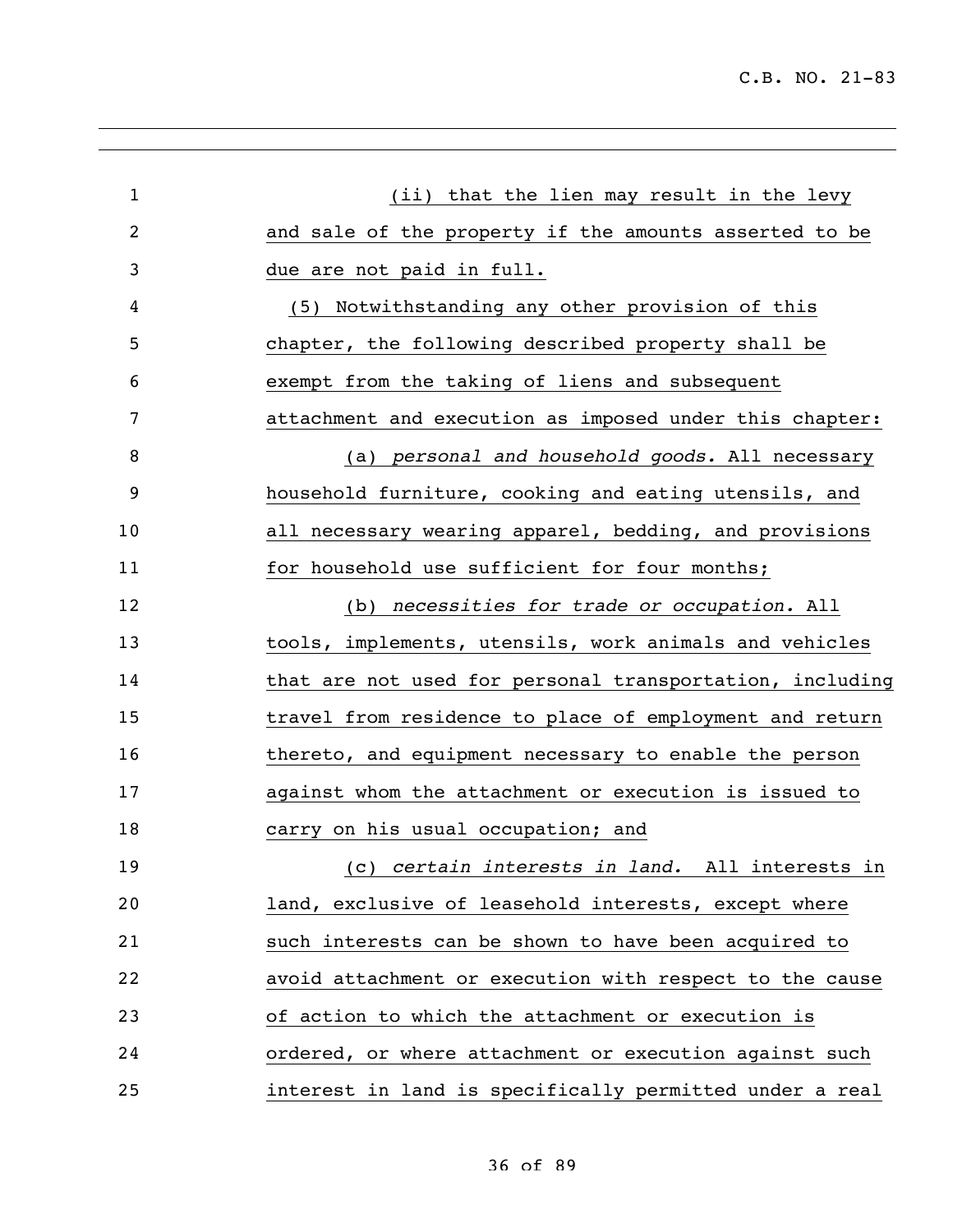| $\mathbf{1}$ | property mortgage statute or real property deed of trust          |
|--------------|-------------------------------------------------------------------|
| 2            | statute for the State in which the interest is located."          |
| 3            | Section 33. Title 54 of the Code of the Federated States of       |
| 4            | Micronesia (Annotated), as amended, is hereby amended by enacting |
| 5            | a new section 835 to read as follows:                             |
| 6            | "Section 835. Warrant for collection of tax;                      |
| 7            | issuance; effect; levy and sale.                                  |
| 8            | (1) If, within 30 days following filing of the notice             |
| 9            | of lien pursuant to section 834 of this chapter, the              |
| 10           | delinquent taxpayer fails or refuses to pay all sums              |
| 11           | secured by the same, or to enter into other arrangements          |
| 12           | for the payment of the same, as provided in this title,           |
| 13           | the Authority may issue a tax warrant for the                     |
| 14           | enforcement of such lien and for the collection of any            |
| 15           | tax secured by the lien. Upon issuing the tax warrant,            |
| 16           | any property of the delinquent taxpayer, except as                |
| 17           | provided in section 834(5) of this chapter, may be                |
| 18           | levied and converted to money in accordance with this             |
| 19           | chapter.                                                          |
| 20           | (2) A levy shall be executed by taking possession of              |
| 21           | the taxpayer's property pursuant to authority contained           |
| 22           | in the tax warrant or by serving the warrant upon the             |
| 23           | taxpayer, upon any other person in possession of                  |
| 24           | property of the taxpayer, or upon any person or                   |
| 25           | depository, including any officer or employee of any              |

37 of 89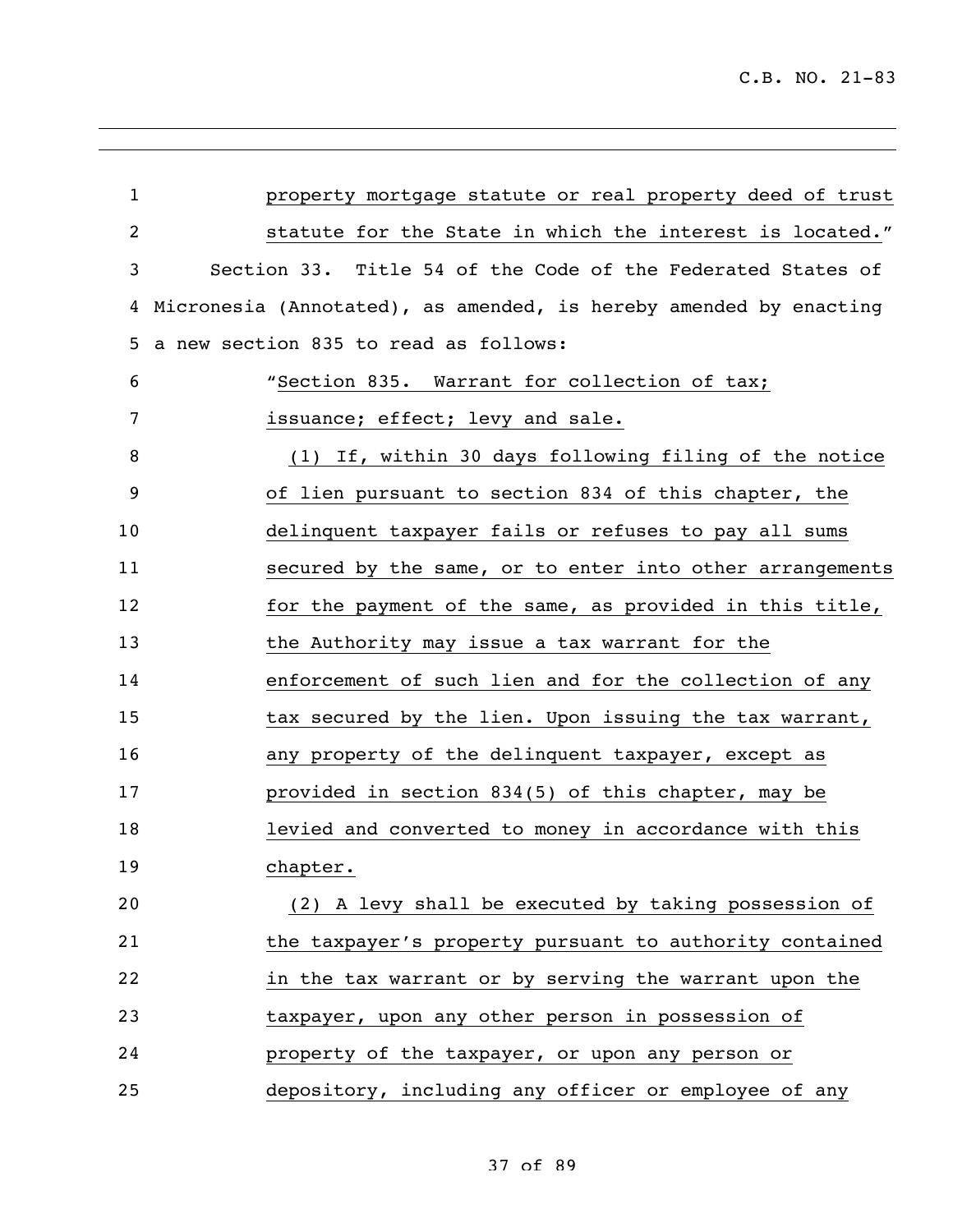| $\mathbf{1}$   | governmental entity, subdivision or agency, who owes or  |
|----------------|----------------------------------------------------------|
| $\overline{2}$ | who will owe money to the taxpayer, who is holding funds |
| 3              | of the taxpayer, and ordering him to reveal the extent   |
| 4              | thereof and surrender it to the state forthwith or agree |
| 5              | to surrender it or the proceeds therefrom in the future, |
| 6              | but, in any case, on the terms and conditions stated in  |
| 7              | the tax warrant.                                         |
| 8              | (3) The tax warrant shall be directed to and executed    |
| 9              | by the Department of Justice of the Federated States of  |
| 10             | Micronesia, or, to the extent required by State law, by  |
| 11             | the Attorney General of the State in which the property  |
| 12             | may be located. Except as provided otherwise by this     |
| 13             | title, the tax warrant shall be levied and the sale or   |
| 14             | other disposal made in the same manner and with the same |
| 15             | effect as a levy and sale under a writ of execution.     |
| 16             | (4) A tax warrant shall:                                 |
| 17             | (a) bear on its face a statement of the                  |
| 18             | authority for its issuance and service, compel           |
| 19             | compliance with its terms, and shall be attested to,     |
| 20             | under oath, by the CEO;                                  |
| 21             | (b) identify the taxpayer whose liability for            |
| 22             | taxes is sought to be enforced, the amount thereof, and  |
| 23             | the date or approximate date on which the tax became     |
| 24             | due;                                                     |
| 25             | (c) state that the Authority claims a lien for           |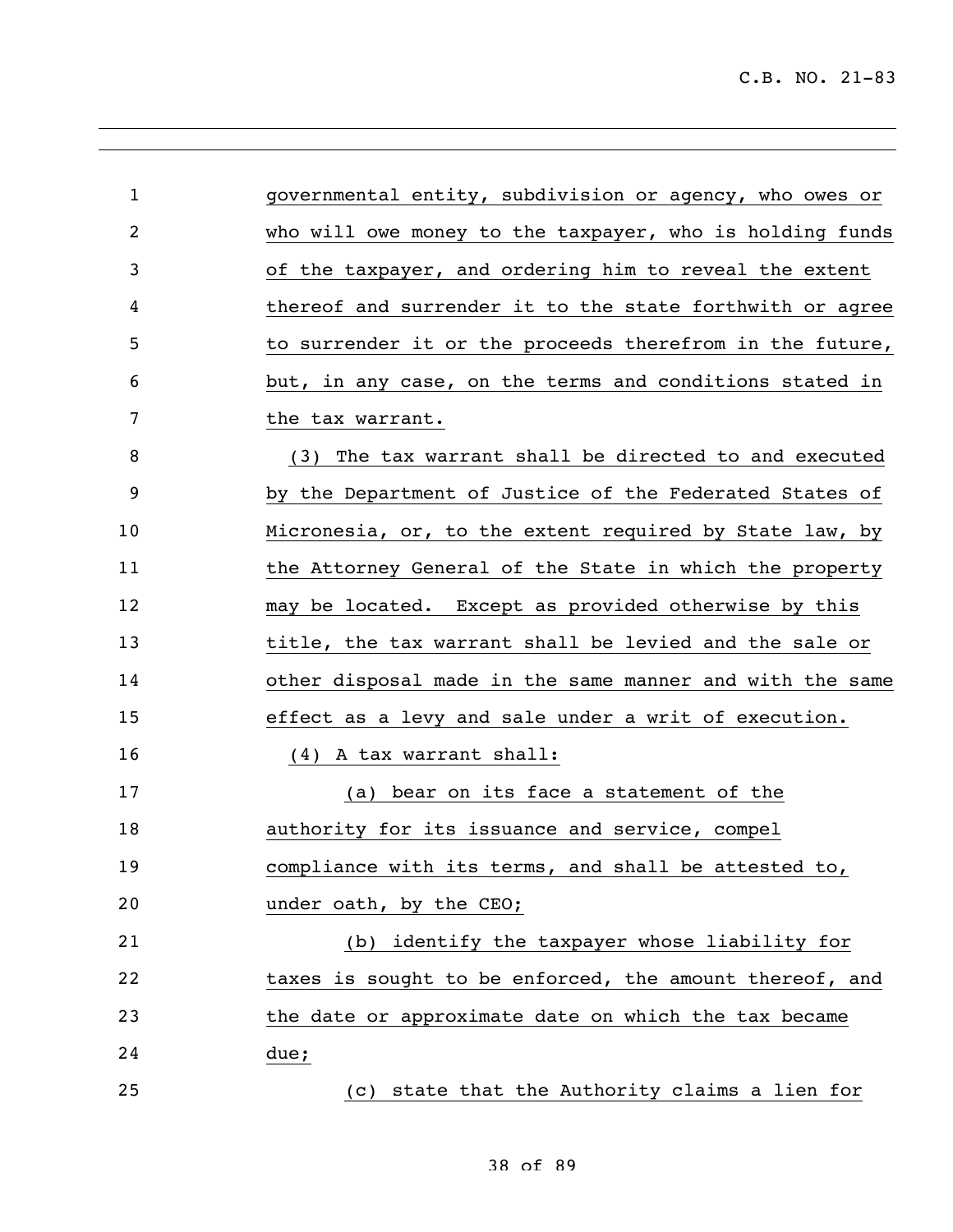| $\mathbf{1}$ | the entire amount of tax asserted to be due, including      |
|--------------|-------------------------------------------------------------|
| 2            | applicable interest and penalties;                          |
| 3            | (d) order the person on whom it is served to                |
| 4            | reveal all property in his possession, custody or           |
| 5            | control that belongs to the taxpayer and the extent of      |
| 6            | his own interest therein; and to reveal the amount and      |
| 7            | kind of property of the taxpayer that, to the best of       |
| 8            | his knowledge, is in the possession, custody or control     |
| 9            | of others;                                                  |
| 10           | (e) order the person on whom it is served to                |
| 11           | surrender the property forthwith, but may allow him to      |
| 12           | agree, in writing, to surrender the property or the         |
| 13           | proceeds therefrom on a certain date in the future when     |
| 14           | the taxpayer's right to it would otherwise mature; and      |
| 15           | (f) state on its face the penalties for willful             |
| 16           | failure by any person upon whom it is served to comply      |
| 17           | with its terms.                                             |
| 18           | (5) Whenever any property upon which levy has been          |
| 19           | made by virtue of a tax warrant is not sufficient to        |
| 20           | satisfy the claim for which levy is made, the CEO,          |
| 21           | thereafter, and as often as may be necessary, may           |
| 22           | proceed to levy in like manner upon any other property      |
| 23           | of the taxpayer against whom the claim exists, until the    |
| 24           | amount due from the taxpayer is fully paid.                 |
| 25           | Section 34. Title 54 of the Code of the Federated States of |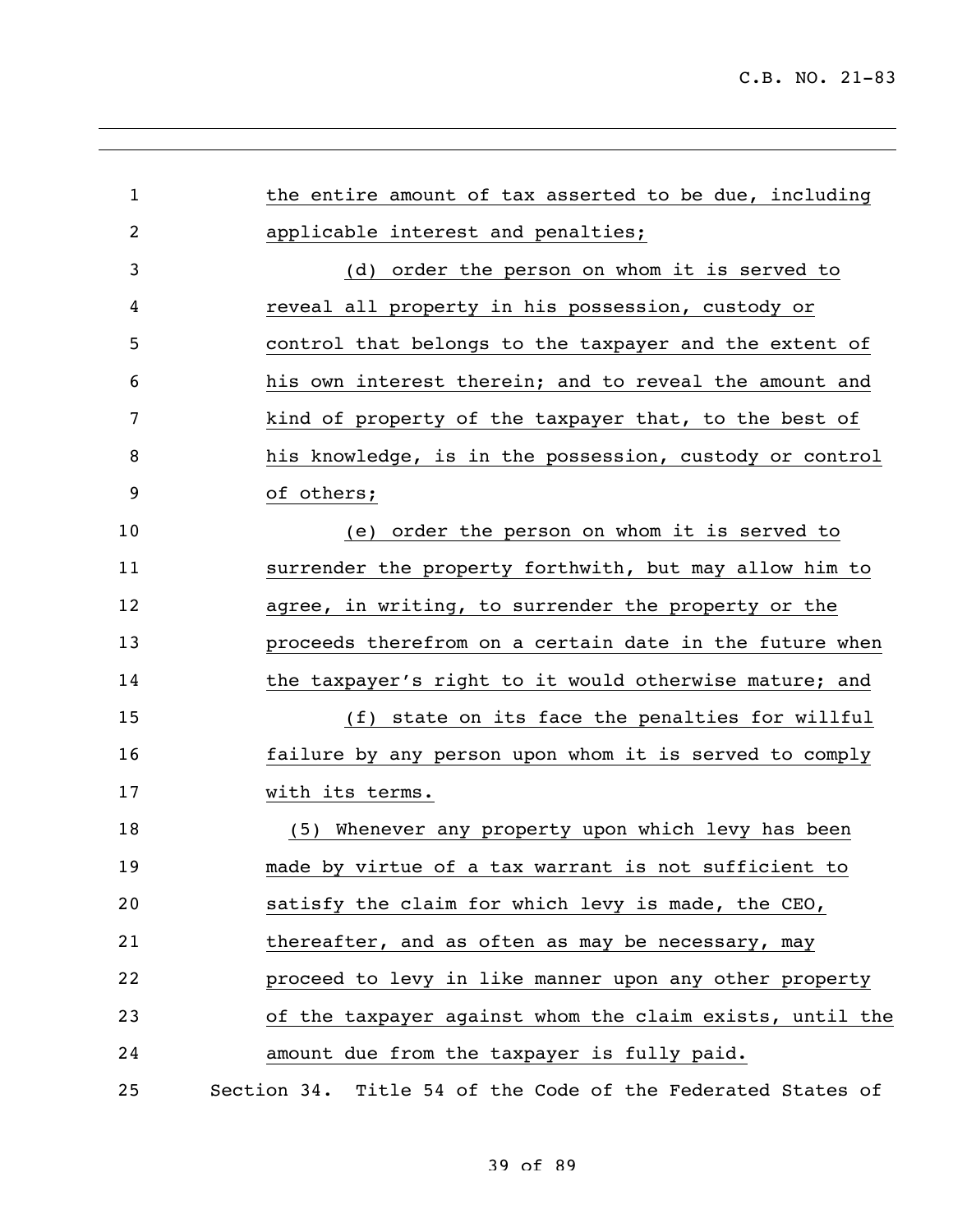|    | 1 Micronesia (Annotated), as amended, is hereby amended by enacting |
|----|---------------------------------------------------------------------|
| 2  | a new section 836 to read as follows:                               |
| 3  | "Section 836. Surrender of property subject to levy;                |
| 4  | penalty and notice.                                                 |
| 5  | (1) Upon receipt of a tax warrant issued pursuant to                |
| 6  | section 835 of this chapter, any person in possession or            |
| 7  | control of property subject to levy under a tax warrant             |
| 8  | shall immediately surrender the property or discharge               |
| 9  | the obligation to the CEO; PROVIDED, HOWEVER, that the              |
| 10 | property or part of the property, that is already the               |
| 11 | subject of a bona fide attachment, execution, levy or               |
| 12 | other similar process need not be surrendered.                      |
| 13 | (2) Any person who receives a tax warrant and                       |
| 14 | wrongfully fails or refuses to comply therewith shall be            |
| 15 | liable in his own person and estate to the Authority in             |
| 16 | a sum equal to the value of the property not so                     |
| 17 | surrendered or paid over, but not exceeding the amount              |
| 18 | of the taxes for the collection of which such levy has              |
| 19 | been made, together with penalties and interest on such             |
| 20 | sum from the date of such levy, plus the costs of                   |
| 21 | executing the warrant.                                              |
| 22 | (3) As soon as practicable after the levy, the CEO                  |
| 23 | shall notify the taxpayer of the amount and kind of                 |
| 24 | property seized and of the total amount demanded in                 |
| 25 | payment of tax."                                                    |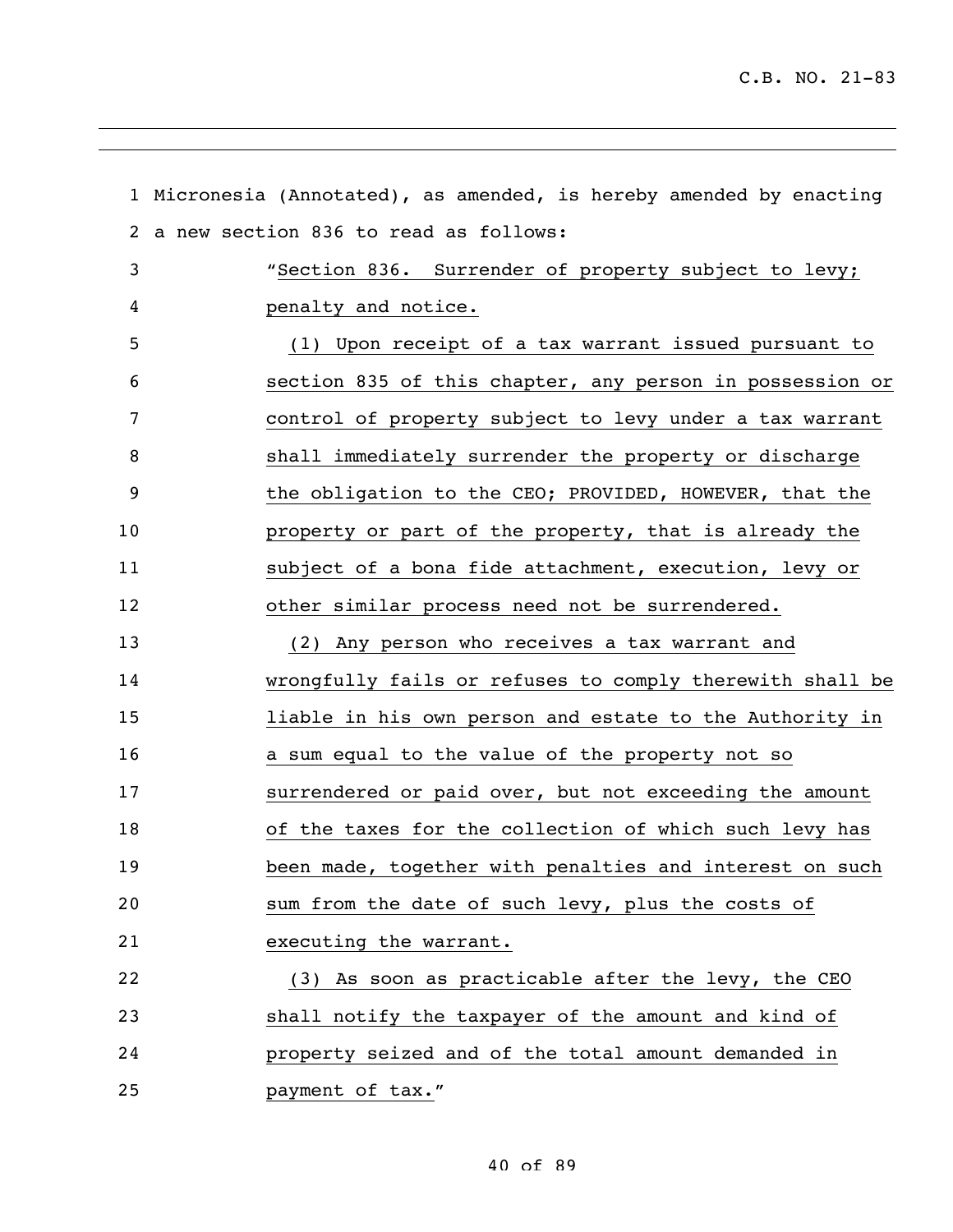| $\mathbf{1}$ | Section 35. Title 54 of the Code of the Federated States of       |  |
|--------------|-------------------------------------------------------------------|--|
| $\mathbf{2}$ | Micronesia (Annotated), as amended, is hereby amended by enacting |  |
| 3            | a new section 837 to read as follows:                             |  |
| 4            | "Section 837. Notice of sale; redemption.                         |  |
| 5            | (1) As soon as practicable after the levy and seizure             |  |
| 6            | of the property pursuant to section 835 of this chapter,          |  |
| 7            | the CEO shall decide on a date, time and place for the            |  |
| 8            | sale of any property, excepting cash or liquid deposits,          |  |
| 9            | which may be immediately applied pursuant to section 839          |  |
| 10           | of this chapter, and shall make a diligent inquiry as to          |  |
| 11           | the identity and whereabouts of the owner of the                  |  |
| 12           | property and persons having an interest therein, and              |  |
| 13           | shall notify the owner and such persons of the time and           |  |
| 14           | place for the sale.                                               |  |
| 15           | (2) Notice of the sale must be given to the                       |  |
| 16           | delinquent taxpayer, in writing, at least 30 days before          |  |
| 17           | the date set for the sale. Such notice shall contain a            |  |
| 18           | description of the property to be sold, a statement of            |  |
| 19           | the amount due, including interest, penalties and costs,          |  |
| 20           | the name of the delinquent taxpayer, and a statement              |  |
| 21           | that, unless the amount due plus interest, penalties and          |  |
| 22           | costs are paid on or before the time fixed in the notice          |  |
| 23           | for the sale, the property, or so much of it as is                |  |
| 24           | necessary, will be sold in accordance with law and the            |  |
| 25           | notice.                                                           |  |

41 of 89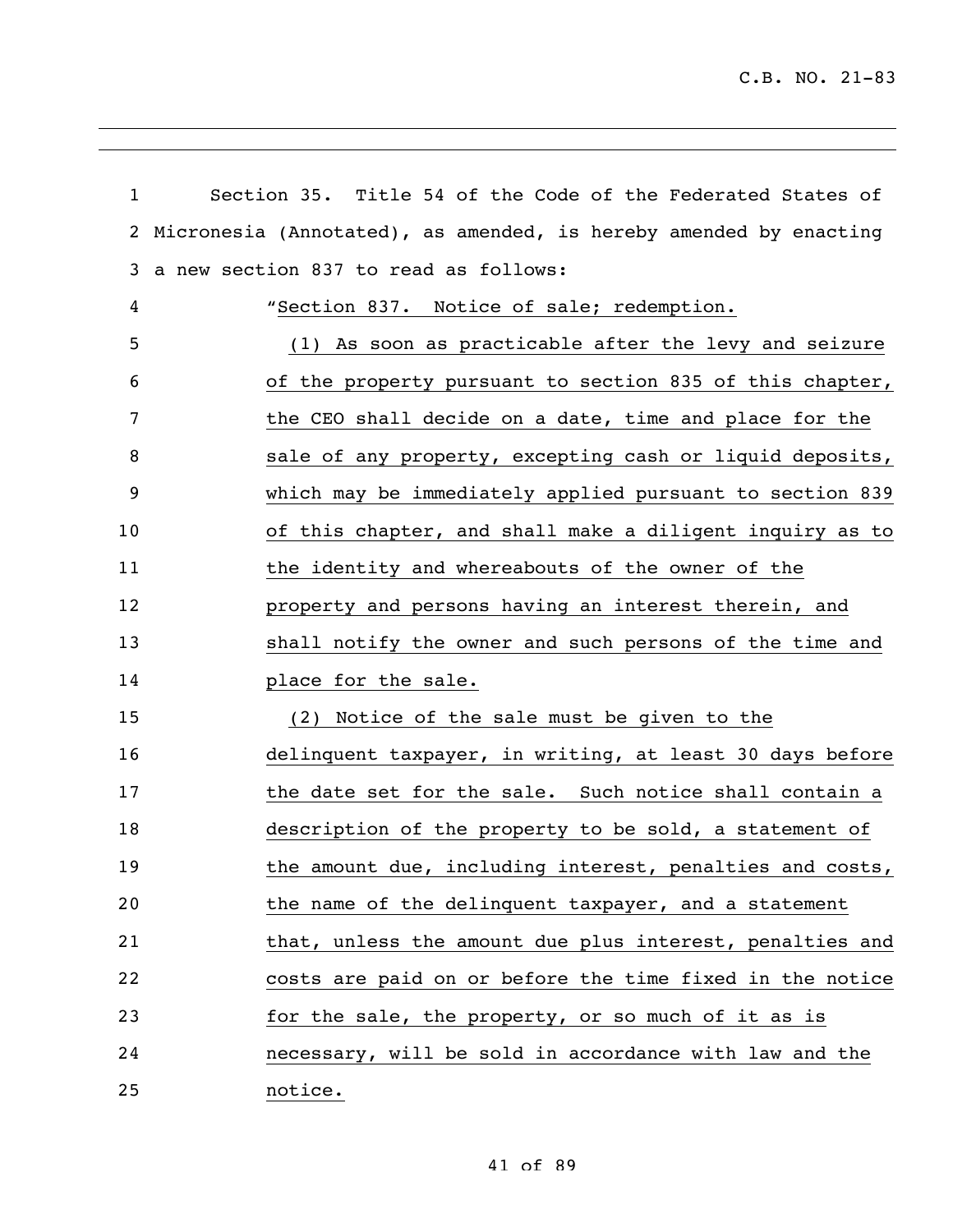| $\mathbf{1}$ | (3) No sale of imperishable property shall be held       |
|--------------|----------------------------------------------------------|
| 2            | until after the expiration of 30 days from the date of   |
| 3            | the levy thereon; PROVIDED, HOWEVER, that perishable     |
| 4            | property may be sold immediately after seizure without   |
| 5            | notice of the sale. The CEO shall make special efforts   |
| 6            | pursuant to rules and regulations to give notice of the  |
| 7            | sale to persons with a particular interest in special    |
| 8            | property, and, apart from the requirements stated above, |
| 9            | shall advertise the sale in a manner appropriate to the  |
| 10           | kind of property to be sold.                             |
| 11           | (4) If any property of the taxpayer subject to levy      |
| 12           | cannot be reasonably divided so as to enable the CEO to  |
| 13           | sell a part thereof to raise the whole amount of the tax |
| 14           | and expenses, the whole of the taxpayer's interest in    |
| 15           | the property shall be sold.                              |
| 16           | (5) The levy and sale shall not be made, or the levy     |
| 17           | and sale shall be terminated and released if the         |
| 18           | taxpayer pays the entire amount due, furnishes security, |
| 19           | or makes other arrangements for payment that are         |
| 20           | acceptable to the CEO as provided in this title. Upon    |
| 21           | making such payment or arrangements the CEO shall        |
| 22           | restore the property to the taxpayer, and all further    |
| 23           | proceedings in connection with the levy and sale of the  |
| 24           | property shall cease from the time of the payment or     |
| 25           | signing of an agreement with the Authority."             |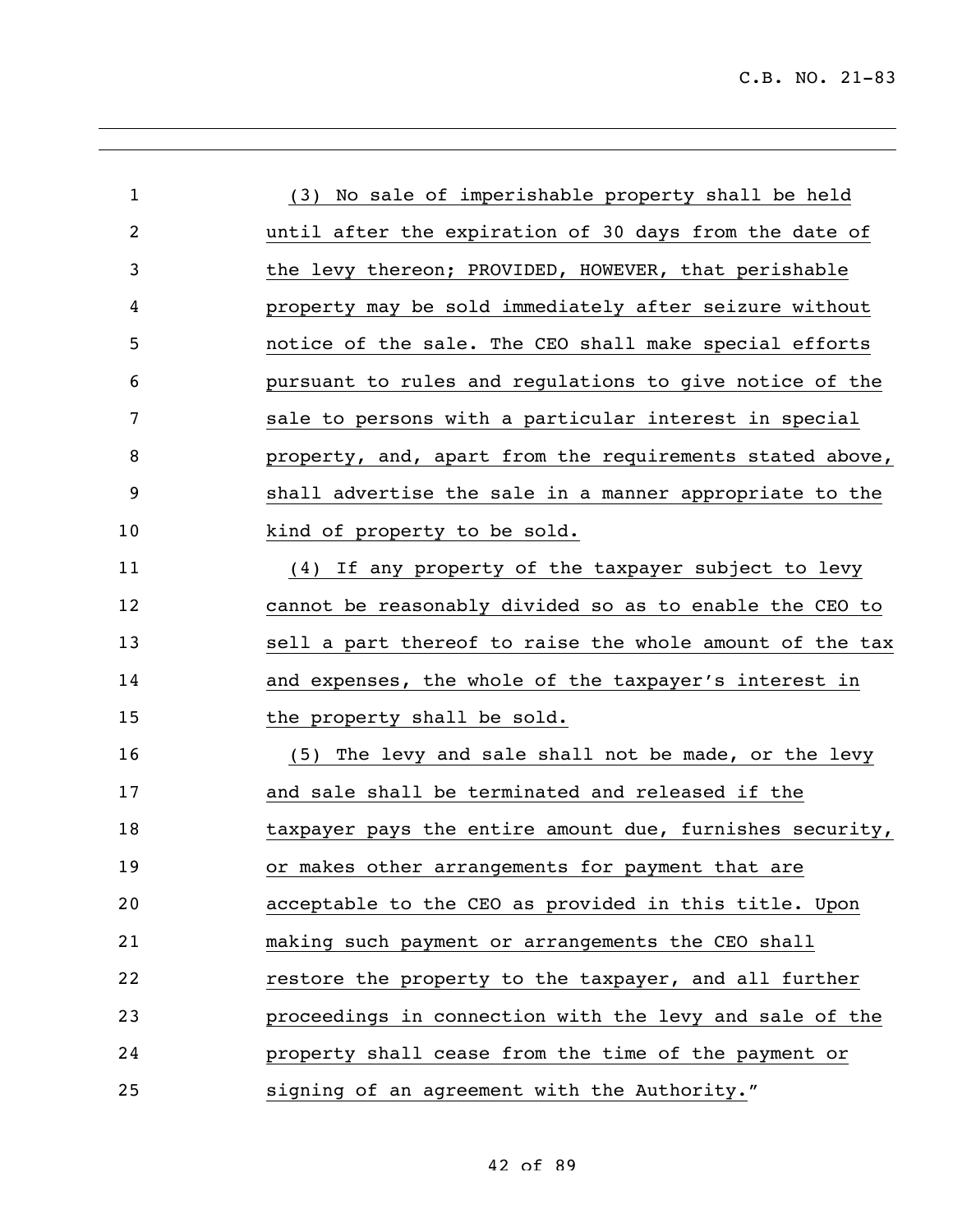|    | 1 Section 36. Title 54 of the Code of the Federated States of     |
|----|-------------------------------------------------------------------|
| 2  | Micronesia (Annotated), as amended, is hereby amended by enacting |
| 3  | a new section 838 to read as follows:                             |
| 4  | "Section 838. Sale; delivery of bill of sale;                     |
| 5  | disposition of unsold portion.                                    |
| 6  | (1) Except as provided in subsection (4) of this                  |
| 7  | section, the Authority shall sell the property,                   |
| 8  | excluding cash and liquid deposits, at a public auction           |
| 9  | and in accordance with the notice of sale, and shall              |
| 10 | deliver to the purchaser a bill of sale for the property          |
| 11 | sold.                                                             |
| 12 | (2) Except as provided in subsection (4) of this                  |
| 13 | section, payment must be in full, in cash or its                  |
| 14 | equivalent, and made immediately after the acceptance of          |
| 15 | a bid for the property.                                           |
| 16 | (3) The unsold portion of any property seized may be              |
| 17 | left at the place of sale at the risk and cost of the             |
| 18 | delinquent taxpayer.                                              |
| 19 | (4) The foregoing notwithstanding, stocks, bonds,                 |
| 20 | certificates of deposit, promissory notes or other                |
| 21 | securities which have a specific value or prevailing              |
| 22 | market price may be sold by the Authority at a private            |
| 23 | sale at a price not lower than the specific price or              |
| 24 | prevailing market price, or may otherwise be liquidated           |
| 25 | to their cash value in accordance with the regulations            |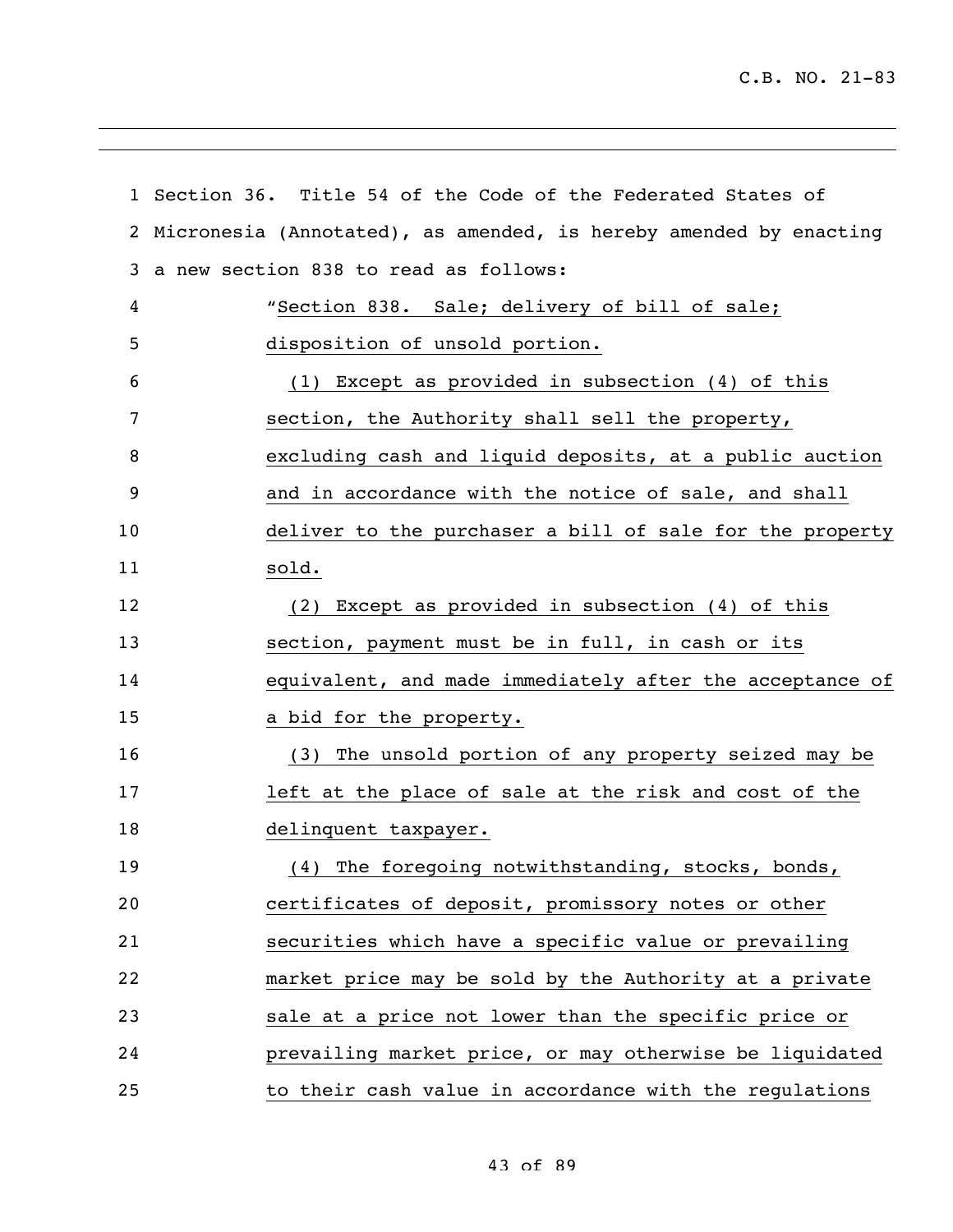| $\mathbf{1}$ | promulgated by the CEO. No such liquidation may occur                 |
|--------------|-----------------------------------------------------------------------|
| 2            | sooner than the date scheduled for the sale as stated in              |
| 3            | the notice."                                                          |
| 4            | Section 37. Title 54 of the Code of the Federated States of           |
| 5            | Micronesia (Annotated), as amended, is hereby amended by enacting     |
| 6            | a new section 839 to read as follows:                                 |
| 7            | "Section 839. Proceeds of levy and sale.                              |
| 8            | (1) Money realized by levy or sale under this title                   |
| 9            | shall be first applied against the expenses of the                    |
| 10           | proceedings;                                                          |
| 11           | (2) The amount remaining, if any, then shall be                       |
| 12           | applied to the liability for the tax, interest and                    |
| 13           | penalties for which the levy was pursued;                             |
| 14           | (3) Except as provided in subsection (4) of this                      |
| 15           | section, the balance, if any, shall be returned to the                |
| 16           | taxpayer or the person legally entitled thereto and a                 |
| 17           | receipt obtained;                                                     |
| 18           | (4) If, before the sale, any person having an                         |
| 19           | interest in or lien upon the property files with the                  |
| 20           | Authority notice of his interest or lien, the Authority               |
| 21           | shall withhold any excess, pending a determination of                 |
| 22           | the rights of the respective parties to it by a Court of              |
| 23           | competent jurisdiction."                                              |
| 24           | Section 38. Chapter 8 of title 54 of the Code of the                  |
|              | 25 Federated States of Micronesia, (Annotated), as amended, is hereby |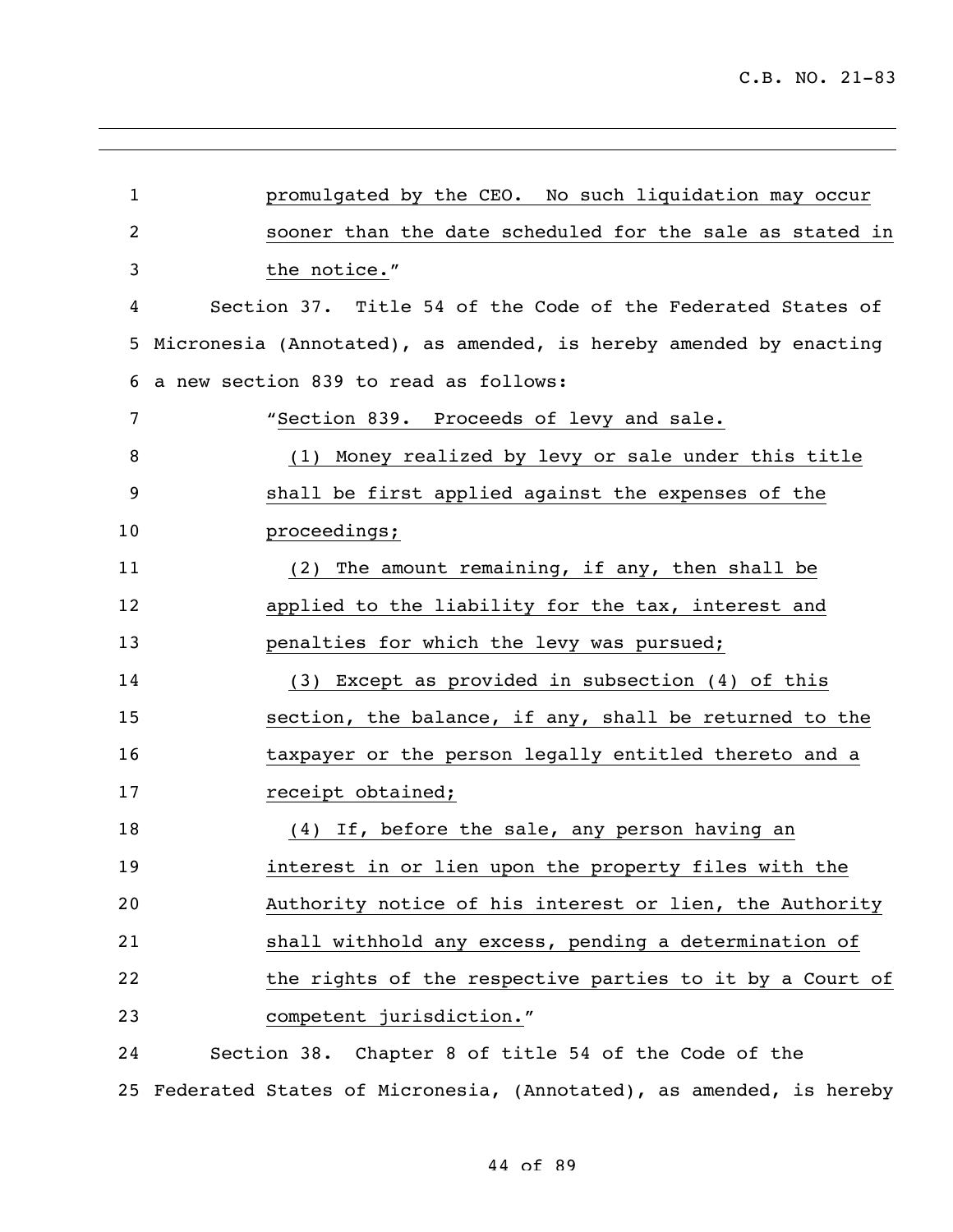|    | 1 amended by designating sections 842 to 848 as subchapter VII       |
|----|----------------------------------------------------------------------|
|    | 2 entitled "Record Keeping and Information Collection".              |
| 3  | Section 39. Title 54 of the Code of the Federated States of          |
| 4  | Micronesia (Annotated), as amended, is hereby amended by enacting    |
| 5  | a new section 842 to read as follows:                                |
| 6  | "Section 842. Accounts and records.                                  |
| 7  | (1) Every taxpayer must, for the purposes of a                       |
| 8  | revenue law, maintain in the FSM such accounts,                      |
| 9  | documents, and records (including in electronic form) as             |
| 10 | may be required under the revenue law and such accounts,             |
| 11 | documents, and records must be retained by the taxpayer              |
| 12 | for six years after the end of the tax period to which               |
| 13 | they relate.                                                         |
| 14 | (2) If any accounts, documents, or records referred                  |
| 15 | to in subsection (1) of this section are not in English,             |
| 16 | the CEO may, by notice in writing, require the person                |
| 17 | keeping the accounts, documents, or records to provide,              |
| 18 | at the person's expense, a translation into English by a             |
| 19 | translator approved by the CEO."                                     |
| 20 | Section 40. Title 54 of the Code of the Federated States of          |
|    | 21 Micronesia (Annotated), as amended, is hereby amended by enacting |
|    | 22 a new section 843 to read as follows:                             |
| 23 | "Section 843. Power to enter and search.                             |
| 24 | $(1)$ For the purposes of administering a revenue law,               |
| 25 | the CEO or a revenue officer authorized by the CEO, in               |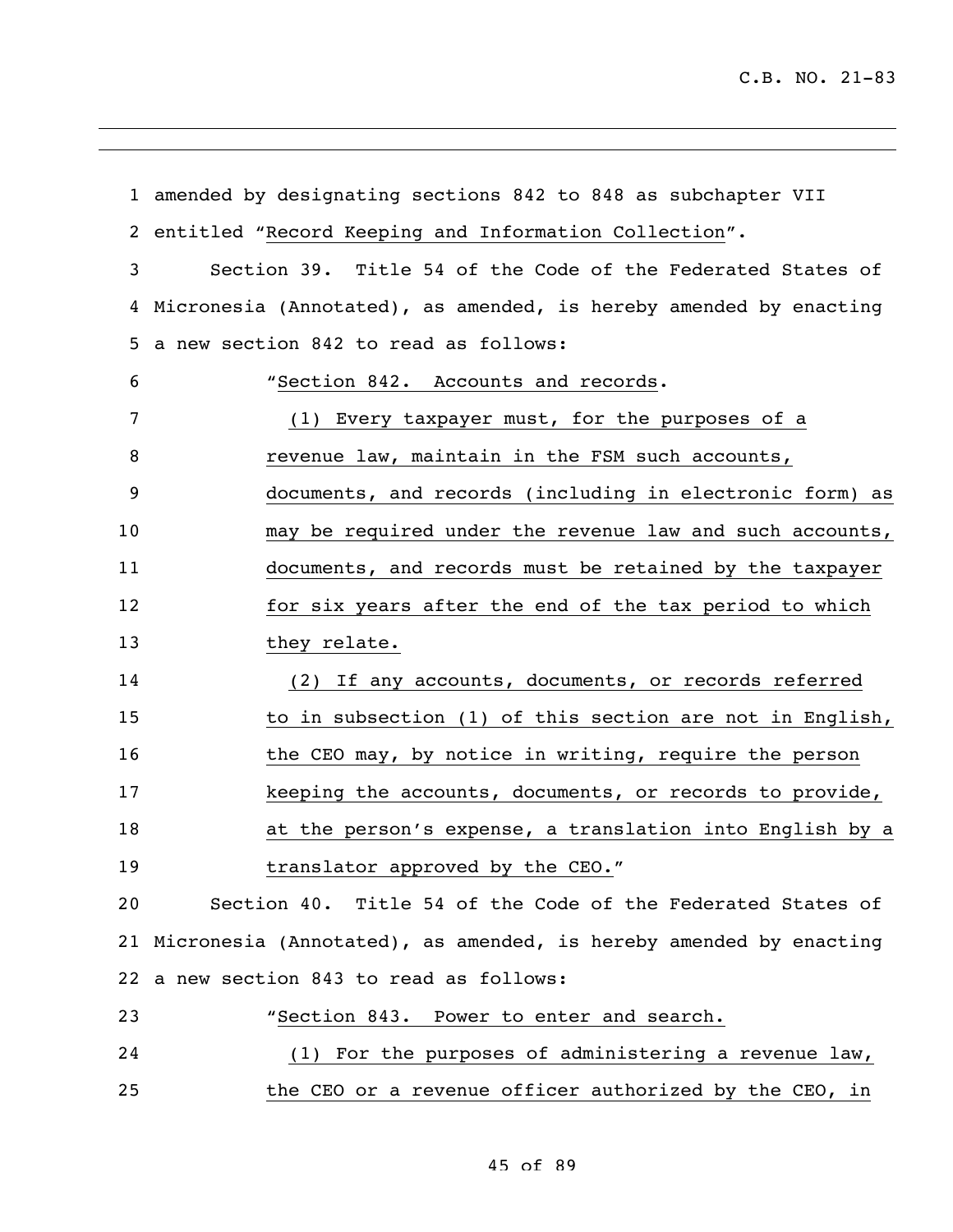| $\mathbf 1$    | writing, for the purposes of this section:               |
|----------------|----------------------------------------------------------|
| $\overline{2}$ | (a) must have, upon presentation of a warrant            |
| 3              | issued by a court of competent jurisdiction, full and    |
| 4              | free access to any premises, place, property, book,      |
| 5              | record, or data storage device;                          |
| 6              | (b) may, upon presentation of a warrant issued           |
| 7              | by a court of competent jurisdiction, make an extract or |
| 8              | copy of any accounts, documents, books, or records       |
| 9              | (including in electronic form) to which access is        |
| 10             | obtained under paragraph (a) of this subsection;         |
| 11             | (c) may, upon presentation of a warrant issued           |
| 12             | by a court of competent jurisdiction, seize any          |
| 13             | accounts, documents, books, or records that, in the      |
| 14             | opinion of the CEO or authorized officer, afford         |
| 15             | evidence that may be material in determining the tax     |
| 16             | liability of a taxpayer;                                 |
| 17             | (d) may retain any accounts, documents, books,           |
| 18             | or records seized under paragraph (c) of this subsection |
| 19             | for as long as they may be required for determining a    |
| 20             | taxpayer's tax liability or for any proceeding under a   |
| 21             | revenue law; and                                         |
| 22             | (e) may, if a hard copy or copy on data storage          |
| 23             | media of information stored on a data storage device is  |
| 24             | not provided, seize and retain the device for as long as |
| 25             | is necessary to copy the information required.           |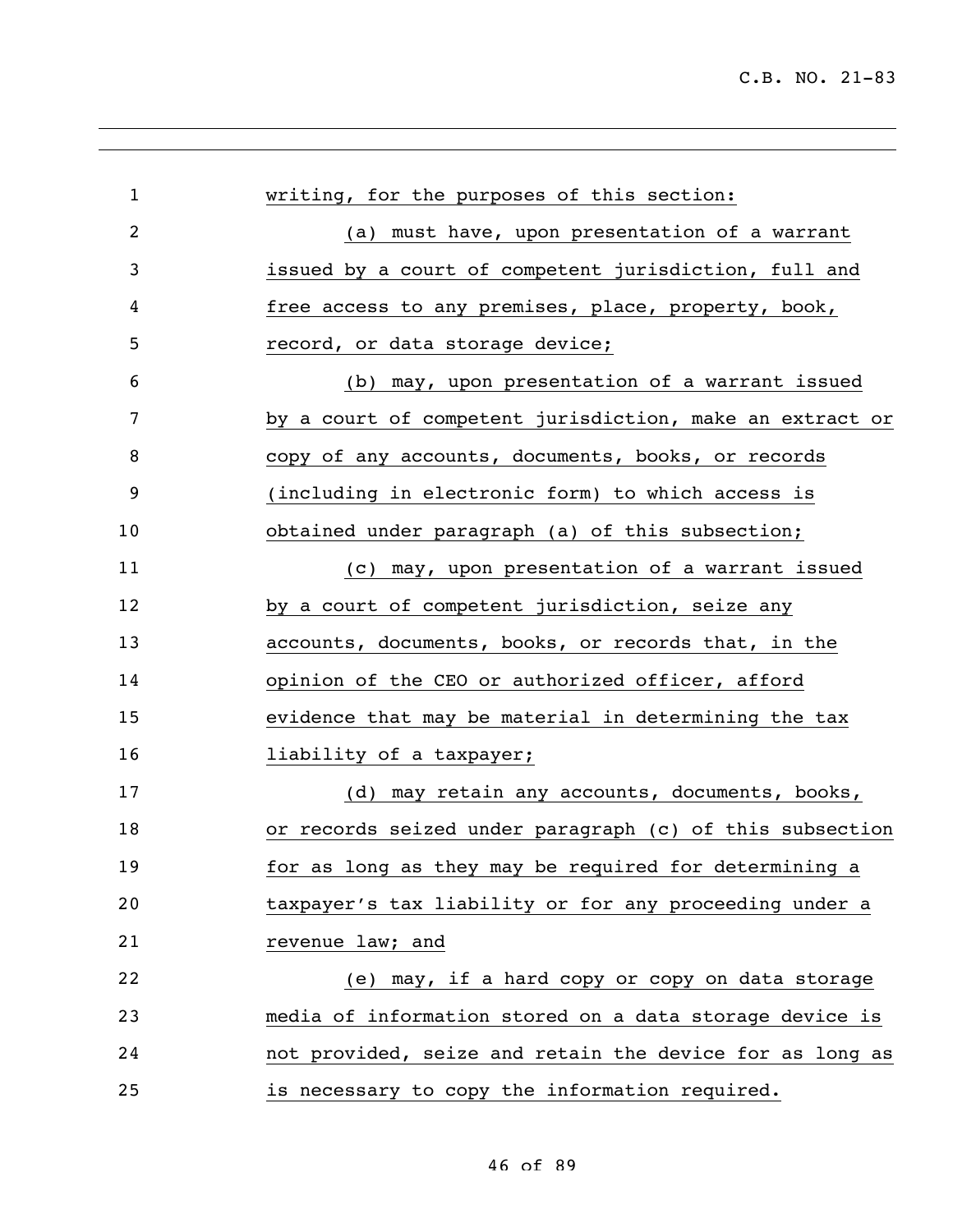| 1  | (2) A revenue officer is not entitled to enter or       |
|----|---------------------------------------------------------|
| 2  | remain on any premises or place if, upon request by the |
| 3  | owner or lawful occupier, the officer is unable to      |
| 4  | produce the CEO's written authorization permitting the  |
| 5  | officer to exercise powers under subsection (1) of this |
| 6  | section.                                                |
| 7  | The CEO or authorized officer may require a<br>(3)      |
| 8  | police officer to be present for the purposes of        |
| 9  | exercising powers under this section.                   |
| 10 | Upon presentation by the CEO or authorized<br>(4)       |
| 11 | officer of a warrant issued by a court of competent     |
| 12 | jurisdiction, the owner or lawful occupier of the       |
| 13 | premises or place to which an exercise of power under   |
| 14 | subsection (1) of this section relates must provide all |
| 15 | reasonable facilities and assistance to the CEO or      |
| 16 | authorized officer.                                     |
| 17 | (5) A person whose accounts, documents, books, or       |
| 18 | records have been seized under subsection (1) of this   |
| 19 | section may examine them and make copies, at the        |
| 20 | person's expense, during office hours.                  |
| 21 | (6) A person whose data storage device has been         |
| 22 | seized under subsection (1) of this section may have    |
| 23 | access to the device during office hours on such terms  |
| 24 | and conditions as the CEO or authorized officer may     |
| 25 | specify.                                                |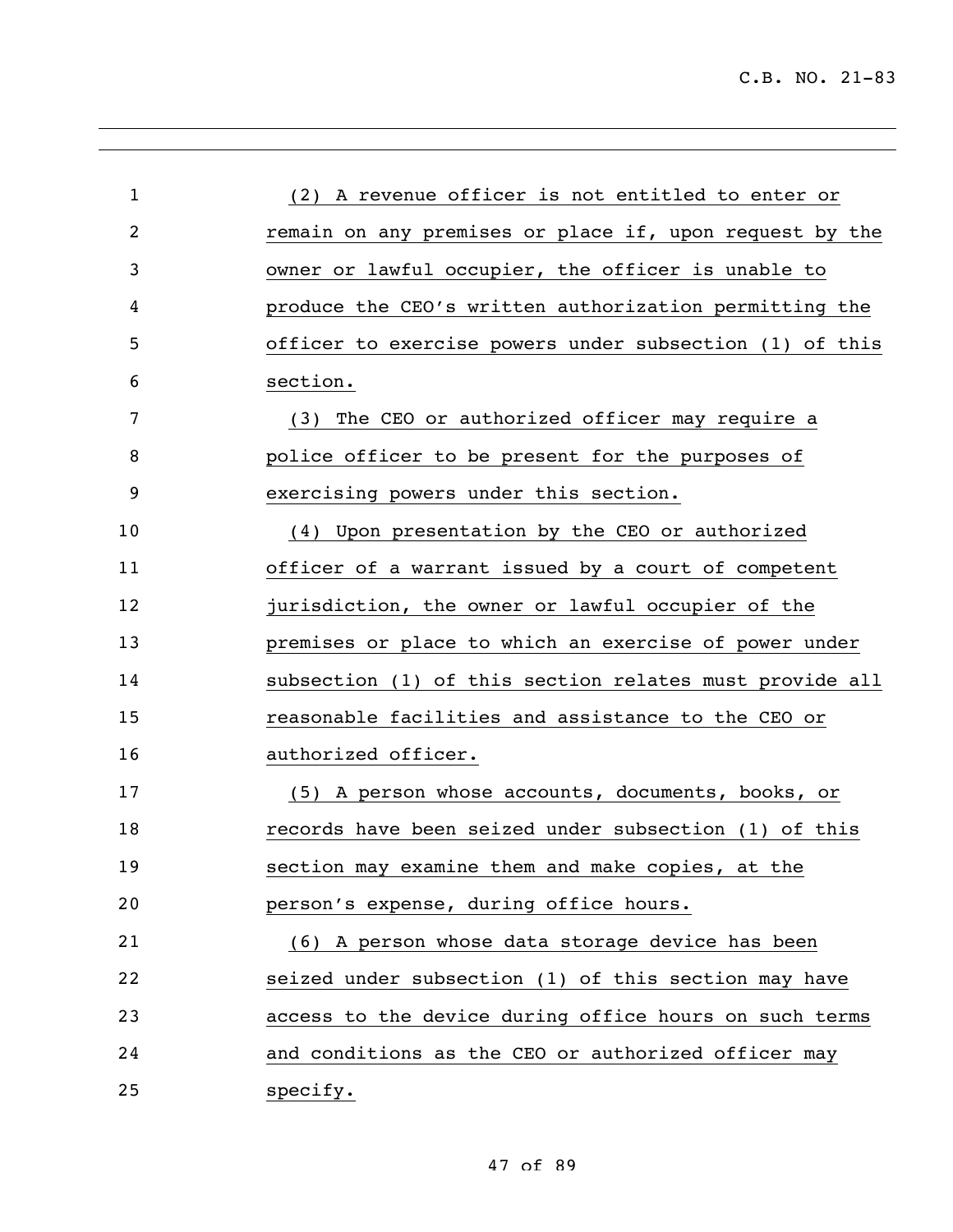| $\mathbf{1}$   | The CEO or authorized officer must sign for all<br>(7)            |
|----------------|-------------------------------------------------------------------|
| $\overline{2}$ | accounts, documents, books, records, or data storage              |
| 3              | devices removed and retained under this section and               |
| 4              | return them to the owner within 14 days of the                    |
| 5              | conclusion of the investigation to which they relate and          |
| 6              | all related proceedings.                                          |
| 7              | (8) This section has effect notwithstanding:                      |
| 8              | (a) any law relating to privilege or the public                   |
| 9              | interest with respect to the giving of information or             |
| 10             | the production of any property, accounts, documents,              |
| 11             | books, or records (including in electronic form); or              |
| 12             | (b) any contractual duty of confidentiality."                     |
| 13             | Section 41. Title 54 of the Code of the Federated States of       |
| 14             | Micronesia (Annotated), as amended, is hereby amended by enacting |
| 15             | a new section 844 to read as follows:                             |
| 16             | "Section 844. Administrative summons.                             |
| 17             | (1) The CEO may, for the purposes of administering                |
| 18             | any revenue law, by notice in writing, require any                |
| 19             | person:                                                           |
| 20             | (a) to furnish such information as the CEO may                    |
| 21             | require;                                                          |
| 22             | (b) to attend and give evidence concerning that                   |
| 23             | person's or any other person's tax affairs; or                    |
| 24             | (c) to produce all accounts, books, documents,                    |
| 25             | and records (including in electronic form) in the                 |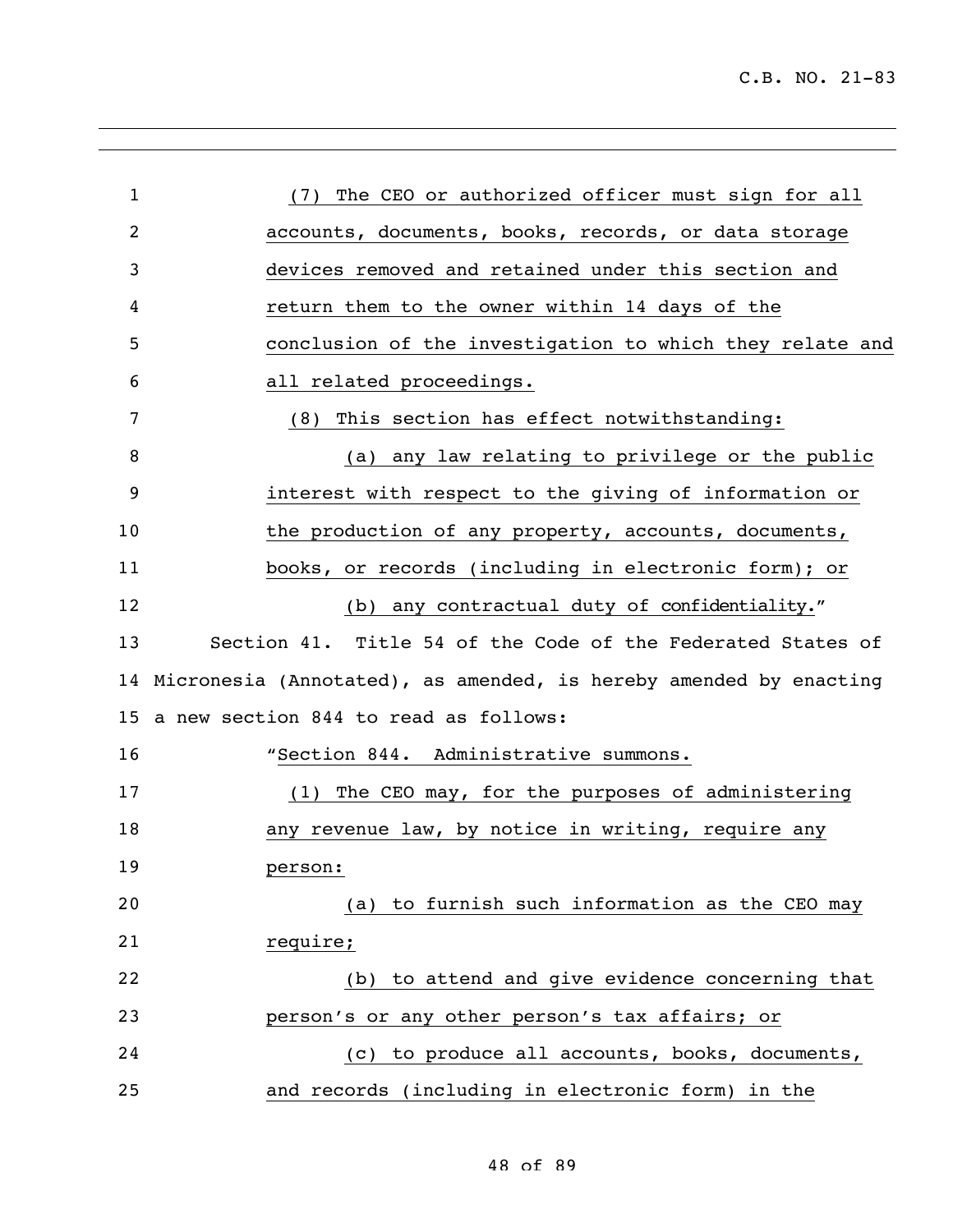| $\mathbf{1}$ | person's custody or under the person's control relating     |
|--------------|-------------------------------------------------------------|
| 2            | to that person's or any other person's tax affairs.         |
| 3            | (2) If a notice served under subsection (1) of this         |
| 4            | section requires the production of accounts, books,         |
| 5            | documents, or records (including in electronic form), it    |
| 6            | is sufficient if such accounts, books, documents, or        |
| 7            | records are described in the notice with reasonable         |
| 8            | certainty.                                                  |
| 9            | (3) A notice issued under this section must be served       |
| 10           | personally upon the person to whom it is directed or        |
| 11           | left at the person's last known usual place of business     |
| 12           | or abode and the certificate of service signed by the       |
| 13           | person serving the notice is conclusive evidence of the     |
| 14           | facts stated therein.                                       |
| 15           | (4) The CEO may require the information or evidence         |
| 16           | referred to in subsection (1) of this section to be         |
| 17           | given under oath, verbally or in writing, and, for that     |
| 18           | purpose, the CEO may administer the oath.                   |
| 19           | (5) This section has effect notwithstanding:                |
| 20           | (a) any law relating to privilege or the public             |
| 21           | interest with respect to the giving of information or       |
| 22           | the production of any property, accounts, documents,        |
| 23           | books, or records (including in electronic form); or        |
| 24           | (b) any contractual duty of confidentiality."               |
| 25           | Section 42. Title 54 of the Code of the Federated States of |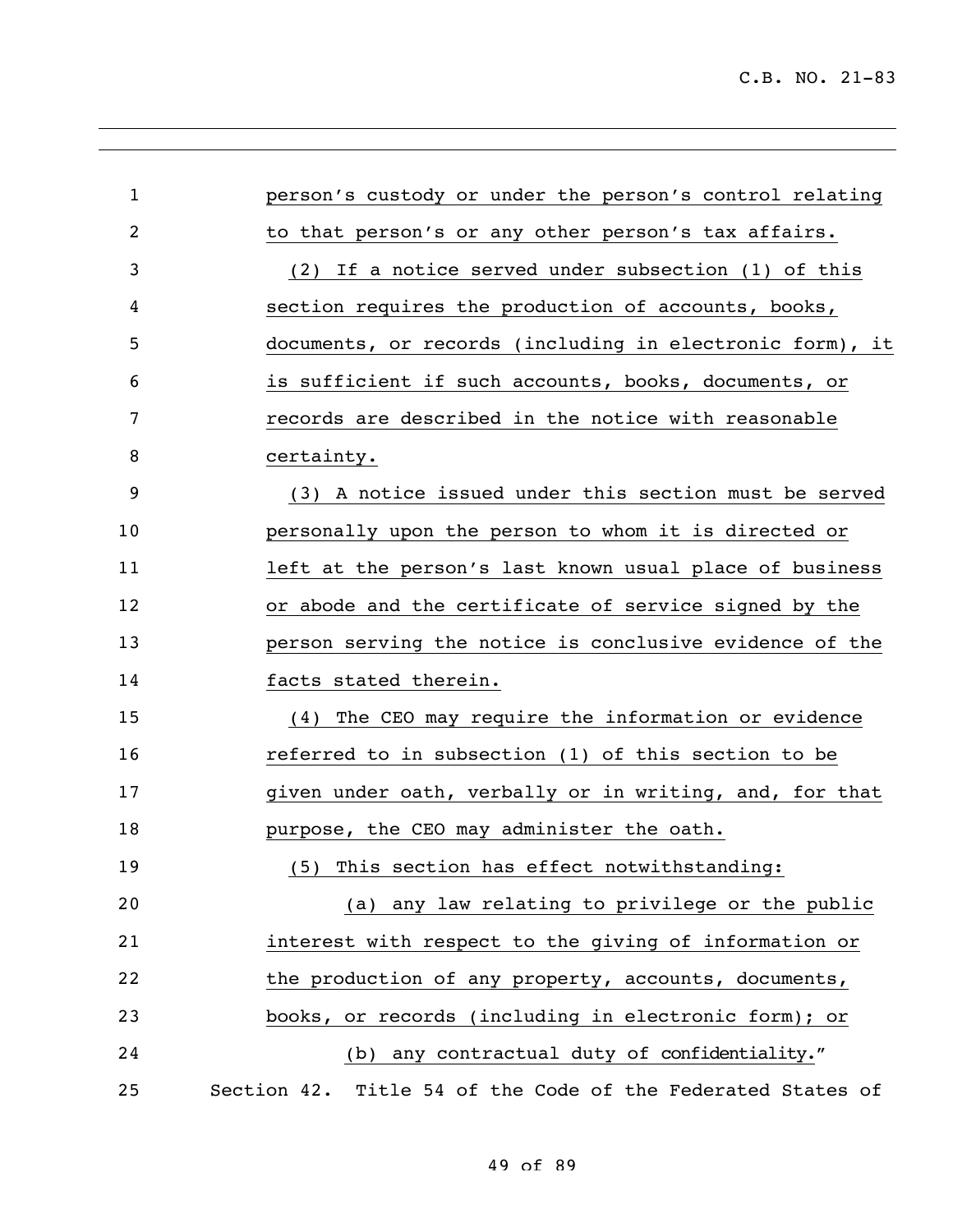|    | 1 Micronesia (Annotated), as amended, is hereby amended by enacting |
|----|---------------------------------------------------------------------|
| 2  | a new section 845 to read as follows:                               |
| 3  | "Section 845. Audit of taxpayer's tax affairs.                      |
| 4  | (1) The CEO may select any taxpayer for an audit of                 |
| 5  | the taxpayer's tax affairs for the purpose of a revenue             |
| 6  | law having regard to:                                               |
| 7  | (a) the taxpayer's history of compliance or non-                    |
| 8  | compliance with the revenue law or any other revenue                |
| 9  | law;                                                                |
| 10 | (b) the amount of tax payable by the taxpayer;                      |
| 11 | (c) the class of business conducted by the                          |
| 12 | taxpayer; or                                                        |
| 13 | (d) any other matter that the CEO considers                         |
| 14 | relevant to ensuring the collection of tax due.                     |
| 15 | (2) The fact that a taxpayer has been audited in                    |
| 16 | relation to a tax period does not preclude the taxpayer             |
| 17 | from being audited again in the relation to the next and            |
| 18 | following tax periods if there are reasonable grounds               |
| 19 | for the audits, particularly having regard to the                   |
| 20 | matters referred to in subsection (1) of this section.              |
| 21 | (3) An audit of a taxpayer's tax affairs may be                     |
| 22 | conducted for the purposes of more than one revenue                 |
| 23 | $law.$ "                                                            |
| 24 | Section 43. Title 54 of the Code of the Federated States of         |

Micronesia (Annotated), as amended, is hereby amended by enacting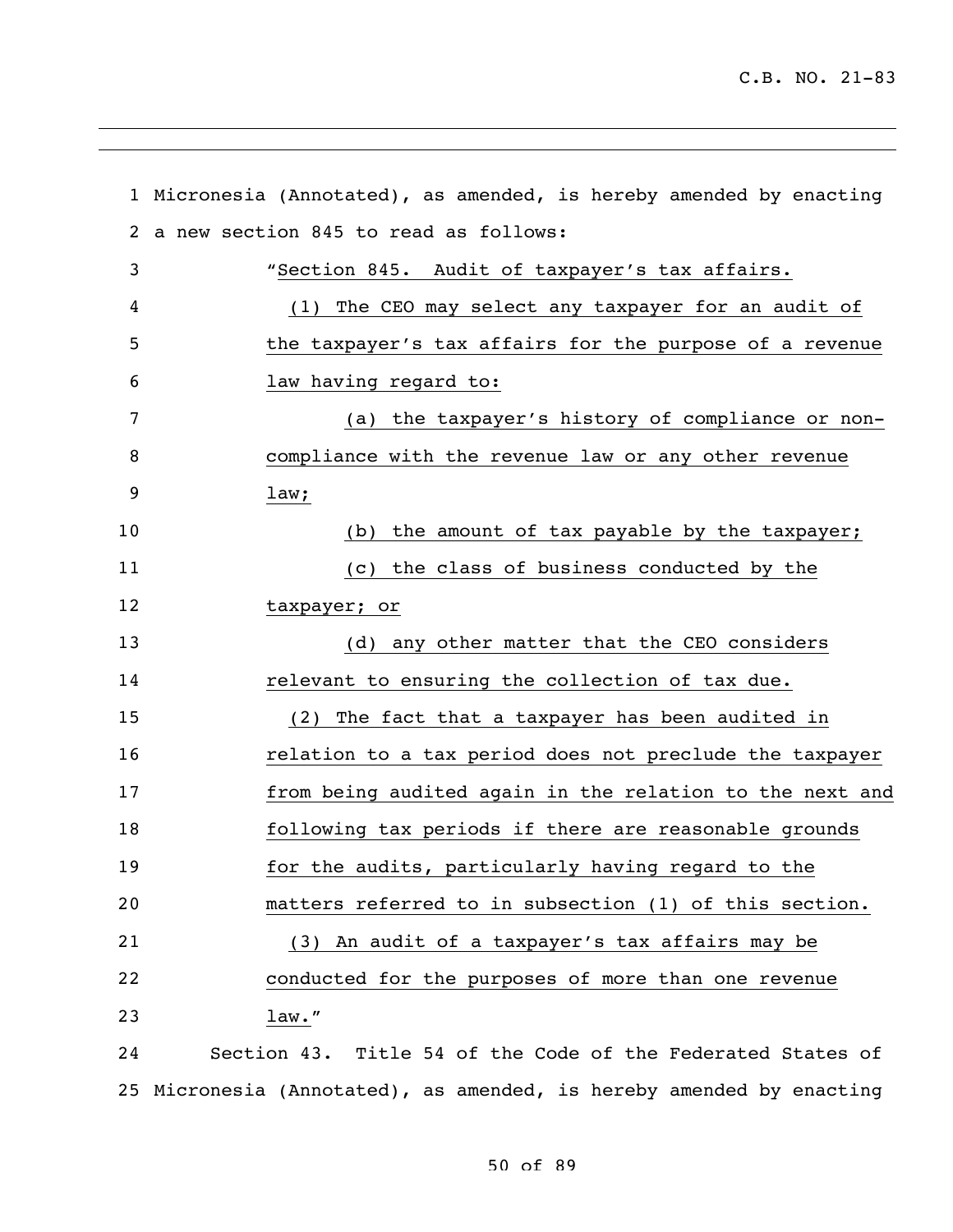a new section 846 to read as follows: "Section 846. Issue of Taxpayer Identification Numbers. (1) The CEO may, for the purposes of identification and cross-checking, require a taxpayer to apply for a Taxpayer Identification Number. (2) An application for a Taxpayer Identification Number must be: (a) in the prescribed form; (b) accompanied by documentary evidence of the person's identity as prescribed; and (c) lodged in the prescribed manner. (3) If a person has applied for a Taxpayer Identification Number under subsection (1) of this section and the CEO is satisfied that the applicant's identity has been established, the CEO must issue a Taxpayer Identification Number to the applicant by written notice. (4) The CEO must refuse an application under this section: (a) if the CEO is not satisfied as to the **applicant's true identity;**  (b) if the applicant has already been issued with a Taxpayer Identification Number that is still in force; or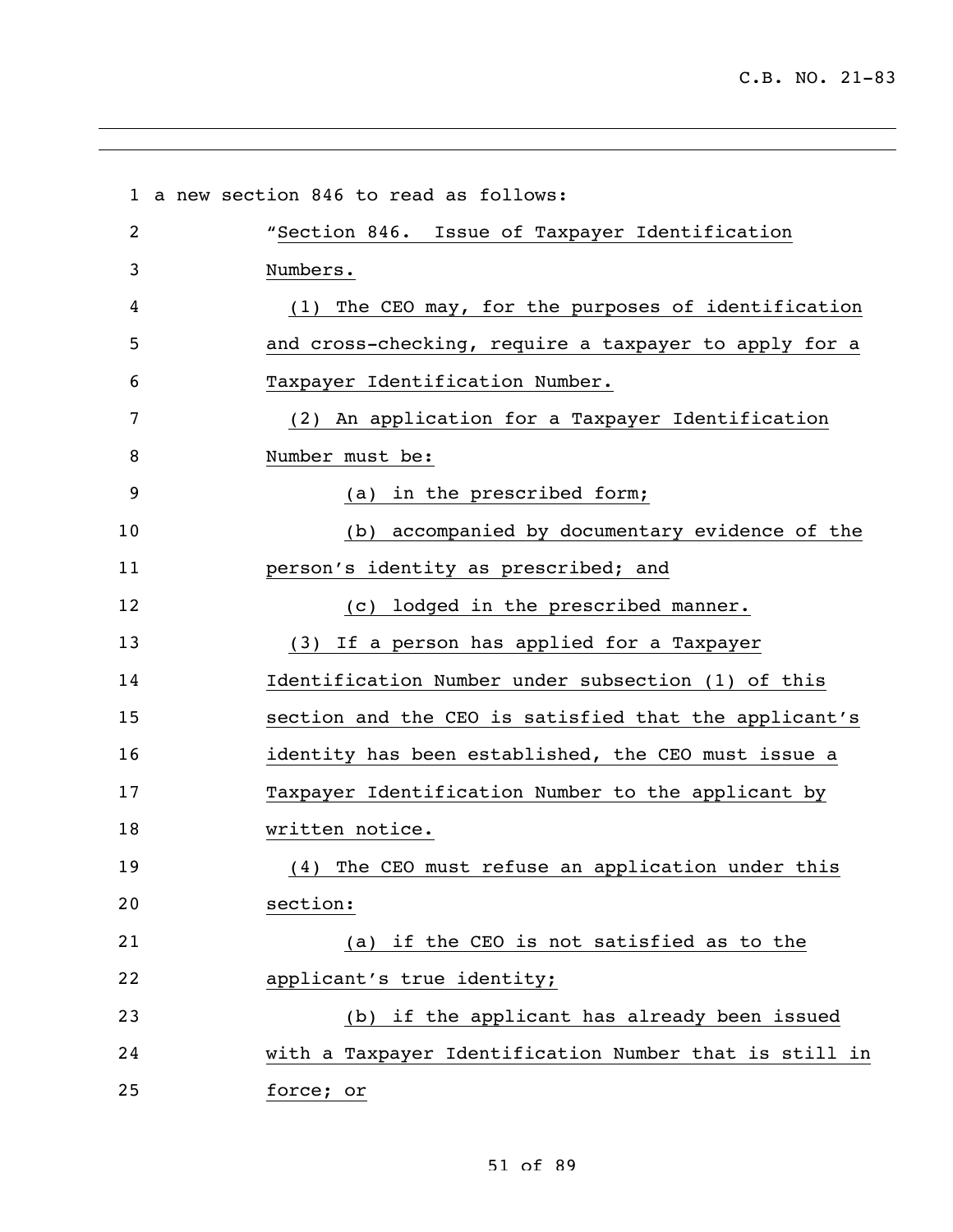| $\mathbf{1}$ | for any other reason the CEO considers<br>(C)                     |
|--------------|-------------------------------------------------------------------|
| 2            | appropriate.                                                      |
| 3            | (5) The CEO must serve the applicant with written                 |
| 4            | notice of the decision to refuse an application under             |
| 5            | this section within 14 days after making the decision.            |
| 6            | (6) The CEO may, without an application being made,               |
| 7            | issue a Taxpayer Identification Number to any person              |
| 8            | liable for tax under a revenue law."                              |
| 9            | Section 44. Title 54 of the Code of the Federated States of       |
| 10           | Micronesia (Annotated), as amended, is hereby amended by enacting |
| 11           | a new section 847 to read as follows:                             |
| 12           | "Section 847. Cancellation of Taxpayer Identification             |
| 13           | Number.                                                           |
| 14           | (1) A person who ceases to be a taxpayer must apply               |
| 15           | to the CEO, in the prescribed form, for cancellation of           |
| 16           | the person's Taxpayer Identification Number within 30             |
| 17           | days of the date on which the person ceased to be a               |
| 18           | taxpayer.                                                         |
| 19           | (2) The CEO must, by notice in writing, cancel a                  |
| 20           | Taxpayer Identification Number:                                   |
| 21           | (a) if the person has ceased to be a taxpayer;                    |
| 22           | (b) if a Taxpayer Identification Number has been                  |
| 23           | issued to the person under an identity that is not the            |
| 24           | person's true identity;                                           |
| 25           | (c) if the person has already been issued with a                  |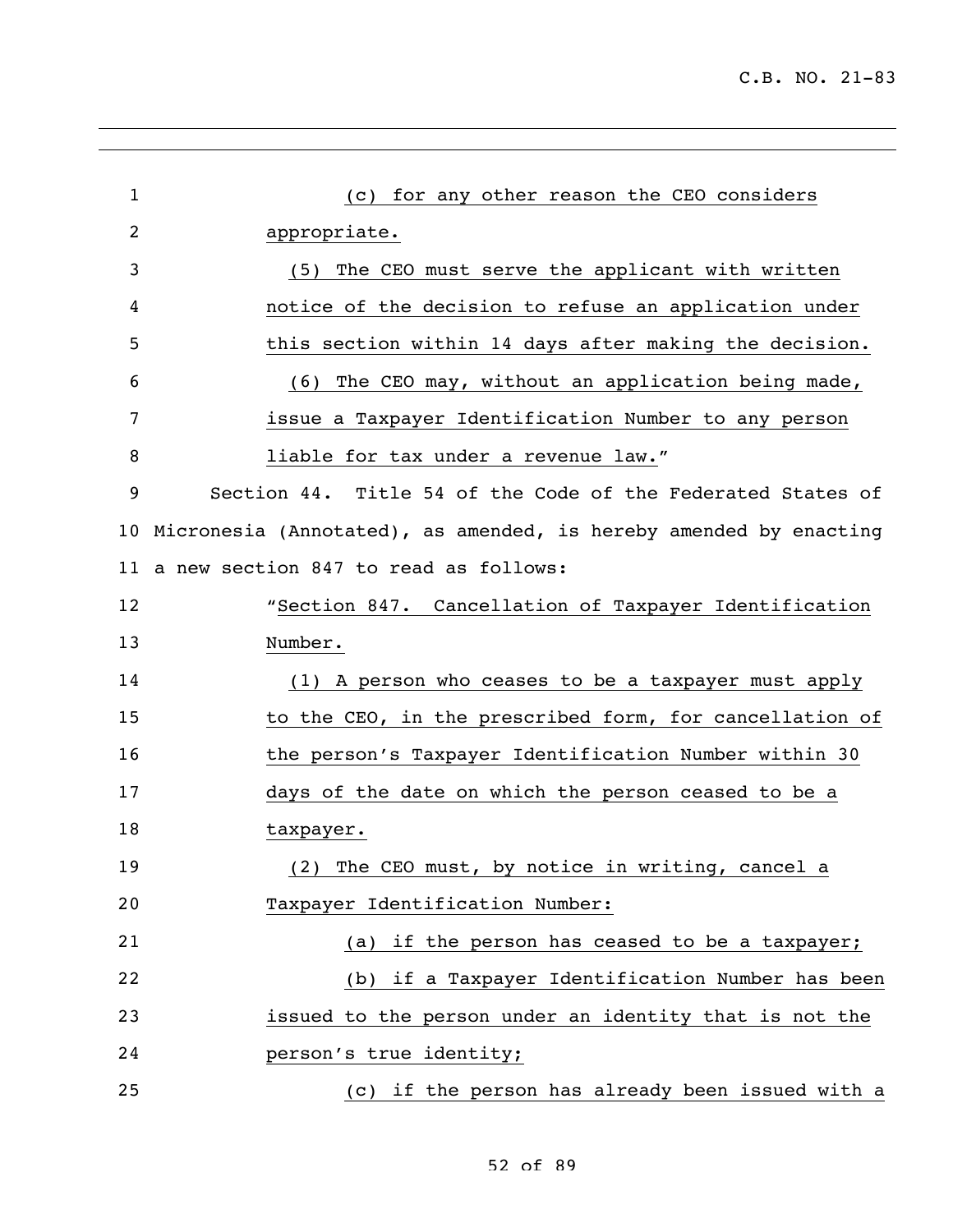| $\mathbf{1}$   | Taxpayer Identification Number that is still in force;               |
|----------------|----------------------------------------------------------------------|
| $\overline{2}$ | or                                                                   |
| 3              | (d) for any other reason the CEO considers                           |
| 4              | appropriate.                                                         |
| 5              | (3) The CEO may, at any time, by notice in writing,                  |
| 6              | cancel the Taxpayer Identification Number issued to a                |
| 7              | person and issue the person with a new Taxpayer                      |
| 8              | Identification Number."                                              |
| 9              | Section 45. Title 54 of the Code of the Federated States of          |
| 10             | Micronesia (Annotated), as amended, is hereby amended by enacting    |
| 11             | a new section 848 to read as follows:                                |
| 12             | "Section 848. Quotation of Taxpayer Identification                   |
| 13             | Number.                                                              |
| 14             | The CEO may require a taxpayer to state the taxpayer's               |
| 15             | Taxpayer Identification Number in any tax return,                    |
| 16             | notice, or other document used for the purposes of any               |
| 17             | revenue law."                                                        |
| 18             | Section 46. Chapter 8 of title 54 of the Code of the                 |
|                | 19 Federated States of Micronesia (Annotated), as amended, is hereby |
|                | 20 amended by designating sections 851 to 852 as subchapter VIII     |
|                | 21 entitled "Representatives".                                       |
| 22             | Section 47. Title 54 of the Code of the Federated States of          |
|                | 23 Micronesia (Annotated), as amended, is hereby amended by enacting |
|                | 24 a new section 851 to read as follows:                             |
| 25             | "Section 871. Liabilities and obligations of                         |

## 53 of 89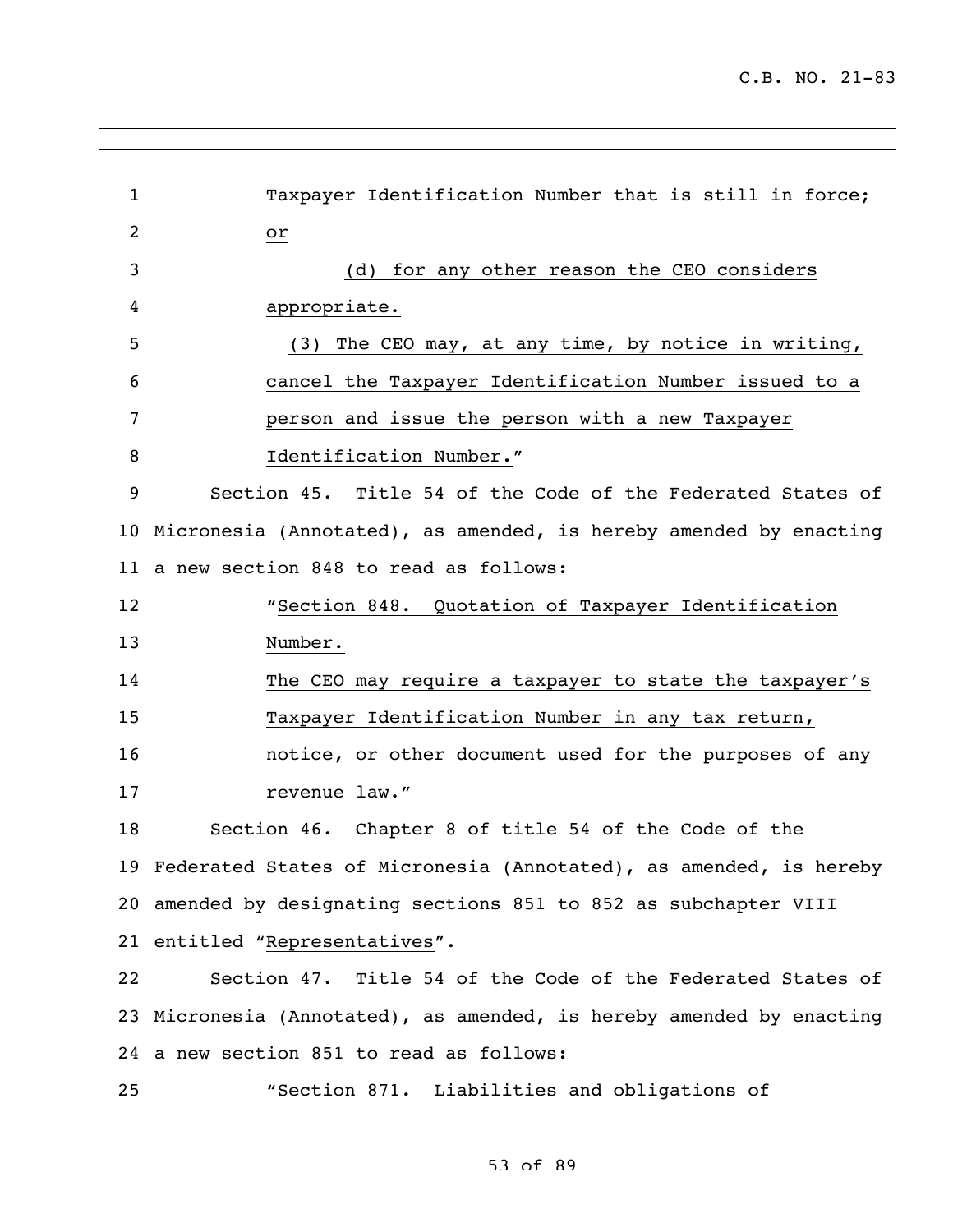| $\mathbf{1}$ | representatives.                                         |
|--------------|----------------------------------------------------------|
| 2            | (1) Every representative of a taxpayer is responsible    |
| 3            | for performing any duties or obligations imposed by a    |
| 4            | revenue law on the taxpayer, including the payment of    |
| 5            | tax.                                                     |
| 6            | (2) A representative making a payment of tax on          |
| 7            | behalf of a taxpayer is treated as acting under the      |
| 8            | authority of the taxpayer and is hereby indemnified in   |
| 9            | respect of the payment.                                  |
| 10           | (3) Subject to subsection (4) of this section, any       |
| 11           | tax that, by virtue of subsection (1) of this section,   |
| 12           | is payable by a representative of a taxpayer is          |
| 13           | recoverable from the representative only to the extent   |
| 14           | of any assets of the taxpayer that are in the possession |
| 15           | or under the control of the representative.              |
| 16           | (4) Subject to subsection (5) of this section, a         |
| 17           | representative is personally liable for the payment of   |
| 18           | any tax due by the representative in that capacity if,   |
| 19           | while the amount remains unpaid, the representative      |
| 20           | disposes of or parts with any moneys or funds belonging  |
| 21           | to the taxpayer that are in the possession of the        |
| 22           | representative or which come to the representative after |
| 23           | the tax is payable, if such tax was required by law to   |
| 24           | have been paid from or out of such moneys or funds.      |
| 25           | (5) Nothing in subsection (3) of this section            |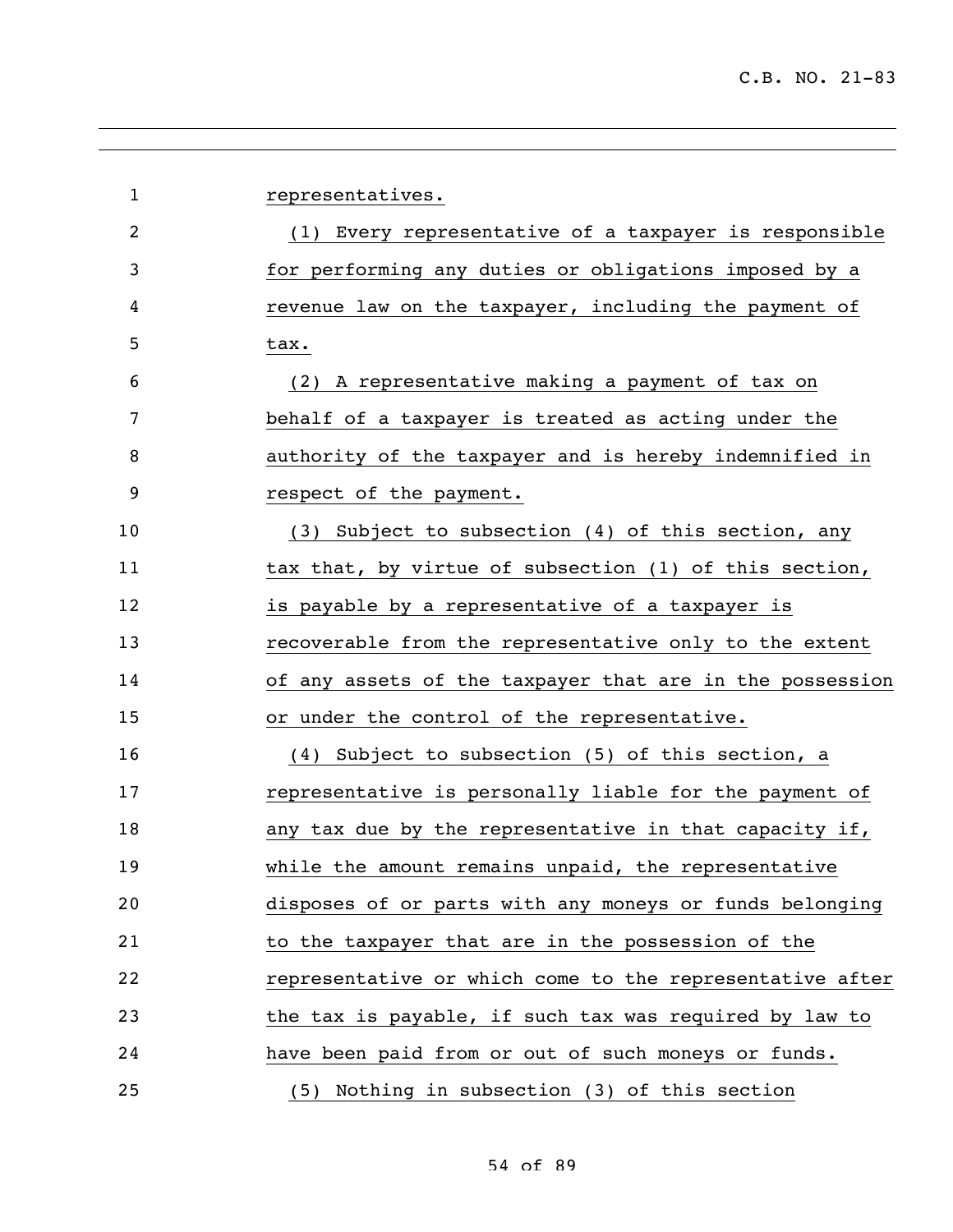| $\mathbf{1}$ | prevents a representative paying an amount on behalf of           |
|--------------|-------------------------------------------------------------------|
| 2            | a taxpayer that has priority over the revenue payable by          |
| 3            | the taxpayer.                                                     |
| 4            | (6) If there are two or more representatives of a                 |
| 5            | taxpayer, the duties or obligations referred to in this           |
| 6            | section apply jointly and severally to the                        |
| 7            | representatives but may be discharged by any of them.             |
| 8            | (7) Nothing in this section relieves a taxpayer from              |
| 9            | performing any duties or obligations imposed on the               |
| 10           | taxpayer under a revenue law that the representative of           |
| 11           | the taxpayer has failed to perform.                               |
| 12           | The amount that a representative is liable for<br>(8)             |
| 13           | under subsection (4) of this section is treated as if it          |
| 14           | were tax payable by the representative for the purposes           |
| 15           | of subchapters V and VI of this chapter, and section 865          |
| 16           | of this chapter."                                                 |
| 17           | Section 48. Title 54 of the Code of the Federated States of       |
| 18           | Micronesia (Annotated), as amended, is hereby amended by enacting |
|              | 19 a new section 852 to read as follows:                          |
| 20           | "Section 852. Liability for tax payable by a company              |
| 21           | left with insufficient assets.                                    |
| 22           | (1) This section applies if an arrangement has been               |
| 23           | entered into with the intention of rendering a company            |
| 24           | unable to satisfy a current or future tax liability               |
| 25           | under a revenue law.                                              |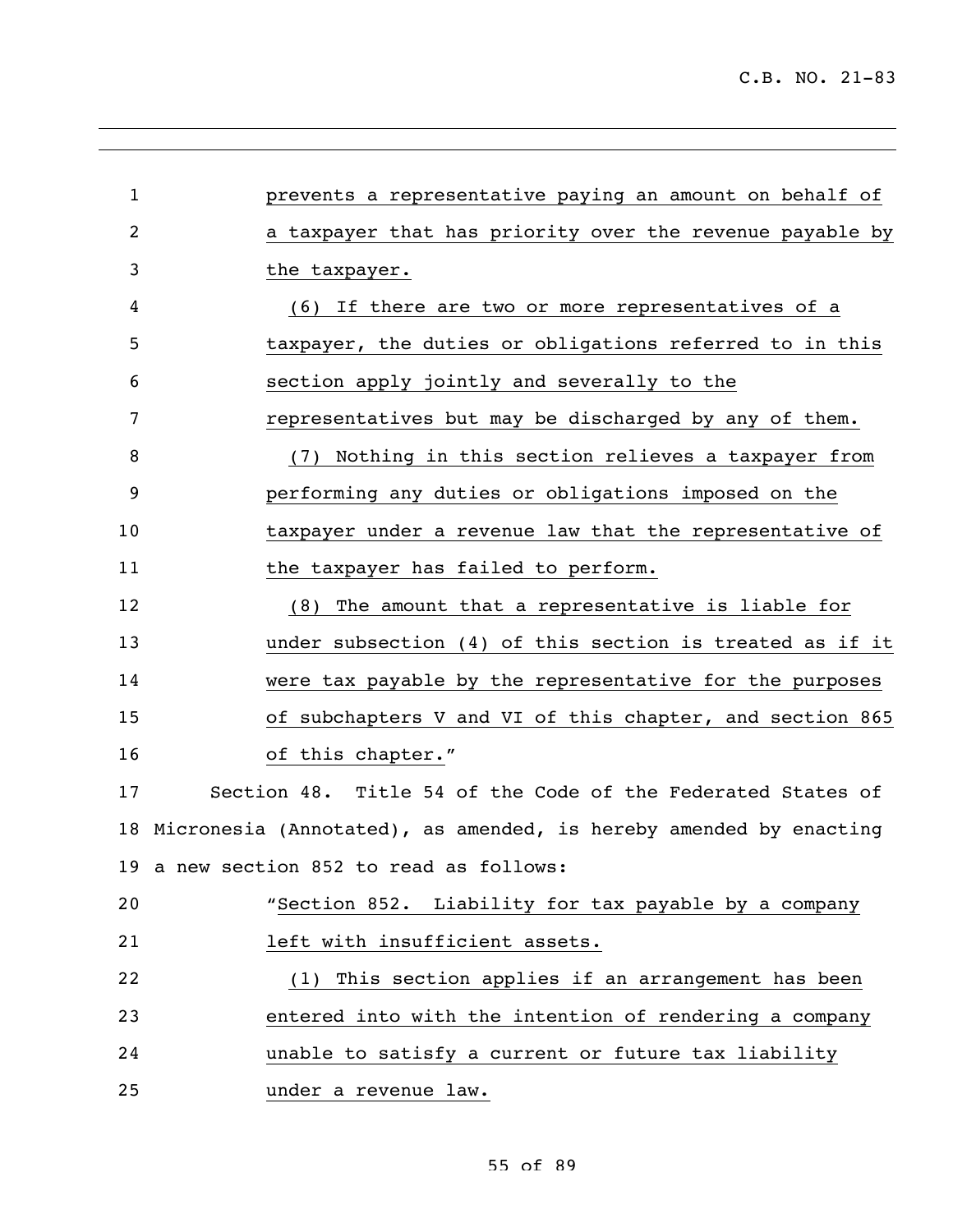| $\mathbf 1$ | (2) Subject to subsection (3) of this section, if        |
|-------------|----------------------------------------------------------|
| 2           | this section applies, every person who was a director or |
| 3           | controlling shareholder of the company at the time the   |
| 4           | arrangement was entered into is jointly and severally    |
| 5           | liable for the tax liability of the company.             |
| 6           | (3) The amount that a person is liable for under         |
| 7           | subsection (2) of this section is treated as if it were  |
| 8           | tax payable by the person for the purposes of            |
| 9           | subchapters V and VI of this chapter, and section 865 of |
| 10          | this chapter.                                            |
| 11          | (4) A director of a company is not liable under this     |
| 12          | section for the tax liability of the company if the CEO  |
| 13          | is satisfied that the director derived no financial or   |
| 14          | other benefit from the arrangement and:                  |
| 15          | (a) the director has, on becoming aware of the           |
| 16          | arrangement, formally recorded with the company his or   |
| 17          | her dissent and notified the CEO, in writing, of the     |
| 18          | arrangement; or                                          |
| 19          | (b) the director satisfies the CEO that, at the          |
| 20          | time the arrangement was entered into:                   |
| 21          | (i) the director was not involved in the                 |
| 22          | executive management of the company; and                 |
| 23          | (ii) the director had no knowledge of, and               |
| 24          | could not reasonably have been expected to know of the   |
| 25          | arrangement.                                             |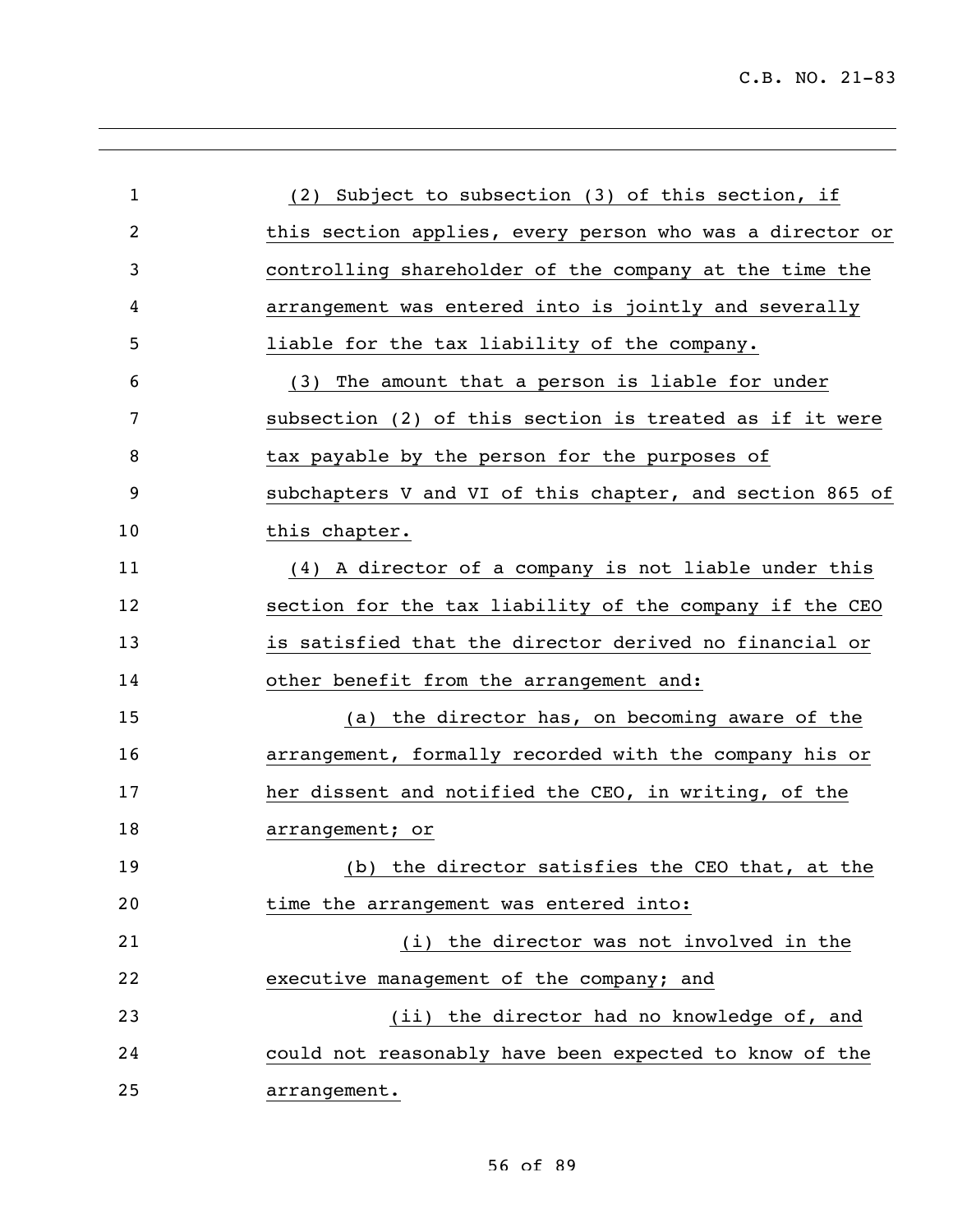| $\mathbf{1}$    | (5) For the purposes of this section, a controlling                  |
|-----------------|----------------------------------------------------------------------|
| $\overline{2}$  | shareholder of a company is any person who beneficially              |
| 3               | holds, either alone or together with an associate or                 |
| 4               | associates:                                                          |
| 5               | more than 50% of the voting rights in the<br>(a)                     |
| 6               | company;                                                             |
| 7               | more than 50% of the rights to dividends; or<br>(b)                  |
| 8               | more than 50% the rights to capital."<br>(C)                         |
| 9               | Section 49. Chapter 8 of title 54 of the Code of the                 |
|                 | 10 Federated States of Micronesia (Annotated), as amended, is hereby |
| 11              | amended by designating sections 855 to 862 as subchapter IX          |
|                 | 12 entitled "Rulings".                                               |
| 13              | Section 50. Title 54 of the Code of the Federated States of          |
| 14              | Micronesia (Annotated), as amended, is hereby amended by enacting    |
| 15 <sub>2</sub> | a new section 855 to read as follows:                                |
| 16              | "Section 855. Binding public rulings.                                |
| 17              | The CEO may make a public ruling in accordance<br>(1)                |
| 18              | with section 856 of this chapter setting out the CEO's               |
| 19              | interpretation on the application of a revenue law.                  |
| 20              | (2) A public ruling made in accordance with section                  |
| 21              | 856 of this title is binding on the CEO until withdrawn.             |
| 22              | (3) A public ruling is not binding on a taxpayer."                   |
| 23              | Section 51. Title 54 of the Code of the Federated States of          |
|                 | 24 Micronesia (Annotated), as amended, is hereby amended by enacting |
|                 | 25 a new section 856 to read as follows:                             |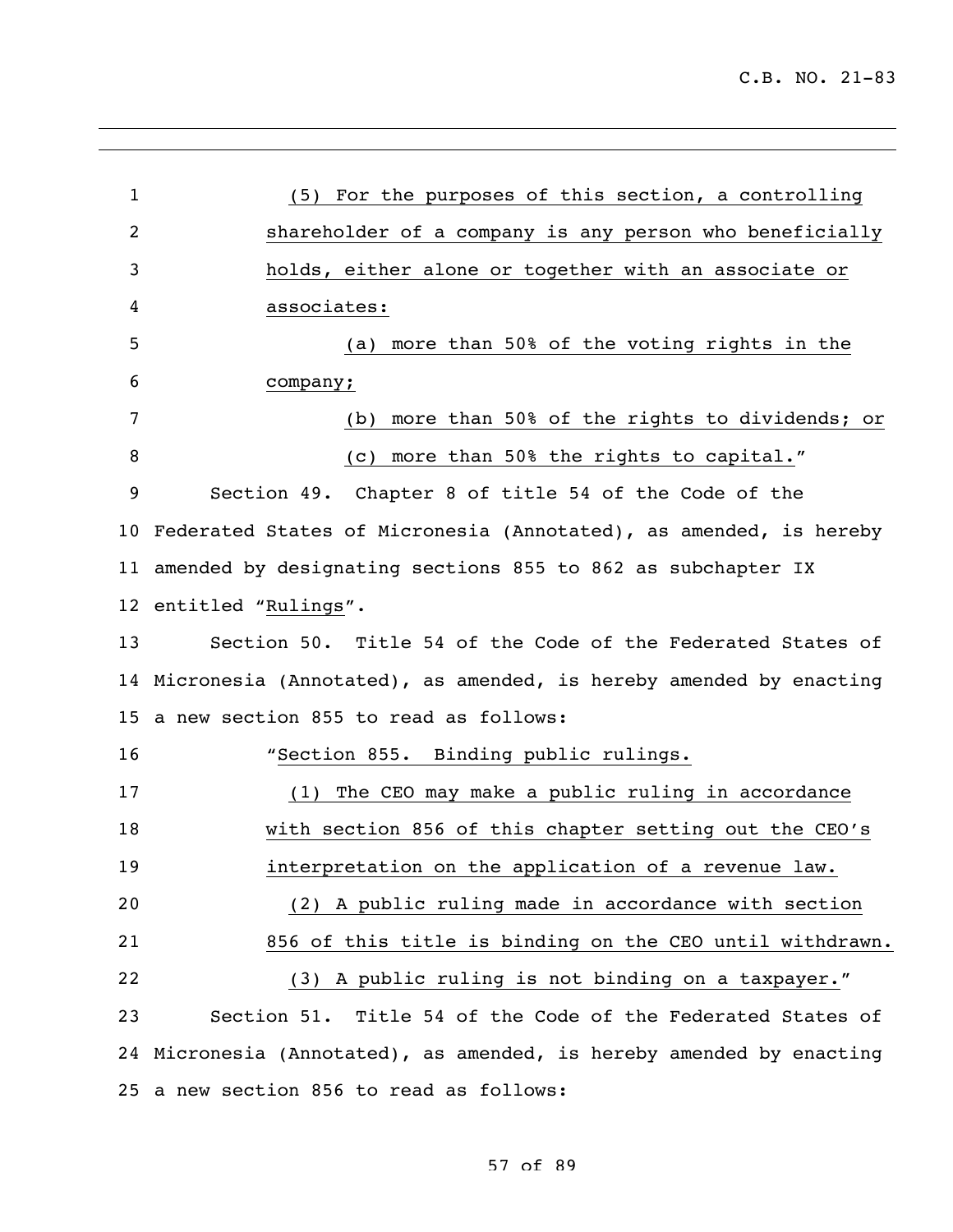| $\mathbf{1}$   | "Section 856. Making a public ruling.                             |
|----------------|-------------------------------------------------------------------|
| $\overline{2}$ | The CEO shall print and maintain a gazette or<br>(1)              |
| 3              | other publication of public rulings to be made available          |
| 4              | free of charge to the public. The CEO shall make a                |
| 5              | public ruling by publishing a notice of the ruling in             |
| 6              | such gazette.                                                     |
| 7              | (2) A public ruling must state that it is a public                |
| 8              | ruling and have a number and subject heading by which it          |
| 9              | can be identified.                                                |
| 10             | (3) A public ruling applies from the date specified               |
| 11             | in the ruling and if no date is specified, from the date          |
| 12             | of publication in the gazette identified in subsection            |
| 13             | (1) of this section."                                             |
| 14             | Section 52. Title 54 of the Code of the Federated States of       |
| 15             | Micronesia (Annotated), as amended, is hereby amended by enacting |
| 16             | a new section 857 to read as follows:                             |
| 17             | "Section 857. Withdrawal of a public ruling.                      |
| 18             | The CEO may withdraw a public ruling, in whole or<br>(1)          |
| 19             | part, by publishing notice of the withdrawal in the               |
| 20             | gazette identified in section 856 of this title.                  |
| 21             | (2) If legislation is passed, or the CEO makes                    |
| 22             | another public ruling, that is inconsistent with an               |
| 23             | existing public ruling, the existing ruling is treated            |
| 24             | as withdrawn to the extent of the inconsistency.                  |
| 25             | The withdrawal of a public ruling, in whole or<br>(3)             |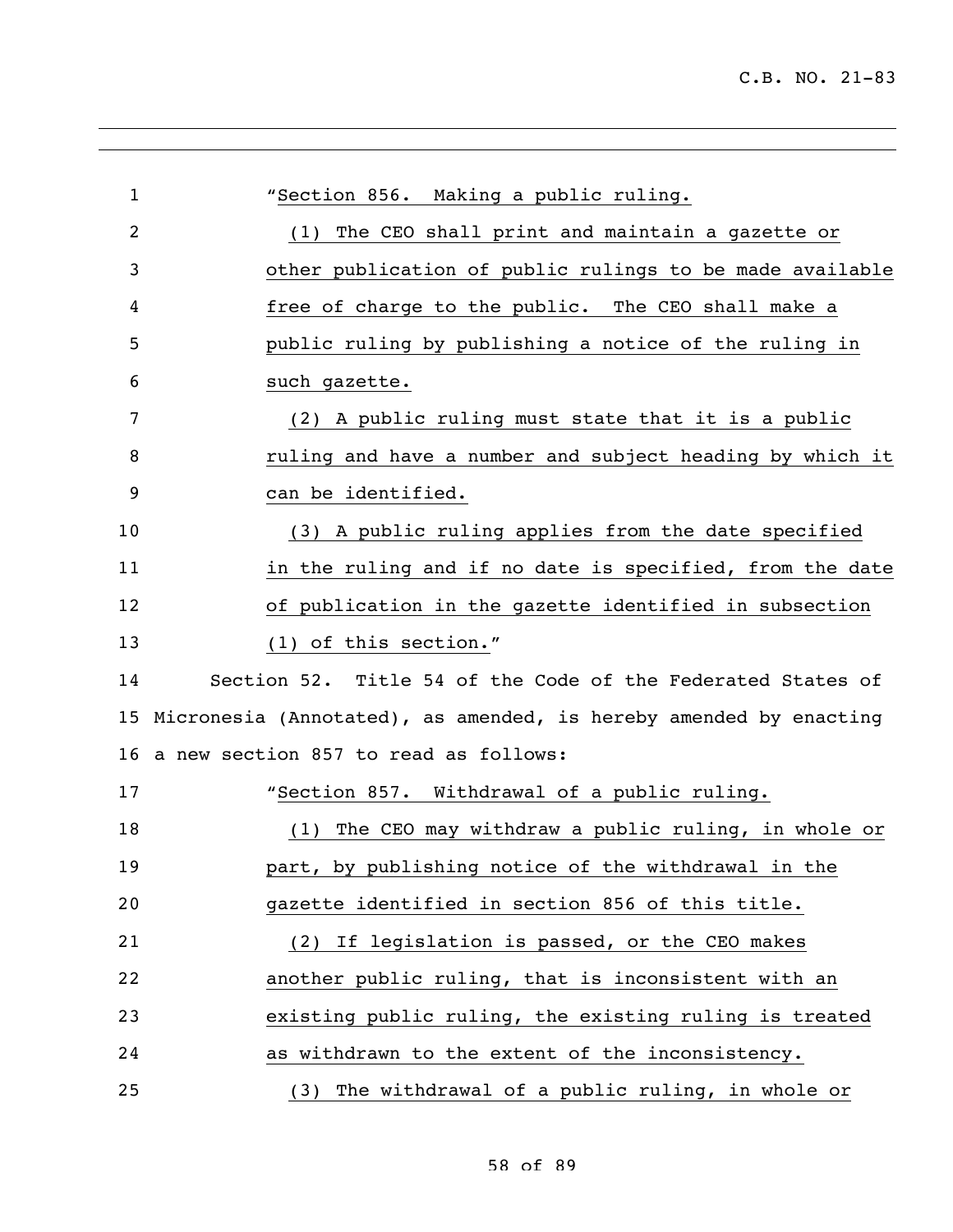| $\mathbf{1}$ | part, has effect:                                                 |
|--------------|-------------------------------------------------------------------|
| 2            | (a) if subsection (1) of this section applies,                    |
| 3            | from the date specified in the notice of withdrawal and           |
| 4            | if no date is specified, from the date notice of the              |
| 5            | withdrawal is published in the gazette; or                        |
| 6            | (b) if subsection (2) of this section applies,                    |
| 7            | from the date of application of the inconsistent                  |
| 8            | legislation or public ruling.                                     |
| 9            | (4) A public ruling that has been withdrawn in whole              |
| 10           | or in part:                                                       |
| 11           | (a) continues to apply to a transaction                           |
| 12           | commenced before the public ruling was withdrawn; and             |
| 13           | (b) does not apply to a transaction commenced                     |
| 14           | after the ruling was withdrawn to the extent that the             |
| 15           | ruling is withdrawn."                                             |
| 16           | Section 53. Title 54 of the Code of the Federated States of       |
| 17           | Micronesia (Annotated), as amended, is hereby amended by enacting |
|              | 18 a new section 858 to read as follows:                          |
| 19           | "Section 858. Binding private rulings.                            |
| 20           | (1) Subject to section 859 of this title, the CEO                 |
| 21           | shall, upon application in writing by a taxpayer, issue           |
| 22           | to the taxpayer a private ruling setting out the CEO's            |
| 23           | position regarding the application of a revenue law to a          |
| 24           | transaction entered into, or proposed to be entered               |
| 25           | into, by the taxpayer.                                            |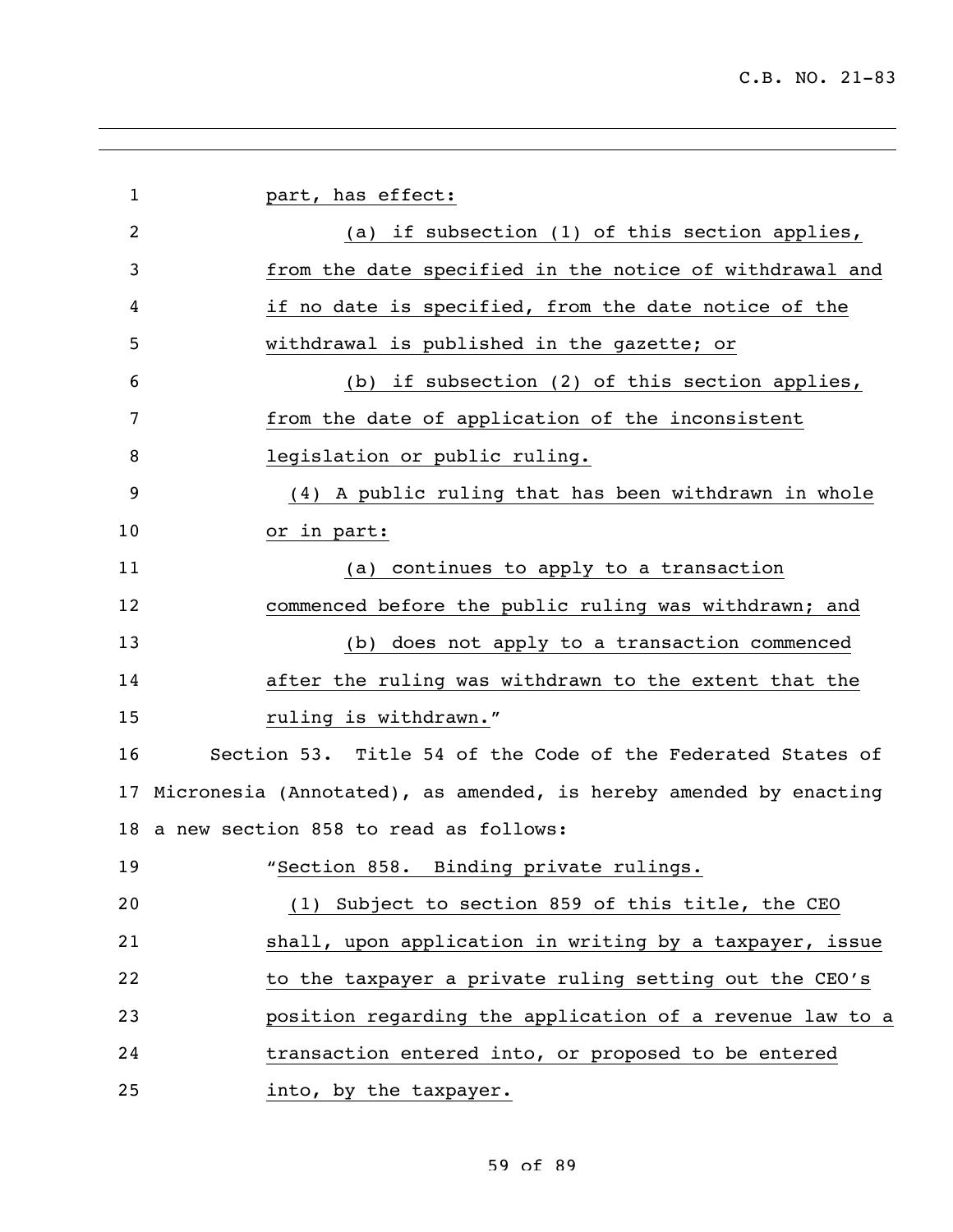| $\mathbf{1}$ | (2) If the taxpayer has made a full and true                      |
|--------------|-------------------------------------------------------------------|
| 2            | disclosure of all aspects of the transaction relevant to          |
| 3            | the making of a private ruling and the transaction has            |
| 4            | proceeded in all material respects as described in the            |
| 5            | taxpayer's application for the ruling, the ruling is              |
| 6            | binding on the CEO in relation to the taxpayer.                   |
| 7            | (3) A private ruling is not binding on the taxpayer               |
| 8            | to whom it is issued.                                             |
| 9            | (4) If a private ruling is inconsistent with an                   |
| 10           | existing public ruling, the private ruling has priority           |
| 11           | to the extent of the inconsistency."                              |
| 12           | Section 54. Title 54 of the Code of the Federated States of       |
| 13           | Micronesia (Annotated), as amended, is hereby amended by enacting |
| 14           | a new section 859 to read as follows:                             |
| 15           | "Section 859. Refusing an application for a private               |
| 16           | ruling.                                                           |
| 17           | The CEO may refuse an application for a private<br>(1)            |
| 18           | ruling if:                                                        |
| 19           | (a) the CEO has already decided the matter that                   |
| 20           | is the subject of the application in a tax assessment;            |
| 21           | the CEO is of the opinion that an existing<br>(b)                 |
| 22           | public ruling adequately covers the matter that is the            |
| 23           | subject of the application;                                       |
| 24           | (c) the application relates to a matter that is                   |
| 25           | the subject of a tax audit or an objection;                       |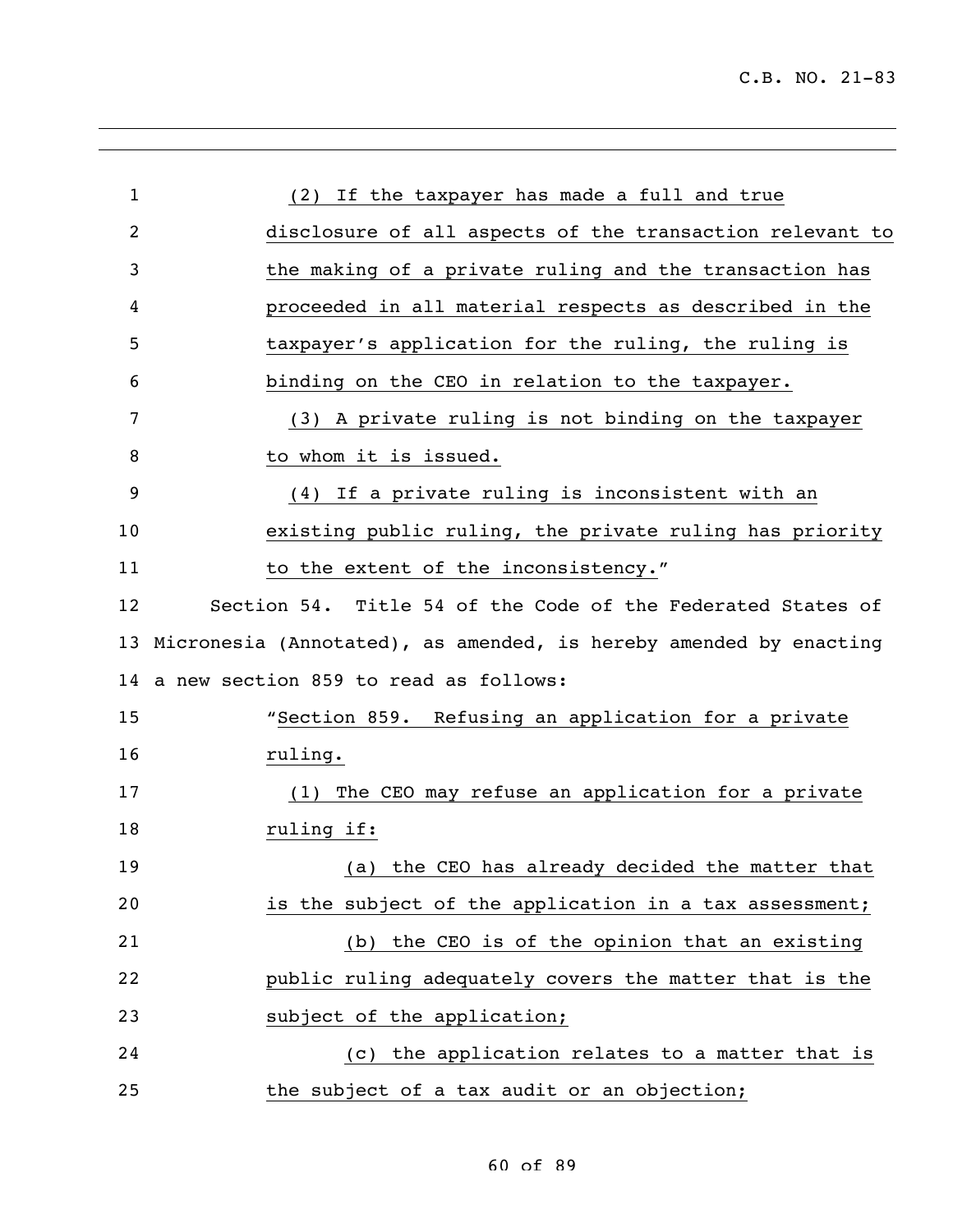C.B. NO. 21-83

| $\mathbf{1}$   | (d) the application is frivolous or vexatious;                    |
|----------------|-------------------------------------------------------------------|
| $\overline{2}$ | (e) the arrangement to which the application                      |
| 3              | relates has not been carried out and there are                    |
| 4              | reasonable grounds to believe that it will not be                 |
| 5              | carried out;                                                      |
| 6              | (f) the applicant has not provided the CEO with                   |
| 7              | sufficient information to make a private ruling; or               |
| 8              | (g) in the opinion of the CEO, it would be                        |
| 9              | unreasonable to comply with the application having                |
| 10             | regard to the resources needed to comply and any other            |
| 11             | matters the CEO considers relevant, such as disadvantage          |
| 12             | to other taxpayers.                                               |
| 13             | The CEO shall serve the applicant with a written<br>(2)           |
| 14             | notice of the refusal to make a private ruling."                  |
| 15             | Section 55. Title 54 of the Code of the Federated States of       |
| 16             | Micronesia (Annotated), as amended, is hereby amended by enacting |
|                | 17 a new section 860 to read as follows:                          |
| 18             | "Section 860. Making a private ruling.                            |
| 19             | (1) The CEO must make a private ruling unless section             |
| 20             | 859 of this title applies.                                        |
| 21             | The CEO makes a private ruling by serving written<br>(2)          |
| 22             | notice of the ruling on the applicant.                            |
| 23             | The CEO may make a private ruling on the basis of<br>(3)          |
| 24             | assumptions about a future event or other matter as               |
| 25             | considered appropriate.                                           |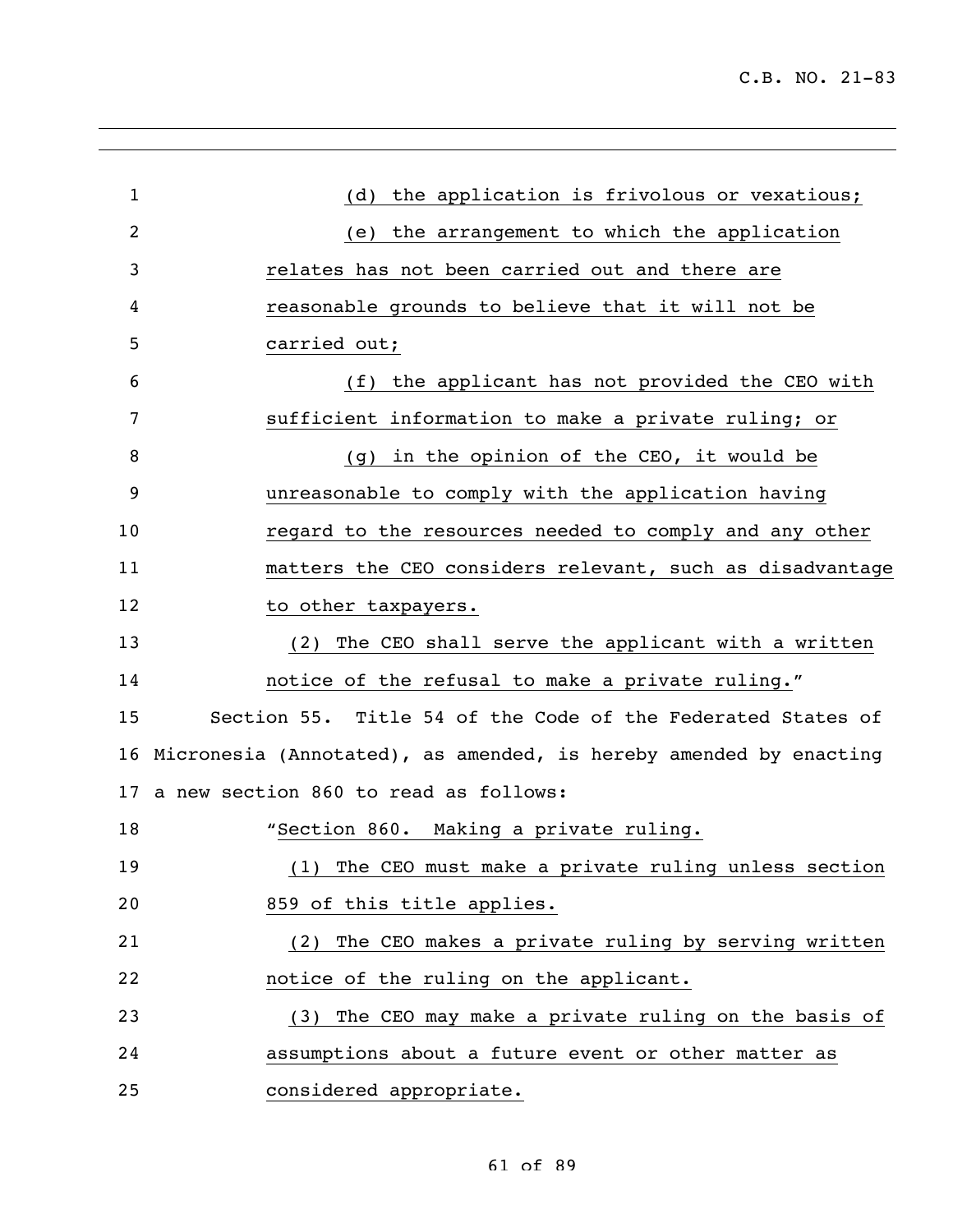| $\mathbf{1}$ | (4) A private ruling must set out the matter ruled on             |
|--------------|-------------------------------------------------------------------|
| 2            | identifying:                                                      |
| 3            | the taxpayer;<br>(a)                                              |
| 4            | the revenue law relevant to the ruling;<br>(b)                    |
| 5            | the tax period to which the ruling applies;<br>(C)                |
| 6            | the arrangement to which the ruling relates;<br>(d)               |
| 7            | and                                                               |
| 8            | any assumptions on which the ruling is<br>(e)                     |
| 9            | based.                                                            |
| 10           | (5) A private ruling is made at the time the                      |
| 11           | applicant is served with notice of the ruling and                 |
| 12           | remains in force for the period specified in the ruling.          |
| 13           | The making of a private ruling is not a tax<br>(6)                |
| 14           | decision for the purposes of this chapter."                       |
| 15           | Section 56. Title 54 of the Code of the Federated States of       |
| 16           | Micronesia (Annotated), as amended, is hereby amended by enacting |
| 17           | a new section 861 to read as follows:                             |
| 18           | "Section 861. Withdrawal of a private ruling.                     |
| 19           | (1) The CEO may, for reasonable cause, withdraw a                 |
| 20           | private ruling, in whole or part, by written notice               |
| 21           | served on the applicant.                                          |
| 22           | (2) If legislation is passed, or the CEO publishes a              |
| 23           | public ruling, that is inconsistent with a private                |
| 24           | ruling, the private ruling is treated as withdrawn to             |
| 25           | the extent of the inconsistency.                                  |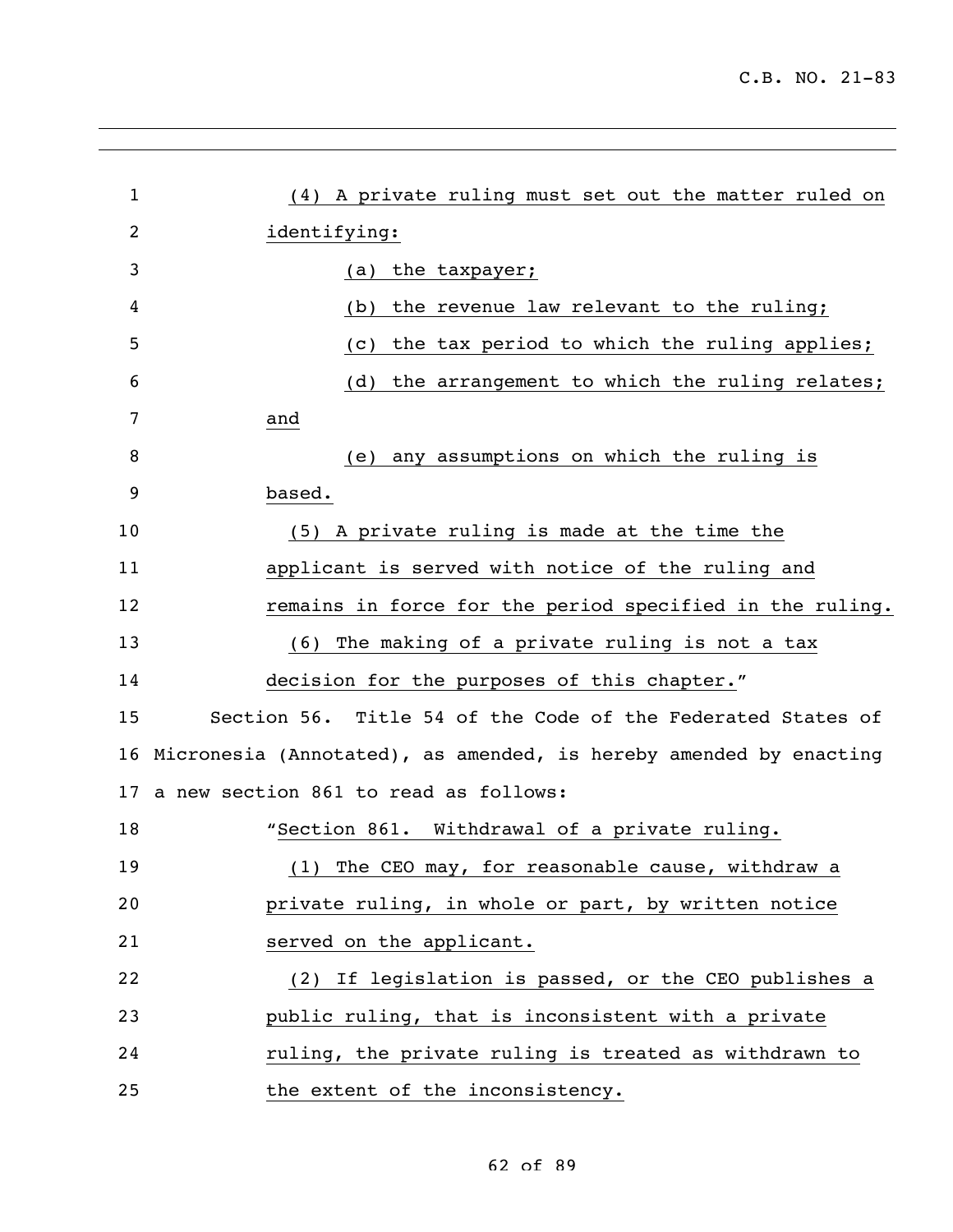| $\mathbf{1}$   | (3) The withdrawal of a private ruling, in whole or               |
|----------------|-------------------------------------------------------------------|
| $\overline{2}$ | part, has effect:                                                 |
| 3              | (a) if subsection (1) of this section applies,                    |
| 4              | from the date specified in the notice of withdrawal; or           |
| 5              | if subsection (2) of this section applies,<br>(b)                 |
| 6              | from the date of application of the inconsistent                  |
| 7              | legislation or public ruling.                                     |
| 8              | (4) A private ruling that has been withdrawn:                     |
| 9              | (a) continues to apply to a transaction                           |
| 10             | commenced before the ruling was withdrawn; and                    |
| 11             | does not apply to a transaction commenced<br>(b)                  |
| 12             | after the ruling was withdrawn to the extent that the             |
| 13             | ruling is withdrawn.                                              |
| 14             | (5) A decision to withdraw a private ruling is not a              |
| 15             | tax decision for the purposes of this chapter."                   |
| 16             | Section 57. Title 54 of the Code of the Federated States of       |
| 17             | Micronesia (Annotated), as amended, is hereby amended by enacting |
|                | 18 a new section 862 to read as follows:                          |
| 19             | "Section 862. Publication of private rulings.                     |
| 20             | The CEO shall include in the gazette or other                     |
| 21             | publication referred to in section 856(1) of this title           |
| 22             | an edited version of a binding private ruling issued to           |
| 23             | a taxpayer. The edited version must not disclose the              |
| 24             | identity of the taxpayer."                                        |
| 25             | Section 58. Chapter 8 of title 54 of the Code of the              |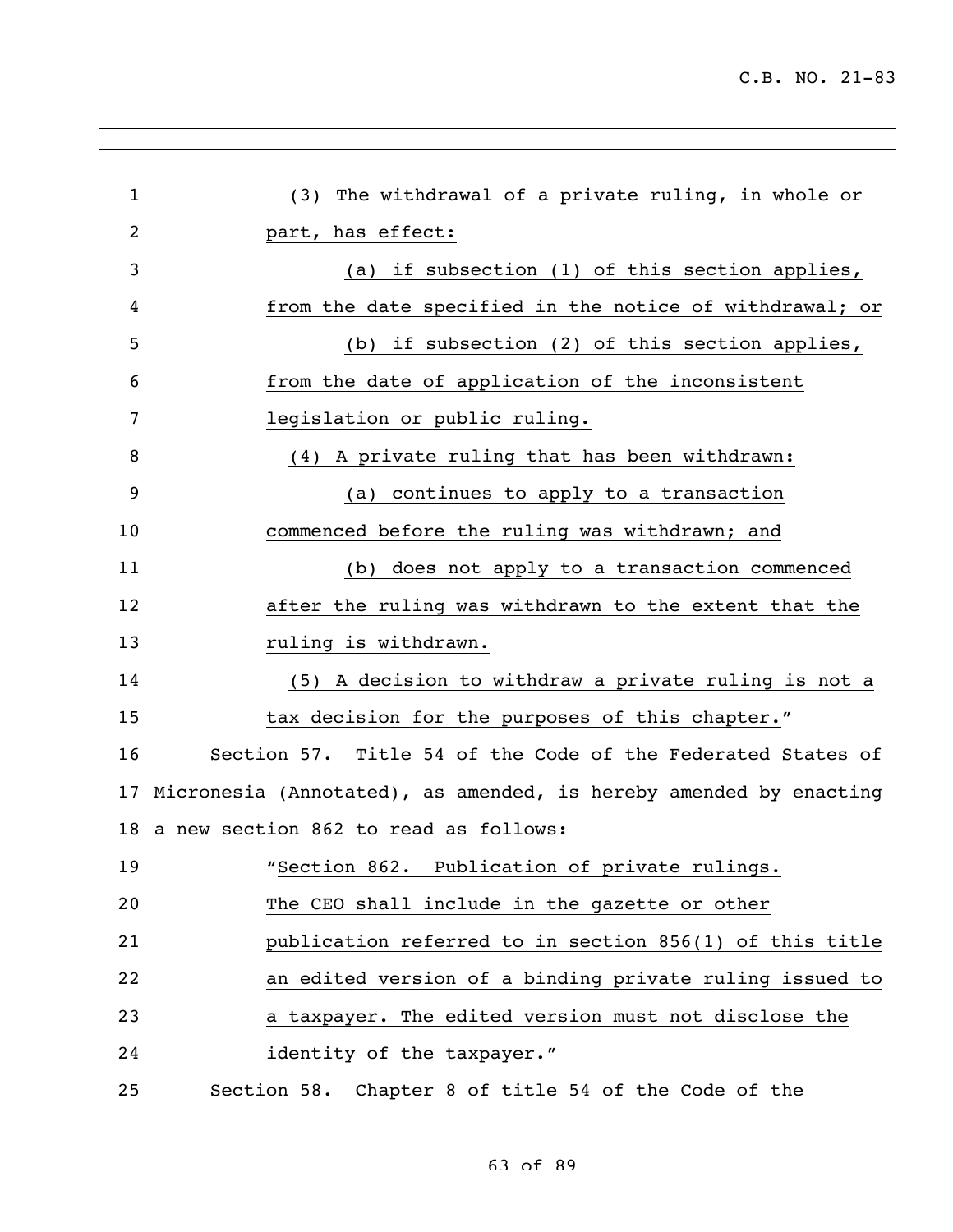| $\mathbf{1}$ | Federated States of Micronesia (Annotated), as amended, is hereby |
|--------------|-------------------------------------------------------------------|
| 2            | amended by designating sections 865 to 870 as subchapter X        |
| 3            | entitled "Interest and Administrative Penalties".                 |
| 4            | Section 59. Title 54 of the Code of the Federated States of       |
| 5            | Micronesia (Annotated), as amended, is hereby amended by enacting |
| 6            | a new section 865 to read as follows:                             |
| 7            | "Section 865. Late payment interest.                              |
| 8            | (1) A person who fails to pay any tax due on or                   |
| 9            | before the due date for payment is liable for late                |
| 10           | payment interest at the rate of six percent per annum on          |
| 11           | the amount unpaid calculated from the date the payment            |
| 12           | was due to the date the payment is made.                          |
| 13           | (2) Late payment interest paid by a person under                  |
| 14           | subsection (1) of this section must be refunded to the            |
| 15           | person to the extent that the principal amount to which           |
| 16           | the interest relates is found not to have been payable.           |
| 17           | (3) Late payment interest payable by a person is                  |
| 18           | borne personally by the person and is not recoverable             |
| 19           | from any other person:                                            |
| 20           | (a) in respect of tax withheld by the person                      |
| 21           | under chapter 1 or 5 of this title from a payment made            |
| 22           | by the person; or                                                 |
| 23           | (b) in respect of an amount referred to in                        |
| 24           | sections $826(7)$ , $827(14)$ , or $851(8)$ of this chapter       |
| 25           | payable by the person.                                            |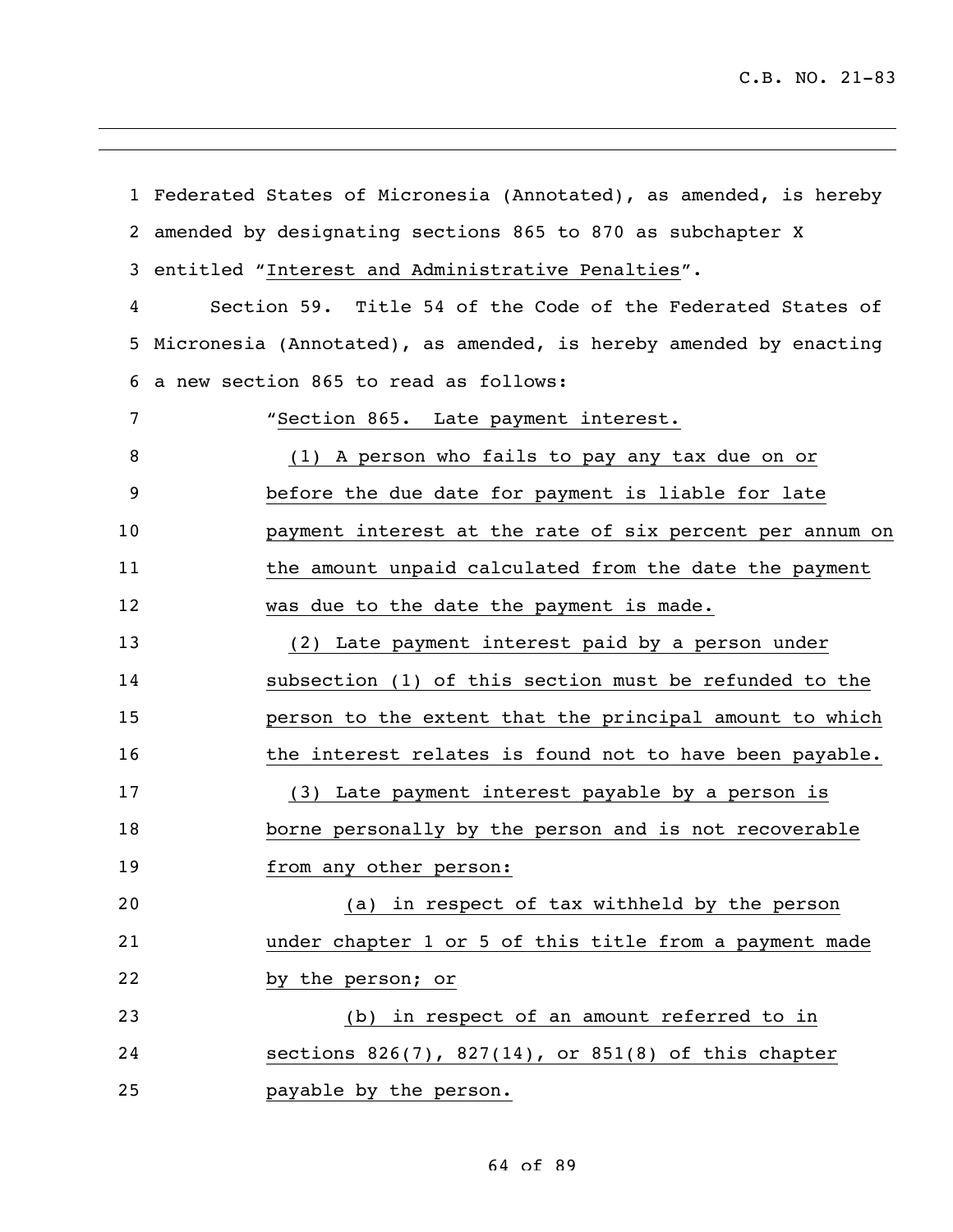| $\mathbf 1$ | (4) Late payment interest payable under this section              |
|-------------|-------------------------------------------------------------------|
| 2           | is simple interest.                                               |
| 3           | (5) Late payment interest payable under this section              |
| 4           | is treated as tax payable by a taxpayer for the purposes          |
| 5           | of subchapter V of this chapter and section 851 of this           |
| 6           | chapter.                                                          |
| 7           | (6) Late payment interest payable under this section              |
| 8           | is in addition to any penalty imposed under this                  |
| 9           | subchapter or any fine or imprisonment imposed under              |
| 10          | subchapter XI of this chapter in respect of the same act          |
| 11          | or omission."                                                     |
| 12          | Section 60. Title 54 of the Code of the Federated States of       |
| 13          | Micronesia (Annotated), as amended, is hereby amended by enacting |
| 14          | a new section 866 to read as follows:                             |
| 15          | "Section 866. Penalty for failure to file a tax return            |
| 16          | or lodge other document.                                          |
| 17          | (1) A person who fails to file a tax return or lodge              |
| 18          | any other document as required under any revenue law is           |
| 19          | liable:                                                           |
| 20          | (a) in the case of a failure to file a tax                        |
| 21          | return under which tax is payable, for a penalty of one           |
| 22          | percent of the amount of tax payable under the return             |
| 23          | for each month or part of a month that the return                 |
| 24          | remains unfiled; or                                               |
| 25          | (b) in any other case, for a penalty of \$10 for                  |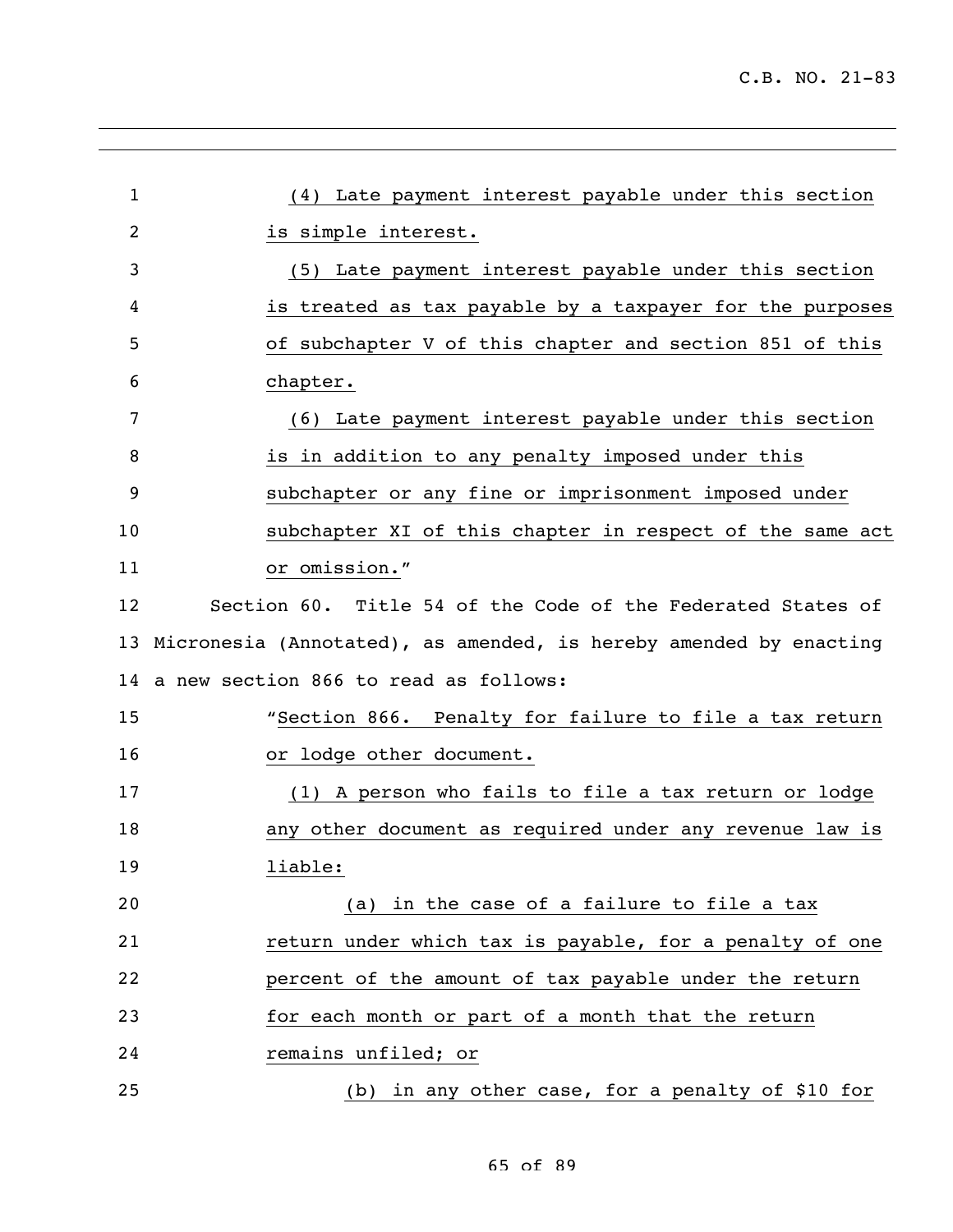| $\mathbf 1$ | each day of default.                                              |
|-------------|-------------------------------------------------------------------|
| 2           | (2) A taxpayer served with a notice of assessment by              |
| 3           | the CEO under section 811 of this title is liable for a           |
| 4           | penalty of 25% of the tax assessed (taking into account           |
| 5           | any subsequent amendment of the assessment) in addition           |
| 6           | to the penalty imposed under subsection $(1)(a)$ of this          |
| 7           | section.                                                          |
| 8           | $(3)$ For the purposes of subsection $(1)(b)$ of this             |
| 9           | section, a person ceases to be in default at the time             |
| 10          | the document is received by the CEO."                             |
| 11          | Section 61. Title 54 of the Code of the Federated States of       |
| 12          | Micronesia (Annotated), as amended, is hereby amended by enacting |
| 13          | a new section 867 to read as follows:                             |
| 14          | "Section 867. Penalty for failure to pay tax by due               |
| 15          | date.                                                             |
| 16          | (1) A taxpayer who fails to pay a tax when due is                 |
| 17          | liable for a penalty equal to 10% of the amount of tax            |
| 18          | due for each month, or part of a month, that the tax              |
| 19          | remains unpaid subject to a maximum penalty of 100% of            |
| 20          | the unpaid tax.                                                   |
| 21          | (2) The penalty imposed under subsection (1) of this              |
| 22          | section is in addition to interest payable under section          |
| 23          | 865 of this chapter for late payment of tax. The ceiling          |
| 24          | on the amount of penalty payable under subsection (1) of          |
| 25          | this section does not apply to or take into account               |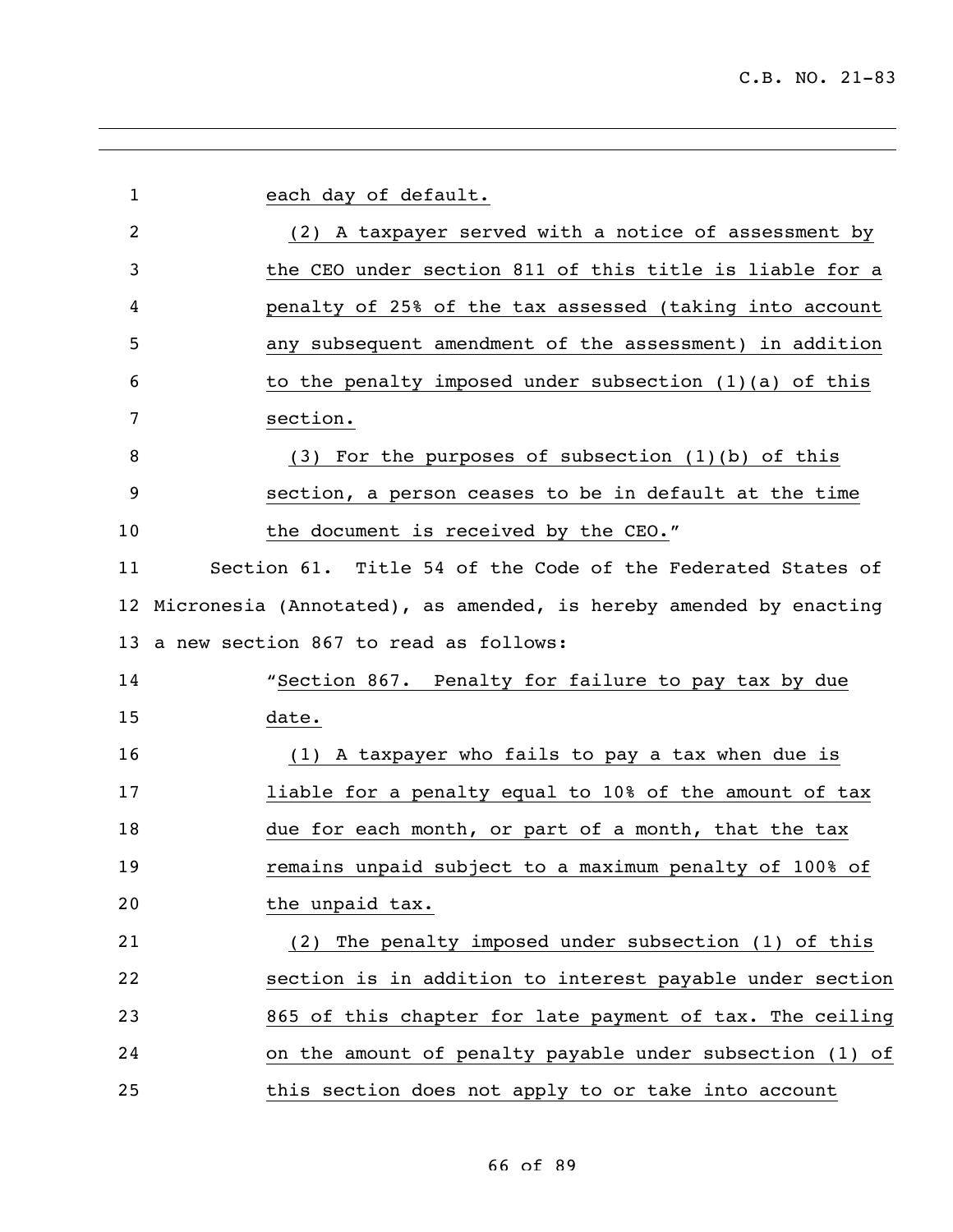| $\mathbf{1}$ | interest payable under section 865 of this title.                    |
|--------------|----------------------------------------------------------------------|
| 2            | (3) The reference to "tax" in subsection (1) of this                 |
| 3            | section does not include penalty."                                   |
| 4            | Section 62. Title 54 of the Code of the Federated States of          |
| 5            | Micronesia (Annotated), as amended, is hereby amended by enacting    |
| 6            | a new section 868 to read as follows:                                |
| 7            | "Section 868. Penalty for failure to maintain proper                 |
| 8            | records.                                                             |
| 9            | (1) A taxpayer who fails to maintain accounts,                       |
| 10           | documents, or records as required under a revenue law is             |
| 11           | liable:                                                              |
| 12           | (a) if the failure was knowingly or recklessly                       |
| 13           | made, for a penalty equal to 50% of the amount of tax                |
| 14           | payable by the taxpayer for the tax period to which the              |
| 15           | failure relates; or                                                  |
| 16           | (b) in any other case, for a penalty equal to                        |
| 17           | ten percent of the amount of tax payable by the taxpayer             |
| 18           | for the tax period to which the failure relates.                     |
| 19           | $(2)$ [Reserved]"                                                    |
| 20           | Section 63. Title 54 of the Code of the Federated States of          |
|              | 21 Micronesia (Annotated), as amended, is hereby amended by enacting |
|              | 22 a new section 869 to read as follows:                             |
| 23           | "Section 869. Penalty for making false or misleading                 |
| 24           | statement.                                                           |
| 25           | (1) This section applies to a person:                                |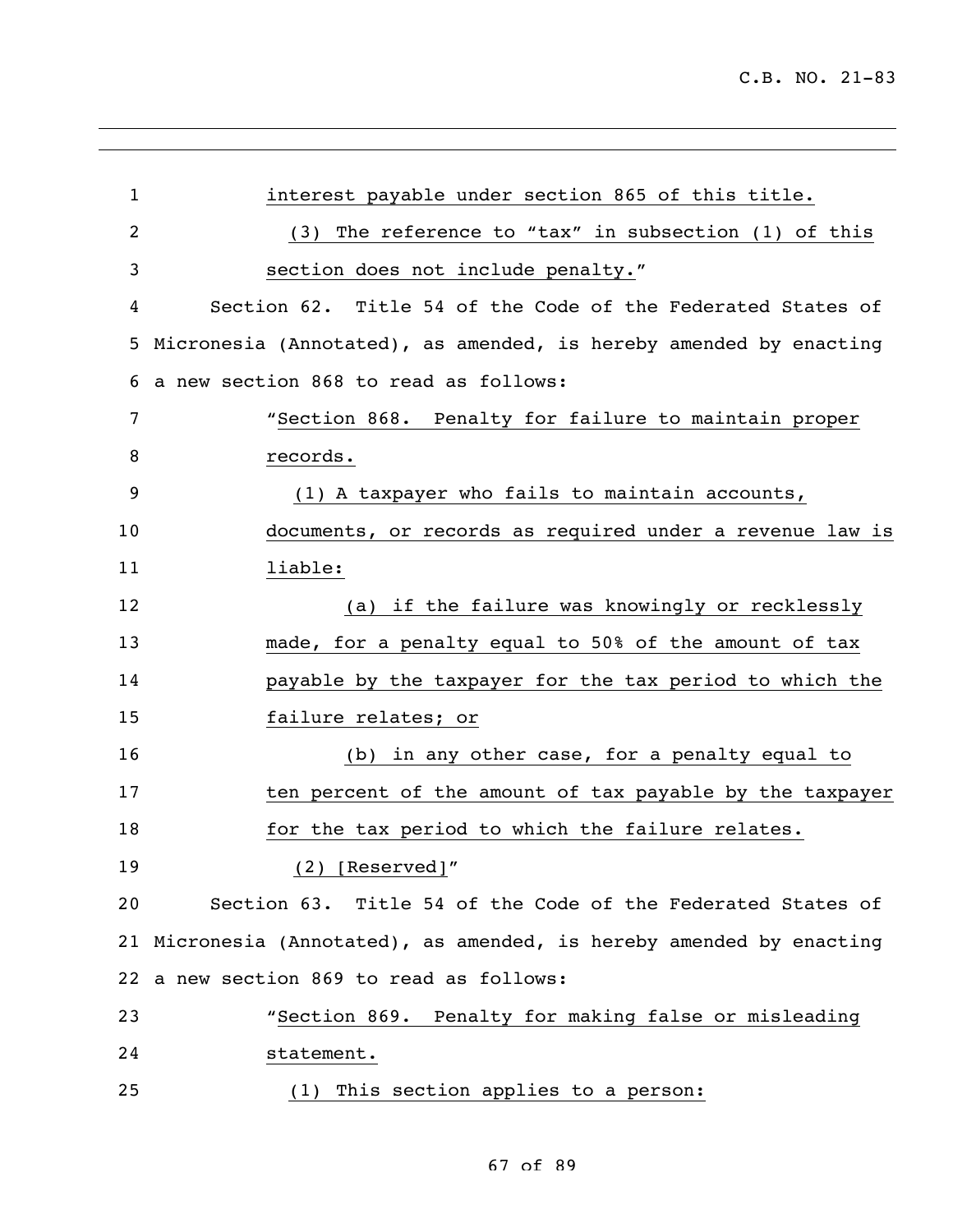| $\mathbf 1$ | (a) who makes a statement to a revenue officer          |
|-------------|---------------------------------------------------------|
| 2           | that is false or misleading in a material particular or |
| 3           | omits from a statement made to a revenue officer any    |
| 4           | matter or thing without which the statement is false or |
| 5           | misleading in a material particular; and                |
| 6           | (b) whose statement results in the tax liability        |
| 7           | of any person computed on the basis of the statement    |
| 8           | being less than it would have been if the statement had |
| 9           | not been false or misleading (the difference being      |
| 10          | referred to as the "tax shortfall").                    |
| 11          | (2) Subject to subsection (3) of this section, a        |
| 12          | person to whom this section applies is liable:          |
| 13          | (a) if the statement or omission was made               |
| 14          | knowingly or recklessly, for a penalty equal to 50% of  |
| 15          | the tax shortfall; or                                   |
| 16          | (b) in any other case, for a penalty equal to           |
| 17          | 10% of the tax shortfall.                               |
| 18          | No penalty is payable under subsection (2) of<br>(3)    |
| 19          | this section if:                                        |
| 20          | (a) the person who made the statement did not           |
| 21          | know and could not reasonably be expected to know that  |
| 22          | the statement was false or misleading in a material     |
| 23          | particular; or                                          |
| 24          | the tax shortfall arose as a result of a<br>(b)         |
| 25          | self-assessment taxpayer taking a reasonably arguable   |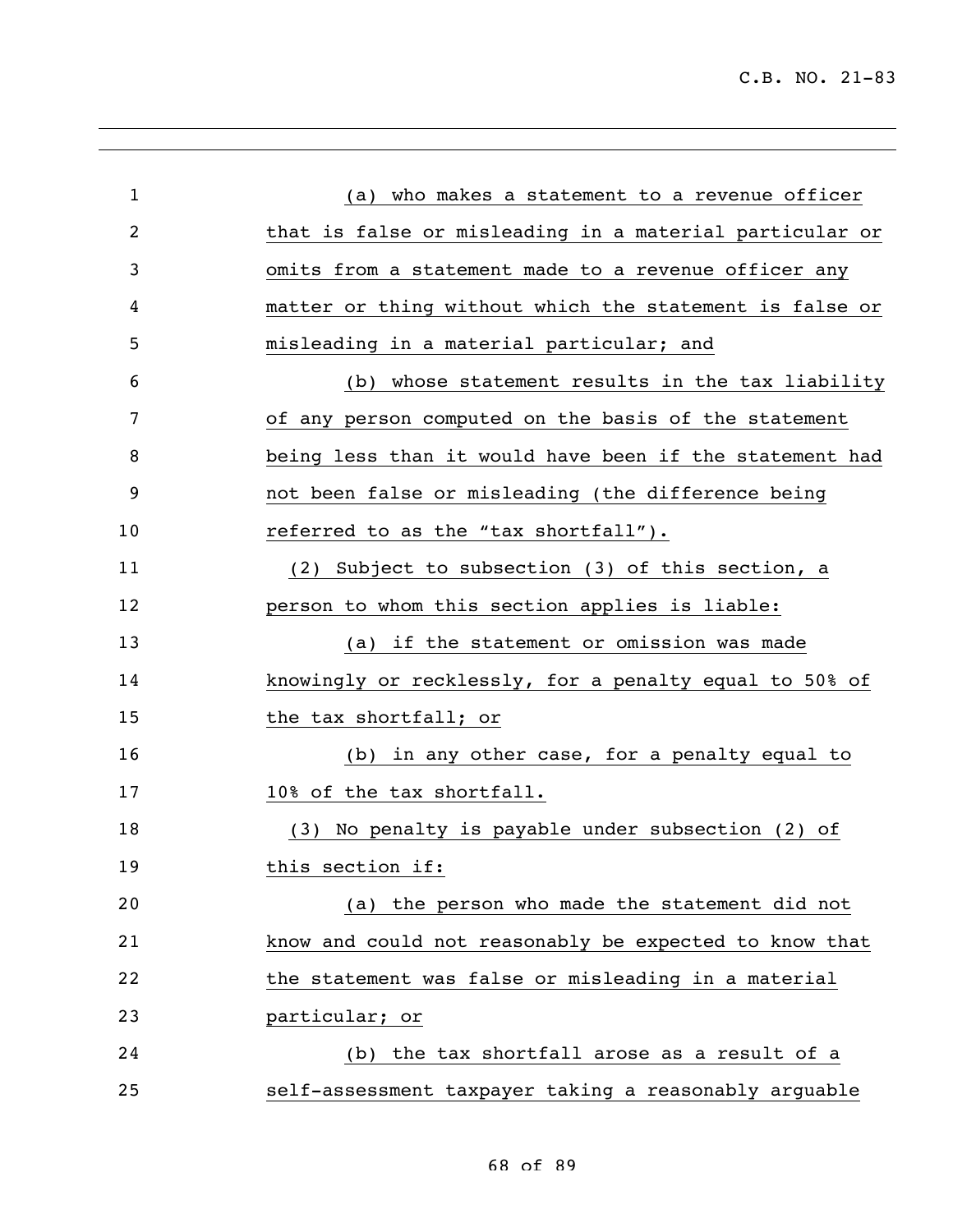| $\mathbf{1}$ | position on the application of a revenue law to the         |
|--------------|-------------------------------------------------------------|
| 2            | taxpayer's circumstances in filing a self-assessment        |
| 3            | return.                                                     |
| 4            | (4) Nothing in subsection (3) of this section               |
| 5            | prevents the imposition of late payment interest under      |
| 6            | section 865 of this title in respect of a tax shortfall     |
| 7            | if the tax is not paid by the due date.                     |
| 8            | (5) A reference in this section to a statement made         |
| 9            | to a revenue officer means a statement made in writing      |
| 10           | or orally to a revenue officer acting in the performance    |
| 11           | of the officer's duties under a revenue law, and            |
| 12           | includes a statement made:                                  |
| 13           | (a) in any application, certificate,                        |
| 14           | declaration, notification, tax return, objection, or        |
| 15           | other document furnished or lodged under a revenue law;     |
| 16           | (b) in any information required to be furnished             |
| 17           | under a revenue law;                                        |
| 18           | in any document furnished to a revenue<br>(C)               |
| 19           | officer;                                                    |
| 20           | (d) in answer to a question asked of a person by            |
| 21           | a revenue officer; or                                       |
| 22           | to another person with the knowledge or<br>(e)              |
| 23           | reasonable expectation that the statement would be          |
| 24           | passed on to a revenue officer."                            |
| 25           | Section 64. Title 54 of the Code of the Federated States of |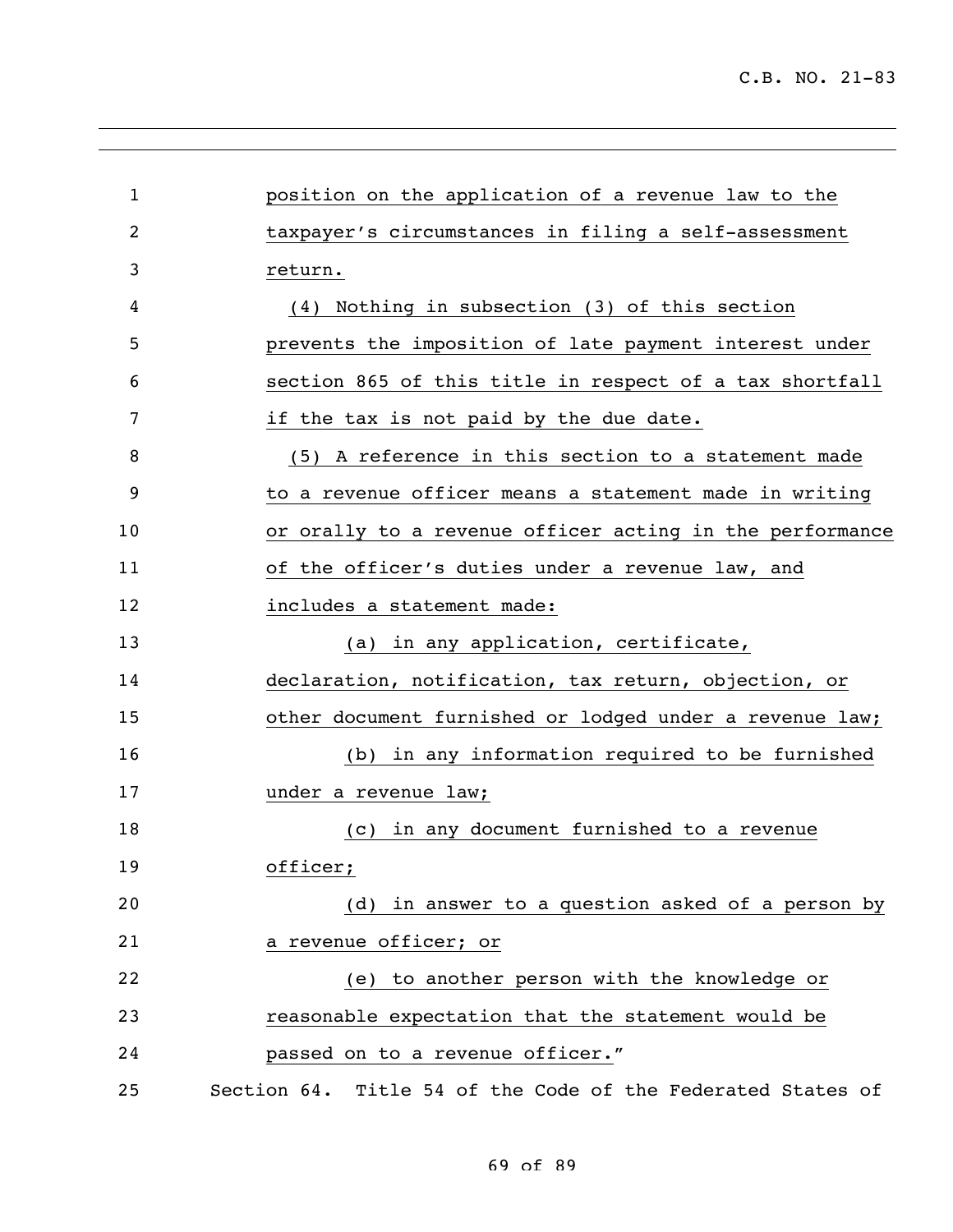|              | 1 Micronesia (Annotated), as amended, is hereby amended by enacting |
|--------------|---------------------------------------------------------------------|
| $\mathbf{2}$ | a new section 870 to read as follows:                               |
| 3            | "Section 870. Collection of penalty.                                |
| 4            | (1) A liability for penalty is calculated separately                |
| 5            | with respect to each section imposing a penalty under               |
| 6            | this subchapter.                                                    |
| 7            | (2) If a penalty has been paid under this title and                 |
| 8            | the CEO institutes a prosecution under subchapter XI of             |
| 9            | this chapter in respect of the same act or omission, the            |
| 10           | CEO must refund the amount of the penalty paid, and no              |
| 11           | penalty is payable unless the prosecution is withdrawn.             |
| 12           | (3) The CEO must:                                                   |
| 13           | (a) make an assessment of penalty imposed under                     |
| 14           | this subchapter; and                                                |
| 15           | (b) serve a notice of the assessment on the                         |
| 16           | person subject to the penalty, which notice must state              |
| 17           | the amount of penalty payable and the due date for                  |
| 18           | payment.                                                            |
| 19           | (4) A person liable to pay a penalty may apply, in                  |
| 20           | writing, to the CEO for remission of the penalty                    |
| 21           | payable.                                                            |
| 22           | (5) The CEO may, upon application under subsection                  |
| 23           | (4) of this section or on the CEO's own motion, remit,              |
| 24           | in whole or in part, any penalty payable by a person."              |
| 25           | Section 65. Chapter 8 of title 54 of the Code of the                |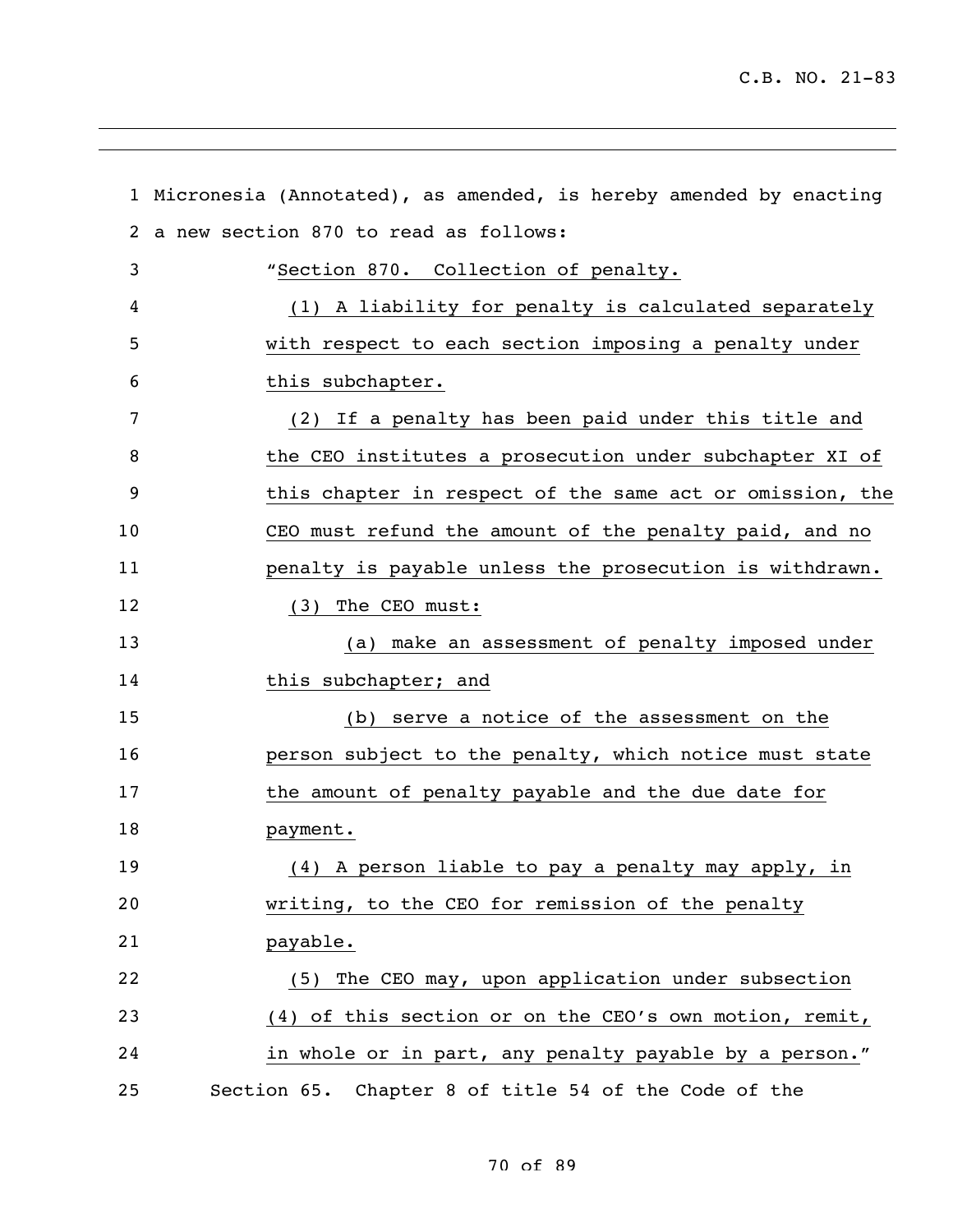Federated States of Micronesia (Annotated), as amended, is hereby amended by designating sections 873 to 883 as subchapter XI entitled "Taxation Offenses". Section 66. Title 54 of the Code of the Federated States of Micronesia (Annotated), as amended, is hereby amended by enacting a new section 873 to read as follows: "Section 873. Offense for failure to file tax return. (1) A taxpayer who, without reasonable excuse, fails to file a tax return by the due date is guilty of an offense. (2) *Penalty.* A person convicted of an offense under this section shall be subject to a fine not exceeding \$500 or, if a natural person, imprisoned for not more 14 than six months, or both." Section 67. Title 54 of the Code of the Federated States of Micronesia (Annotated), as amended, is hereby amended by enacting a new section 874 to read as follows: "Section 974. Offense for failure to comply with obligations under this chapter. (1) A person is guilty of an offense: (a) who, without reasonable cause, fails to: (i) comply with section 826 of this chapter; (ii) comply with a notice served on the person under section 827 of this chapter;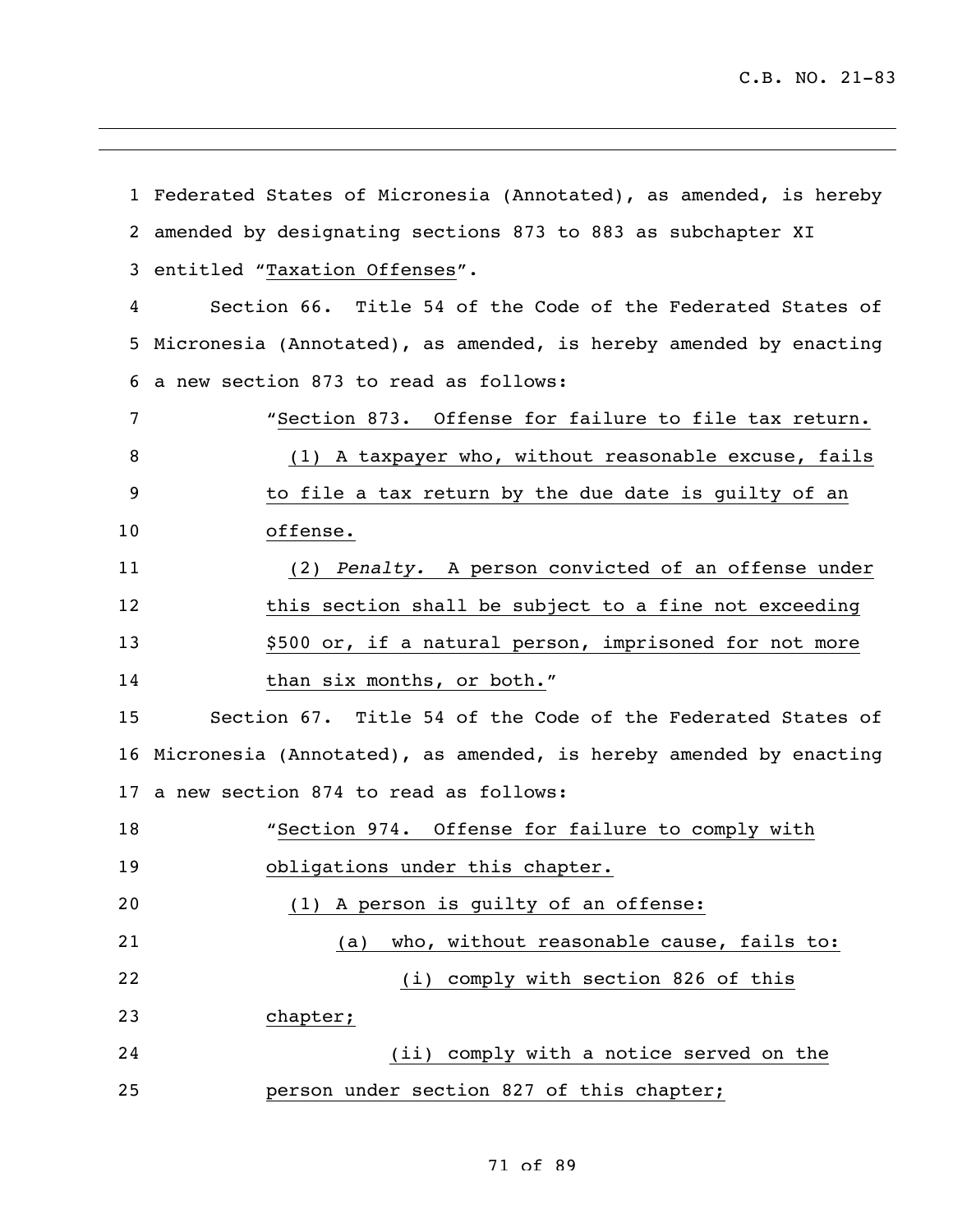| $\mathbf{1}$ | (iii) provide security as required under                          |
|--------------|-------------------------------------------------------------------|
| 2            | section 829 of this chapter;                                      |
| 3            | (iv) provide facilities and assistance as                         |
| 4            | required by section 843(4) of this chapter; or                    |
| 5            | (v) comply with a notice under section 844                        |
| 6            | of this chapter; or                                               |
| 7            | (b) who, knowing that a certificate has been                      |
| 8            | issued under section 830(2) of this title, leaves or              |
| 9            | attempts to leave the FSM without paying the tax due or           |
| 10           | making an arrangement satisfactory to the CEO for                 |
| 11           | payment.                                                          |
| 12           | (2) Penalty. A person convicted of an offense under               |
| 13           | this section shall be subject to a fine not exceeding             |
| 14           | \$500 or, if a natural person, imprisoned for not more            |
| 15           | than six months, or both.                                         |
| 16           | Section 68. Title 54 of the Code of the Federated States of       |
| 17           | Micronesia (Annotated), as amended, is hereby amended by enacting |
|              | 18 a new section 875 to read as follows:                          |
| 19           | "Section 875. Offense for failure to maintain proper              |
| 20           | records.                                                          |
| 21           | (1) A taxpayer who knowingly or recklessly fails to               |
| 22           | maintain accounts, documents, or records as required              |
| 23           | under a revenue law is guilty of an offense.                      |
| 24           | (2) Penalty. A taxpayer convicted of an offense                   |
| 25           | under subsection (1) of this section shall be subject to          |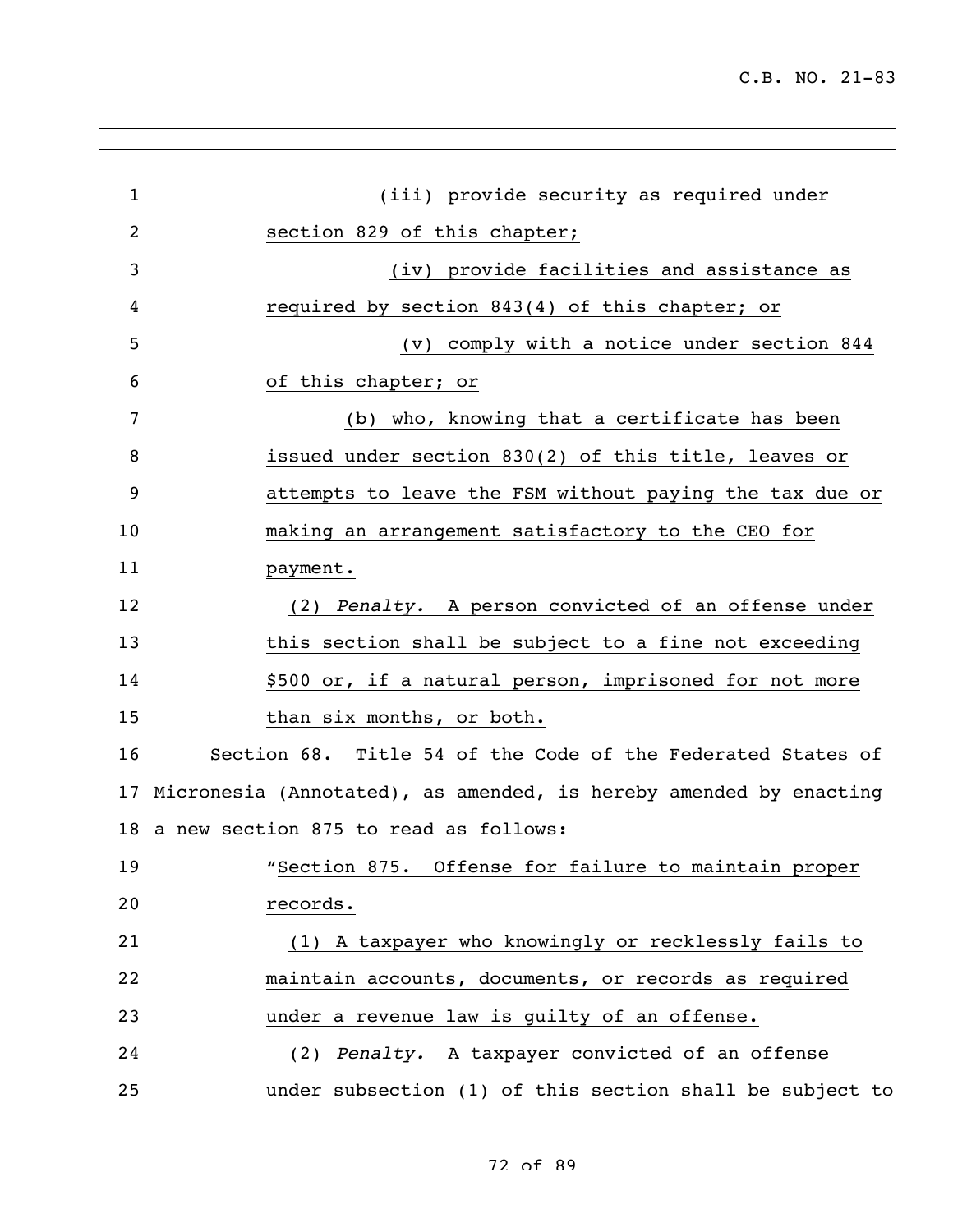| $\mathbf{1}$ | a fine not exceeding \$1,000, or, if a natural person,            |
|--------------|-------------------------------------------------------------------|
| 2            | imprisoned for not more than one year, or both.                   |
| 3            | (3) A taxpayer convicted of an offense under                      |
| 4            | subsection (1) of this section is subject to the                  |
| 5            | immediate revocation of any existing license to do                |
| 6            | business in the FSM that has been issued to the                   |
| 7            | taxpayer."                                                        |
| 8            | Section 69. Title 54 of the Code of the Federated States of       |
| 9            | Micronesia (Annotated), as amended, is hereby amended by enacting |
| 10           | a new section 876 to read as follows:                             |
| 11           | "Section 876. Offenses for improper use of Taxpayer               |
| 12           | Identification Number.                                            |
| 13           | (1) A person who uses a false Taxpayer Identification             |
| 14           | Number on any tax return or document prescribed or used           |
| 15           | for the purposes of a revenue law is guilty of an                 |
| 16           | offense.                                                          |
| 17           | (2) Penalty. A person convicted of an offense under               |
| 18           | subsection (1) of this section shall be subject to a              |
| 19           | fine not exceeding \$1,000 or, if a natural person,               |
| 20           | imprisoned for not more than one year, or both.                   |
| 21           | (3) A person who uses the Taxpayer Identification                 |
| 22           | Number of another person is treated as having used a              |
| 23           | false Taxpayer Identification Number, unless the                  |
| 24           | Taxpayer Identification Number has been used with the             |
| 25           | permission of that other person on a document relating            |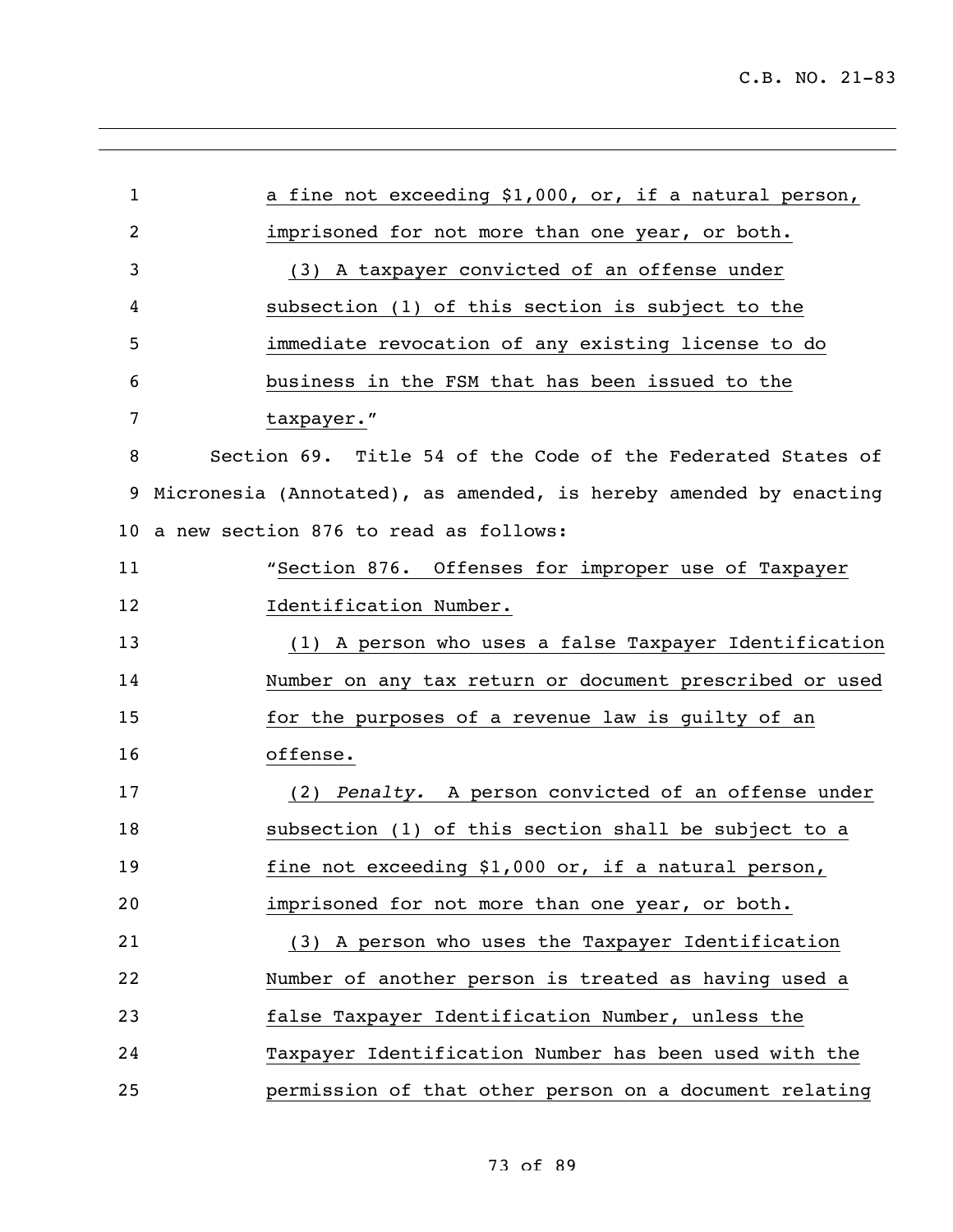| $\mathbf{1}$ | to the tax affairs of that other person.                          |
|--------------|-------------------------------------------------------------------|
| 2            | (4) A person who fails to apply for cancellation of               |
| 3            | the person's Taxpayer Identification Number as required           |
| 4            | under section 847 of this title is guilty of an offense.          |
| 5            | (5) Penalty. A person convicted of an offense under               |
| 6            | subsection (4) of this section shall be subject to a              |
| 7            | fine not exceeding \$500."                                        |
| 8            | Section 70. Title 54 of the Code of the Federated States of       |
| 9            | Micronesia (Annotated), as amended, is hereby amended by enacting |
| 10           | a new section 877 to read as follows:                             |
| 11           | "Section 877. Offense for making false or misleading              |
| 12           | statement.                                                        |
| 13           | (1) A person is guilty of an offense if the person                |
| 14           | knowingly or recklessly:                                          |
| 15           | makes a statement to a revenue officer that<br>(a)                |
| 16           | is false or misleading in a material particular; or               |
| 17           | (b) omits from a statement made to a revenue                      |
| 18           | officer any matter or thing without which the statement           |
| 19           | is false or misleading in a material particular.                  |
| 20           | (2) Penalty. A person convicted of an offense under               |
| 21           | this section shall be subject to a fine not exceeding             |
| 22           | \$50,000 or, if a natural person, imprisoned for not more         |
| 23           | than one year, or both.                                           |
| 24           | (3) Section 869(5) of this title applies in                       |
| 25           | determining whether a person has made a statement to a            |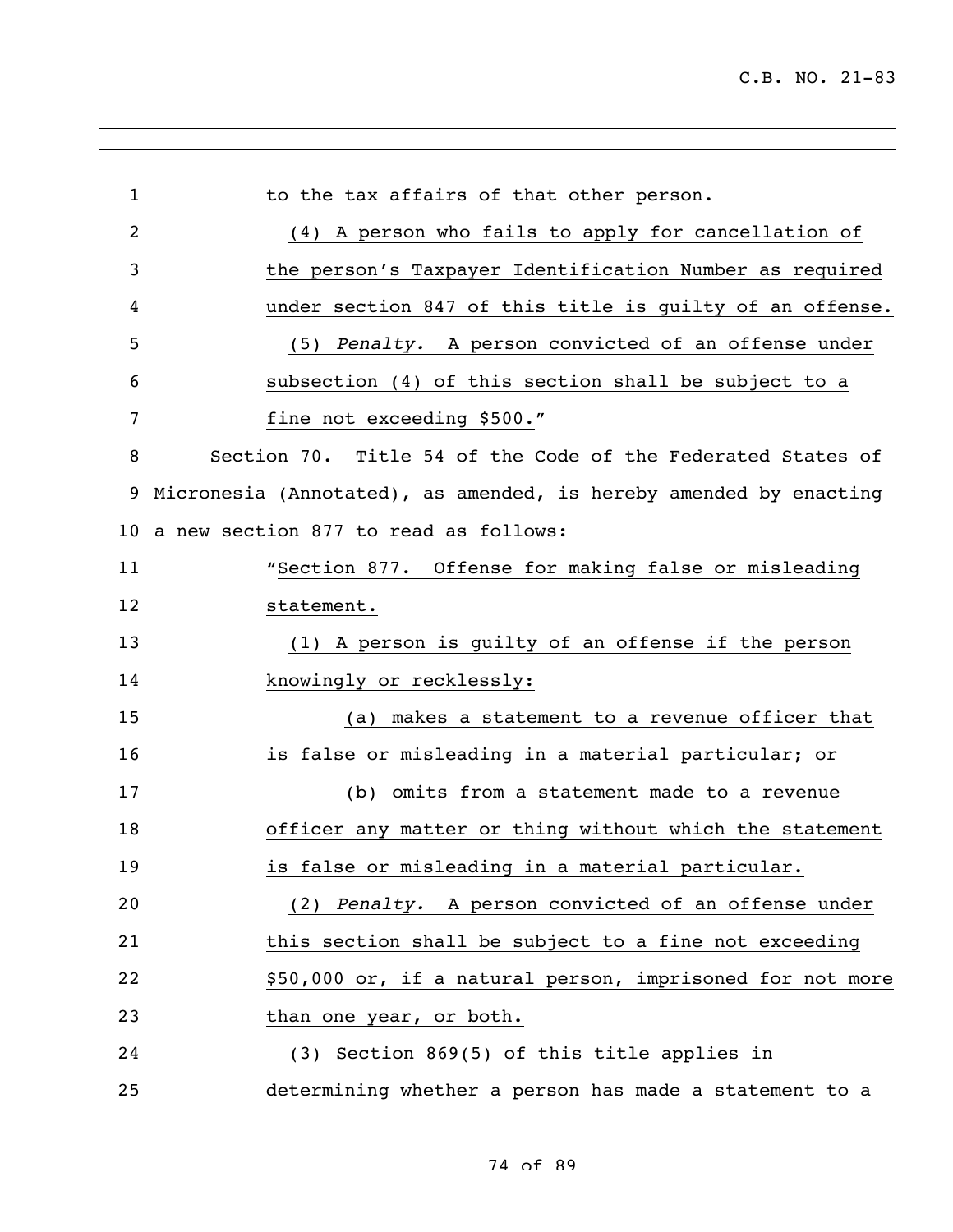| $\mathbf 1$ | revenue officer."                                                    |
|-------------|----------------------------------------------------------------------|
| 2           | Section 71. Title 54 of the Code of the Federated States of          |
| 3           | Micronesia, (Annotated), as amended, is hereby amended by enacting   |
| 4           | a new section 878 to read as follows:                                |
| 5           | "Section 878. Offense for obstruction of revenue                     |
| 6           | officer.                                                             |
| 7           | (1) A person who obstructs a revenue officer in the                  |
| 8           | performance of duties under any revenue law is guilty of             |
| 9           | an offense.                                                          |
| 10          | (2) Penalty. A person convicted of an offense under                  |
| 11          | this section shall be subject to a fine not exceeding                |
| 12          | \$1,000 or, if a natural person, imprisoned for not more             |
| 13          | than one year, or both."                                             |
| 14          | Section 72. Title 54 of the Code of the Federated States of          |
| 15          | Micronesia (Annotated), as amended, is hereby amended by enacting    |
| 16          | a new section 879 to read as follows:                                |
| 17          | "Section 879. Offense for aiding or abetting a taxation              |
| 18          | offense.                                                             |
| 19          | A person who aids, abets, assists, incites, or induces               |
| 20          | another person to commit an offense under a revenue law              |
| 21          | (referred to as the "principal offense") is guilty of an             |
| 22          | offense and is liable for the same penalty as imposed                |
| 23          | for the principal offense."                                          |
| 24          | Section 73. Title 54 of the Code of the Federated States of          |
|             | 25 Micronesia (Annotated), as amended, is hereby amended by enacting |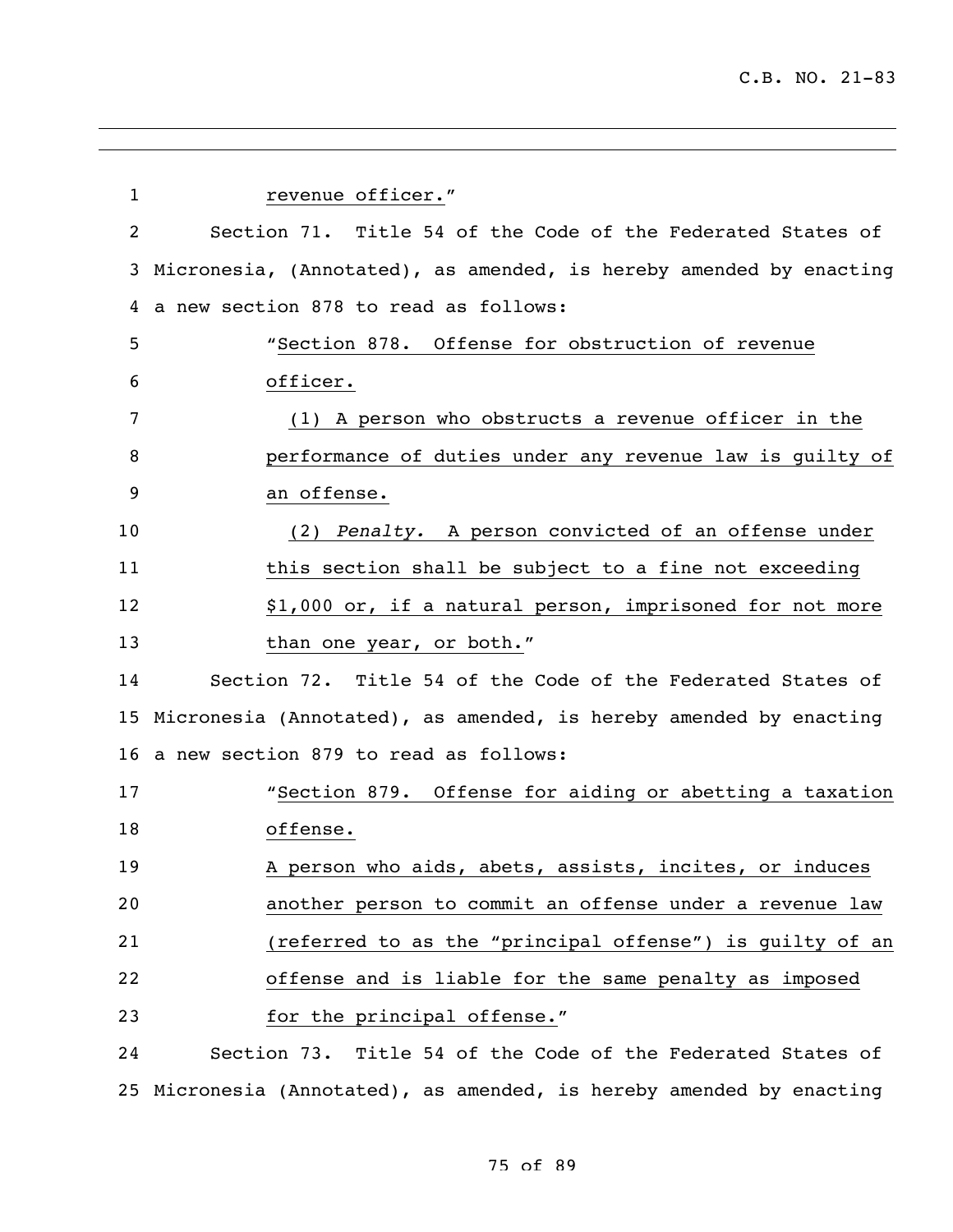a new section to read as follows: "Section 880. Offense relating to seized goods or temporarily closed premises. (1) A person is guilty of an offence if the person: (a) takes any goods that have been seized under section 828 of this chapter or that are the subject of a warrant under subchapter VI of this chapter or that are in premises the subject of an order under section 831 of this chapter; or (b) before, at, or after, any seizure of goods under section 828 of this chapter or proceedings under subchapter VI of this chapter, staves, breaks or destroys any goods, or documents relating to any goods, to prevent: (i) the seizure or the securing of the goods; or 17 (ii) the proof of an offence; or (c) enters premises the subject of an order under section 831 of this title without the permission of the CEO. (2) *Penalty.* A person convicted of an offense under this section shall be subject to a fine not exceeding \$1,000 or, if a natural person, imprisoned for not more 24 than one year, or both." Section 74. Title 54 of the Code of the Federated States of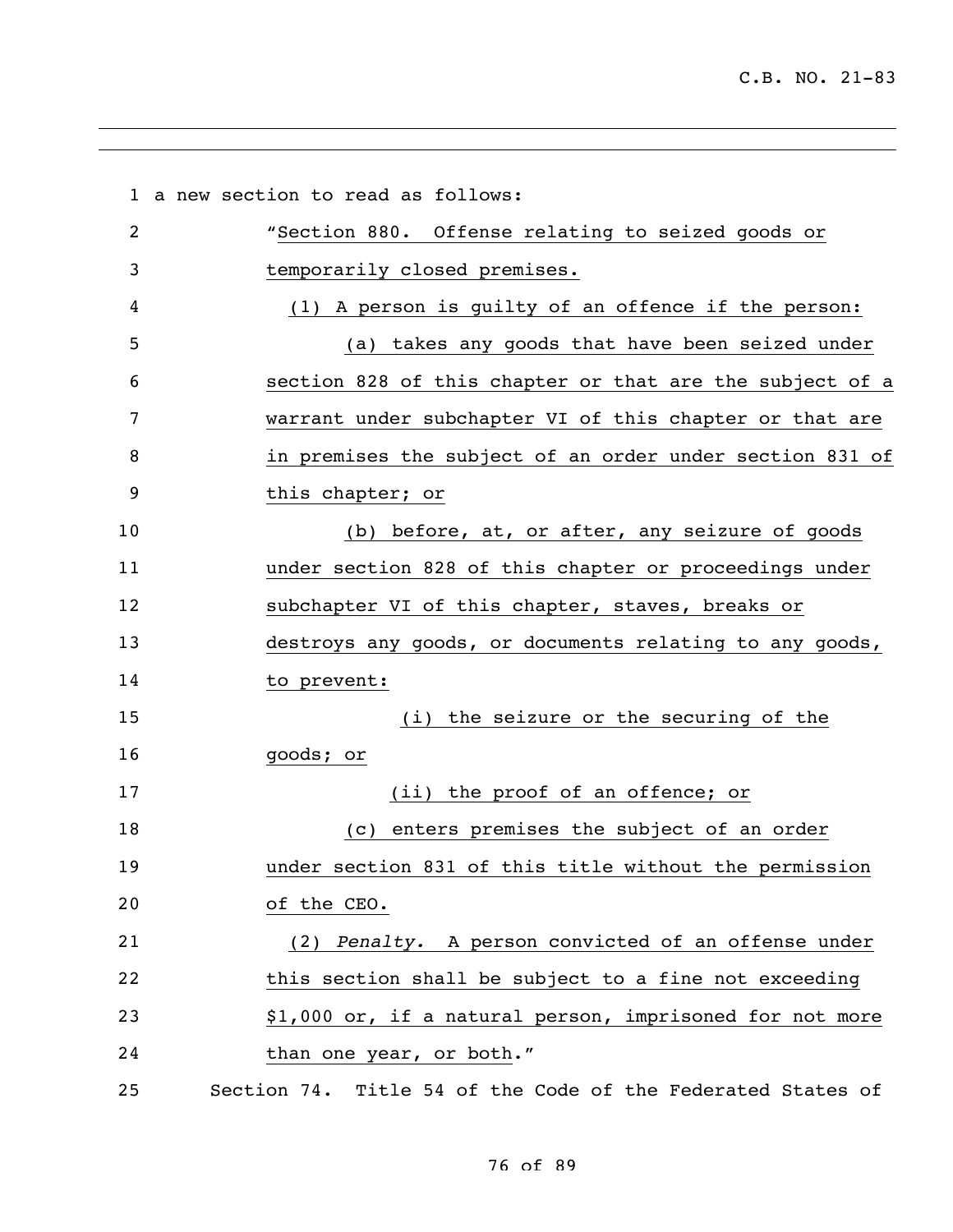|    | 1 Micronesia (Annotated), as amended, is hereby amended by enacting |
|----|---------------------------------------------------------------------|
|    | 2 a new section 881 to read as follows:                             |
| 3  | "Section 881. Offenses by revenue officers.                         |
| 4  | (1) A revenue officer who directly or indirectly asks               |
| 5  | for, or takes in connection with any of the officer's               |
| 6  | duties, any payment or reward whatsoever, whether                   |
| 7  | pecuniary or otherwise, or promise or security for any              |
| 8  | such payment or reward, not being a payment or reward               |
| 9  | that the officer was lawfully entitled to receive is                |
| 10 | guilty of an offense.                                               |
| 11 | (2) Penalty. A person convicted of an offense under                 |
| 12 | subsection (1) of this section shall be subject to a                |
| 13 | fine not exceeding \$50,000, or imprisoned for not more             |
| 14 | than one year, or both.                                             |
| 15 | (3) A revenue officer who enters into or acquiesces                 |
| 16 | in any agreement to do any act or thing, abstain from               |
| 17 | doing any act or thing, permit or connive in the doing              |
| 18 | of any act or thing, or conceal any act or thing,                   |
| 19 | whereby the National or a State Government is or may be             |
| 20 | defrauded of revenue, or that is contrary to the                    |
| 21 | provisions of a revenue law or to the proper execution              |
| 22 | of the officer's duty is guilty of an offense.                      |
| 23 | (4) Penalty. A person convicted of an offense under                 |
| 24 | subsection (3) of this section shall be subject to a                |
| 25 | fine not exceeding \$50,000, or imprisoned for not more             |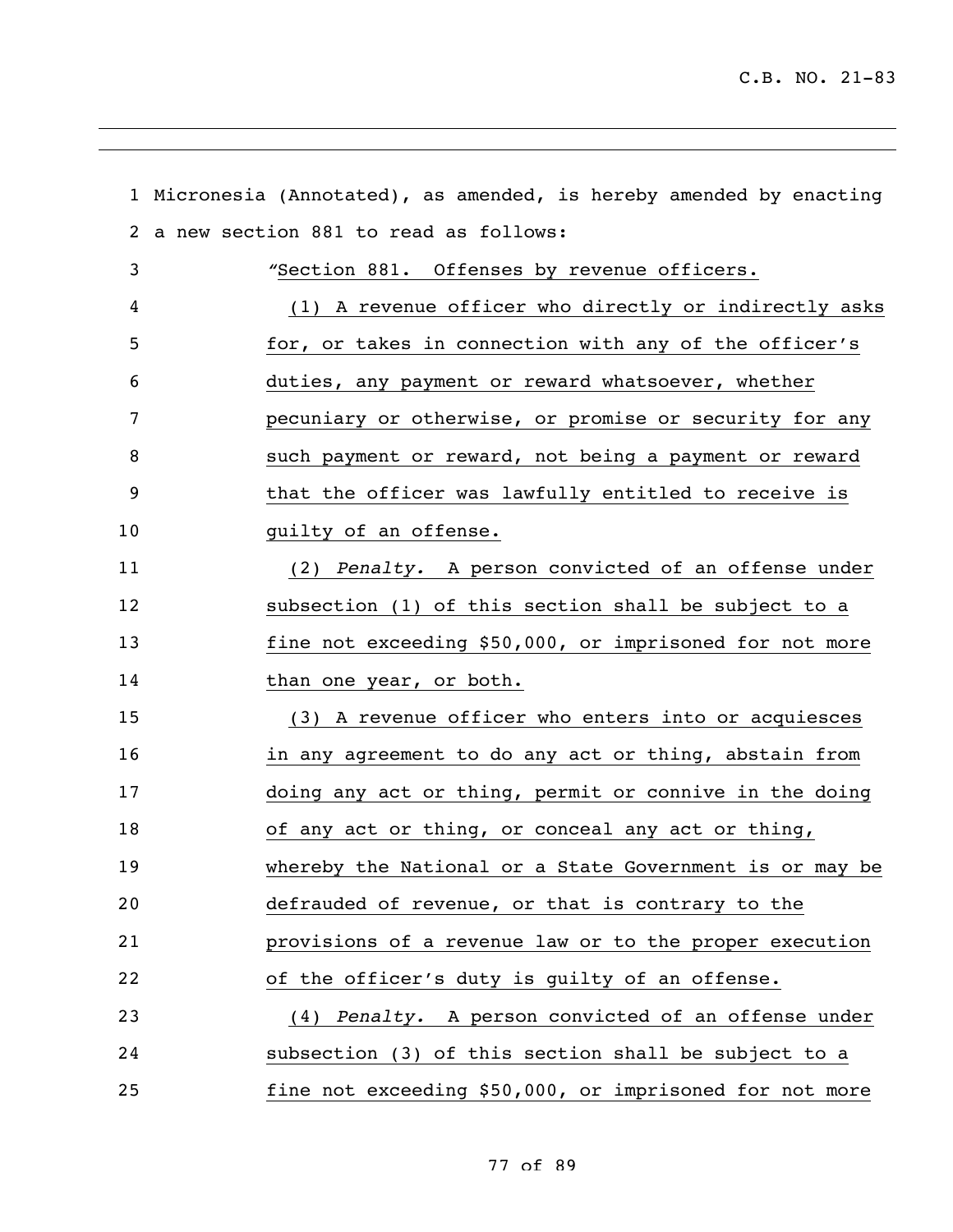| $\mathbf 1$    | than one year, or both.                                  |
|----------------|----------------------------------------------------------|
| $\overline{2}$ | (5) A person who directly or indirectly offers or        |
| 3              | gives to a revenue officer any payment or reward         |
| 4              | whatsoever, whether pecuniary or otherwise, or any       |
| 5              | promise or security for any payment or reward, not being |
| 6              | a payment or reward that the officer was lawfully        |
| 7              | entitled to receive, is guilty of an offense.            |
| 8              | (6) Penalty. A person convicted of an offense under      |
| 9              | subsection (5) of this section shall be subject to a     |
| 10             | fine not exceeding \$50,000, or, if a natural person,    |
| 11             | imprisoned for not more than one year, or both.          |
| 12             | (7) A person who proposes or enters into any             |
| 13             | agreement with a revenue officer in order to induce the  |
| 14             | officer to do any act or thing, abstain from doing any   |
| 15             | act or thing, permit or connive in the doing of any act  |
| 16             | or thing, or conceal any act or thing, whereby the       |
| 17             | National or a State Government is or may be defrauded of |
| 18             | revenue, or that is contrary to the provisions of a      |
| 19             | revenue law or to the proper execution of the officer's  |
| 20             | duty is guilty of an offense.                            |
| 21             | (8) Penalty. A person convicted of an offense under      |
| 22             | subsection (7) of this section shall be subject to a     |
| 23             | fine not exceeding \$50,000 or, if a natural person,     |
| 24             | imprisoned for not more than one year, or both.          |
| 25             | (9) For the purposes of this section, a revenue          |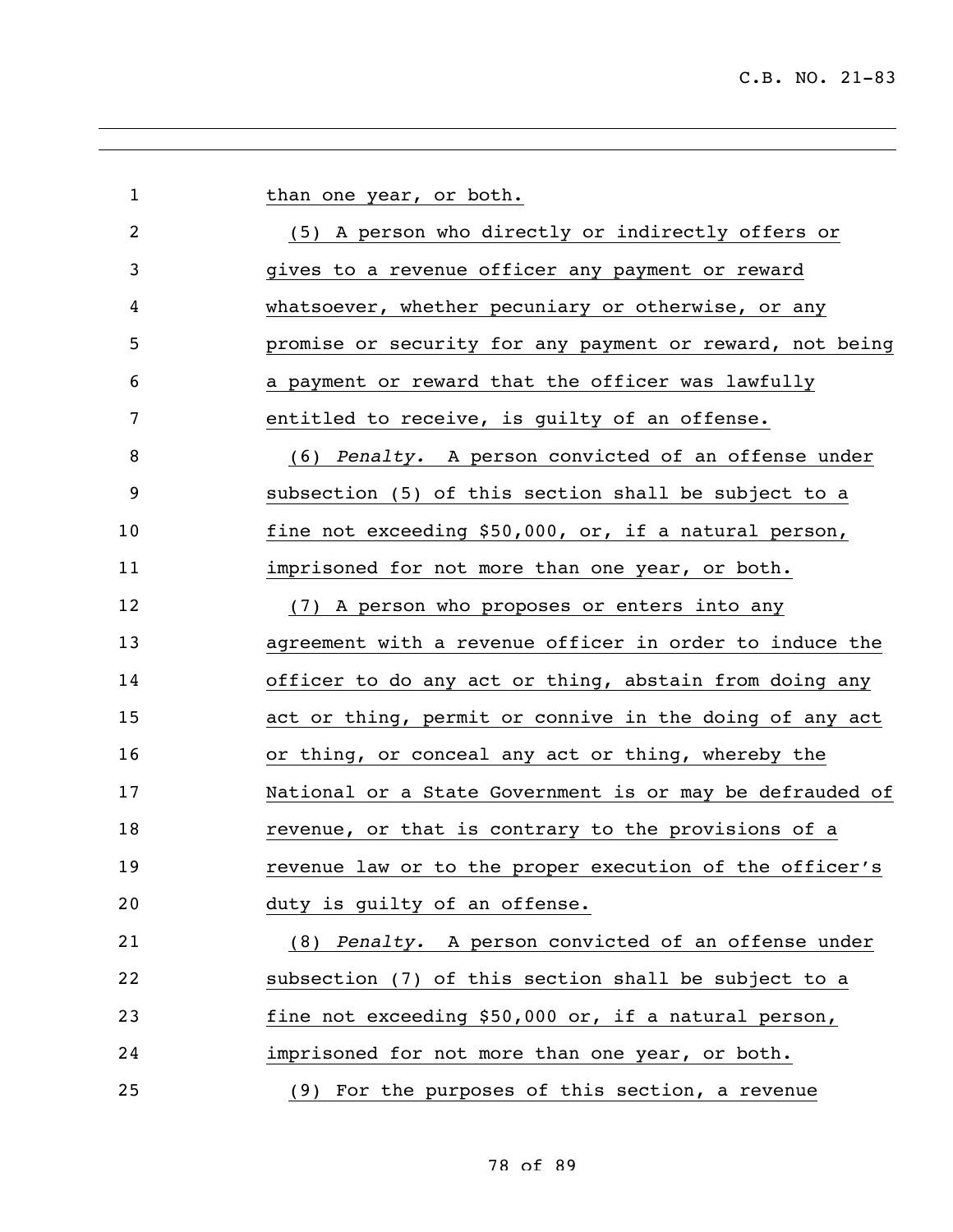| 1  | officer includes any person employed or engaged by the            |
|----|-------------------------------------------------------------------|
| 2  | Authority in any capacity and includes a director or              |
| 3  | former director of the Board, a member or former member           |
| 4  | of a committee of the Board, a person invited to a Board          |
| 5  | or committee meeting, or a former officer or employee of          |
| 6  | the Authority."                                                   |
| 7  | Section 75. Title 54 of the Code of the Federated States of       |
| 8  | Micronesia (Annotated), as amended, is hereby amended by enacting |
| 9  | a new section 882 to read as follows:                             |
| 10 | "Section 882. Offenses by companies.                              |
| 11 | (1) If an offense under a revenue law is committed by             |
| 12 | a company, the offense is treated as having been                  |
| 13 | committed by every person who at the time the offense             |
| 14 | was committed was:                                                |
| 15 | (a) the chief executive officer, public officer,                  |
| 16 | managing director, a director, company secretary, or              |
| 17 | other similar officer of the company; or                          |
| 18 | (b) acting or purporting to act in that                           |
| 19 | capacity.                                                         |
| 20 | (2) Subsection (1) of this section does not apply to              |
| 21 | a person if:                                                      |
| 22 | the offense was committed without that<br>(a)                     |
| 23 | person's consent or knowledge; and                                |
| 24 | (b) the person, having regard to the nature of                    |
| 25 | the person's functions and all the circumstances, has             |
|    |                                                                   |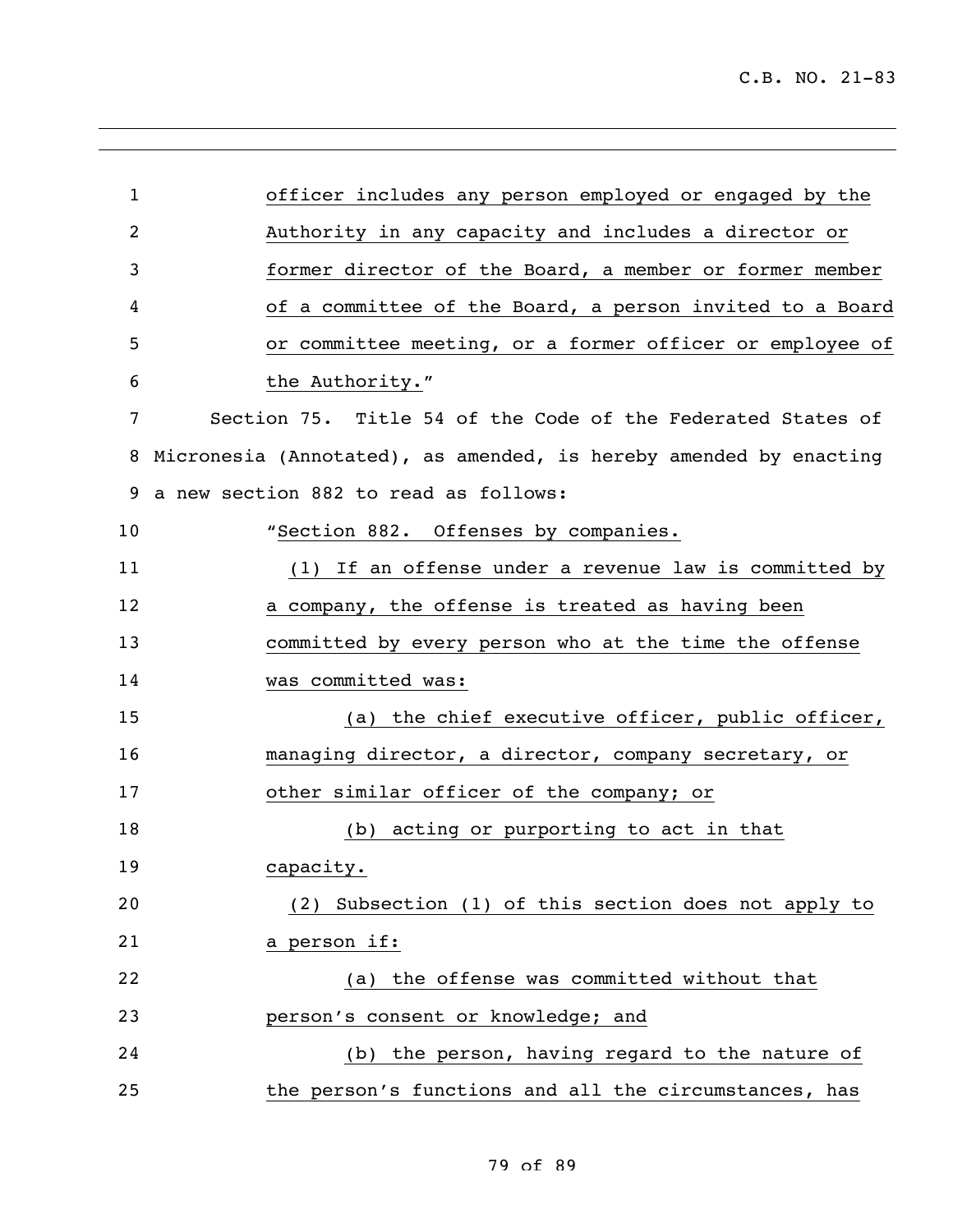| $\mathbf{1}$    | exercised reasonable diligence to prevent the commission              |
|-----------------|-----------------------------------------------------------------------|
| 2               | of the offense."                                                      |
| 3               | Section 76. Title 54 of the Code of the Federated States of           |
| 4               | Micronesia (Annotated), as amended, is hereby amended by enacting     |
| 5               | a new section 883 to read as follows:                                 |
| 6               | "Section 883. Failure to comply with a Court Order.                   |
| 7               | Upon conviction of a person of an offense under this                  |
| 8               | subchapter, and the failure of the person to comply with              |
| 9               | a court order, the person shall be subject to the                     |
| 10              | provisions and penalties of section 119 of title 4 of                 |
| 11              | this code."                                                           |
| 12              | Section 77. Chapter 8 of title 54 of the Code of the                  |
| 13 <sup>°</sup> | Federated States of Micronesia (Annotated), as amended, is hereby     |
|                 | 14 amended by designating sections 886 to 890 as subchapter XII       |
|                 | 15 entitled "Forms and Notices".                                      |
| 16              | Section 78. Title 54 of the Code of the Federated States of           |
|                 | 17 Micronesia, (Annotated), as amended, is hereby amended by enacting |
|                 | 18 a new section 886 to read as follows:                              |
| 19              | "Section 886. Forms and notices; authentication of                    |
| 20              | documents.                                                            |
| 21              | (1) A form, notice, tax return, statement, table, or                  |
| 22              | any other document prescribed or published by the CEO                 |
| 23              | for the purposes of any revenue law may be in such form               |
| 24              | as the CEO determines for the efficient administration                |
| 25              | of the revenue laws.                                                  |
|                 |                                                                       |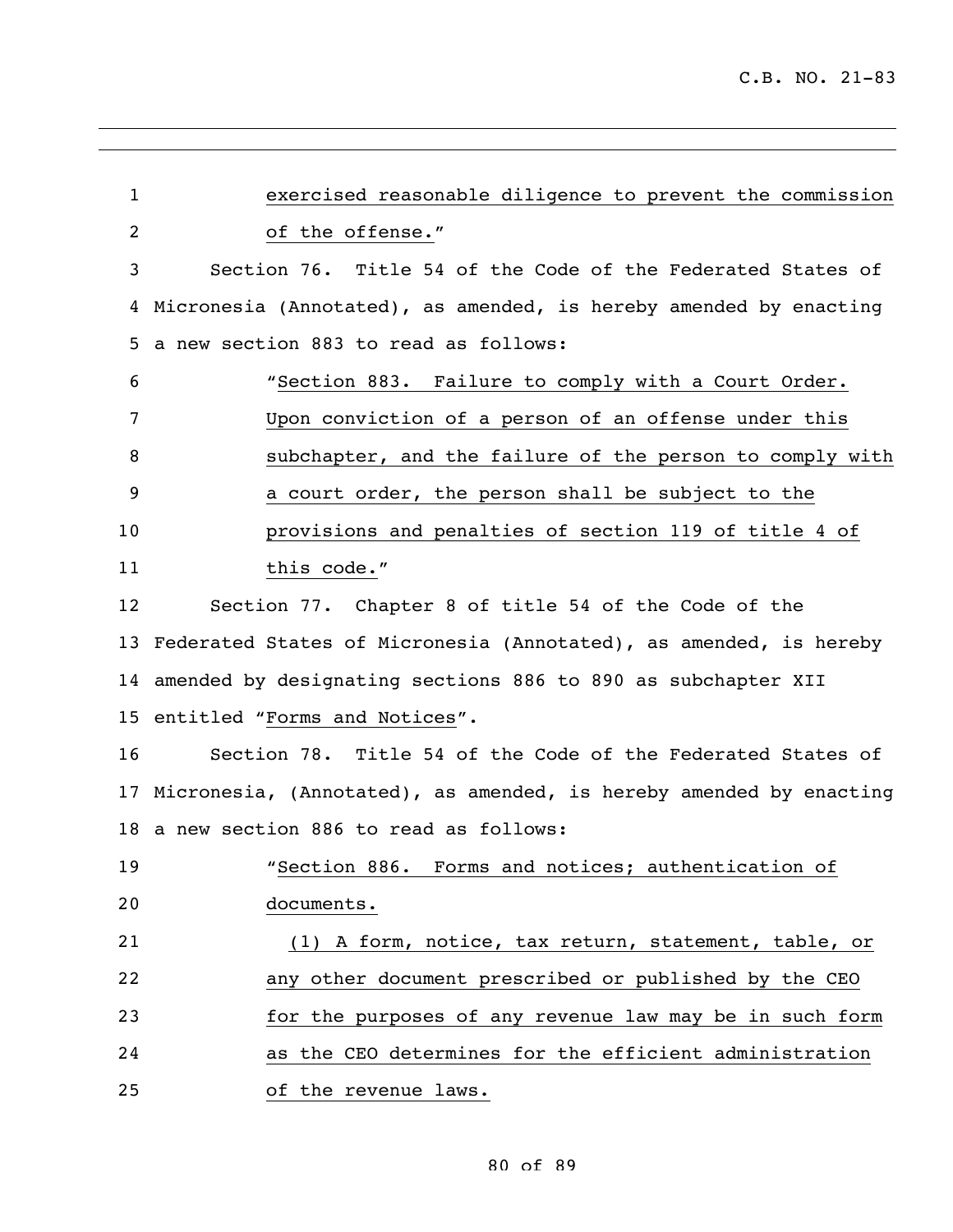| $\mathbf{1}$ | (2) The CEO must make the documents referred to in                   |
|--------------|----------------------------------------------------------------------|
| 2            | subsection (1) of this section available to the public               |
| 3            | at the offices of the Authority and at such other                    |
| 4            | locations, or by mail or such other means, as the CEO                |
| 5            | may determine.                                                       |
| 6            | (3) A notice or other document issued, served, or                    |
| 7            | given by the CEO under a revenue law is sufficiently                 |
| 8            | authenticated if the name or title of the CEO, or                    |
| 9            | authorized officer, is printed, stamped, or written on               |
| 10           | the document."                                                       |
| 11           | Section 79. Title 54 of the Code of the Federated States of          |
| 12           | Micronesia (Annotated), as amended, is hereby amended by enacting    |
| 13           | a new section 887 to read as follows:                                |
| 14           | "Section 887. Manner of lodging documents.                           |
| 15           | Except as provided in section 889 of this chapter, a tax             |
| 16           | return, application, notice, or other document to be                 |
| 17           | filed with the CEO under the revenue law must be                     |
| 18           | delivered by personal delivery or registered post to an              |
| 19           | office of the Authority."                                            |
| 20           | Section 80. Title 54 of the Code of the Federated States of          |
|              | 21 Micronesia (Annotated), as amended, is hereby amended by enacting |
|              | 22 a new section 888 to read as follows:                             |
| 23           | "Section 888. Service of notices.                                    |
| 24           | (1) Subject to section 889 of this title and except                  |
| 25           | as otherwise provided in a revenue law, a notice or                  |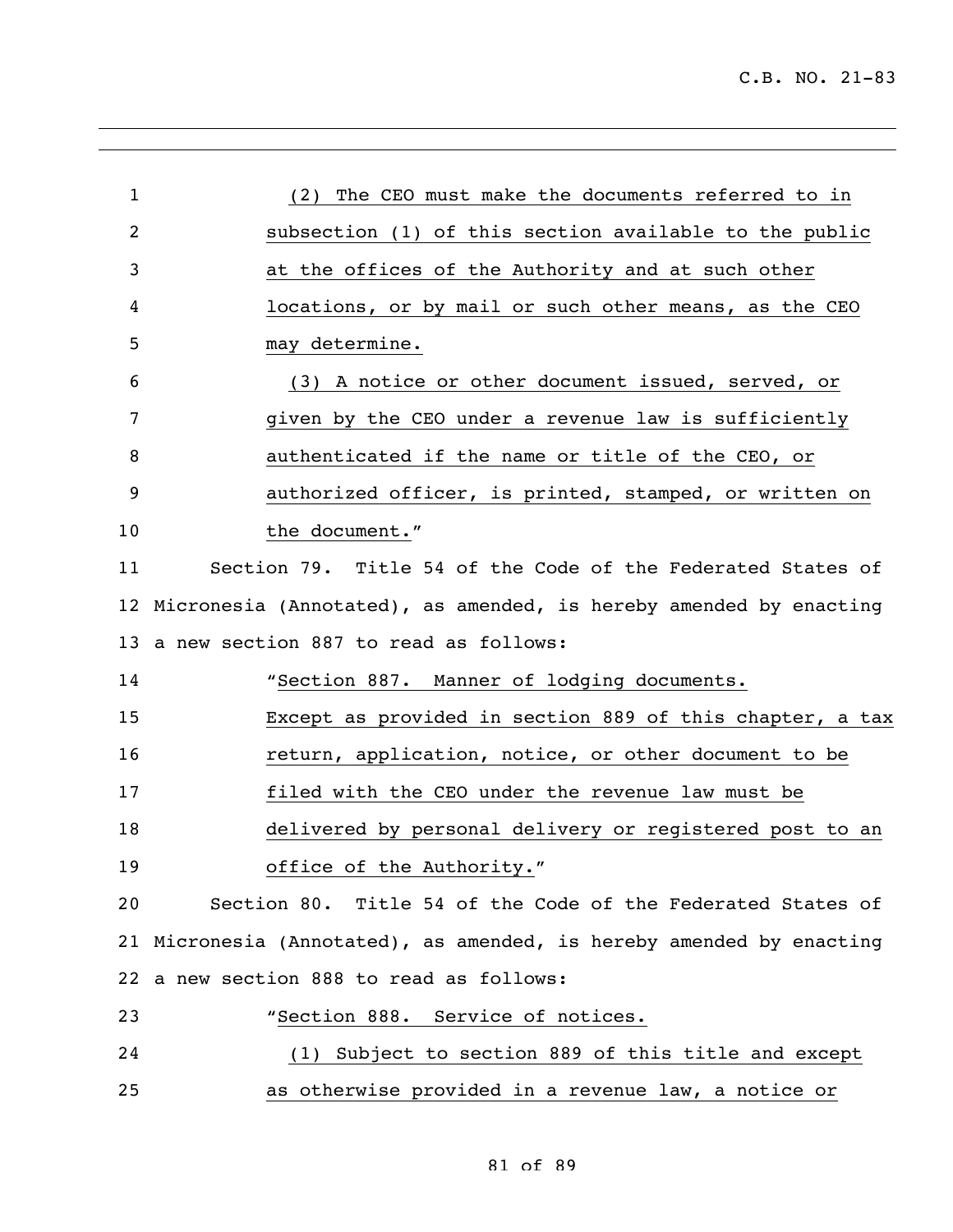| $\mathbf{1}$ | other document required to be served by the CEO on a     |
|--------------|----------------------------------------------------------|
| 2            | person for the purposes of a revenue law is treated as   |
| 3            | properly served on the person if:                        |
| 4            | (a) personally served on the person;                     |
| 5            | (b) left at the person's usual or last known             |
| 6            | place of abode or business in the FSM; or                |
| 7            | (c) sent by registered post to the person's              |
| 8            | usual or last known address in the FSM.                  |
| 9            | (2) If a notice or other document is served by           |
| 10           | registered post, service is, in the absence of proof to  |
| 11           | the contrary, deemed to have been effected at the time   |
| 12           | at which the notice or other document would be delivered |
| 13           | in the ordinary course of post, and in proving such      |
| 14           | service it is sufficient to prove that the envelope      |
| 15           | containing the notice or other document was properly     |
| 16           | addressed and was posted.                                |
| 17           | (3) If the person to whom a notice or other document     |
| 18           | has been sent by registered post is informed of the fact |
| 19           | that there is a registered letter awaiting the person at |
| 20           | a post office, and the person refuses or fails to take   |
| 21           | delivery of the letter, and the letter consists of the   |
| 22           | notice or other document, service of the notice or other |
| 23           | document is deemed to have been effected.                |
| 24           | (4) The validity of service of a notice under a          |
| 25           | revenue law cannot be challenged after the notice has    |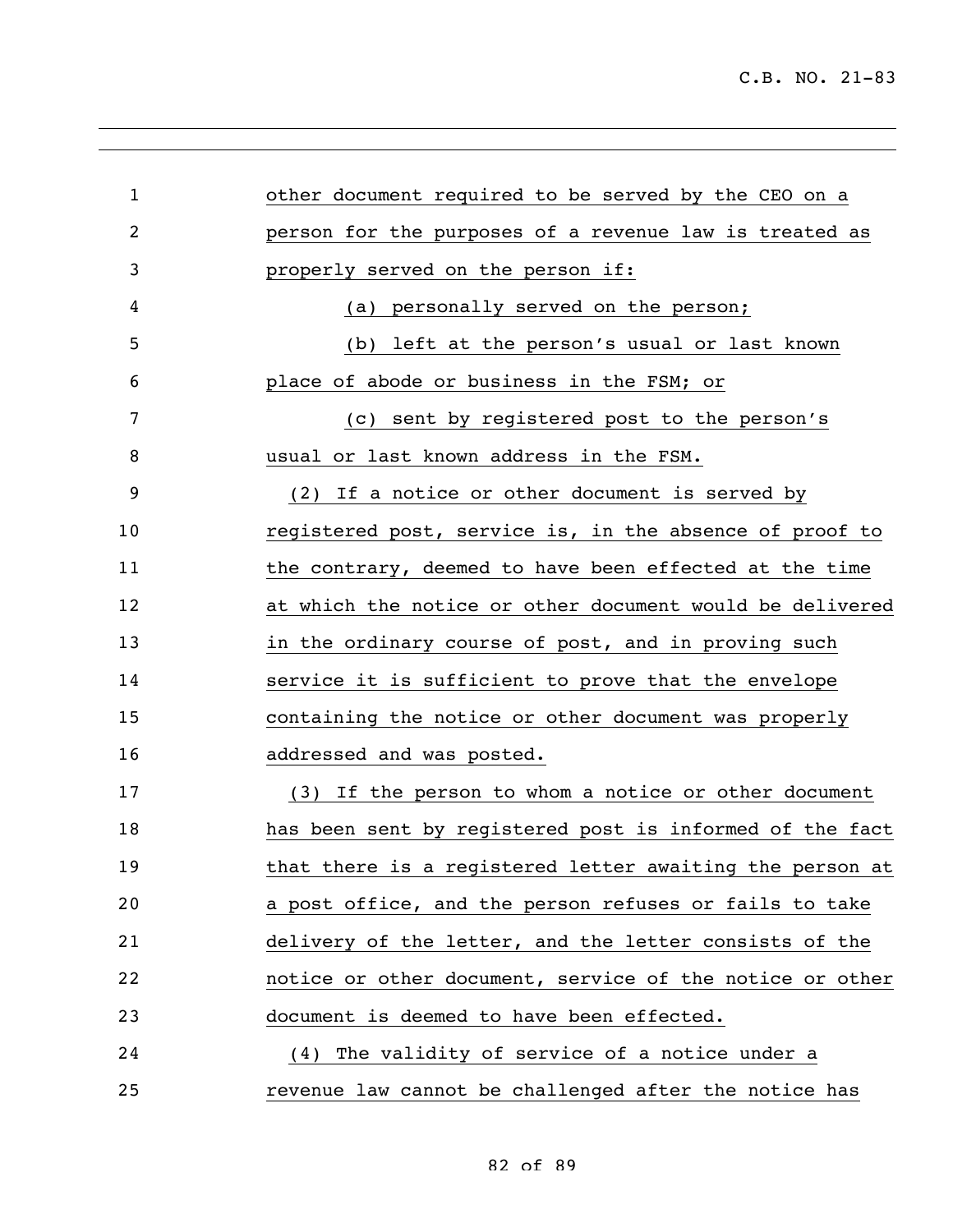| $\mathbf 1$ | been wholly or partly complied with.                              |
|-------------|-------------------------------------------------------------------|
| 2           | The reference to "person" in this section<br>(5)                  |
| 3           | includes the representative of the person."                       |
| 4           | Section 81. Title 54 of the Code of the Federated States of       |
| 5           | Micronesia (Annotated), as amended, is hereby amended by enacting |
| 6           | a new section 889 to read as follows:                             |
| 7           | "Section 889. Electronic returns and notices.                     |
| 8           | (1) The CEO may establish and operate a procedure                 |
| 9           | (referred to as the "electronic notice system") for               |
| 10          | electronic filing of tax returns or other documents to            |
| 11          | the CEO and electronic service of notices and other               |
| 12          | documents by the CEO and, for this purpose, the CEO may           |
| 13          | provide written conditions for:                                   |
| 14          | (a) the registration of taxpayers to participate                  |
| 15          | in the electronic notice system (referred to as                   |
| 16          | "registered users");                                              |
| 17          | (b) the issuing and cancellation of                               |
| 18          | authentication codes to registered users;                         |
| 19          | (c) the tax returns and other documents that may                  |
| 20          | be transmitted through the electronic notice system,              |
| 21          | including the form and manner in which they are to be             |
| 22          | transmitted;                                                      |
| 23          | (d) the correction of errors in or amendments to                  |
| 24          | electronic returns or other documents;                            |
| 25          | (e) the use of the electronic notice system,                      |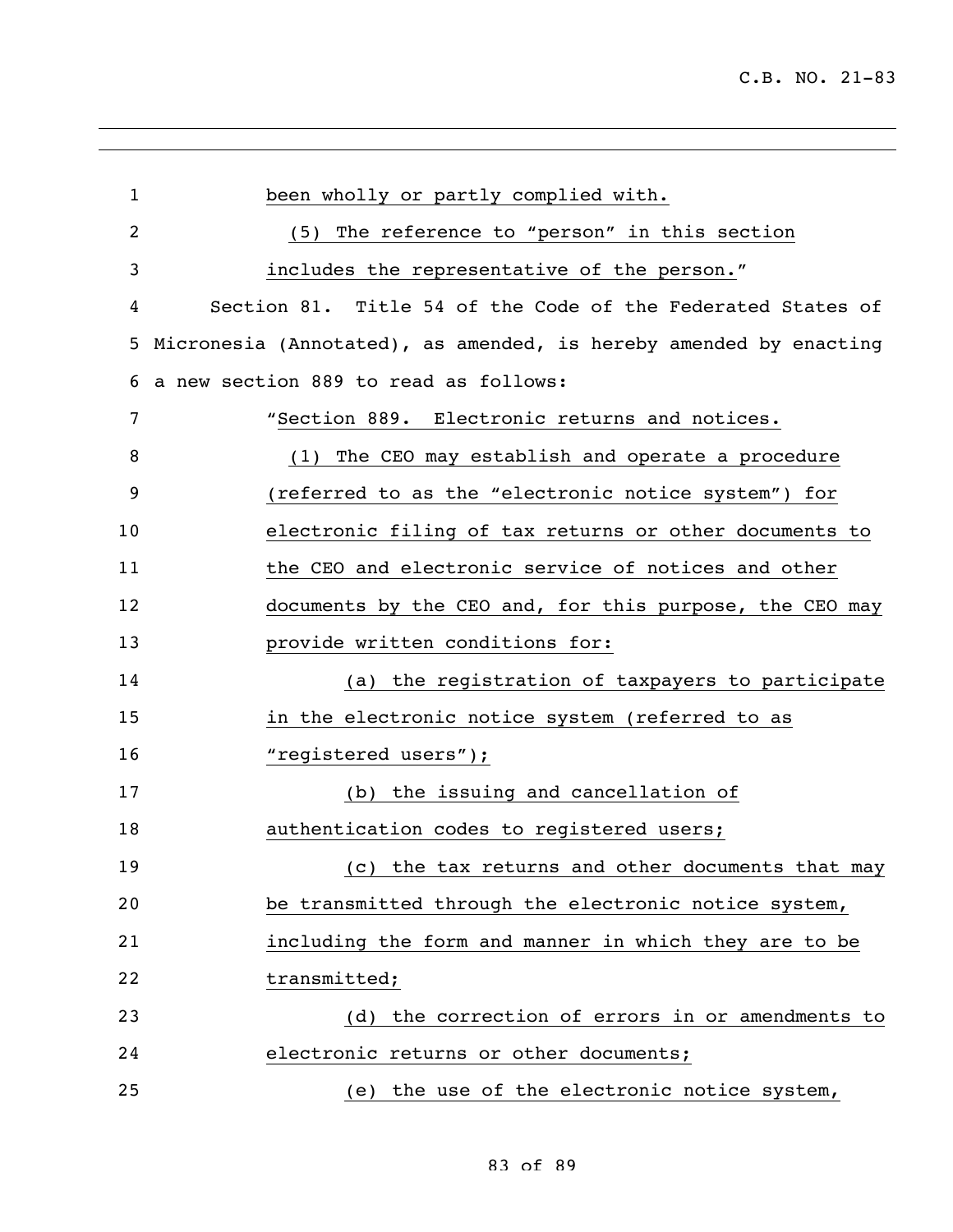| $\mathbf{1}$ | including the procedure applicable if there is a         |
|--------------|----------------------------------------------------------|
| 2            | breakdown or interruption in the system;                 |
| 3            | (f) the use in any electronic transmission of            |
| 4            | symbols, codes, abbreviations, or other notations to     |
| 5            | represent any particulars or information required under  |
| 6            | a revenue law; and                                       |
| 7            | (g) any other matters for the better provision           |
| 8            | of the electronic notice system.                         |
| 9            | (2) A registered user may, in accordance with the        |
| 10           | conditions set by the CEO under subsection (1) of this   |
| 11           | section, file a tax return or other document to the      |
| 12           | computer account of the CEO.                             |
| 13           | (3) The CEO may, in accordance with the conditions       |
| 14           | set by the CEO under subsection (1) of this section,     |
| 15           | serve a notice or other document to the computer account |
| 16           | of a registered user.                                    |
| 17           | (4) If a tax return or other document of a registered    |
| 18           | user has been transmitted to the computer account of the |
| 19           | CEO using the authentication code assigned to the        |
| 20           | registered user either with or without the authority of  |
| 21           | the registered user, and before the registered user has  |
| 22           | applied to the CEO for cancellation of the               |
| 23           | authentication code, the return or other document is,    |
| 24           | for the purposes of the revenue law under which it has   |
| 25           | been filed, presumed to be filed by the registered user  |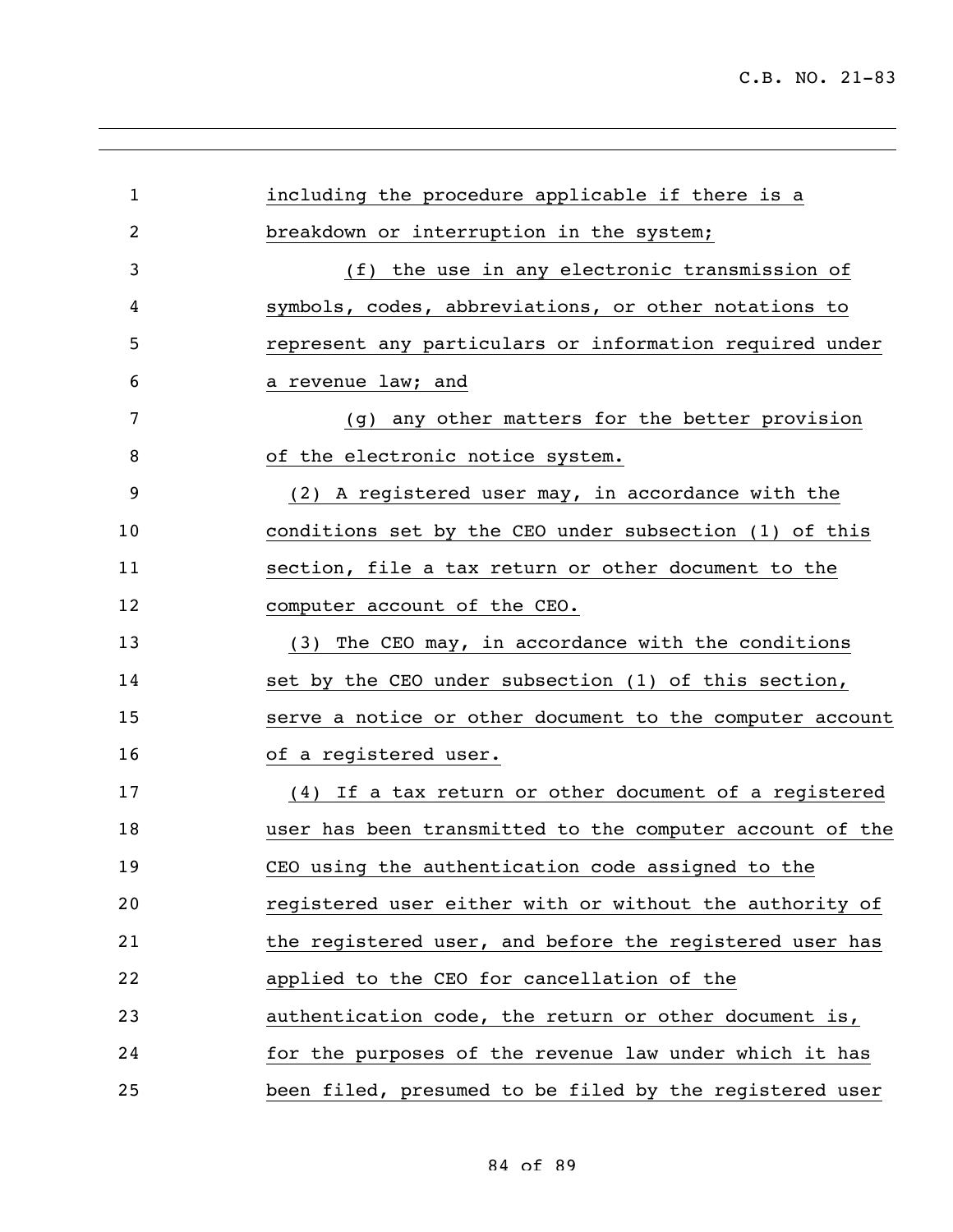| $\mathbf{1}$ | unless the registered user proves to the contrary.         |
|--------------|------------------------------------------------------------|
| 2            | (5) For the purposes of a revenue law, an electronic       |
| 3            | tax return, notice, or other document, or a copy           |
| 4            | thereof, shall not be ruled inadmissible in evidence       |
| 5            | merely on the basis that it was filed or served without    |
| 6            | the filing or delivery of any equivalent document or       |
| 7            | counterpart in paper form.                                 |
| 8            | (6) If an electronic tax return, notice, or other          |
| 9            | document is admissible under subsection (5) of this        |
| 10           | section, it is presumed that, until the contrary is        |
| 11           | proved, the contents of the electronic return, notice,     |
| 12           | or other document have been accurately transmitted.        |
| 13           | Section 815 of this chapter shall apply to:<br>(7)         |
| 14           | an electronic tax assessment served by the<br>(a)          |
| 15           | CEO on the basis that the reference in section $815(1)(b)$ |
| 16           | of this chapter to a copy of a notice of a tax             |
| 17           | assessment includes a certificate under the hand of the    |
| 18           | CEO identifying the tax assessment, and stating the        |
| 19           | authentication code of the registered user and the         |
| 20           | device involved in the production and transmission of      |
| 21           | the electronic tax assessment; and                         |
| 22           | (b) an electronic tax return furnished by a                |
| 23           | registered user on the basis that the reference in         |
| 24           | section $815(1)(c)$ of this chapter to a copy of a tax     |
| 25           | return includes a certificate under the hand of the CEO    |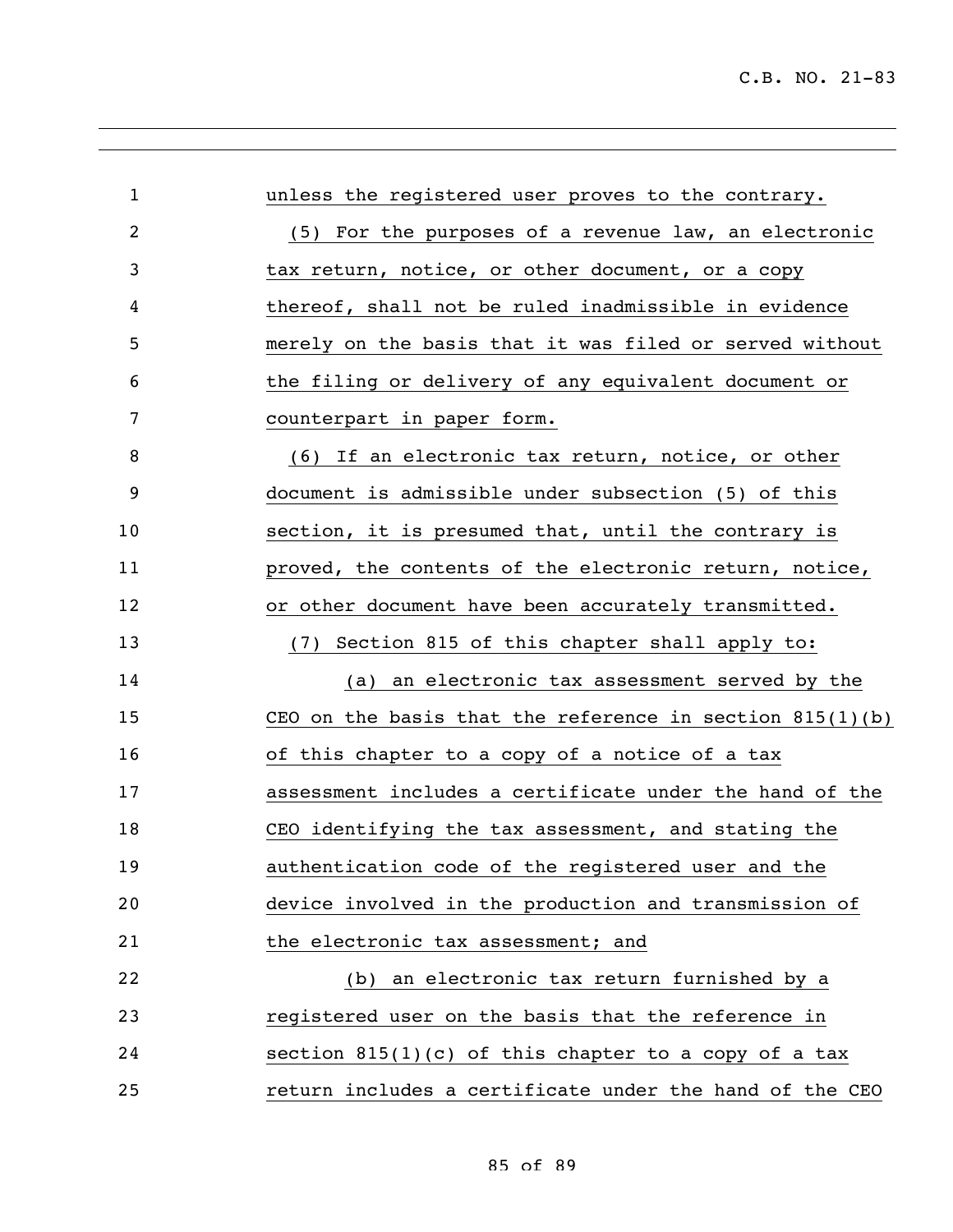| $\mathbf{1}$ | identifying the tax return, and stating the                       |
|--------------|-------------------------------------------------------------------|
| 2            | authentication code of the registered user and the                |
| 3            | device (if known) involved in the production and                  |
| 4            | transmission of the electronic tax return.                        |
| 5            | (8) A person furnishing an electronic tax return or               |
| 6            | other document on behalf of another person must not               |
| 7            | divulge or disclose the contents of the return or                 |
| 8            | document, or a copy thereof, without the prior written            |
| 9            | consent of the CEO.                                               |
| 10           | (9) A person who fails to comply with subsection (8) of this      |
| 11           | section is guilty of an offense.                                  |
| 12           | (10) Penalty. A person convicted of an offense under              |
| 13           | subsection (8) of this section shall be subject to a              |
| 14           | fine not exceeding \$500, or imprisoned for not more than         |
| 15           | six months, or both."                                             |
| 16           | Section 82. Title 54 of the Code of the Federated States of       |
| 17           | Micronesia (Annotated), as amended, is hereby amended by enacting |
|              | 18 a new section 890 to read as follows:                          |
| 19           | "Section 890. Due date for documents and tax payments.            |
| 20           | (1) If the due date for the following is a Saturday,              |
| 21           | Sunday, or public holiday, the due date is the next               |
| 22           | following business day:                                           |
| 23           | (a) filing a tax return, application, notice, or                  |
| 24           | other document;                                                   |
| 25           | (b) the payment of tax; or                                        |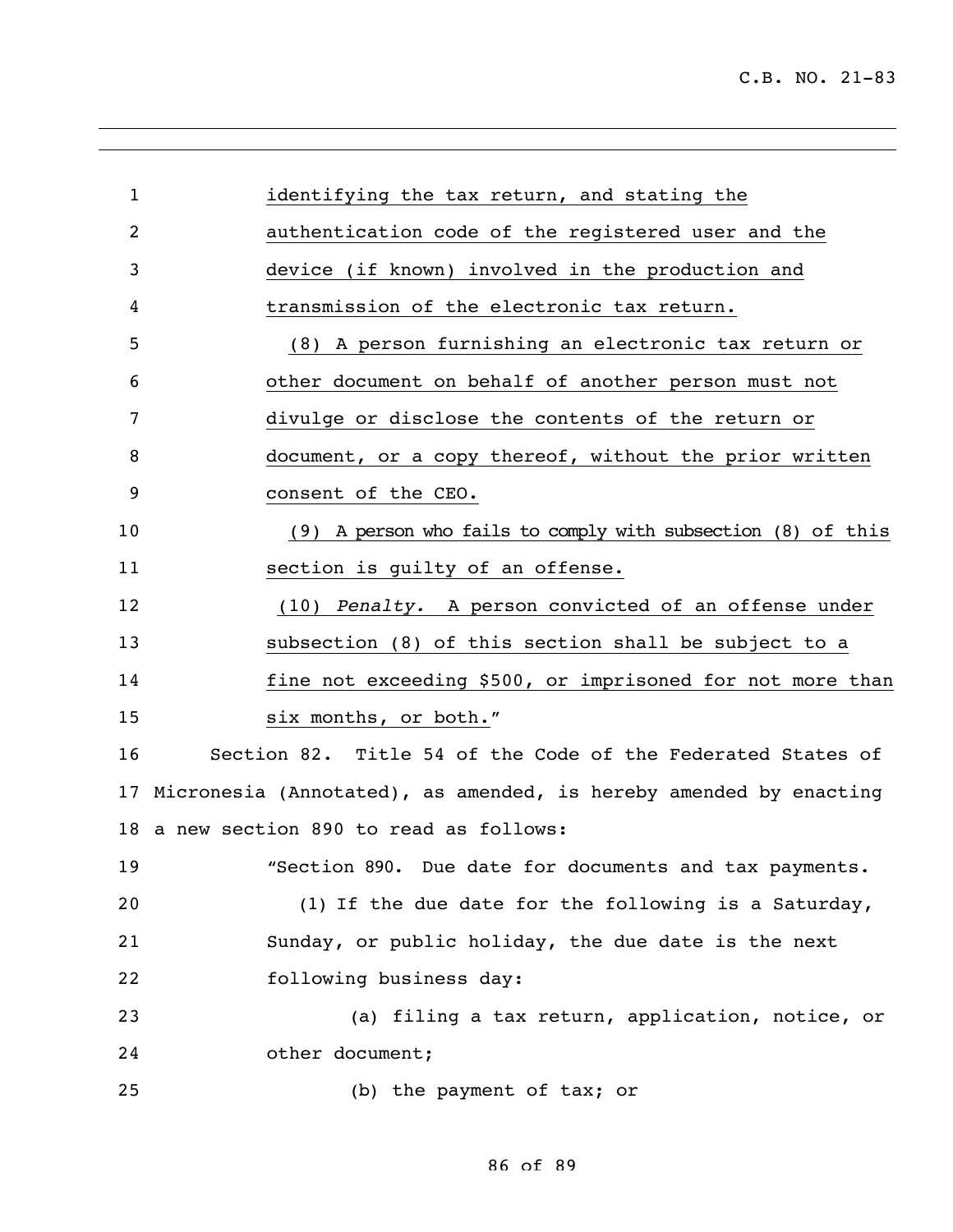(c) taking any other action under a revenue law. (2) [Reserved]" Section 83. Chapter 8 of title 54 of the Code of the Federated States of Micronesia (Annotated), as amended, is hereby amended by designating sections 893 to 896 as subchapter XIII "Final Provisions". Section 84. Title 54 of the Code of the Federated States of Micronesia (Annotated), as amended, is hereby amended by enacting a new section 893 to read as follows: 10 "Section 931. Regulations. (1) The Secretary shall, subject to approval of the President, prescribe such regulations necessary for the enforcement of this chapter, and such regulations shall have the force and effect of law if they are not in conflict with the express provisions of this chapter or other laws of the FSM. (2) Such regulations shall be promulgated pursuant to 18 chapter 1 of title 17 of this code." Section 85. Title 54 of the Code of the Federated States of Micronesia (Annotated), as amended, is hereby amended by enacting a new section 894 to read as follows: "Section 894. Transition. (1) Subject to this section, this chapter applies to any act or omission occurring, or any taxation assessment made, before this chapter came into force.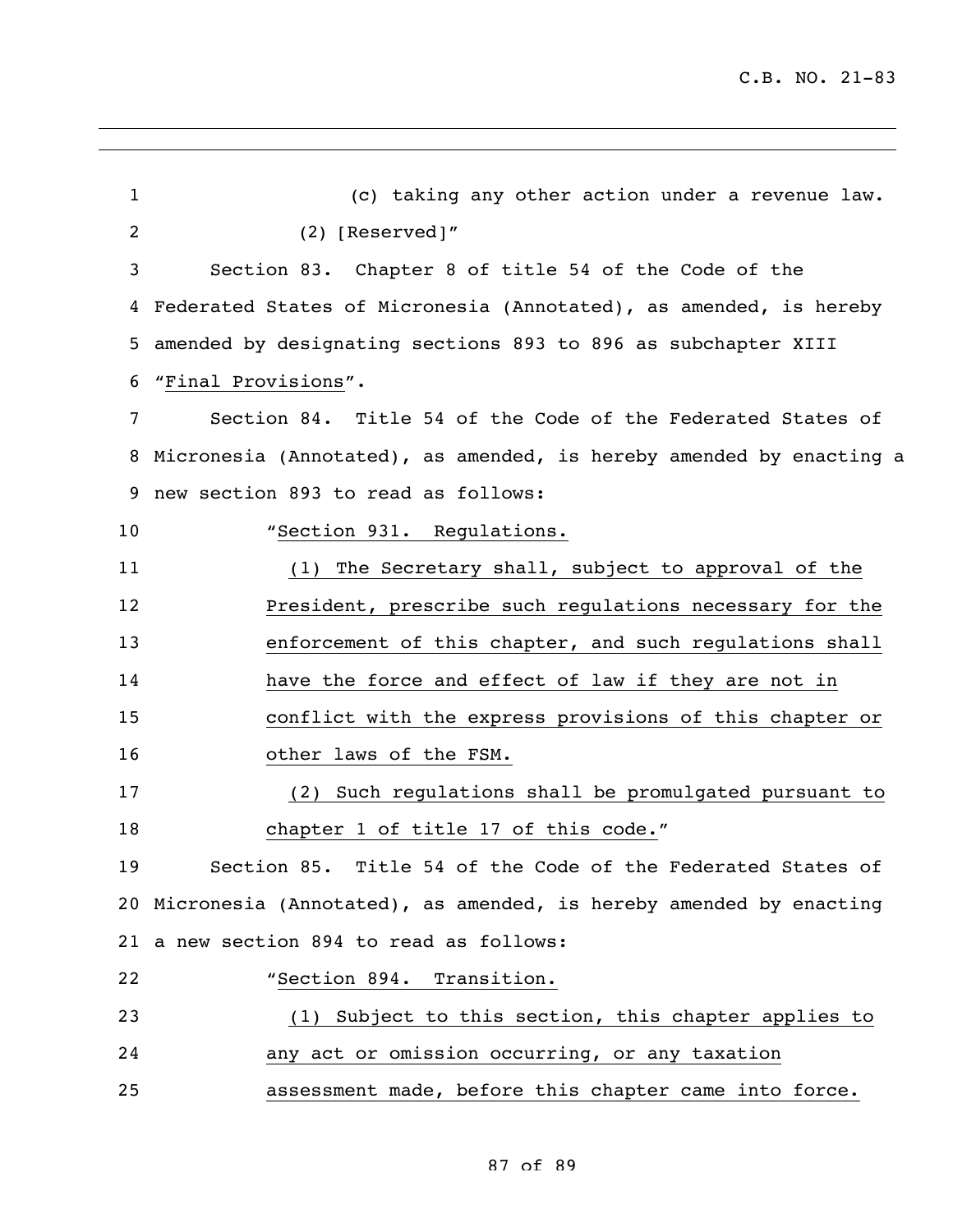| $\mathbf{1}$ | (2) Any appeal or prosecution commenced before this               |
|--------------|-------------------------------------------------------------------|
| 2            | chapter came into force shall be continued and disposed           |
| 3            | of as if this chapter had not come into force.                    |
| 4            | (3) If the period for any application, appeal, or                 |
| 5            | prosecution had expired before this chapter came into             |
| 6            | force, nothing in this chapter shall be construed as              |
| 7            | enabling the application, appeal, or prosecution to be            |
| 8            | made under this chapter by reason only of the fact that           |
| 9            | a longer period is specified in this chapter.                     |
| 10           | Any tax liability that arose before this chapter<br>(4)           |
| 11           | came into force may be recovered under this chapter, but          |
| 12           | without prejudice to any action already taken for the             |
| 13           | recovery of the tax."                                             |
| 14           | Section 86. Title 54 of the Code of the Federated States of       |
| 15           | Micronesia (Annotated), as amended, is hereby amended by enacting |
| 16           | a new section 895 to read as follows:                             |
| 17           | "Section 895. Commencement of administration.                     |
| 18           | Administration of this Act shall commence on the                  |
| 19           | commencement of administration of the Unified Revenue             |
| 20           | Authority act as determined by section 769 of this                |
| 21           | title."                                                           |
| 22           | Section 87. Title 54 of the Code of the Federated States of       |
| 23           | Micronesia (Annotated), as amended, is hereby amended by enacting |
|              |                                                                   |
|              | 24 a new section 896 to read as follows:                          |